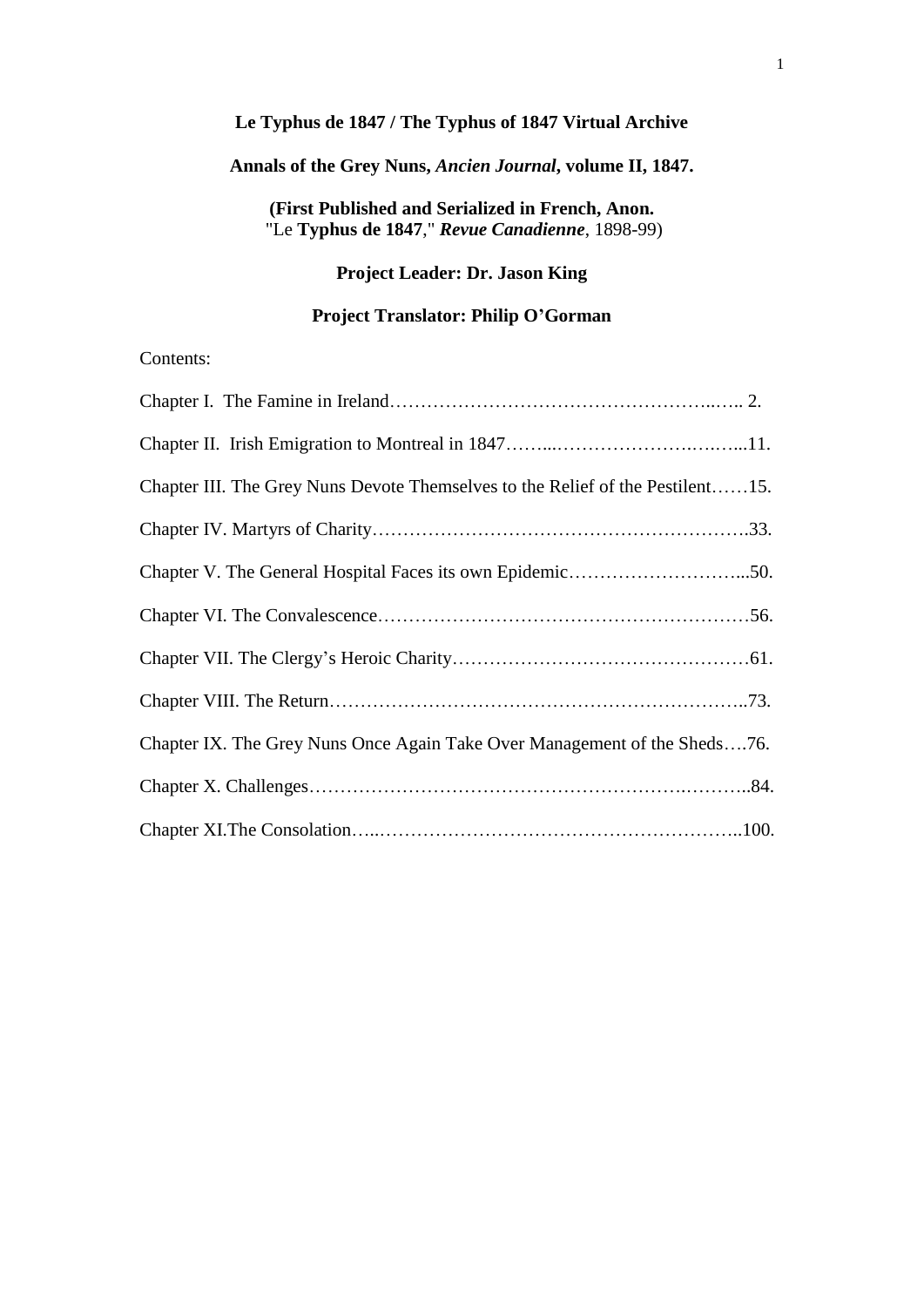(5)

### THE TYPHUS OF 1847

The following was published in "REVUE CANADIENNE" in 1898. Since then, it has been enriched by very precious letters and notes.

#### CHAPTER ONE

### THE FAMINE IN IRELAND

The year of 1847 was one of the bleakest years in the history of our great city of Montreal; but before telling the mournful story which unfolded, it helps to start at the source of evil.

The abysmal blight that had been ravaging unfortunate Ireland for a great number of years had reached its peak. Houses were deserted, as a result of either death or fear of it. The newspapers of the time were filled with distressing details of what was happening in this unfortunate region. M. CUMMINS, magistrate of County Cork, addressing the Duke of WELLINGTON, said:

. . . "Having heard of the frightful misery which exists in the parish of MIROSS, South Keen, I brought along with me as much bread as FIVE men could carry. Upon arriving, I found a village seemingly deserted; I entered a few homes; in the first, I saw SIX ghosts or skeletons sprawled in the back of a room, in an obscure corner, on top of hay, all sharing a bad horse cover for a blanket; I approached these unfortunate people, and I saw that they were consumed by a burning fever, all SIX, the husband, his wife and the FOUR children holding each other.

News of my arrival spread, and I was soon surrounded by TWO HUNDRED (200) ghosts, several of which were delirious. I still hear their savage cries, I still see their haggard eyes, their appearance bleak and wild. When I wanted to leave, I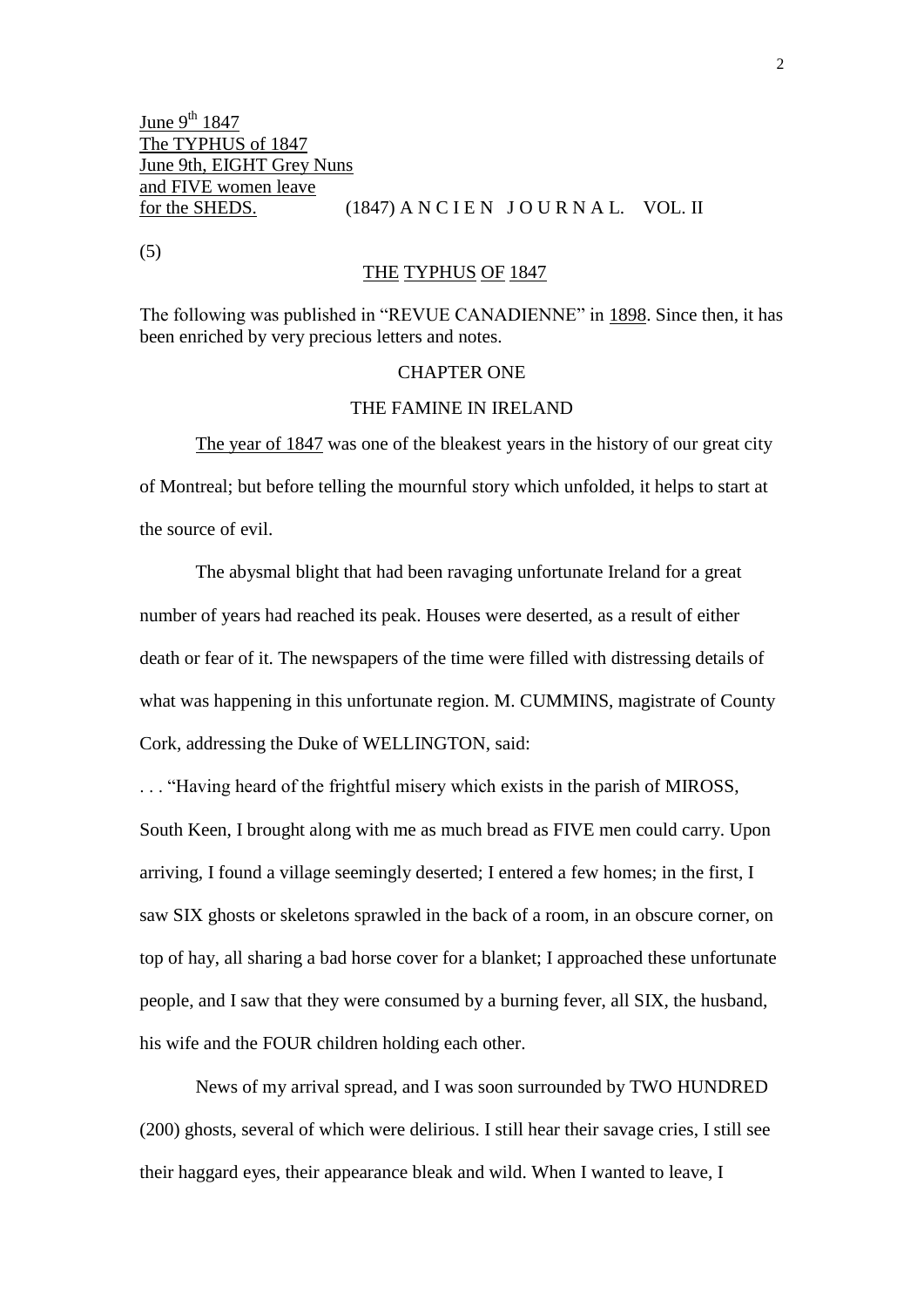experienced such pain in ridding myself of the hold of a woman who was breastfeeding a newborn. The unfortunate woman and her children were in a state of almost complete nudity. The police opened a house that had been closed for several days; we found on the floor two frozen cadavers, half devoured by rats! A mother in delirium had wanted, for the sake of modesty, to bury and hide her daughter's completely naked cadaver under the rocks, she was twelve years old. The doctor at the clinic found SEVEN people in a house sheltered under the same blanket. One of the members of this group of people had been dead for several hours. The survivors did not have the strength to remove the corpse nor move themselves. . . . . . . . . "

Again we read in a commissioner's report in the BUREAU DE BIENFAISANCE (Poor law Union) from Skibbereen, county Cork, to the Interior Minister, Sir George GREY, that the inhabitants of this unfortunate city were dying like imprisoned brutes. A frightening apathy, like that which characterizes the illstricken, numbs the unfortunate population. Hunger has destroyed any seed of generous sympathy in this town; despair has rendered it insensitive and has in a way petrified it. It awaits its last moment, with a sad indifference, not fear. There is not a single unfortunate home in which death has not entered.

Whole families, devoured by this ardent fever, are sprawled on rotting straw, strewn here and there on a humid floor, and no one is ever there to moisten their burning lips or lift their poor heads. The husband dies next to his wife, without her seeming to doubt that he has nevertheless liberated himself from the sufferings of this earth.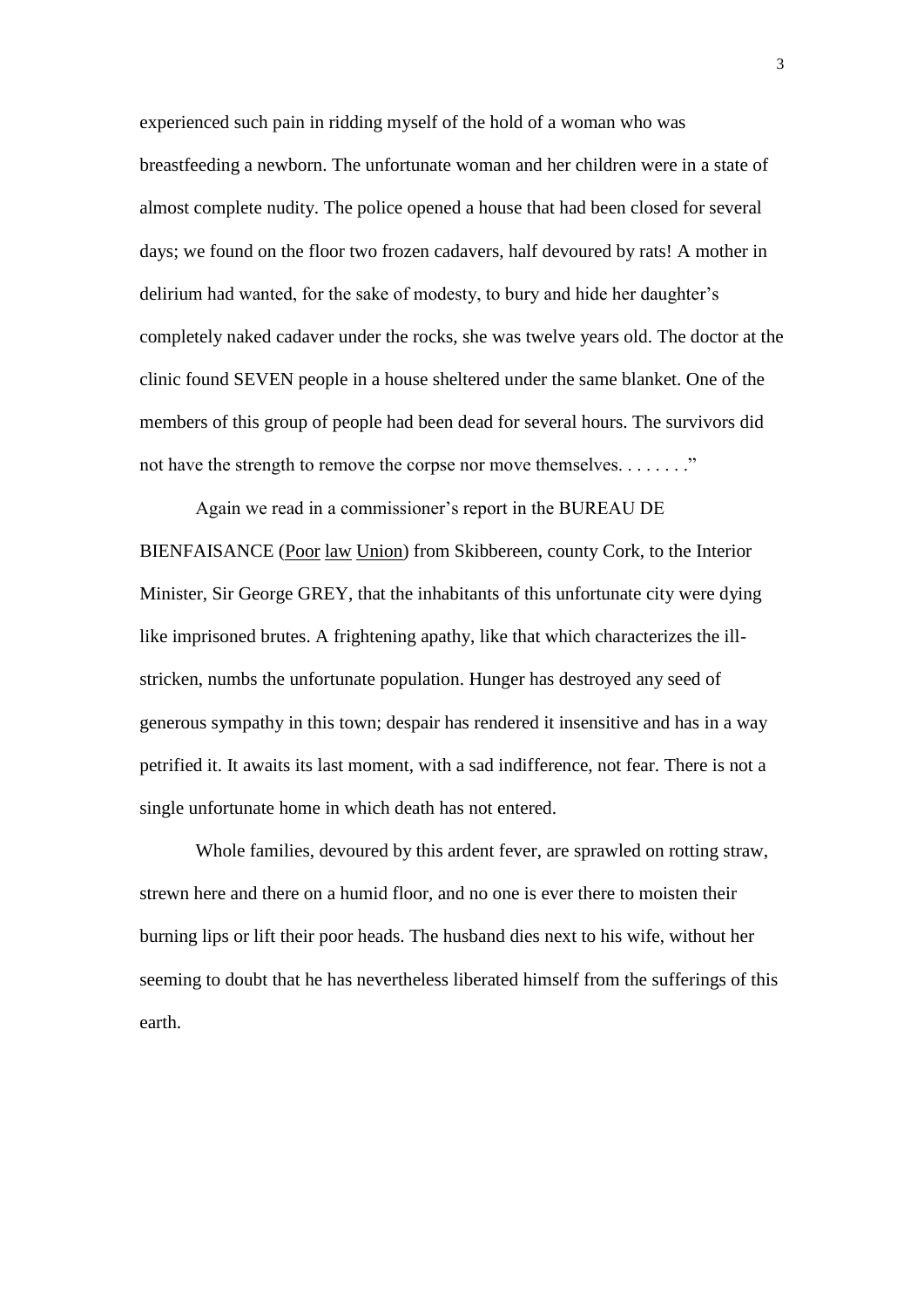# (6) THE FAMINE IN IRELAND

It is the same shred of fabric that covers cadavers and the living, who do not seem to be bothered by this unpleasant company. Rats come searching for their prey amongst this mix, no one has enough energy to disrupt their feast.

Fathers bury their children in isolated corners, without even sighing: poor abandoned tombs over which no mother, no friend will weep! . . . .

In response to this memory, Sir GEORGE GREY addressed a letter to the commissioners in which he confesses to the powerlessness of the English Government in coping with this horrible crisis which rampages across Ireland.

What have you done, oh Albion! . . . What have to you say? Will you then compensate the unfortunate Ireland in taxes, in slavery which you have not ceased to impose on her! Ah! It is not so much the famine that will decimate this once prosperous population but rather the unjust and cruel laws that you impose on the culture of this fertile land.

Nevertheless, the whole of Europe is moved by this heartbreaking spectacle. The Sovereign Pontiff, father of the universal Church and true to his faith, is softened by Ireland's distress. He sends one thousand crowns from his treasury and orders collections in the eternal City. Addressing himself to the bishops of the world, PIE IX said "We appeal to your charity and ask you to inspire the people entrusted to your protection, to offer relief to the Irish nation through generous donations. You do not need us to tell you the importance of these alms, nor the rewards of obtaining the clemency of our saintly and high God. In the saintly Fathers of the Church, and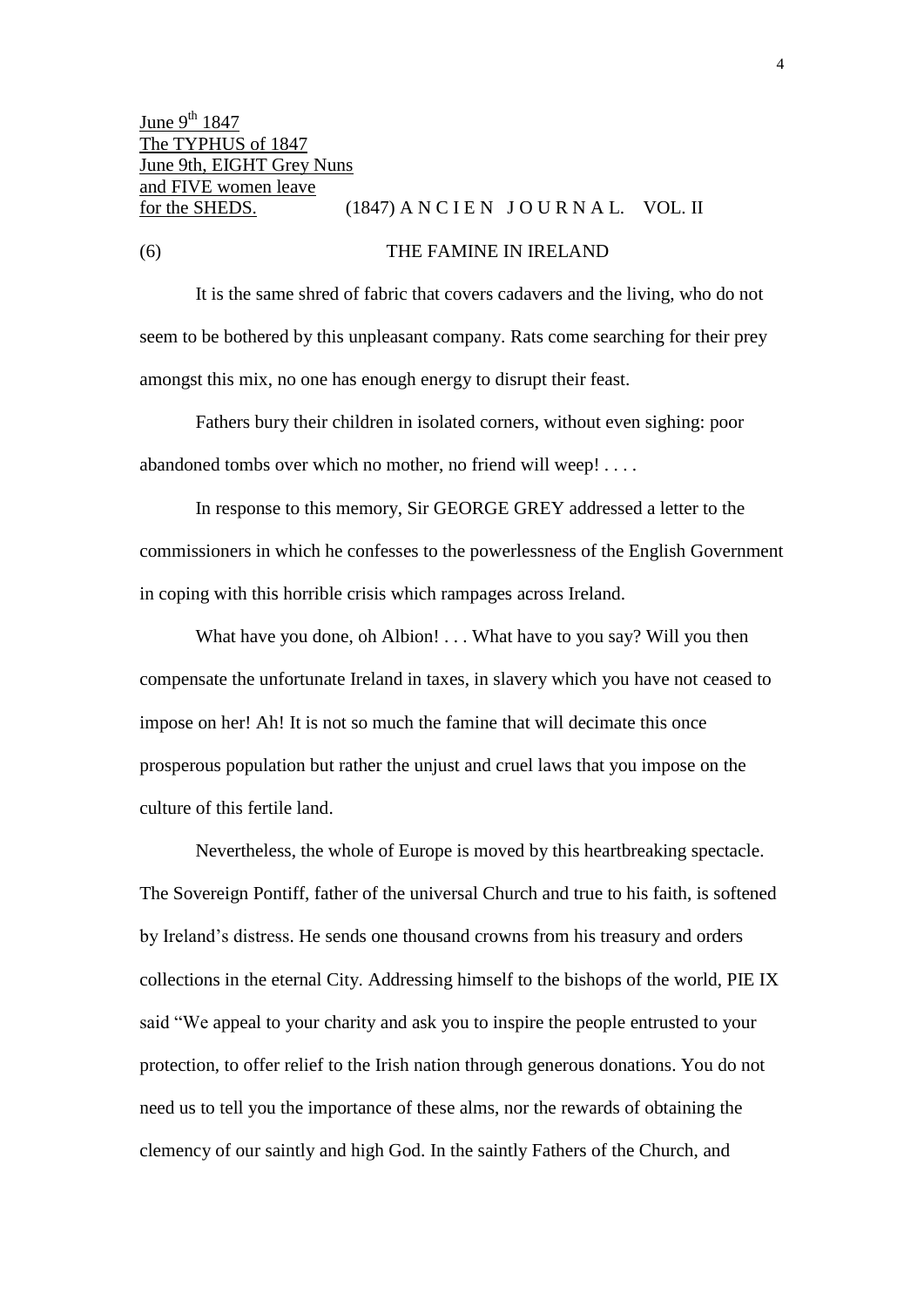principally in a great number of Saint Leon the Grand's sermons, you will find praises given to alms offered with discernment and wisdom. You will have read the admirable letter written by the martyr saint Cyprian, bishop of Carthage, addressed to the bishops of Numidia. This letter contains great proof of the particular zeal which the people under his care demonstrated, to come to the aid of Christians in need with generous donations. By his instructions and by others also, you should see to it that Ireland's unfortunates be rescued.

The bishops responded to the Pope's request; from all parts of the world, for abundant donations were sent to the Church's veritable children in green Erin.

We estimate \$100.000.00 was the total of a collection made in New York for Ireland; an anonymous woman sent \$1.000.00; some said that New York contributed \$300.000.00, Philadelphia \$250.000.00, Washington \$500.000.00, Charlestown \$100.000.00, New-ORLEANS \$250.000.00.

A great quantity of clothing and many provisions were also part of this contribution.

The bishops then attempted to inspire their faithful to charity for Ireland. Mgr. the Archbishop of Quebec addressed a publication to all parish priests of his dioceses, dated February  $12^{th}$  1847, and February  $19^{th}$ , Mgr. of Montreal, through the intermediary of Mgr. Prince, addressed the clergy of his diocese as follows: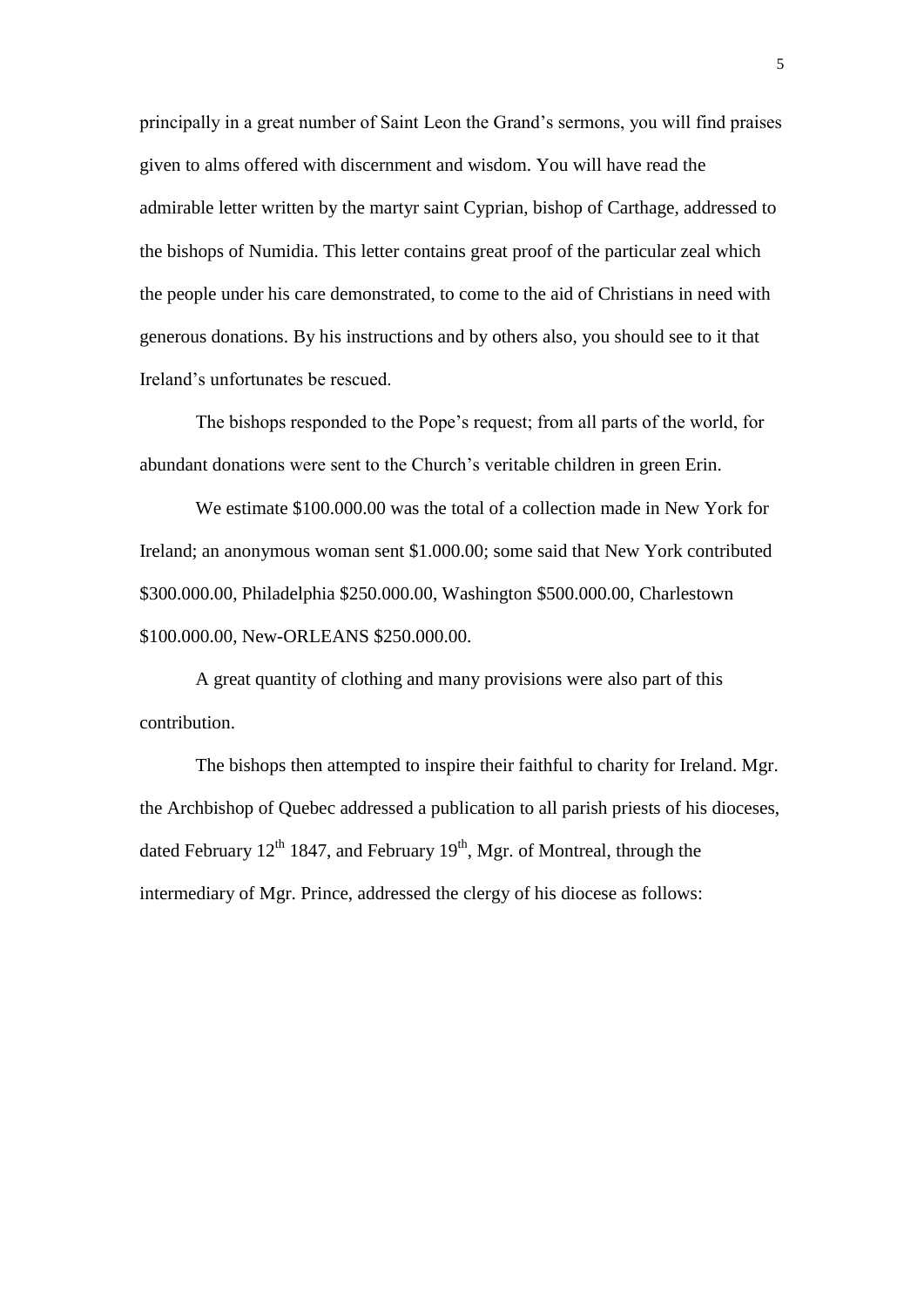June 9<sup>th</sup> 1847 The TYPHUS of 1847 June 9th, EIGHT Grey Nuns and FIVE women leave for the SHEDS.  $(1847)$  A N C I E N J O U R N A L. VOL. II (7)

# THE FAMINE IN IRELAND

The status of the Famine which can be found in many parts of Europe, notably in Ireland and Scotland, inspires in this moment great uncertainty as to the fate of so many millions of men. Today they are the prey of the horrors of hunger and tomorrow perhaps to the devastations of the pestilence, and we remain insensitive spectators to their suffering and their deaths: my heart is again so saddened on hearing about so many unfortunates that I ardently solicit the cooperation of all the faithful of the diocese, to come immediately to the aid of their miserable brothers who have been struck by the hand of God and await for at least a small portion of the bread which can revive them from us.

Anyways here it is not a question of what is owed by fellow subjects from the same empire, and for many their national connections, as for all it is always a question of the rights and obligations of humanity. However there is more still, since almost the totality of this suffering population is composed of Christian Catholics the faith of which edifies this country, and whose generosity is known all over the world.

Your zeal must then, sir, resound again in our countryside to inspire charity in the heart of our towns and villages. In all possible ways we are organizing ourselves, and are striving to prove through generous donations, despite the rigor and difficulty of these times, that it is not in vain that we reclaim all rights, all privileges of British subjects, since we are acquitting them of obligations in this time of need, and since no one shrinks away from distress, upon hearing of a calamity regardless of one's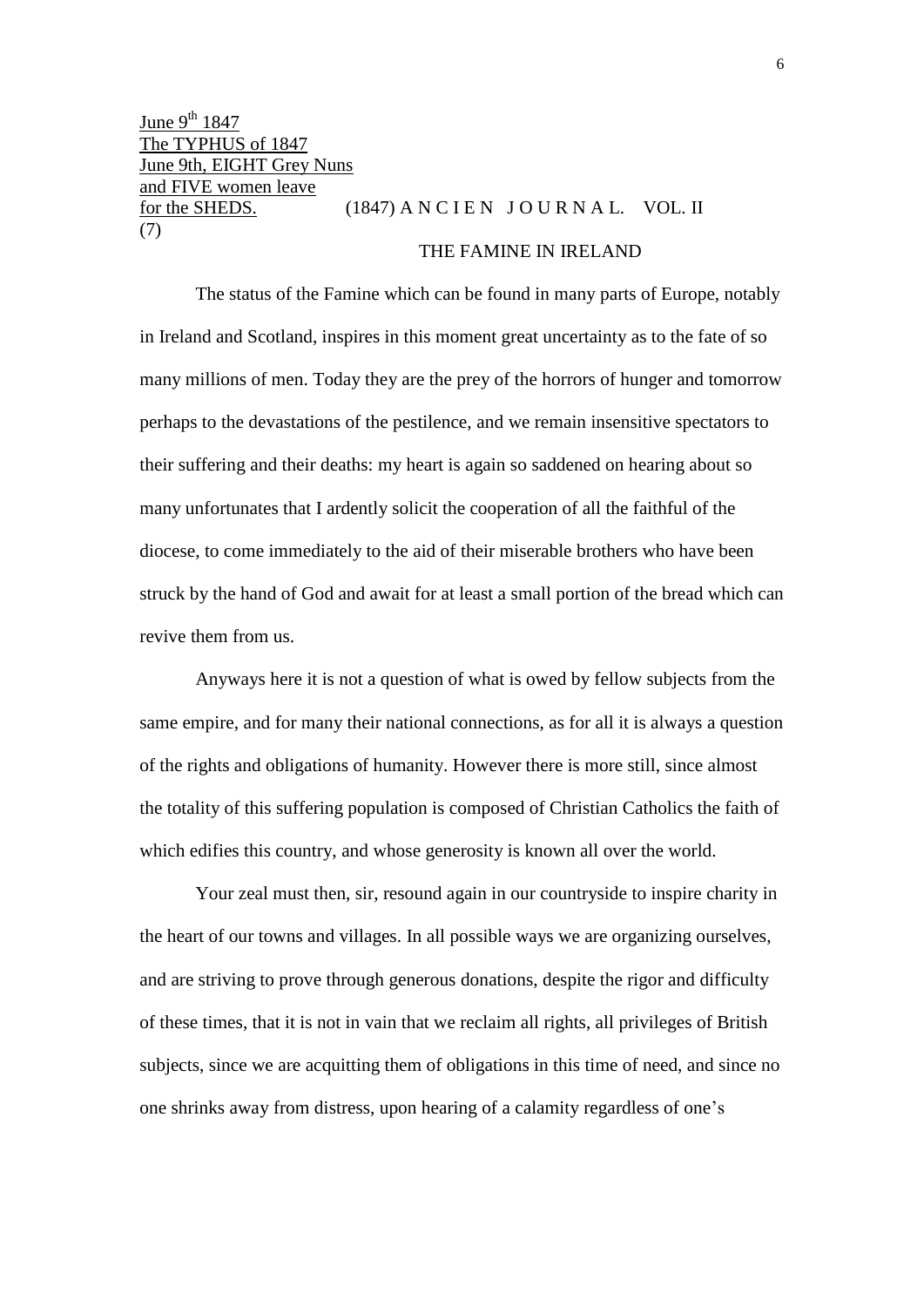distance from it.

#### THE TYPHUS OF 1847

" To this end, you should get in contact with the most charitable people of your parish, and after having communicated my desires to your good people and having used one of your sermons to stoke their charitable sympathies in favour of their brothers dying of hunger, advise them how to immediately offer collections, through provisions or otherwise, to the bishop or the seminary of Montreal, or to the committee of the town charged with this work; or at least, to the vicar closest to your community, so that it arrives towards the middle of next month."

Faithfully, Sir, etc.

(Signed) J.C Bishop of Martyropolis

Administrator<sup>"</sup>

If in Canada, the collections do not amount to a number as considerable as that reached in the United-States, they are nevertheless the fruit of much sacrifice and deprivation.

In Quebec, these requests have raised over \$3.400.00. The Canadians of faubourg Saint-Roch, despite their poverty and their affliction, have offered 480 louis. A poor woman who had only TEN shillings in all, offered them willingly.

In Montreal, the subscriptions amounted to 2,169 louis. A quest in the town of Bytown produced 30 louis. At Brockville, we collected 144 louis. Cobourg gave over 300 louis. A priest in Bytown sent to the committee for his part 63 louis. The parishes of our countryside are no less involved, sometimes offerings of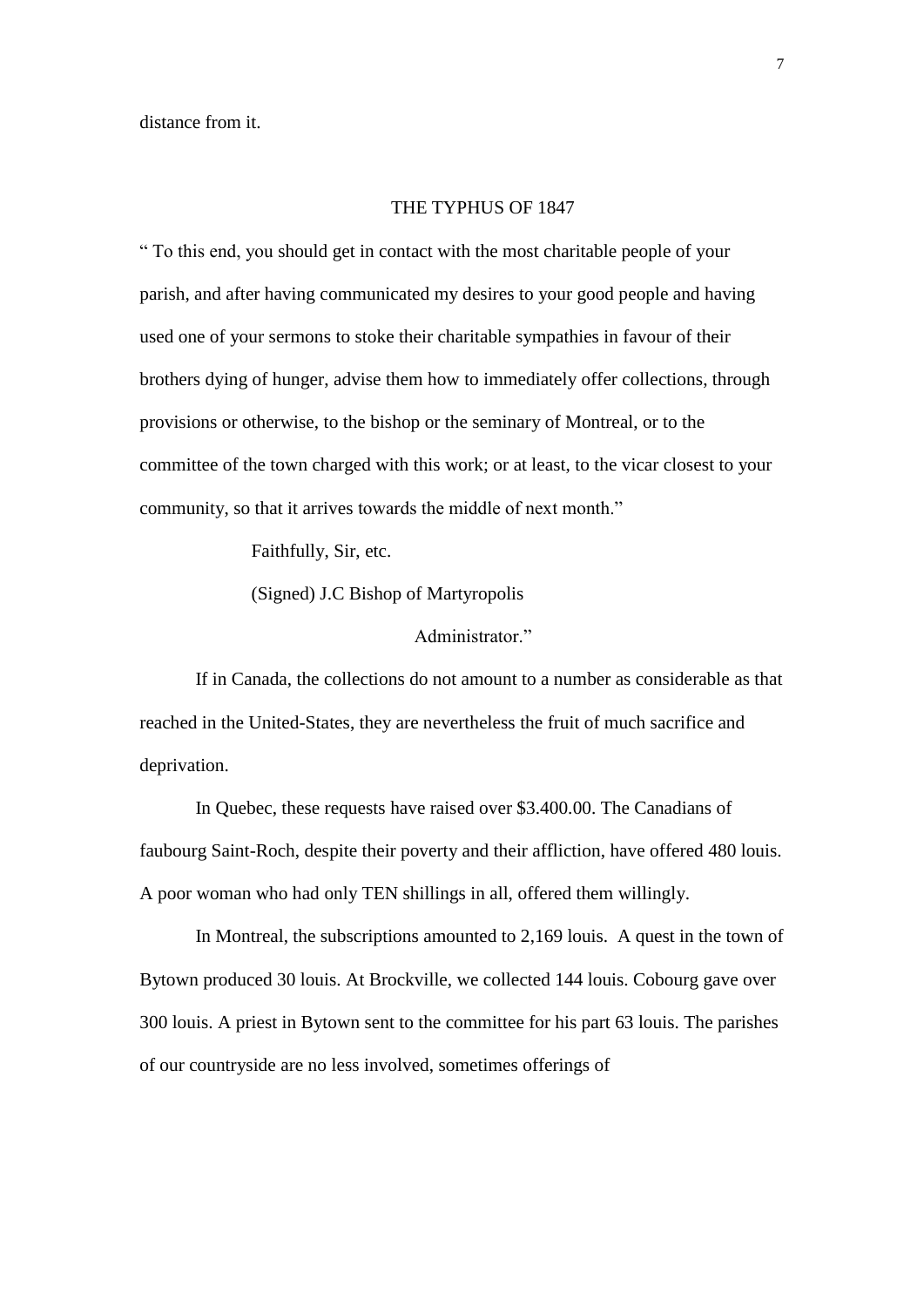June  $9^{th}$  1847

The TYPHUS of 1847 June 9th, EIGHT Grey Nuns and FIVE women leave for the SHEDS. (1847) A N C I E N  $J$  O U R N A L. VOL. II

(8)

#### THE FAMINE IN IRELAND

300 to 400 louis arrive. Many more offerings still arrive. . . . .

Ireland's plight has become a universal plight. All eyes are turned towards this island, named the Island of Saints, but we can also call it the Island of Martyrs.

With laudable zeal, generous hearts are bared in its favour. We calculate that one million canadian dollars, in the form of contributions from out continent, have been trusted to a vessel which will take this charity to the coasts of green Erin.

It was written in DUBLIN on March  $6<sup>th</sup>$ , in the "MORNING CHRONICLE:" "Newspapers from the province still contain the most distressing details about the famine. We are importing food and the government and others make an effort of generosity; but how can we save an entire population succumbing to hunger? In the town of Derrymacash, county Antrim, from January  $1<sup>st</sup>$  to February  $26<sup>th</sup>$ , we counted 400 deaths. The county of Armagh has suffered much; in the occidental division of West Carberry, the local authority was forced to order the digging of new graves, the land no longer sufficient. In a Mission for the Poor in KILKENNY, 520 with fever succumbed. What renders the fever deadly is that typhus often complicates it.

In the testimony of Lord LANDSDOWNE, minister of commerce at this time, and great landowner in Ireland, he states that one million men, women and children have died from hunger and fever since the beginning of the famine.

Despite its terrible condition, Ireland does not cease to be faithful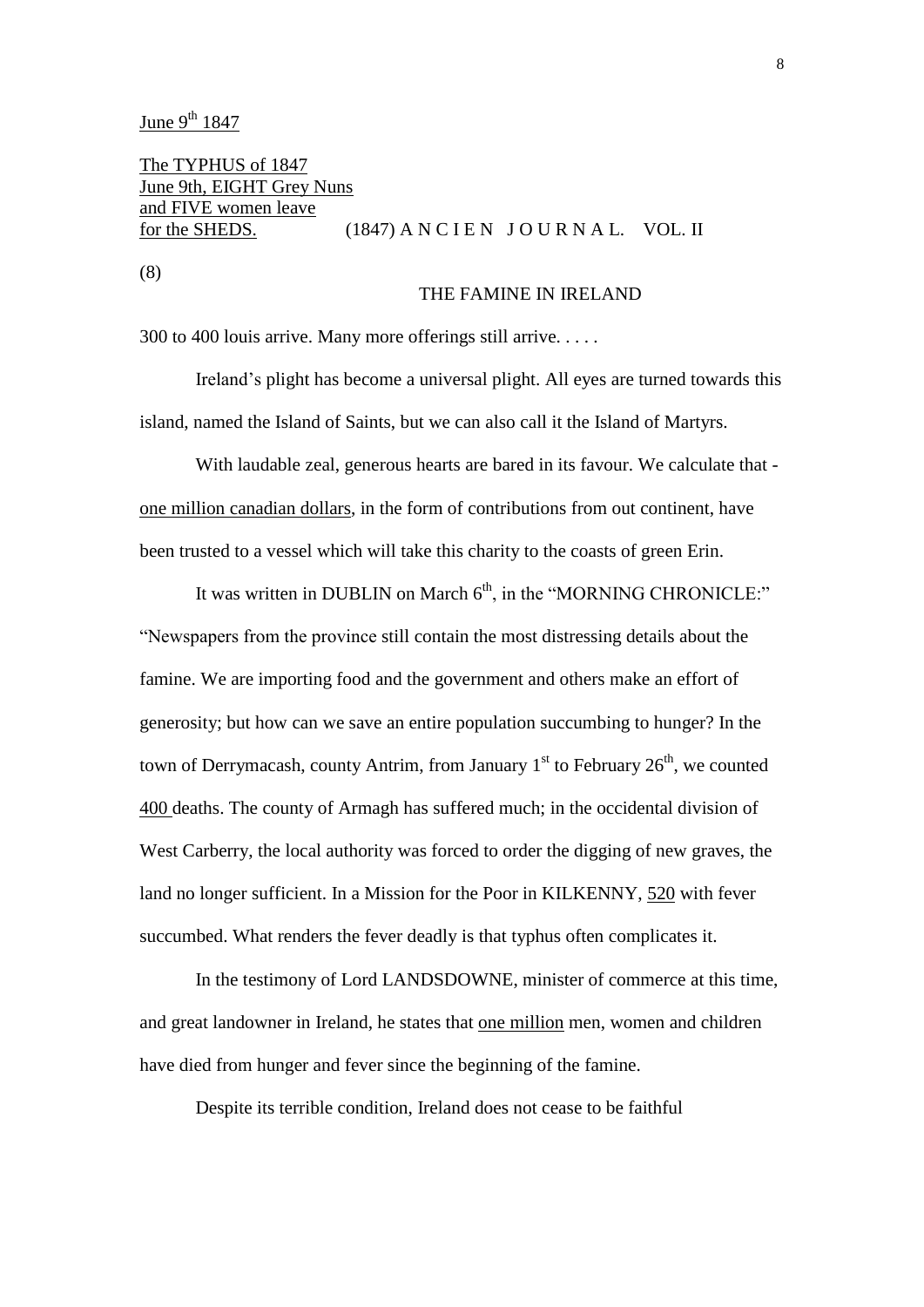#### THE TYPHUS OF 1847

in its belief. In certain townships, alms are served to proselytise: "One Rev. Parson of Ballinakill, obliges a poor woman dying with her child to abjure her religion; he offered her money, provisions, clothing, shoes and even toys for her child. Nevertheless this poor woman turned towards her priest, saying that she had never changed religion, and even baptised her child who hadn't yet received this right.

In Kilmore, a ticket was given to a poor individual to receive provisions; this ticket contained insults towards the catholic priest and affirmed that the porter renounced his religion. The poor man was indignant and said he would rather die of hunger than change his religion.

In another county, in accordance with the ruling of Exerter Hall Charity the rev. secretary of the committee gave a pint of corn to those who went to the protestant church and another pint to each child who went to Bible School.

"This Charity-Hall, adds the "Les Mélanges Religieux" newspaper on April  $30<sup>th</sup>$  1847, that would have us take part in these occurrences, are worse than the market trade of negroes, in which case only the body is sold, but in this case, the soul itself is sold.

Catholics from all countries of the world have generously collected immense sums for the relieving of the poor Irish, without distinction of religion; and now, these offerings are used but for the sake of proselytizing."

9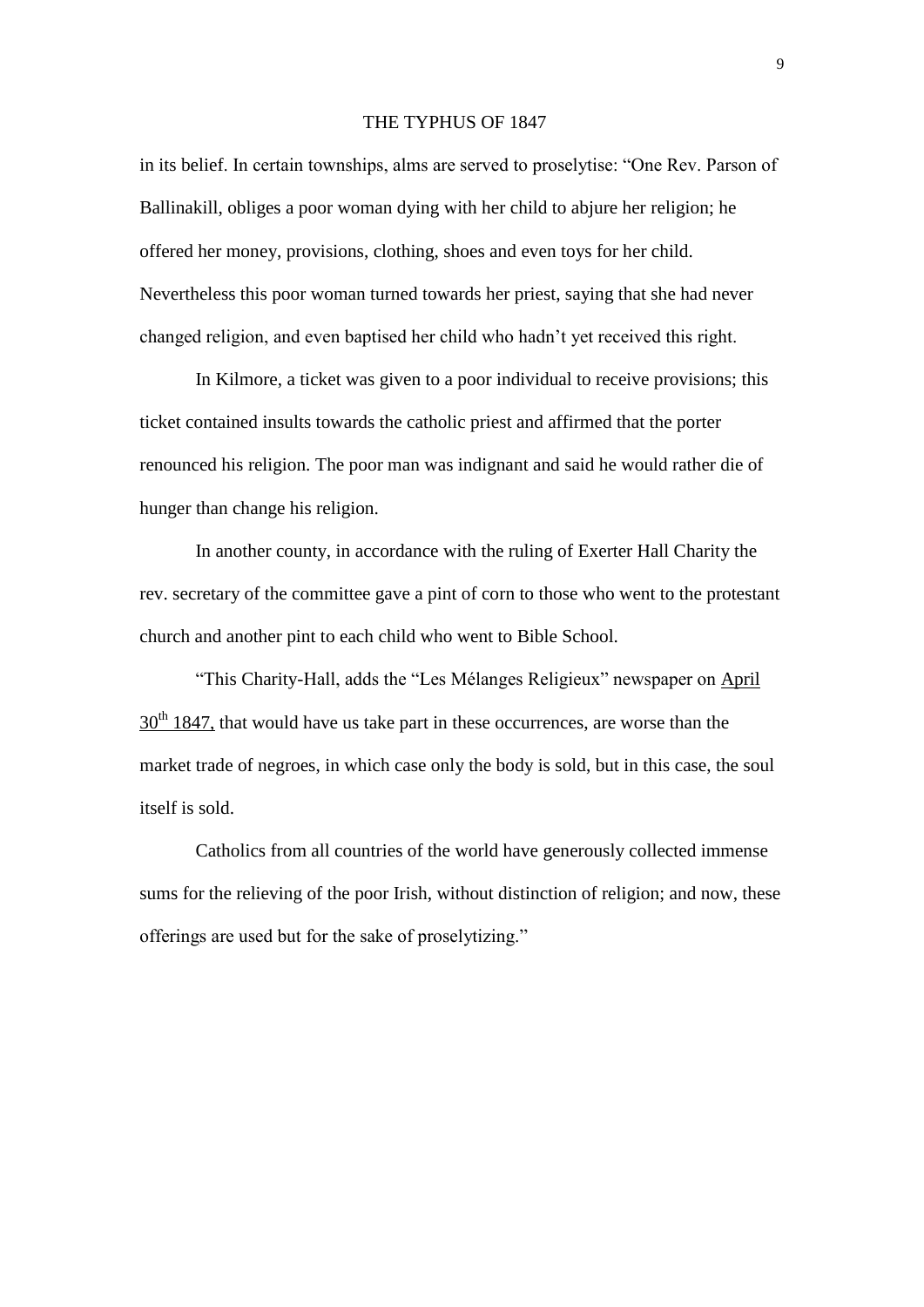#### <PAGE BREAK>

June  $9^{th}$  1847 The TYPHUS of 1847 June 9th, EIGHT Grey Nuns and FIVE women leave for the SHEDS. (1847) A N C I E N  $J$  O U R N A L. VOL. II

(9)

### THE FAMINE IN IRELAND

Supposing even that we employed for this only the donations of protestants, it would still be a detestable thing to use this money for the corruption of the consciences of the faithful; they would no longer be alms, but corrupt contributions.

While we have blocked all feelings of indignation in the face of this petty propaganda, the scourge marches on with giant steps and devastates left and right all around.

Those that have managed to survive have already fled towards other places. The emigration will continues in unprecedented proportions. In the month of April, 1268 emigrants arrived in Boston from Ireland, 78 of which died during the journey. Almost at the same time, 2152 landed in New York.

Our peaceful shores will soon be crowded by similar numbers.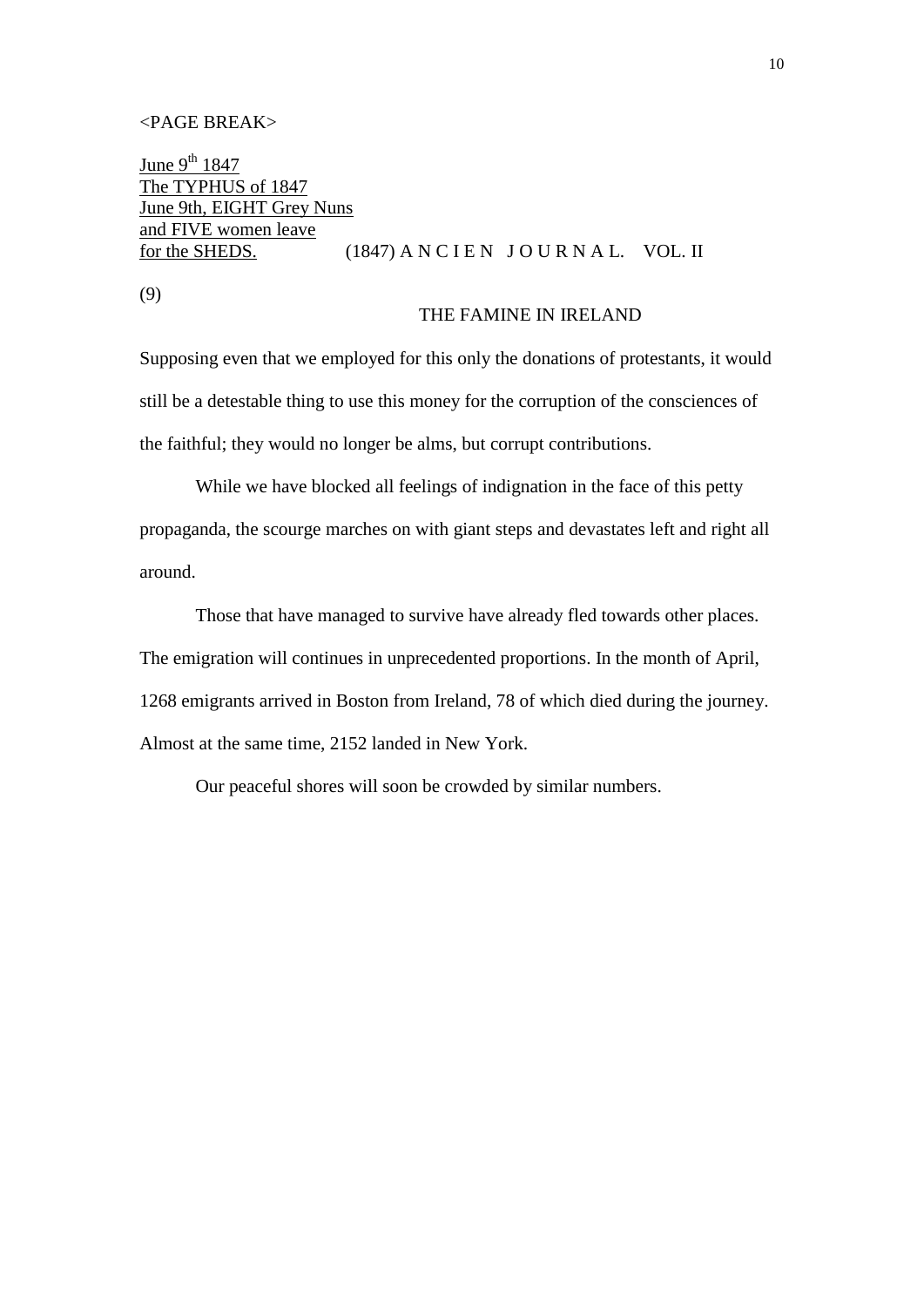#### CHAPTER II

# IRISH EMIGRATION TO MONTREAL IN 1847

Spring was approaching in Montreal; this rendered free the course of our majestic Saint-LAWRENCE; small boats crossed each other in all directions in the port, our steamboats arriving from QUEBEC, from TROIS-RIVIERES, from SOREL and other little towns and big cities looming on the route of our strikes. June seemed to bring days full of purity and hope. Alas! These happy prospects would soon dim. Already terror began to reign.

#### <PAGE BREAK>

#### IRISH EMIGRATION TO MONTREAL IN 1847

QUEBEC and overseas newspapers did not cease talking of Irish emigration. Some statistics from the time are as follows: "From January  $1<sup>st</sup>$  to May 17th inclusive, 4,627 passengers arrived at the quarantine stations. 537 died at sea. 1,115 were received by the Hospital of the Marine. 795 of these were ill with typhus. The number of emigrants arriving in OUEBEC on May  $27<sup>th</sup>$  was 5,546, and on June 1<sup>st</sup>, 25 ships were expected to arrive at GROSSE-ISLE."

We do not neglect the devotion with which QUEBEC attempted to prevent the spread of the scourge and the care with which they tried to wrestle so many victims from death. Despite the diligent services of the Faculty of Medicine and the precautions implemented, a great number of emigrants died at GROSSE-ISLE and at the Hospital of the Marine. We had arranged to transport the convalescent who seemed to have not yet caught the contagion to Montreal. The annals of Canada preserve the memory of the heroic devotion of the Quebec clergy in this disastrous episode for us. Fifty-one priests were directed towards Grosse-Isle or towards the Hospital of the Marine to exercise their saintly ministry. Twenty-five caught the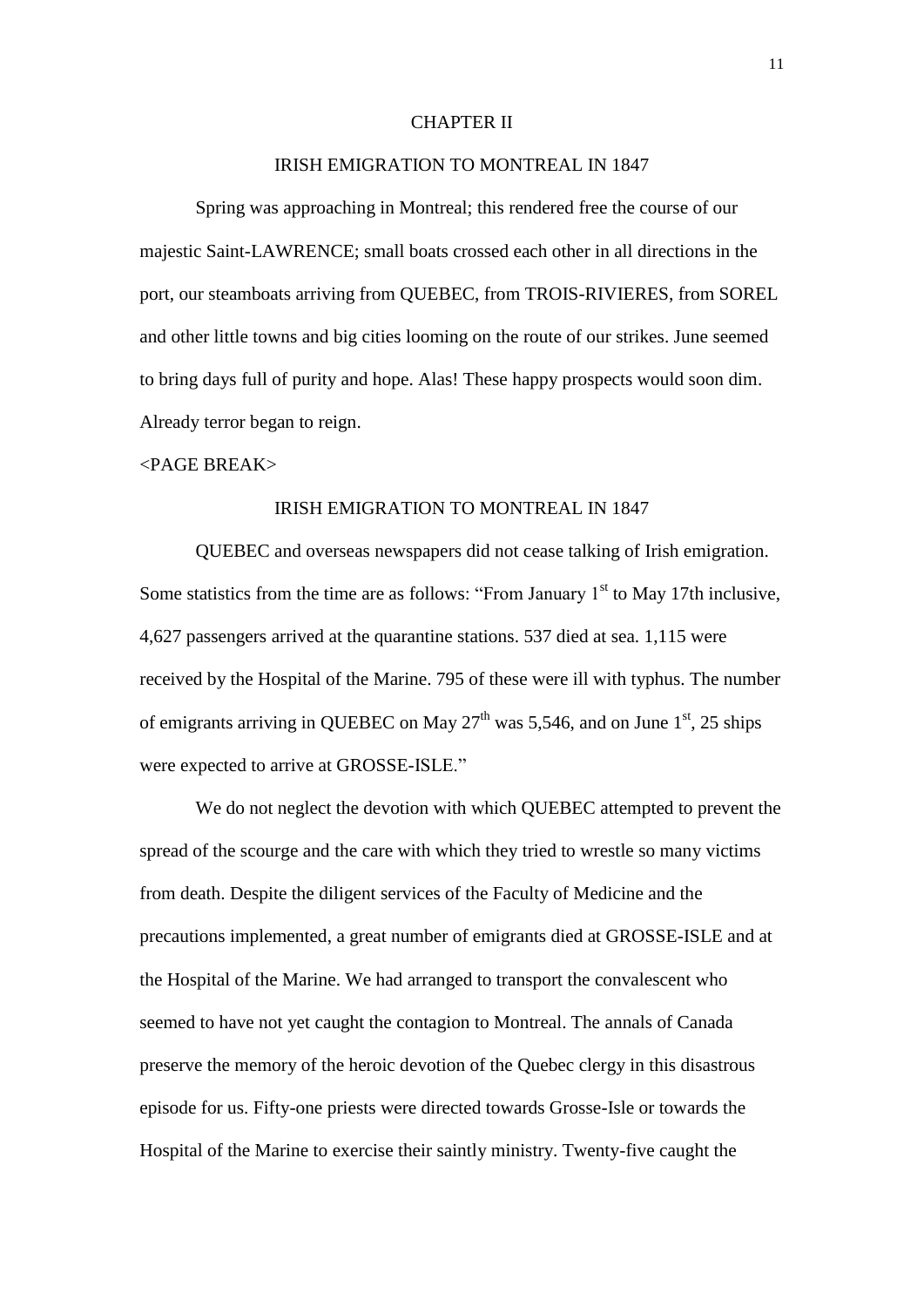contagion; the coadjutor himself Mgr Baillargeon was not exempt and five priests were victims of their apostolic charity. Montreal prepared itself with anxiety to receive the emigrants. An assembly took place at the courthouse presided over by Mayor M. MILLS. An emigration committee was organized with the instruction to take immediate measures

# <PAGE BREAK>

June  $9^{th}$  1847 The TYPHUS of 1847 June 9th, EIGHT Grey Nuns and FIVE women leave for the SHEDS. (1847) A N C I E N  $J$  O U R N A L. VOL. II

(10)

### IRISH EMIGRATION TO MONTREAL IN 1847

to properly receive Ireland's unfortunate children.

Accordingly, an office was opened near the canal's neighbouring quays, under the direction of a government agent. A temporary establishment was equally prepared outside the city to serve as a hospital. Since the first days of June, people shipped from overseas have been arriving at the city. Funeral convoys arrive day and night from which hundreds of men and women, pale, exhausted from misery and suffering, were disembarking from the warehouse and even from the end of the platform. A great number died during the voyage. How does one describe such a spectacle? Those who witnessed it left horrified, even the most insensitive of souls were affected… Poor emigrants! They arrive to this strange land after having suffered during the crossing. . . And what do they find, most of them? . . . A tomb ready to receive them. What could Montreal offer these poor brothers in faith? Its citizens, especially in this day and age, were more compassionate than fortunate.

Charitable Christians will nevertheless lavish their energy, their sweat, and their very lives such as the priests and sisters. The Messieurs of Saint-Sulpice, parish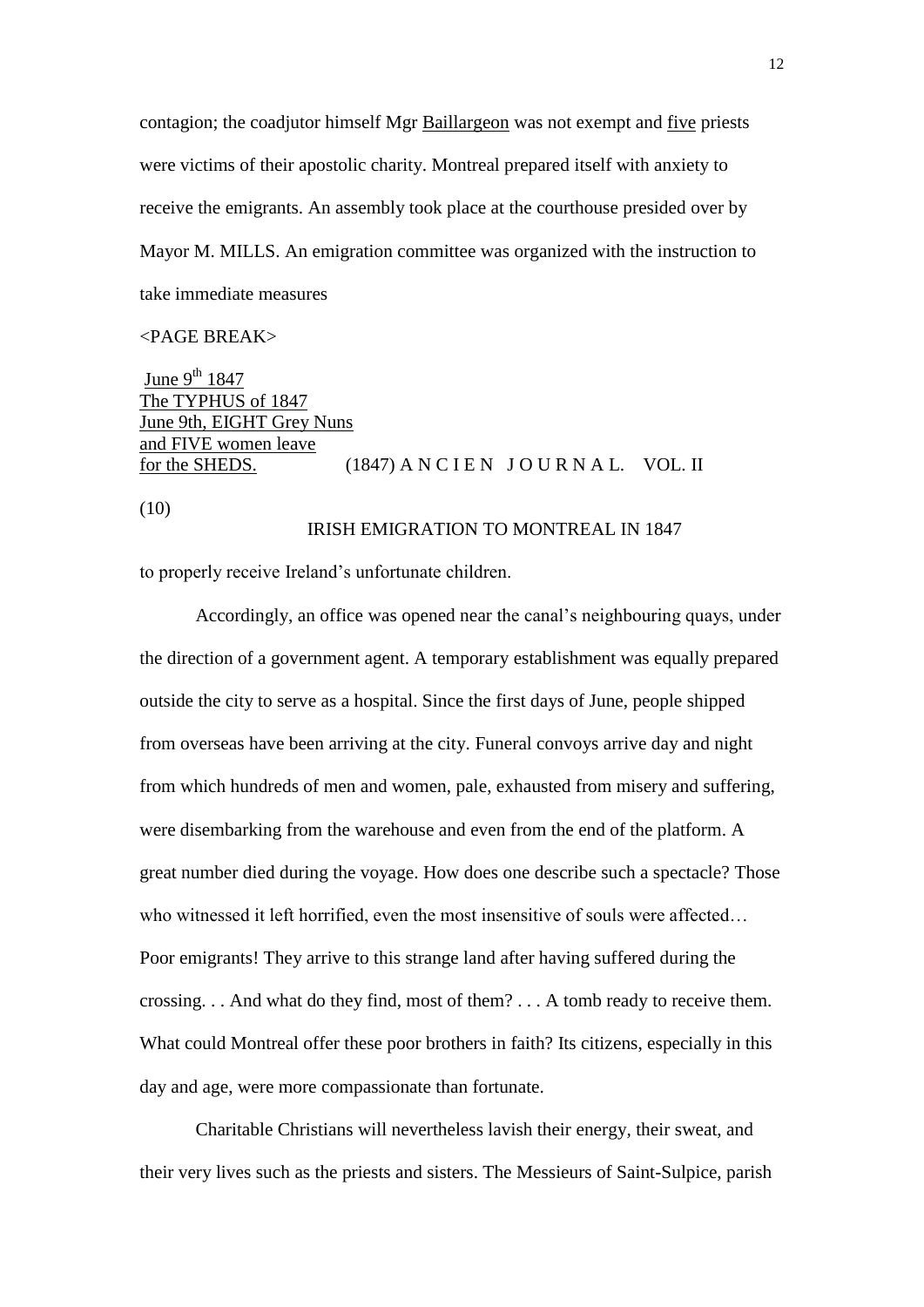pastors, were the first to run to the ships. M. John RICHARD spent the first night there, administering the confession to all those in danger of dying.

M. the Superior of the Seminaries did not hesitate in joining MM. Morgan, Carrof and others who speak English. Mgr. Bourget, Bishop of Montreal arrived from his second voyage to Rome. Barely recovered from his fatigue, His Eminence occupied himself, with

#### <PAGE BREAK>

#### THE TYPHUS OF 1847

his coadjutor Mgr. Prince, with ways to relieve the poor children of Ireland. We will soon admire his great devotion towards them. Towards mid-June, 6,000 Irish disembarked on our shores, 3,500 of which stopped at the sheds or ambulances. 2000 disappeared in search of more favourable pastures; many died. There nevertheless still remains 250 in the shelters. On June  $25<sup>th</sup>$  of this same year, the sick numbered 850 in the shelters; around twenty were dying each day. July  $2<sup>nd</sup>$ , the sick numbered 1,300, the number of those who died went from THIRTY to FORTY a day. Death did not only prey on the ambulances, it also victimized those in the city, as the contagion began to spread, and spiritual relief was becoming more and more urgent in several neighbourhoods.

To meet this need, M. Billaudèle, Seminary superior, closed the College of Montreal and called on principals and professors to come to the aid of their colleagues, which brought shortly thereafter the aid of MM. of Charbonnel, P. Richard, H. Prévost, Connelly and Picard, and later the good Granet and Toupin; but such relief did not appear to be sufficient to the sensitive heart of the good superior, he went knocking on the door of the son of Saint Ignace with confidence, and the house of New-York sent him the RR.PP Mignard, Duranquet, Driscoll, Dumerle,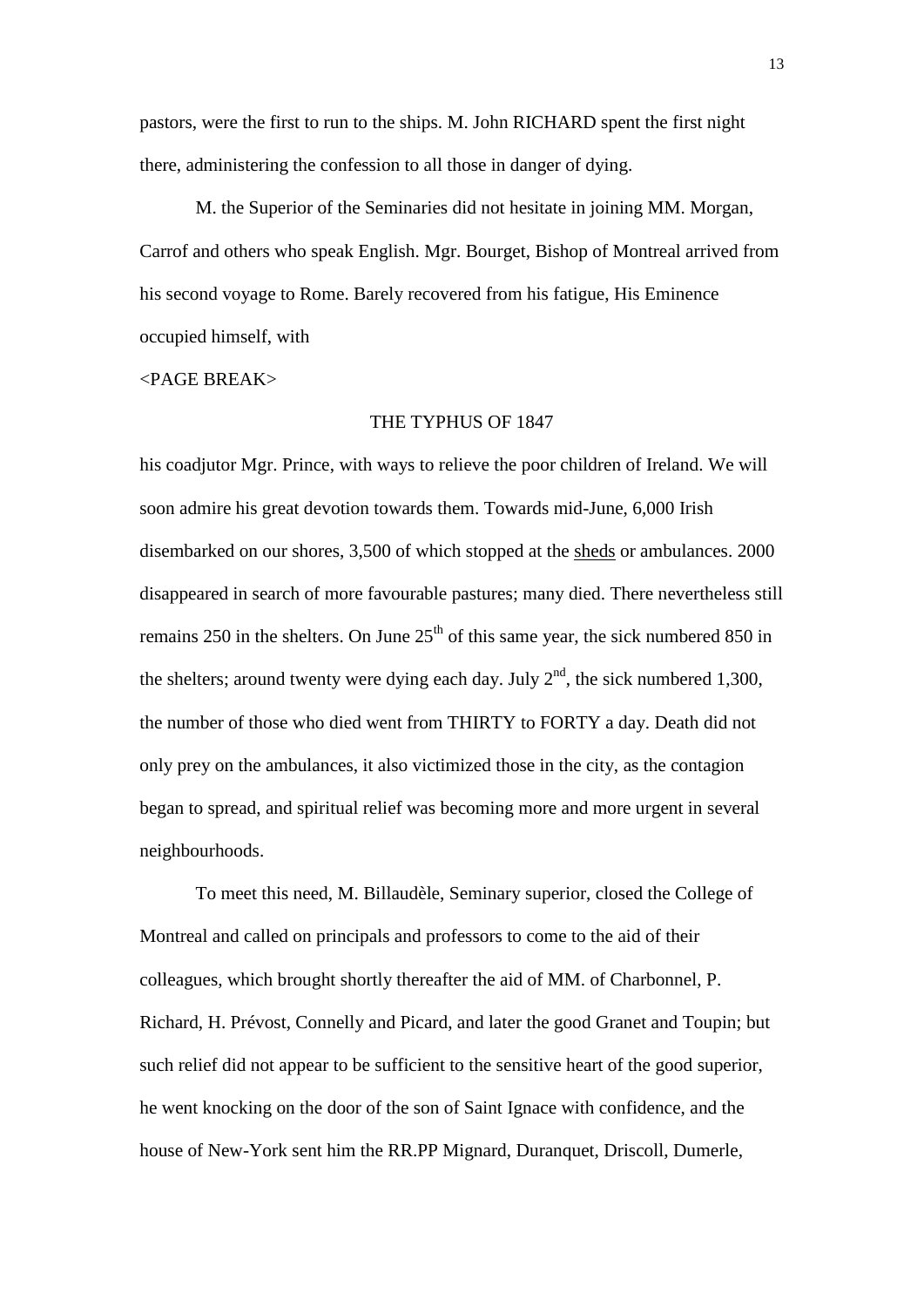Ferrard and Shienski. They were lodged in the seminary and shared with the children of M. Olier, the labouring minister of the sheds and those of the city's different neighbourhoods. A more humble but no less useful devotion, should follow the tracks of our apostles to the fields of martyrdom: that of the Grey Nuns of the General Hospital and the other Montreal nuns. They deployed with such energy

<PAGE BREAK>

June  $9^{th}$  1847 The TYPHUS of 1847 June 9<sup>th</sup>, EIGHT Grey Nuns and FIVE women leave for the SHEDS. (1847) A N C I E N J O U R N A L. VOL. II

(11)

# IRISH EMIGRATION TO MONTREAL IN 1847

and activity that the memory of this period has remained with honour and benediction in the annals of the history of our city.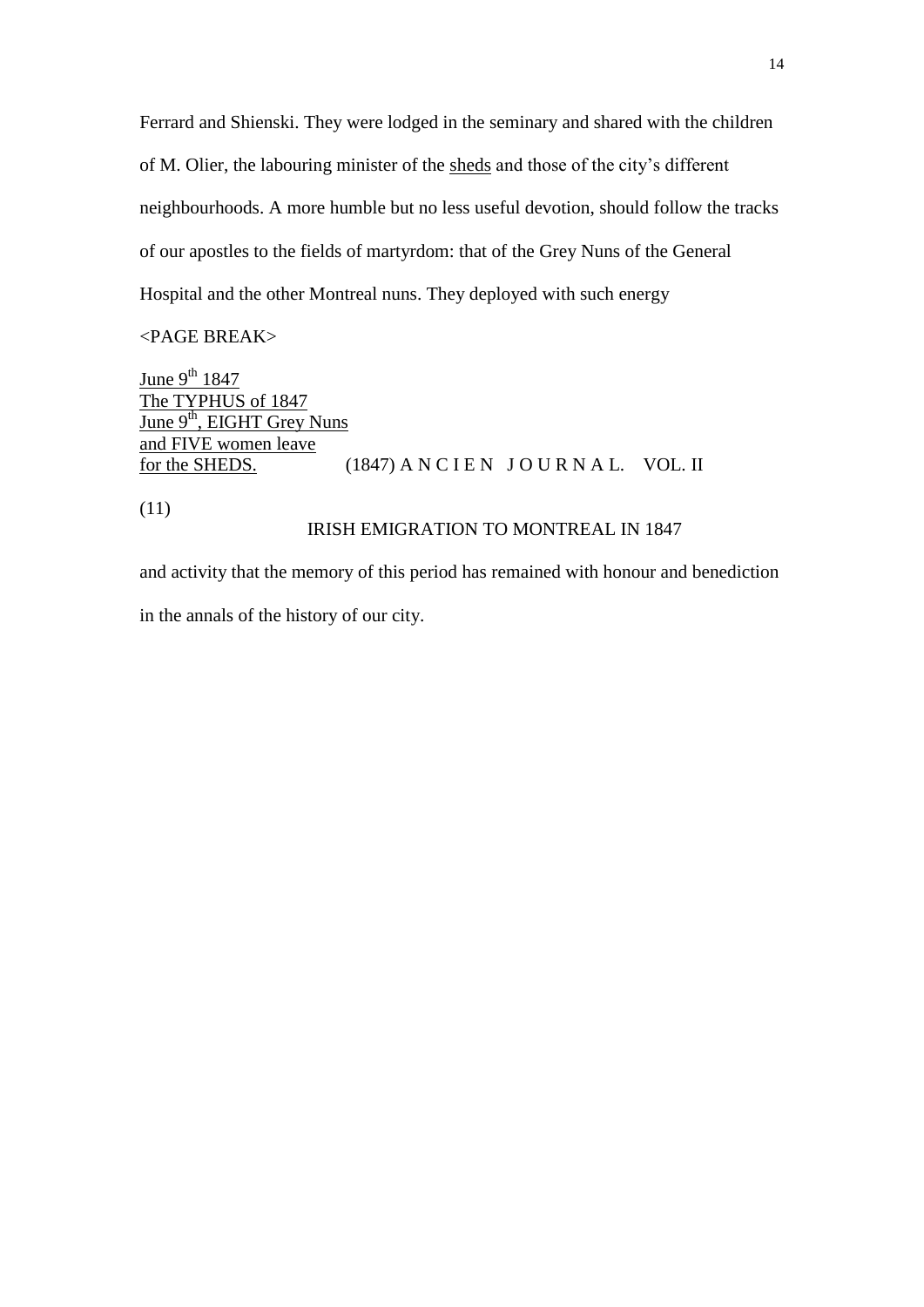#### CHAPTER III

# THE GREY NUNS DEVOTE THEMSELVES TO THE RELIEF OF THE PESTILENT

Whereas the priests of Saint Sulpice go to the port to welcome a dying population, the Grey nuns of the General Hospital feel beating in their chests a heart already open to the generous aspiration to follow their venerable founder to the fields of suffering and death. They wait upon a single word, one order. The revered mother Forbes-McMullen, worthy superior of their community at this time, joining in strong and active faith, was tender, generous and compassionate towards the unfortunate. She learned some details on the situation of the emigrants who arrived on our shores, she was deeply moved, and, understanding with only one glance the duty owed to this community, conceived a bright desire to rush to the relief of this misery with her girls. She first wanted to consult M. Billaudèle, seminary superior; she left in haste with Sister Ste Croix (Pominville) to seek his advice. M. Billaudèle was absent, so she retraced her steps home with a feeling of abandonment. The heavens nevertheless accepted her sacrifice: the same day, reverend M.J. Richard, chaplain of the poor, accompanied by the reverend M. Connelly, came to the community to solicit the help of the Grey Nuns in the visiting of ambulances. The good mother who was just waiting for the approval of her superiors, accepted the proposition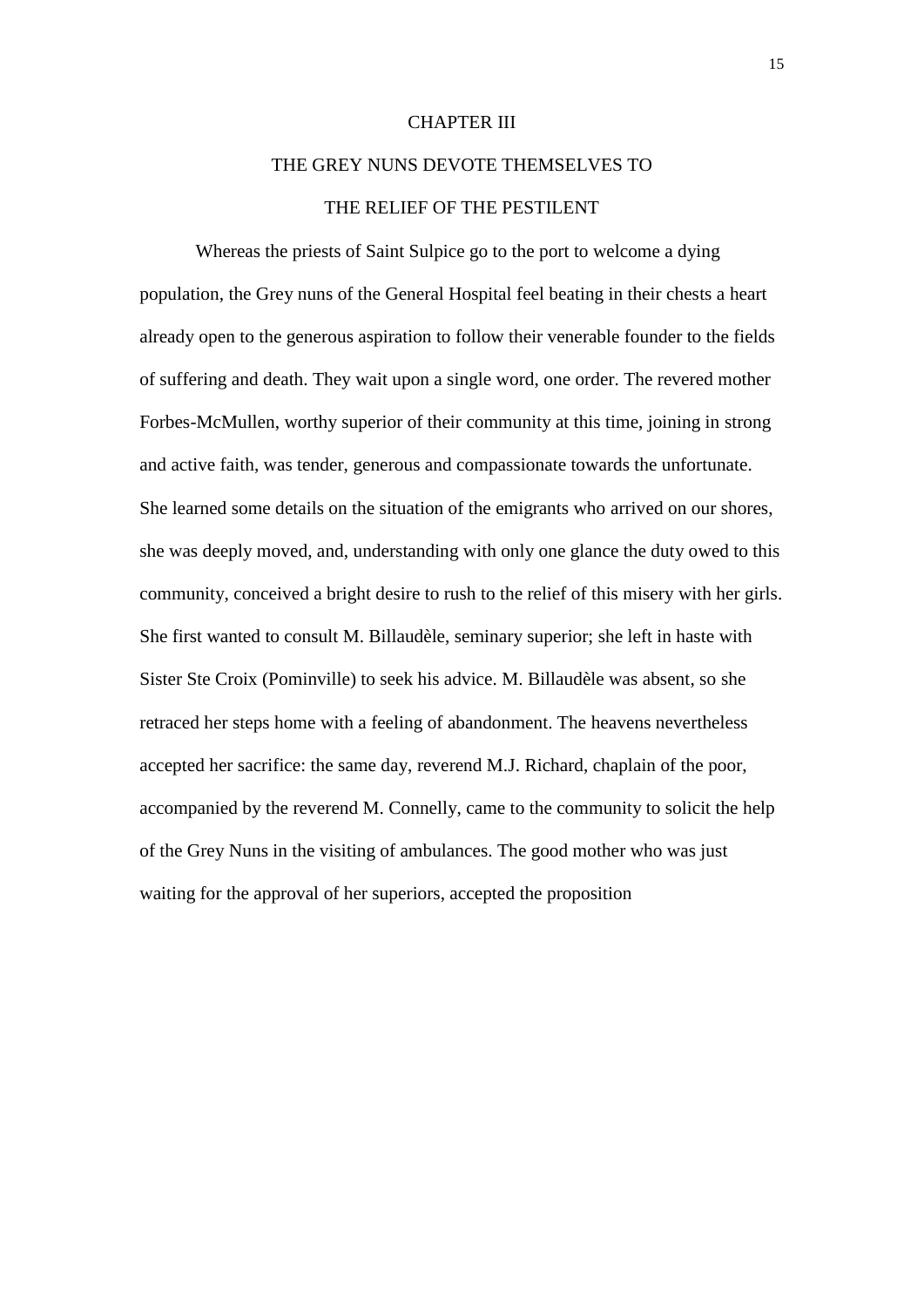### THE TYPHUS OF 1847

with joy, and went right away to present herself to the emigration office accompanied by Sister Ste Croix, whose devotion would be remarkable during this disastrous period.

They were welcomed with great courtesy and deference by the government steward, who gave all authorization necessary to the Grey Nuns to visit and take care of the pestilent, authorizing them to engage faithful men and women. The venerated Mother superior, almost surprised by this cordial welcome, is not surprised when she learned that she was preceded by the good M.J. Richard. Seeing the embarrassment of the steward in finding sufficient personnel to tend to the needs of the sick and dying, he suggested asking the Sisters of Charity if they would provide aid. This steward was protestant; he knew little about catholic institutions, and did not know who to address himself to; we understand his satisfaction in seeing the Grey Nuns offer themselves. He hastened to conduct them to a home almost in ruin by the river, under the name of the hospital.

What a spectacle unravelled in the eyes of this good mother and her company! Hundreds of people were laying there, most of them on bare planks, pell-mell, men, women and children. The moribund and cadavers are crowded in the same shelter, while there are those that lie on the quays or on pieces of wood thrown here and there along the river.

It was a spectacle that should have discouraged Mother McMULLEN and her generous companion. On the contrary, they felt their souls lifted to the heights of the mission that the heavens were preparing for them. The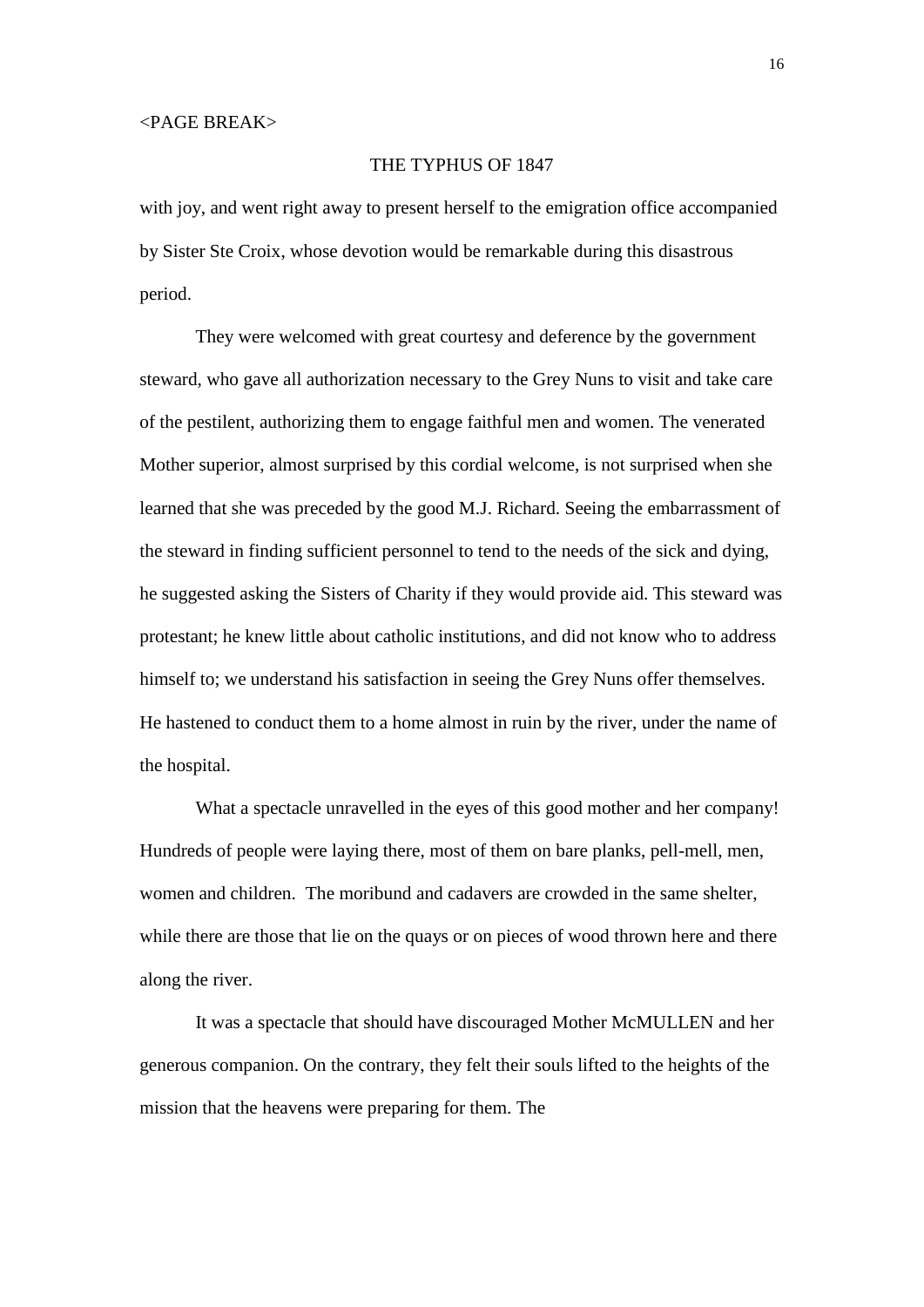#### <PAGE BREAK>

June  $9^{th}$  1847 The TYPHUS of 1847 June 9<sup>th</sup>, EIGHT Grey Nuns and FIVE women leave for the SHEDS.  $(1847)$  A N C I E N J O U R N A L. VOL. II

(12)

# THE GREY NUNS DEVOTE THEMSELVES TO THE RELIEF OF THE PESTILENT

meeting they are in at this moment with the Seminary superior and the intrepid M. Morgan fills them with enlightenment. The latter has occupied himself with a poor sick individual that he covers in earth, suffocated by his own vomit; he puts them with such charity on a poor pallet, that they feel animated by a new ardour to come themselves, to save these unfortunate poor.

Once returned to the community, they have no expressions powerful enough to retell what they have seen. After supper, the venerated mother calls on the courage and the generosity of her girls, convinces them to combat in a new field of sacrifice; they are free nevertheless to appeal to their own strengths. The whole Community has but one heart and one soul to offer to the provision of its superior.

The good mother suggests the same to her sacrificial novices, the immolation offered to them, shining in their regard for this martyr's cross more brilliant still than the cross of their religious profession. All, like intrepid soldiers who wince at the sound of a bugle, answer this call: these are Sisters Saint-Joseph (Denis), Christin, Labrèche, Caron, Collins, Blondin, Montgolfier, Dalpée, Limoges, Primeau, Chevrefils, Perrin; and the postulants, Sister Thériault, Reid, Bruyère, Lepailleur, Maréchal and Sauvé.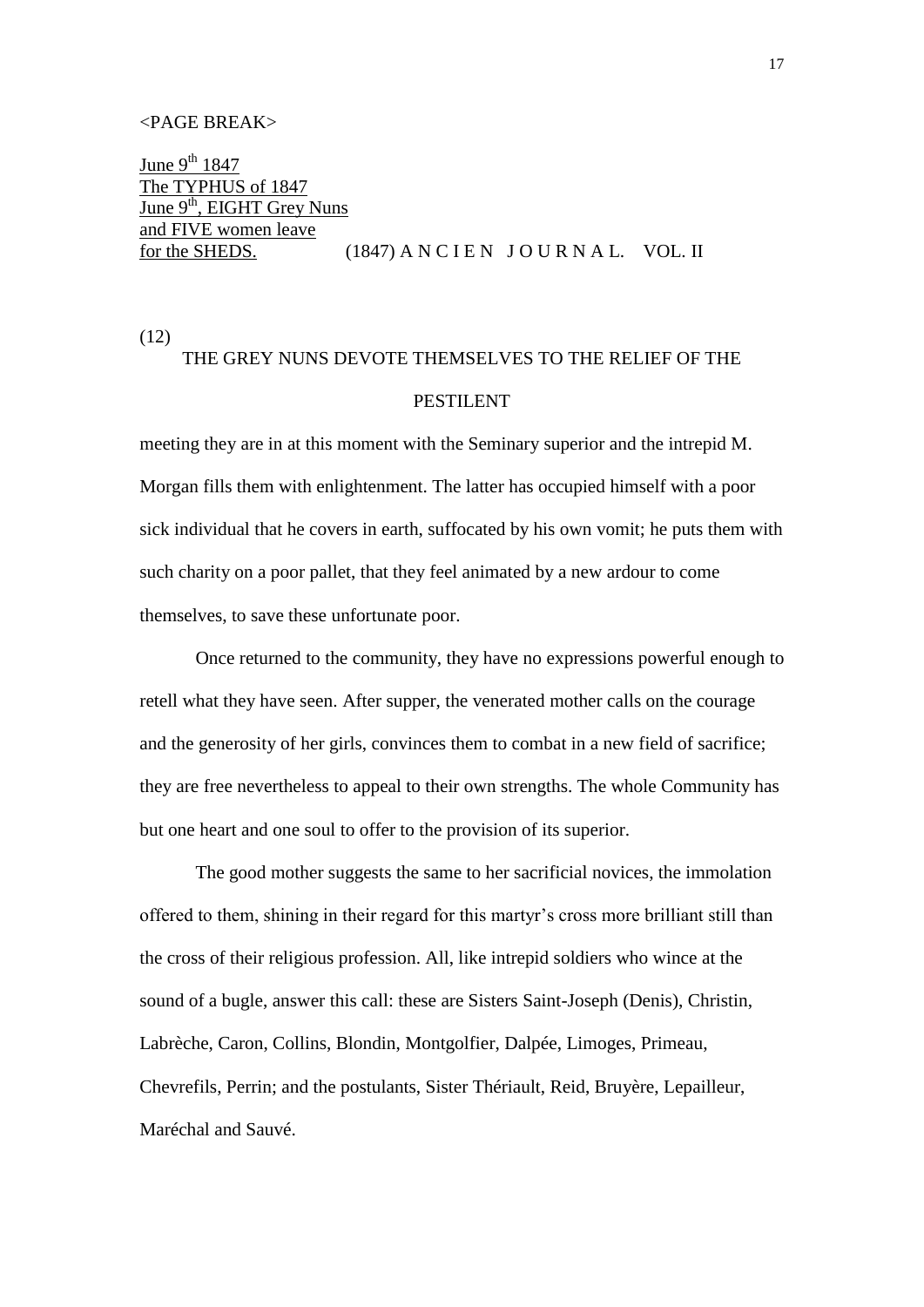"June  $9<sup>th</sup>$ , say the old manuscripts, EIGHT sisters and FIVE women left for the SHEDS, and the following Sunday, the  $13<sup>th</sup>$ , there were 23... The community numbered at this time, thirty-seven sisters and eighteen novices." The gracious Saint Francois of Sales was quite right in saying: "When

<PAGE BREAK>

### THE TYPHUS OF 1847

the house catches on fire, we throw ourselves out the windows". The fire of divine charity was already embracing the whole hospital. Only the most elderly and the infirm who were replacing the hospital workers charged with the care of the elderly and children stayed home. The names of the first Sisters who went to the SHEDS are barely mentioned in the convent annals; what a regrettable gap. However, do we ignore them? Is it not the entire community, as we have just mentioned, that we see on its feet?

Let us continue. . . The first shelters that the fellowship built to receive the emigrants stretched along the canal, this territory belonging to the General Hospital. Point-Saint-Charles, where it was situated, was once a rural valley, and very swampy, as this year saw torrential rains. Despite the mud and other inconveniences, the sisters made their journey within twenty minutes, already hearing the groans of the ill and the wails of the dying. . . We disperse ourselves in this unfamiliar maze. . . Could we imagine for a moment the spectacle this multitude of men and women piled pell-mell offered, up to three or four in the same bed, indifferent to everything, groaning, however, heartbreakingly? We were running here, running there. . . supporting a poor, dying woman, ripping away from her the poor infant she clung to so close to her heart. . . We point out the heavens to another while wiping away his agonizing sweat. We have the cadavers taken away from those still breathing, and we took a look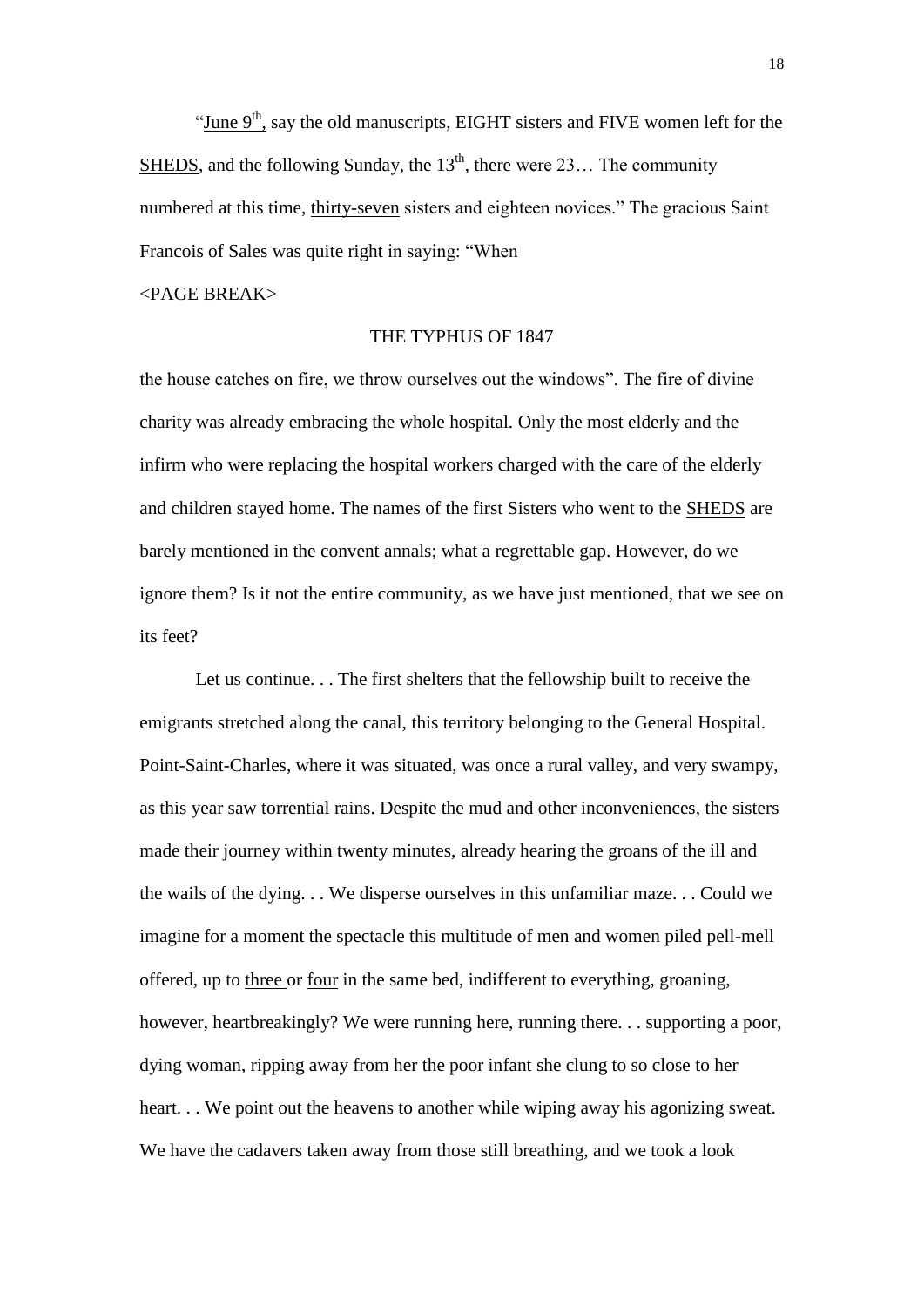around us. . . We step outside the shelter only to find more of the miserable poor, recumbent without salvation, we eagerly go to their aid, multiplying our steps without counting. What misery! Who could

# <PAGE BREAK>

June 9<sup>th</sup> 1847 The TYPHUS of 1847 June 9<sup>th</sup>, EIGHT Grey Nuns and FIVE women leave for the SHEDS.  $(1847)$  A N C I E N J O U R N A L. VOL. II

(13)

# THE GREY NUNS DEVOTE THEMSELVES TO THE RELIEF OF THE

# PESTILENT

describe them? This is not just a family, or one hundred that are ill, but almost an entire nation feeling the anxieties of this agony.

Unfortunate Ireland persecuted for its faith and exhausted with hunger on its soils, comes to a strange land to drink the dregs of its chalice. O Heaven, open yourself to us, and show us the palms of these new martyrs! In the first hours of our sisters in the SHEDS, do not make them feel the wrath of all the evils that are housed there. All day long, they seek to find prompt and salutary ways to face such suffering. These sheds are usually 100 to 200 feet long and 25 by 30 in size, separated by walls and contiguous from one another. Some, however, are separated by a distance of 30 to 30 feet; this proximity renders service easier. They are furnished but with poor beds made from simple planks, attached to the walls and more or less inclined in the same way seen in barracks or in police stations. We will substitute them soon with bunks; these are poles with crude planks around the circumference of which a layer of straw makes a soft bed.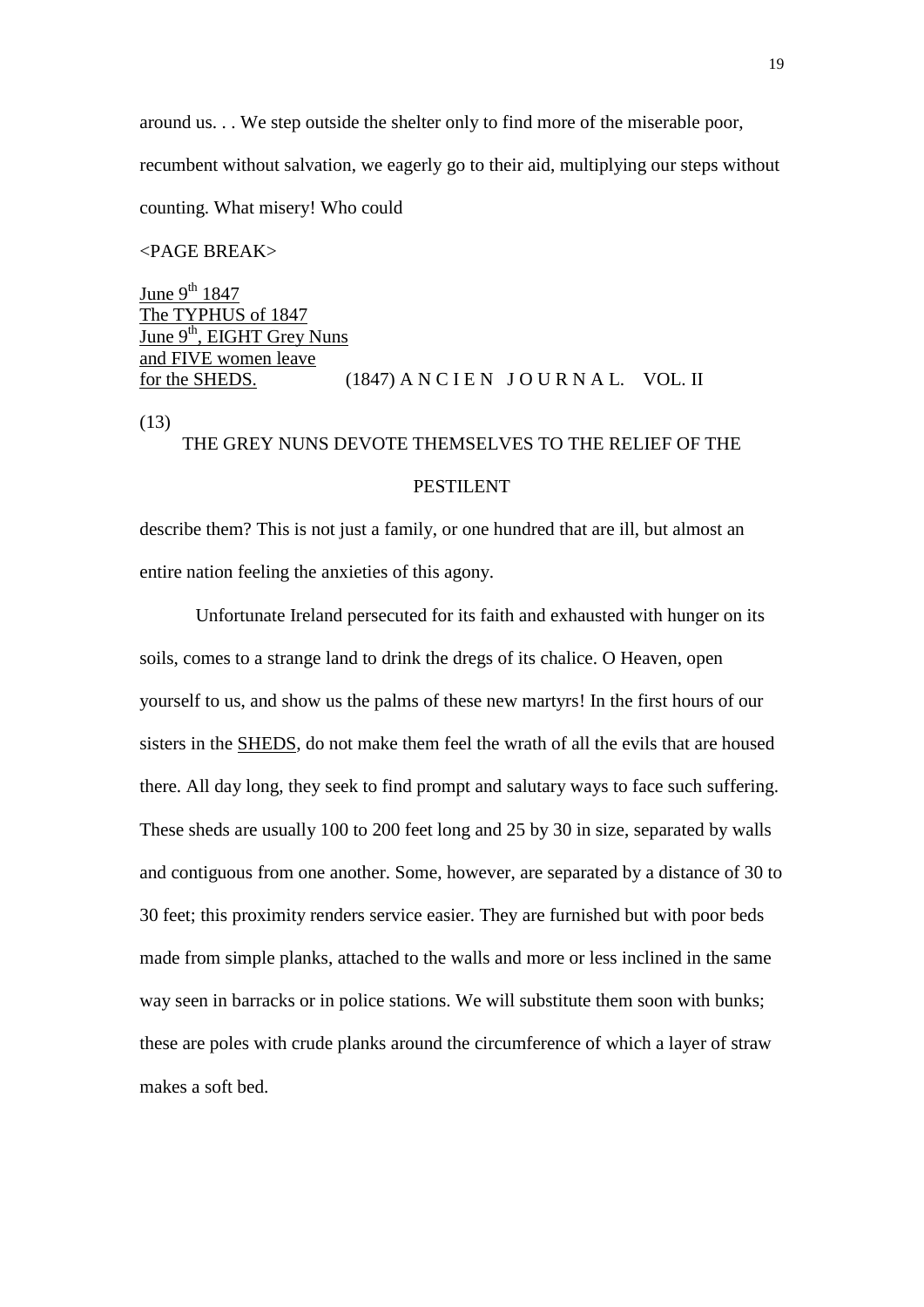Some of the emigrants brought cots and blankets with them, but we no longer have these little furnishings or other objects today to help serve the ill. We simply draw water from the river and add broth in a huge pot or cauldron

# <PAGE BREAK>

#### THE TYPHUS OF 1847

with a capacity of twelve gallons which is boiled over a fire lit in the middle of the court. Doctors and sisters take a pot or a bowl for the needs of their ill.

The government supplies fresh bread, tea and meat, and many charitable people from the city send provisions. The reverend Sisters of the Congregation, regretting not being able to follow their Sisters of Charity to the hospitals, provided sugar, cookies, tea and other sweets for the ill.

We see soldiers directing themselves towards the barrier at the entrance to the SHEDS to bring a portion of their rations. It is in these infirmaries infested with fever, where hundreds have caught the contagion and have died, that our good sisters go and in doing so, threaten their health and their lives.

Every day will be laborious and rich in all sorts of merits, and the night, in trusting their ill to people staying overnight, the sisters embark on their journey back to the community; but what precautions were needed to ensure that they did not take the contagion of this malignant fever with them. . . They venture to only the least inhabited areas, and there they hurry to rid themselves of their habits and of the vermin attached to them, and communicating only minimally with the other sisters, take their rest. The following day at the early hour of the Holy Sacrifice, they hurry themselves to the altar to receive the Eucharist that gives them their strength and their consolation.

Filled with a courage reanimated within them by the spirit of the Martyr,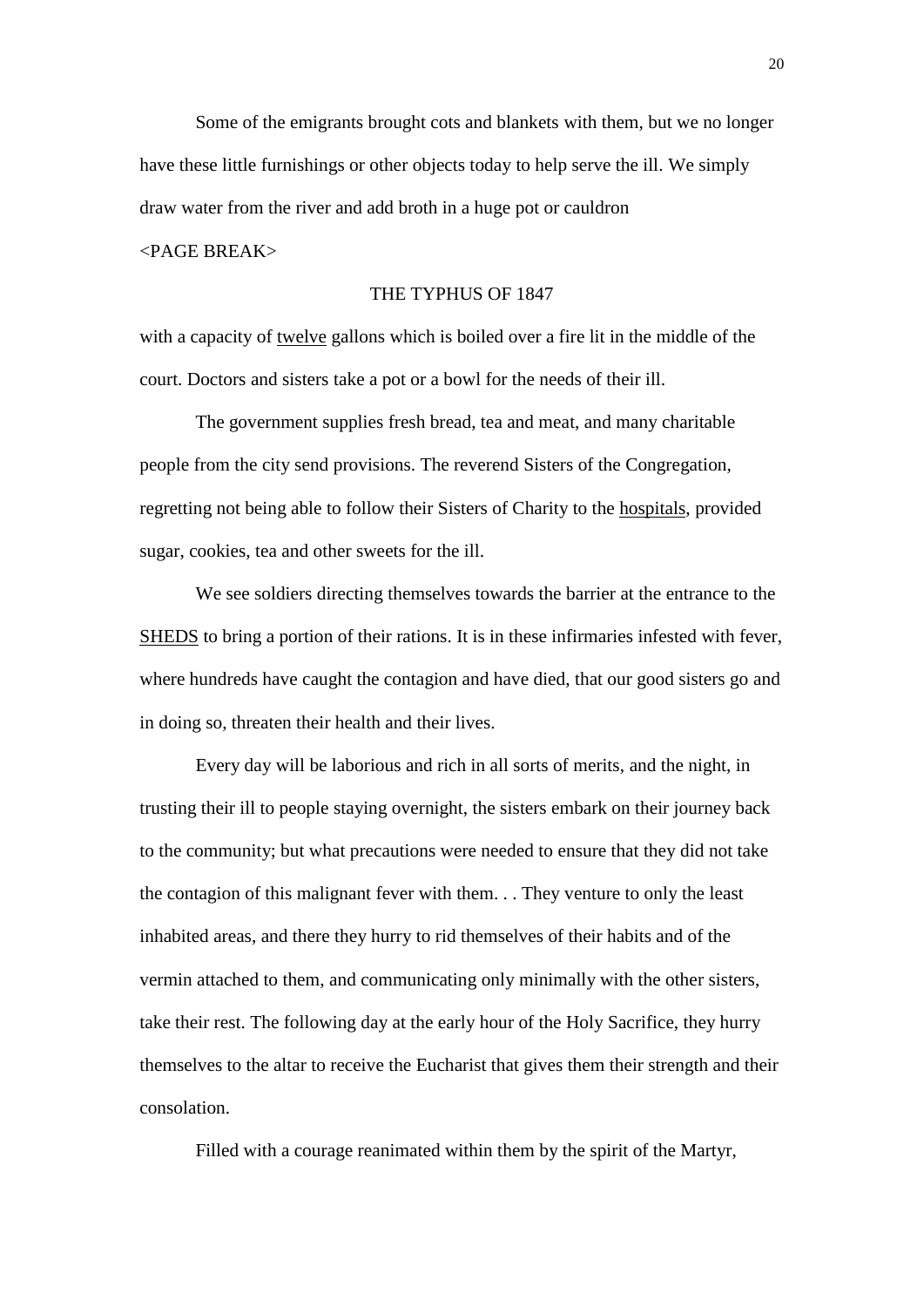#### <PAGE BREAK>

June  $9^{th}$  1847 The TYPHUS of 1847 June 9<sup>th</sup>, EIGHT Grey Nuns and FIVE women leave for the SHEDS.  $(1847)$  A N C I E N J O U R N A L. VOL. II

(14)

# THE GREY NUNS DEVOTE THEMSELVES TO THE RELIEF OF THE

# PESTILENT

the sisters return with no less joy to the post that charity offered to them. They are not the least bit surprised to find at the dawn of this new day the priests who were watching over the shelters when they left: it was the good Father Richards and the excellent M. Caroff, the two of them still standing after a night passed in the exercising of their holy ministry; they were pale and unkempt. Veritable sentinels, they did not whatsoever wish to abandon these poor souls at the final moment that would decide their eternities. The good sisters, more numerous today than yesterday, hurry to complete the general visit of this immense dormitory, in order to assess the conditions of their sick. Alas! Many are no longer any more than cadavers. We see poor little children still searching for the substance of life from the breast of their poor mother whom death had frozen. We meet here and there poor little creatures stiffened by death.

This expression cannot faithfully convey the terrible state in which these sick were strewn, as we have said, up to THREE in the same bed, next to those who died during the night.

A poor, dying individual was very agitated, a sister passing by, believed he was in his life's last moments of suffering; but to her horror she discovered this unfortunate was lying between two cadavers! One was all black, and the other livid, yellow, a hideous sight. She had the cadavers removed, and as soon as the moribund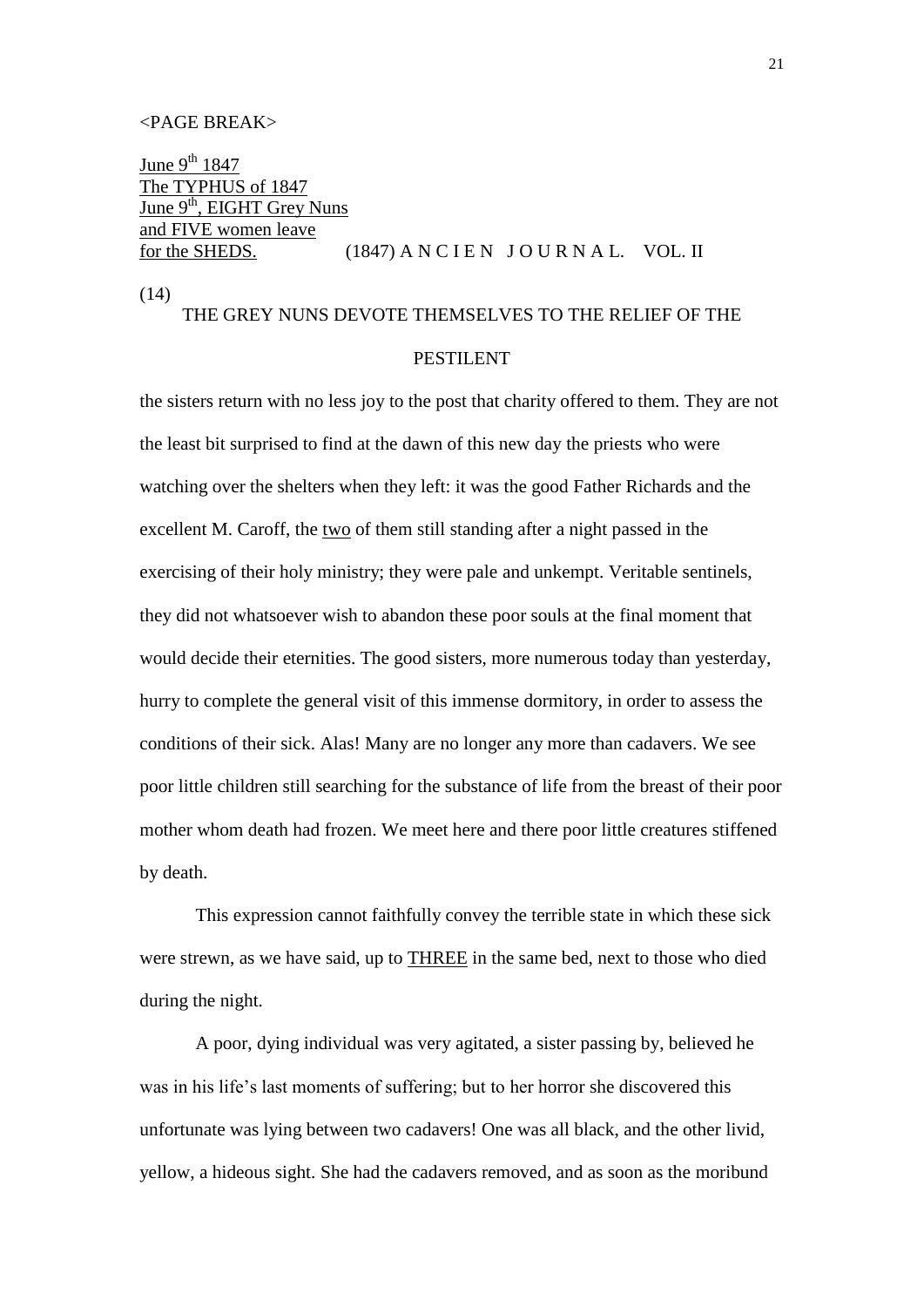calmed down, agony came to strike him, and he was soon nothing more than a cadaver that we hastened to remove.

# <PAGE BREAK>

### THE TYPHUS OF 1847

Since we had not yet constructed a mortuary for the dead, the corpses were exposed in the outdoors, and once there was a great enough number of them, we made a cemetery for the bodies in the neighbouring fields.

The odour that these cadavers produced and the horror they naturally caused add to the distressing picture of this situation. We nevertheless see the sisters calmly patrolling around the diverse enclosures; they take charge of the department Mother McMullen trusted them with. Sister BRAULT expends energy, as well as showing remarkable strength to gently care for her beloved sick. She is in charge of a SHED, and since it must be enlarged from time to time, she helps to transport the poor patients to the vehicle that will transfer them to another department, and then with satisfaction she returns to the bedside of the others to have them take the remedies which she prepared with care and to relieve them in any possible way.

Sister Desjardins appears to us as an unchanged, flowering figure. Oh! If she had in this moment her brushes and a canvas, she would faithfully reproduce the gloomy scenes of our sad shelters. But it is to these poor sick individuals that she presently gives all her time.

Over there, at the end of the dark corridor, I see the silhouette of Sister Marie (Barbeau). She strives to find the most miserable.

In effect, in this isolated place can be found a shed faintly lit by some glass. The hardened ground makes its floor.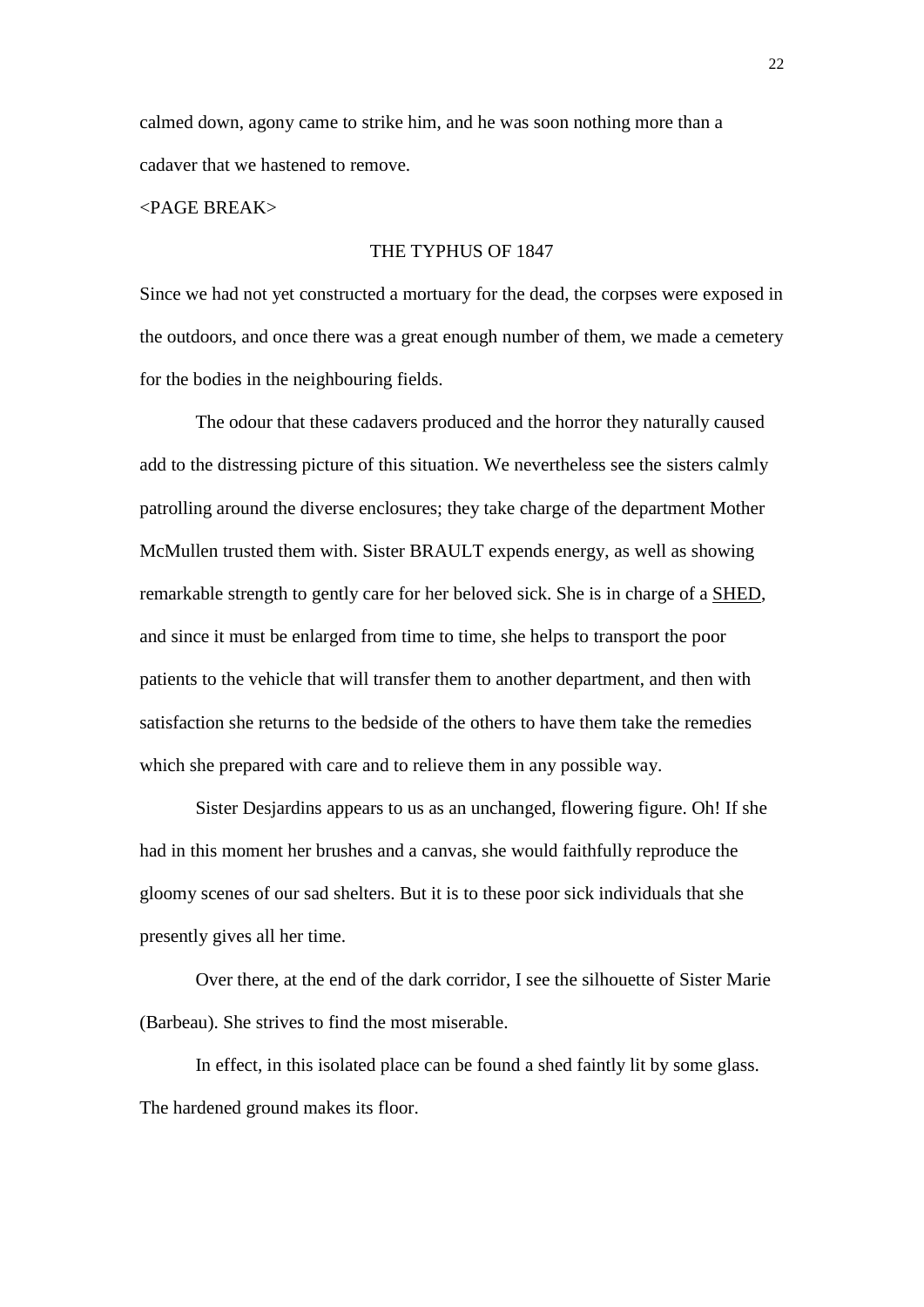#### <PAGE BREAK>

June  $9^{th}$  1847 The TYPHUS of 1847 June 9<sup>th</sup>, EIGHT Grey Nuns and FIVE women leave for the SHEDS. (1847) A N C I E N J O U R N A L. VOL. II

(15)

# THE GREY NUNS DEVOTE THEMSELVES TO THE RELIEF OF THE PESTILENT

A number of convalescents which varies from day to day have taken charge of shredding cable, earning a small ration as a result. The good sister is among them; taking care of their needs with solicitude and she remains dedicated to this task without worrying herself with the humidity or the other inconveniences.

This valiant sister, who is not physically imposing, exerts an astonishing energy. We love seeing her by the bedsides of the ill, what care! What attention! What thoughtfulness! The most repugnant are those that she offers to care for with most haste. One day, she was working in a department that contained five hundred pestilent. Her gaze suddenly stopped on a poor dying woman; she ran to her side to prepare for her to receive the Extreme Unction; the moribund emitted a repugnant odour. Right after our dear sister removed the woman from the fetid pallet she hastened to put her on another. A young doctor arrived at this moment, offering to help the good sister in this service, but with hardly having moved this rotting body he felt such strong nausea that he went outdoors without delay to relieve himself through copious vomiting. He had no expression with which to sufficiently praise this little nun who had mastered nature's repugnances. Shortly after, the young doctor, caught the illness himself, wanted to have sisters by his bedside, and since he is Protestant, abjured his errors and did not cease to repeat that he owed his conversion to the beautiful example set by the Sisters of Charity. One morning when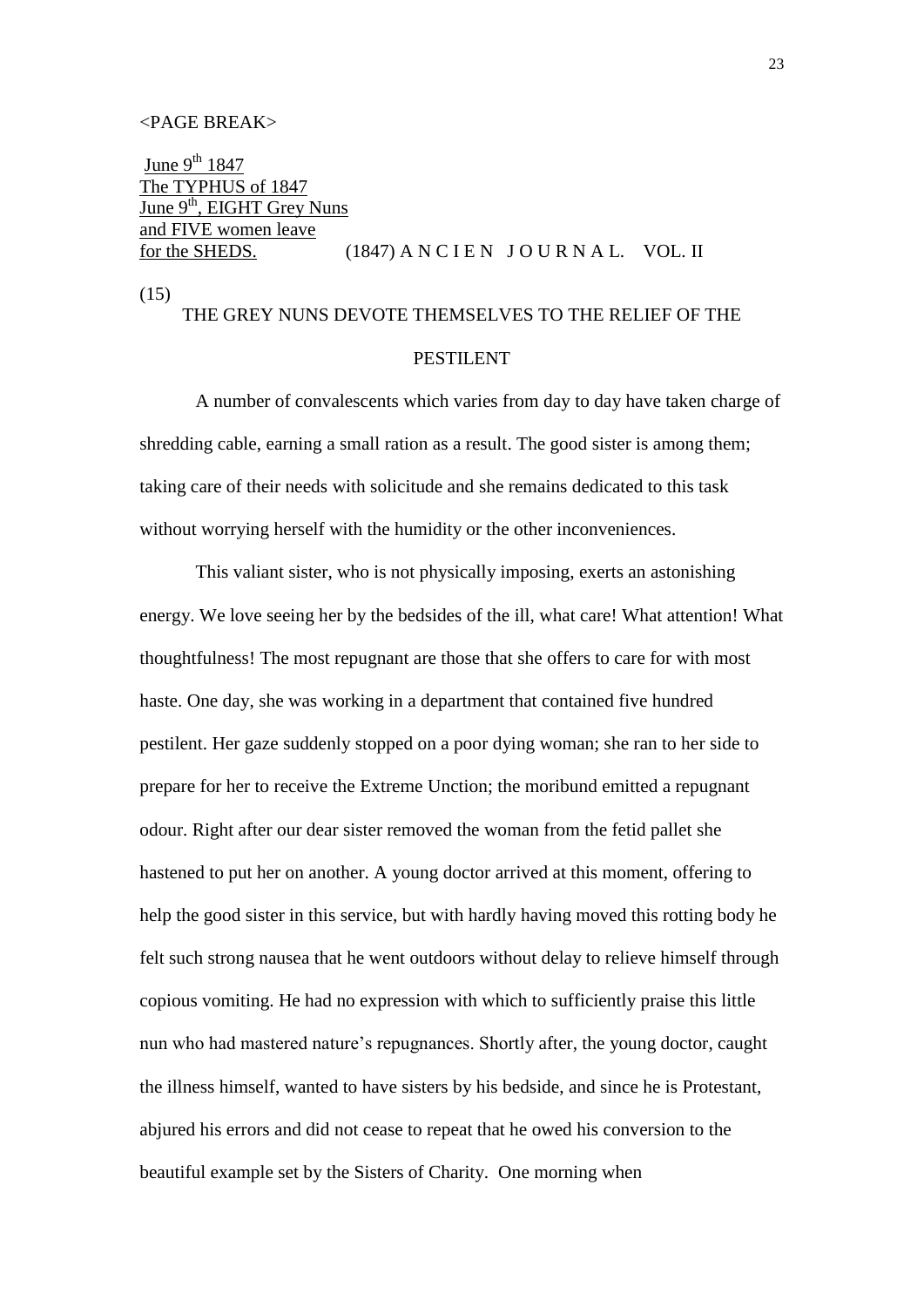### THE TYPHUS OF 1847

Sister Marie was sweeping the SHED under direction, an officer came with a squad of soldiers. Surprised to see this little nun in charge of this task, he commanded his soldiers who immediately seized the broom and cleaned the apartment in an instant.

Let us turn to Sister Croix-Pominville, who is so ardent in her offering of services to the hospitals; yes! Let us see her in action in this hospital on the river – an old house that was the first refuge of the emigrants. She was among a great number of sick whom she consoled with the expression of her pious sentiments.

Sister Deschamps, who would later be the community superior, in charge of Châteauguay Manor, found pleasure in spending her Sundays in the sheds to relieve her sisters.

She always remembered with consolation the moments she spent with Sister Ste Croix, her novitiate companion, and never forgot the impression made on her by the sight of eighty coffins piled one Sunday near the hospital in which sister Ste Croix worked, as they were prepared for a Monday burial.

Sisters Olier, Blondin, Caron, Cinq-Mars and others, replaced each other in turns. Sister Blondin breathes sacrifice and immolation.

Sister Saint-Joseph – Denis has not the least part to play in these miserable shelters. But let us go up to the attic, and see her in the middle of a great number of small children. The good sister cares for them with a faithful spirit, because otherwise, the nauseating odour, and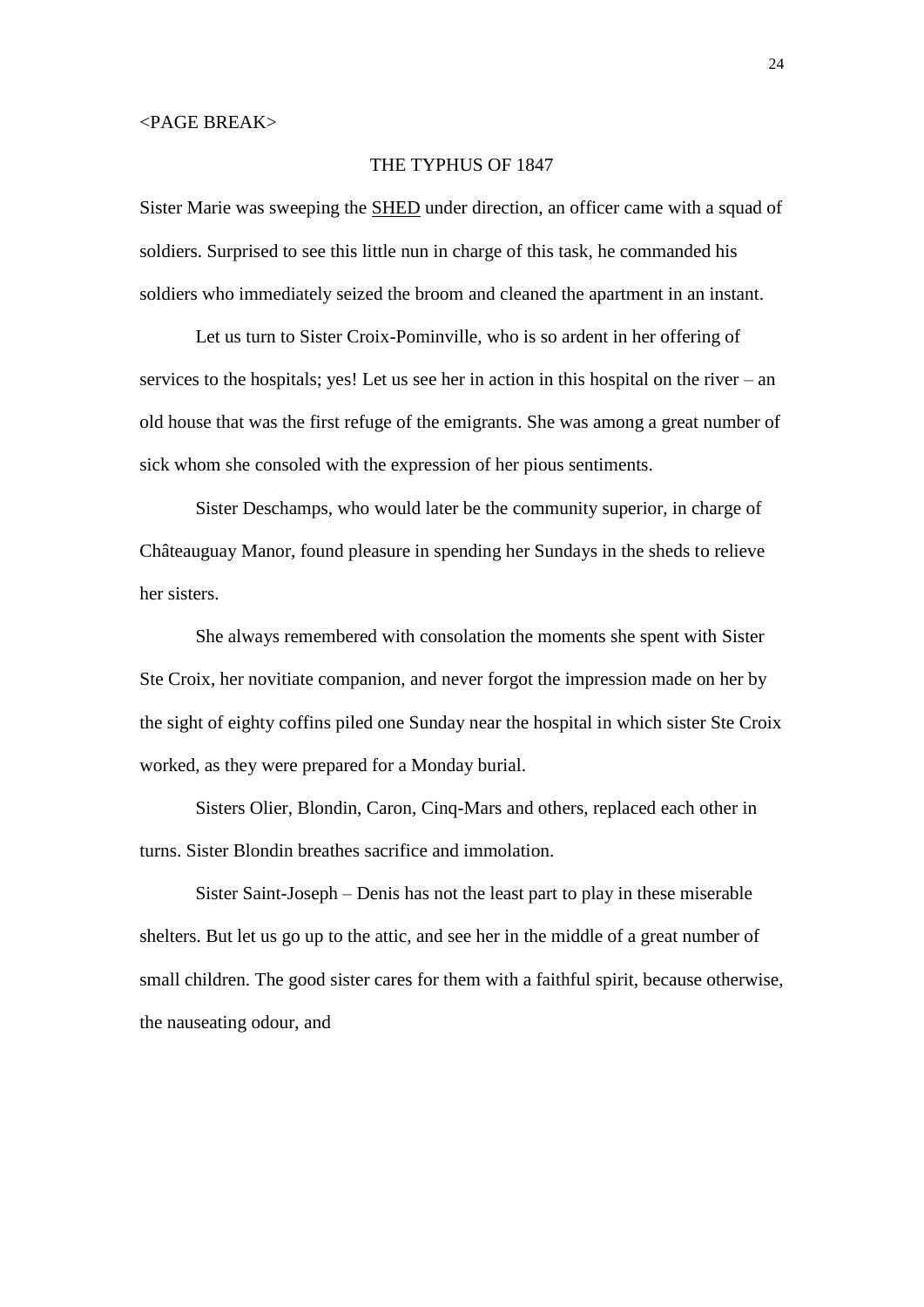#### <PAGE BREAK>

June  $9^{th}$  1847 The TYPHUS of 1847 June 9<sup>th</sup>, EIGHT Grey Nuns and FIVE women leave for the SHEDS.  $(1847)$  A N C I E N J O U R N A L. VOL. II

(16)

# THE GREY NUNS DEVOTE THEMSELVES TO THE RELIEF OF THE PESTILENT

all the repulsive care that the poor little ones require would turn her off, but she does not believe this to be too much of a price to pay for the cross of the religious order she will soon receive.

Sisters Montgolfier, Dalpé, Primeau, Chevrefils, Limoges and Labrèche equally have an unwavering courage. Always ready to relieve the most elderly and to offer themselves for the most low and meritorious tasks. A few weeks sufficed in order for the priests and nuns to establish order and regularity. The shelters were divided into several apartments, one for men, one for women, one for children. There was a SHED especially for welcoming arrivals.

It is in this shed that we recognize sister COLLINS, a young novice full of ardour and the spirit of sacrifice. We see her in the middle of a crowd of emigrants, keeping her calm, listening with deference and gentleness, to the lamentations of the poor strangers.

She greets them with compassion, encourages them, makes them hope for better days.

All those who were denied access to other shelters, she keeps near here, multiplying her efforts to improve their sad situation. How many times did she hold herself back from bathing these poor dying souls with her tears?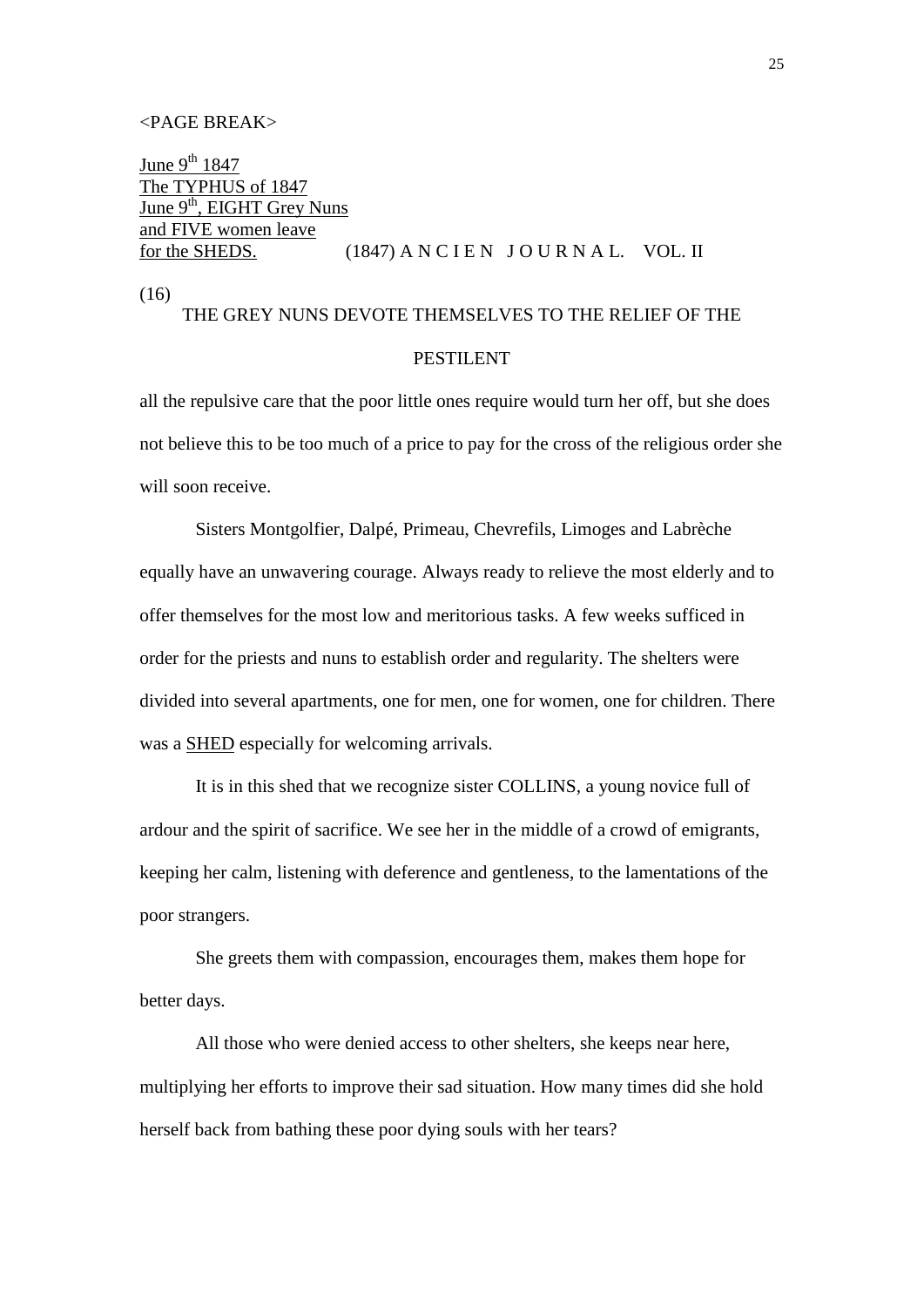The hangar which she was able to use was very low and very narrow, lacking beds, without doubt, since one had needed to lie down next to the poor to have them drink; but her great courage did not weaken; if she could not relieve their bodies, she knew at least

#### <PAGE BREAK>

### THE TYPHUS OF 1847

that she could relieve their souls by making them foresee the eternal life. Oh! How her discourses were sympathetic to the dying! She had a gift to touch their hearts. . . What souls she pulled out of heresy! . . . In seeing Protestant ministers circulating in the shelters, she made a good guard against those who wished to indoctrinate; she confounded with her responses full of sense and doctrine those who asked her reckless questions.

Another affliction distressed her heart when she saw the arrival of emigrants: it was the heart wrenching goodbyes they said to each other when men, women and children were separated to be placed in their respective shelters. Similar scenes were repeated often within and outside the shelters, and the hearts of our dear sisters were often crushed with pain.

One day, a poor Irishman who had disembarked that day arrived at the SHEDS and asked about his wife who had preceded him on his journey to Montreal. No one was able to give him news: he ran about the shelters worried and disconsolate without finding her; he finally arrived at the place where the cadavers of those who had died during the night were put; he examined them one by one: he stopped and threw himself on the ground while screaming in lament, dragging himself to one of the cadavers which he covered in kisses and tears. He had found the one who had been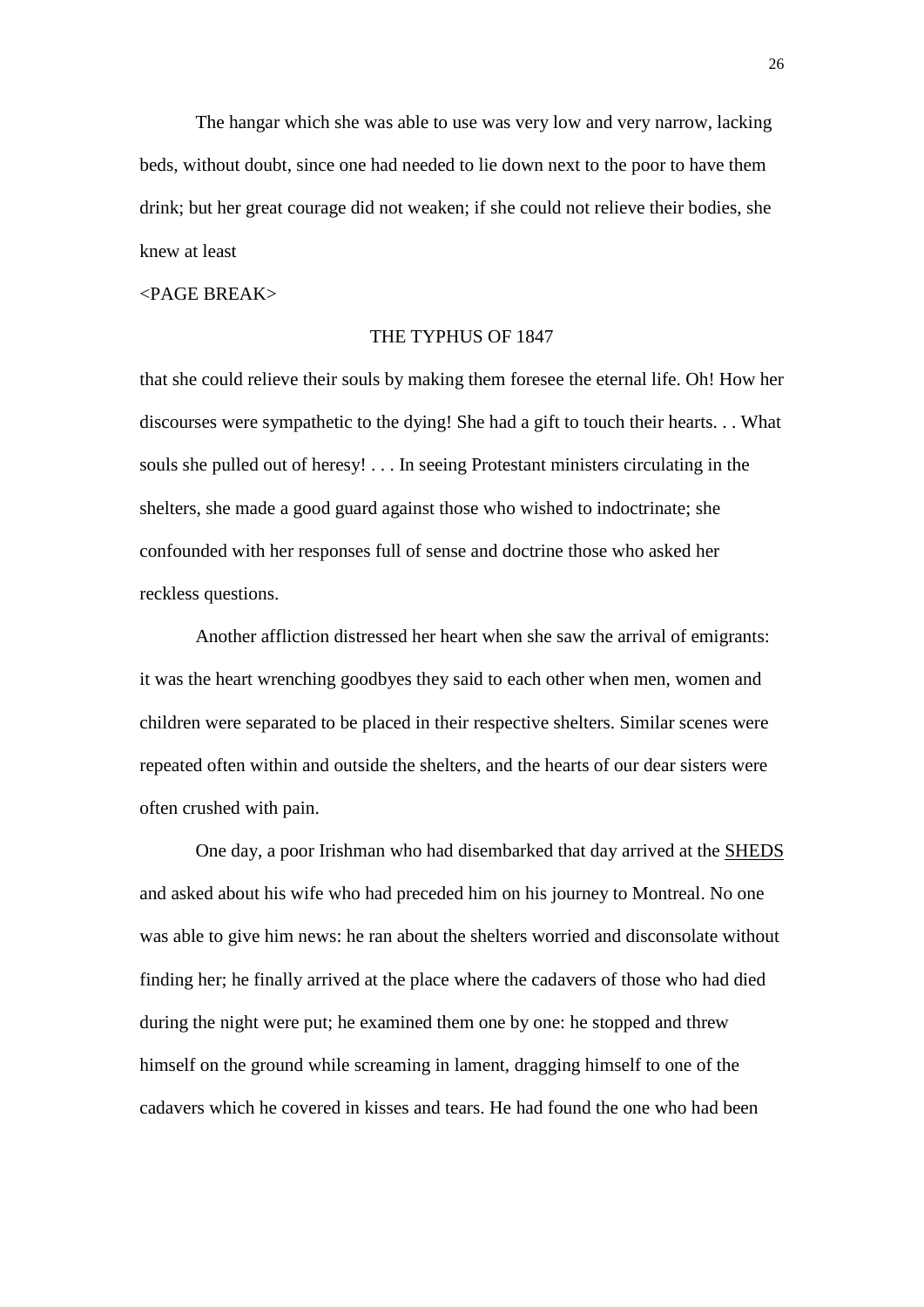his companion and his consolation in life. His despair knew no bounds and he left at a slow pace, convinced that he was the only one left of his family.

#### <PAGE BREAK>

June  $9^{th}$  1847 The TYPHUS of 1847 June  $9<sup>th</sup>$ , EIGHT Grey Nuns and FIVE women leave for the SHEDS.  $(1847)$  A N C I E N J O U R N A L. VOL. II (17)

# THE GREY NUNS DEVOTE THEMSELVES TO THE RELIEF OF THE

# PESTILENT

These scenes repeat themselves every day, when we proceed to the sepulcher of the dead; fathers, mothers, husbands, wives, and children, surrounding those who are so dear to them, so opposed to their departure, letting out cries that provoke tears.

The priests, the nuns linger in these scenes of desolation to temper the bitterness with words of peace and resignation. Sister MONTGOLFIER traversing the enclosure met a little girl of 11 or 12 years old who was looking for her mother; she had been transported to Montreal before her. The good Sister took her affectionately by the hand and went with her from bedside to bedside. All anxious, the little one looked left and right, her little heart beating with fear and hope. All of a sudden she heard a most tender exclamation "O Mother!" but in embracing her mother, her little arms held a moribund on her last breaths. Another morning, Sister MONTGOLFIER was completing her usual visits when she noticed that young children had entered the enclosure where their dead father lay; these poor little ones were calling him caressing him and playing amongst themselves.

Worried about the fatigue that this illness could cause, the vigilant sister hastened to make the young children back away, but, what pain! Their father was but a cadaver! Such force did she need to take these children away while hearing their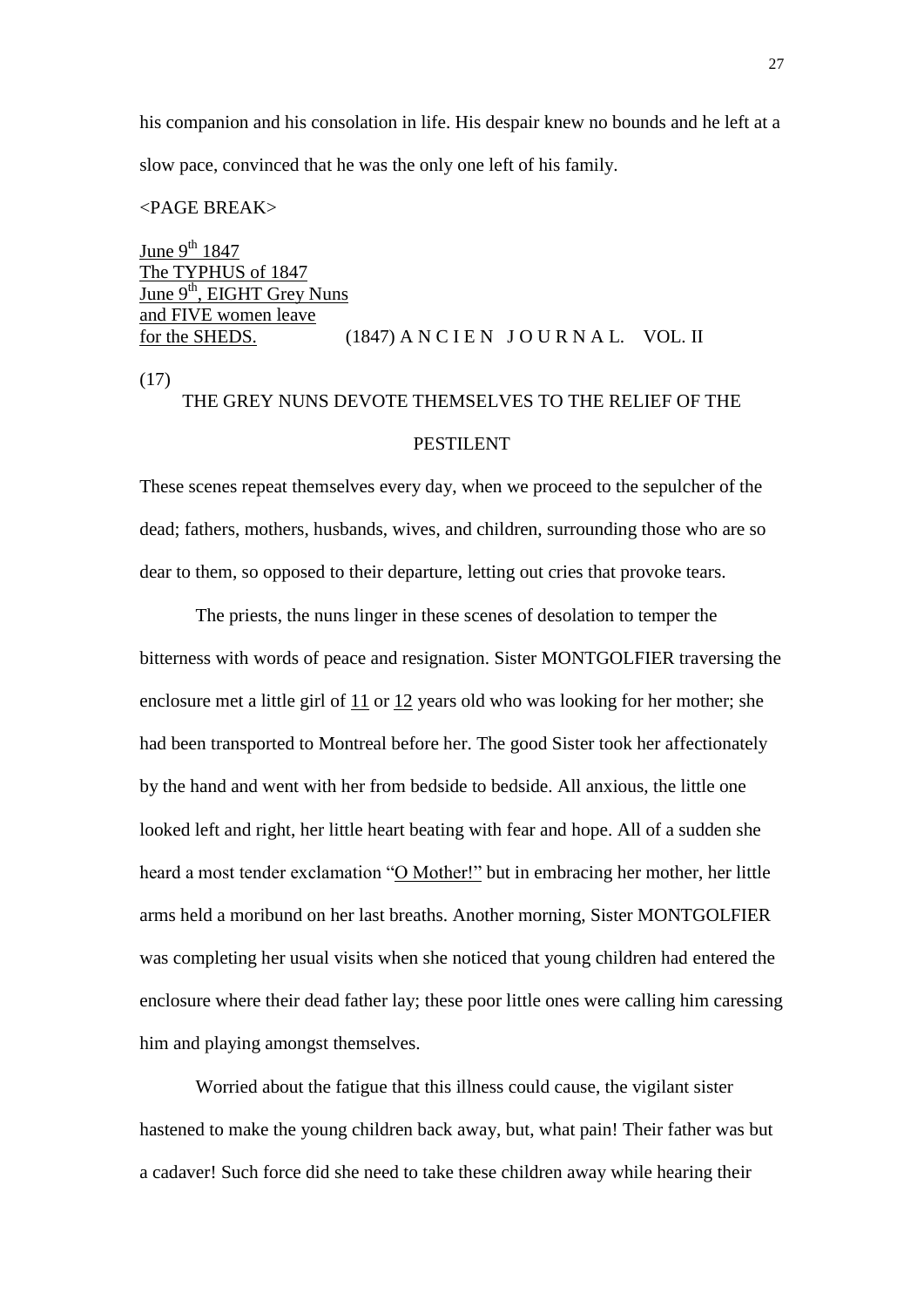heart breaking cries; she guided them to the SHEDS designated for children and a few days later, she placed them happily with a family.

The following autumn, sister Montgolfier was once again in the SHEDS <PAGE BREAK>

#### THE TYPHUS OF 1847

when an Irishwoman recovering from typhus arrived searching for her husband and children. After many questions, the sister recognized the unfortunate mother of the little orphans she was caring for. With haste she gave her all the details to satisfy her. This poor woman put her hands together and raised her gaze towards the heavens: Ah! My sister, said she, with the deepest of pain; I am consoled to learn that my children are still alive and that they have been returned to me! Blessed be the Lord! This family's name was McKay. As we have seen, there was a shed specifically designated for children. It was M. J. Richard who solicited it from the government, in the fear that the Protestants would seize these poor little ones. He had little bunks transported and wished to help fill the benches. It is without doubt on this occasion that he requested hay from the emigration intendant: "With pleasure, replied the latter, if only I had a load of gold to send this holy man instead".

M. Pierre Richard shared the same sentiments as his namesake and colleague; he enjoyed furthering the Christian Education of these unfortunate orphans by teaching them the first notions of the catechism.

Let us add a few details on the goodness and the patience of this holy priest. One day, after giving confession to a poor woman lying on a pallet serving equally as the home of her children, he left covered in filth; he was then obliged to go clean his cassock at great cost to him. In another meeting, again giving confession to a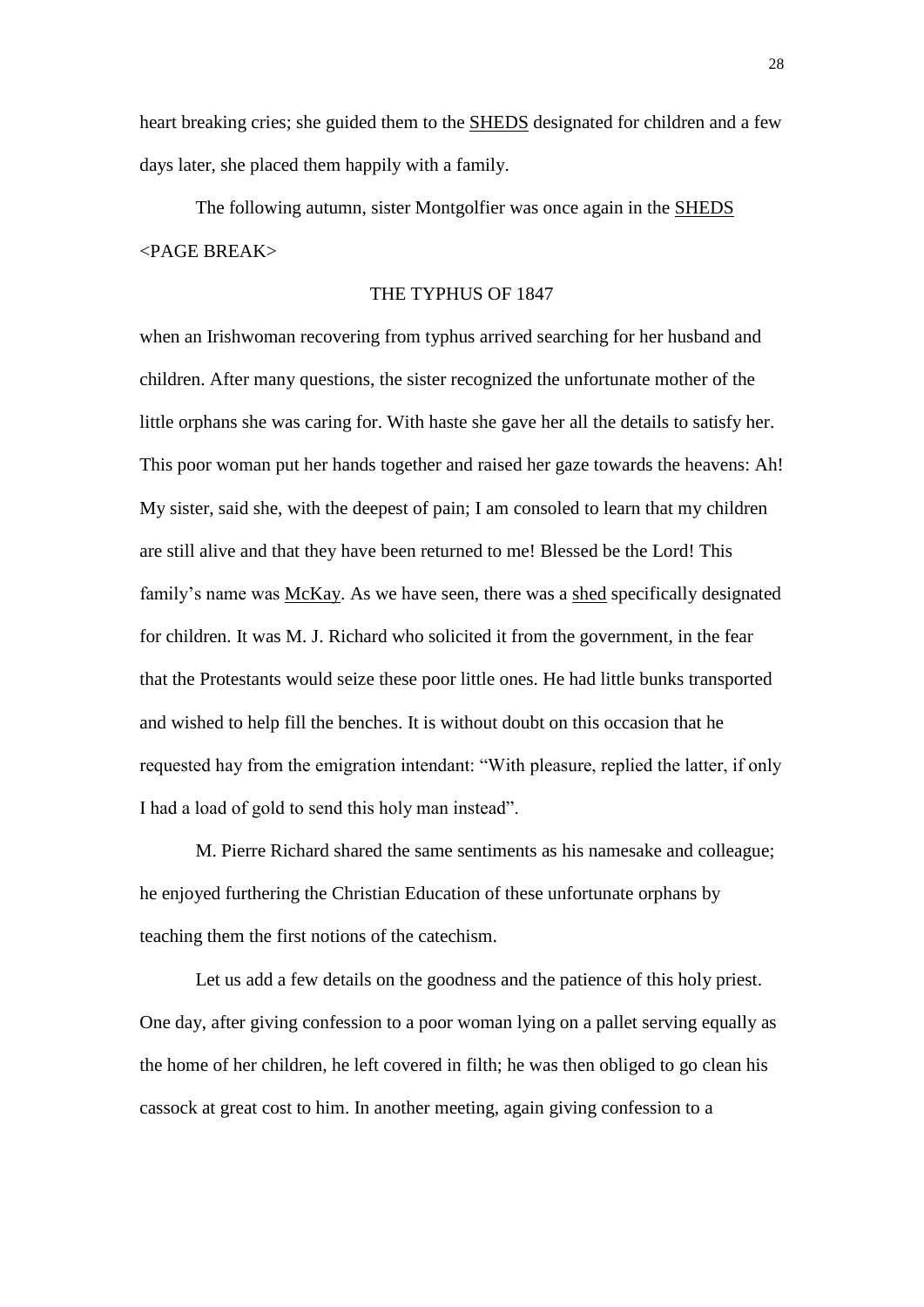#### <PAGE BREAK>

<u>June 9<sup>th</sup> 1847</u> The TYPHUS of 1847 June  $9<sup>th</sup>$ , EIGHT Grey Nuns and FIVE women leave for the SHEDS.  $(1847)$  A N C I E N J O U R N A L. VOL. II

(18)

# THE GREY NUNS DEVOTE THEMSELVES TO THE RELIEF OF THE PESTILENT

poor dying mother, who was holding a little girl with great concern, the good priest took the child in his arms and held it, all the while lending an ear to the dying. These good Sulpician priests and many other priests who shared their ministry, were well practiced in the role of nurses, and performed all kinds of services for the patients.

Before closing this chapter, we would like to recall the memory of the good Dr. Schmidt, who was for sixteen years the esteemed doctor of the Community of the Grey Nuns. Even as a young man, he devoted himself with untiring zeal to the care of the pestilent. Small children were the special object of his care. Heaven blessed him and poured wonderful gifts on him and his family. The annals of the community carefully preserve the biographical information belonging to this late doctor. Here are some excerpts:

"November  $4<sup>th</sup>$  (1880), Doctor SCHMIDT ended his edifying life at the age of 54 years old.

His father, who had come from Germany, had established himself in Canada; and although Protestant, he married a fervent Catholic. Like another Monica, she had obtained her beloved son's change of heart through prayer and tears.

Doctor S. – E Schmidt, was born in Montreal on July  $4<sup>th</sup>$  1826, he studied medicine at McGill University and graduated at the age of 21. He followed the belief of his father, or rather did not make a profession of a cult; he thought only of making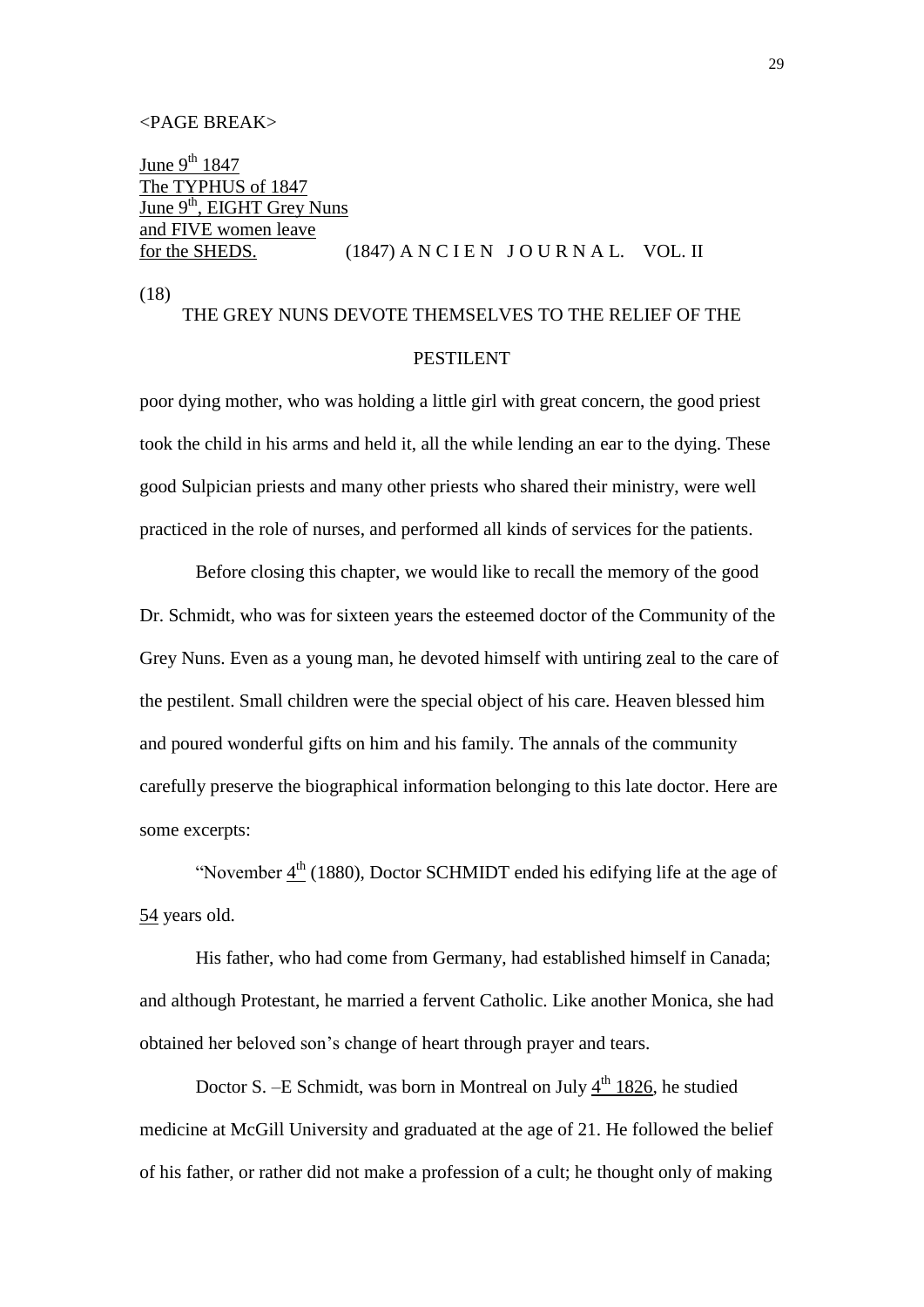a glorious path in the career that he had embraced; the terrible epidemic of 1847 arrived on our shores.

#### <PAGE BREAK>

### THE TYPHUS OF 1847

Doctor Schmidt ran to the SHEDS with alacrity; he caught the contagion, but the divine Providence watched over his life.

Mgr. Bourget, Bishop of Montreal, who had remarked on the young doctor's assiduous care, wanted to visit him, and seeing his pious mother almost alone on the bedside, because of the general terror that reigned the city, his Highness became a nurse and deigned to share the care and the solicitude of the poor mother.

Every day, the humble Bishop went to the aid of his patient, washed him, changed him and performed all possible services. The latter understood nothing of his selflessness, and as he saw him one day on his feet, washing them without repugnance, began thinking of the Catholic Bishop who had lost spirit, and as the delirium of the fever made him naively express his thoughts, did not delay in saying to the Monsignor: "They say I am crazy, but you are the crazy one to do what you are doing."

Nevertheless the Montreal Mgr continued his nursing services with zeal and devotion, and sanctified his physical care by his union with God, he did not cease praying. The sick man, tired of hearing this, interrupted him without shame by saying "You are tiring me." The peaceful Prelate immediately ceased and continued his incessant oration only in his heart.

After several assiduous days by his patient who was quickly nearing his end, the Monsignor was finally able to place a little crucifix at the foot of his bed which at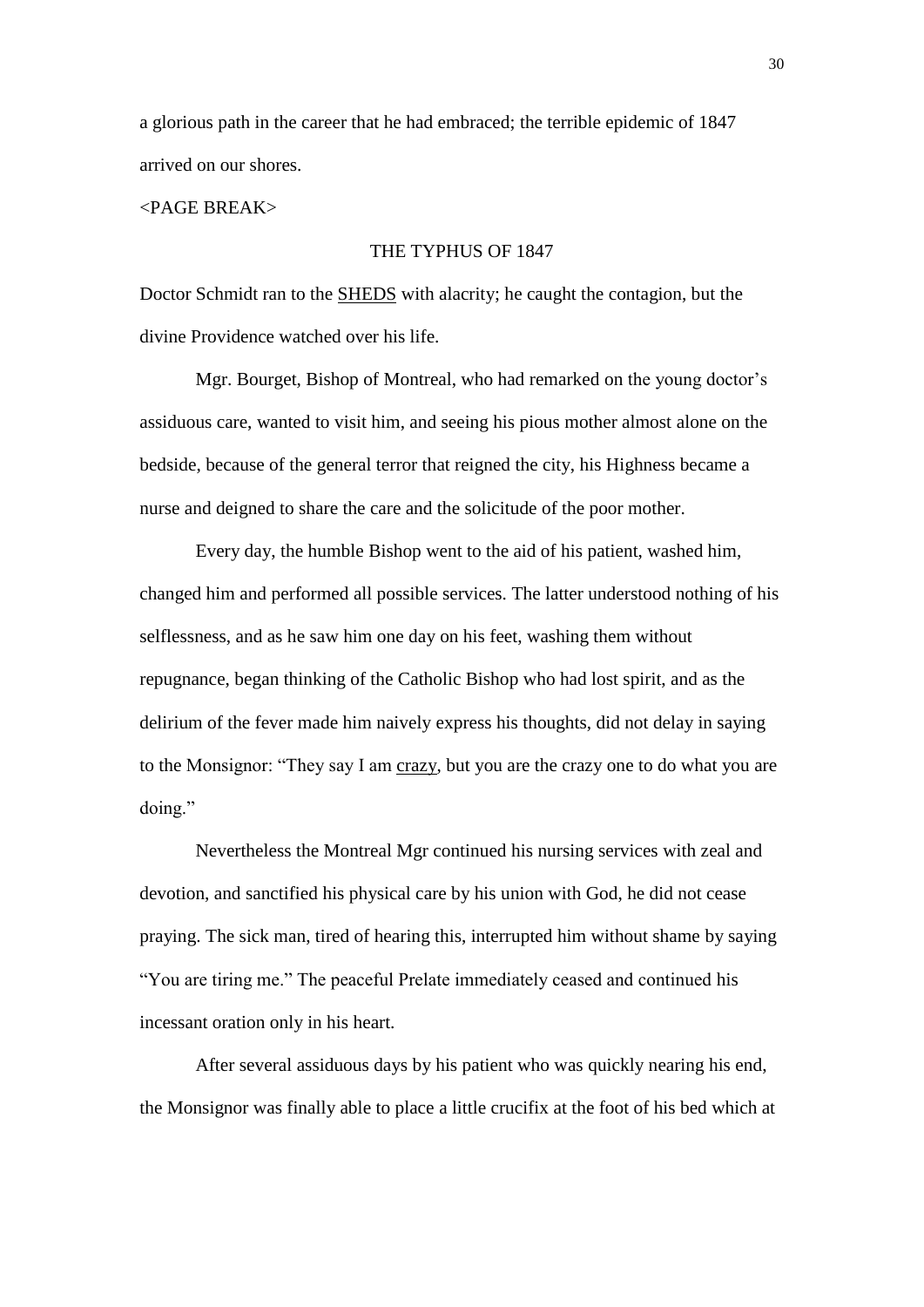first was regarded with indifference; but he then gradually became familiarized with

the

#### <PAGE BREAK>

June  $9^{th}$  1847 The TYPHUS of 1847 June  $9<sup>th</sup>$ , EIGHT Grey Nuns and FIVE women leave for the SHEDS.  $(1847)$  A N C I E N J O U R N A L. VOL. II (19)

# THE GREY NUNS DEVOTE THEMSELVES TO THE RELIEF OF THE

#### PESTILENT

touching image of our Redeemer and regarded it with love. The gaze of our Holy Saviour was turned towards his very regard of love with deep tenderness, he touched him, and there were tears in the eyes of this poor patient and repentance in his heart. He abjured his errors, and Monsignor administered him the Last Rights, as he looked as though he was nearing the end; yet suddenly his state improved, and we saw him gradually become stronger. He was cured, but mostly converted to a good Christian; he never wavered in his first steps towards salvation, and he accomplished his religious duties.

All his life, he was a subject of edification, through his fidelity to accomplishing the pious practices that were prescribed to him. Every day, he recited the rosary and several prayers of devotion. He was very assiduous in his receiving the very Holy Sacrament and Communion on Sundays and very often during the week.

He had nine children: one is a Jesuit, another a doctor, the others are also remarkable citizens.

He did not wait for us to inform him when to receive the Extreme Unction, he demanded it himself. We administered it to him on October  $31<sup>st</sup>$  in the presence of his family and of the Community Superior of the Grey Nuns, accompanied by the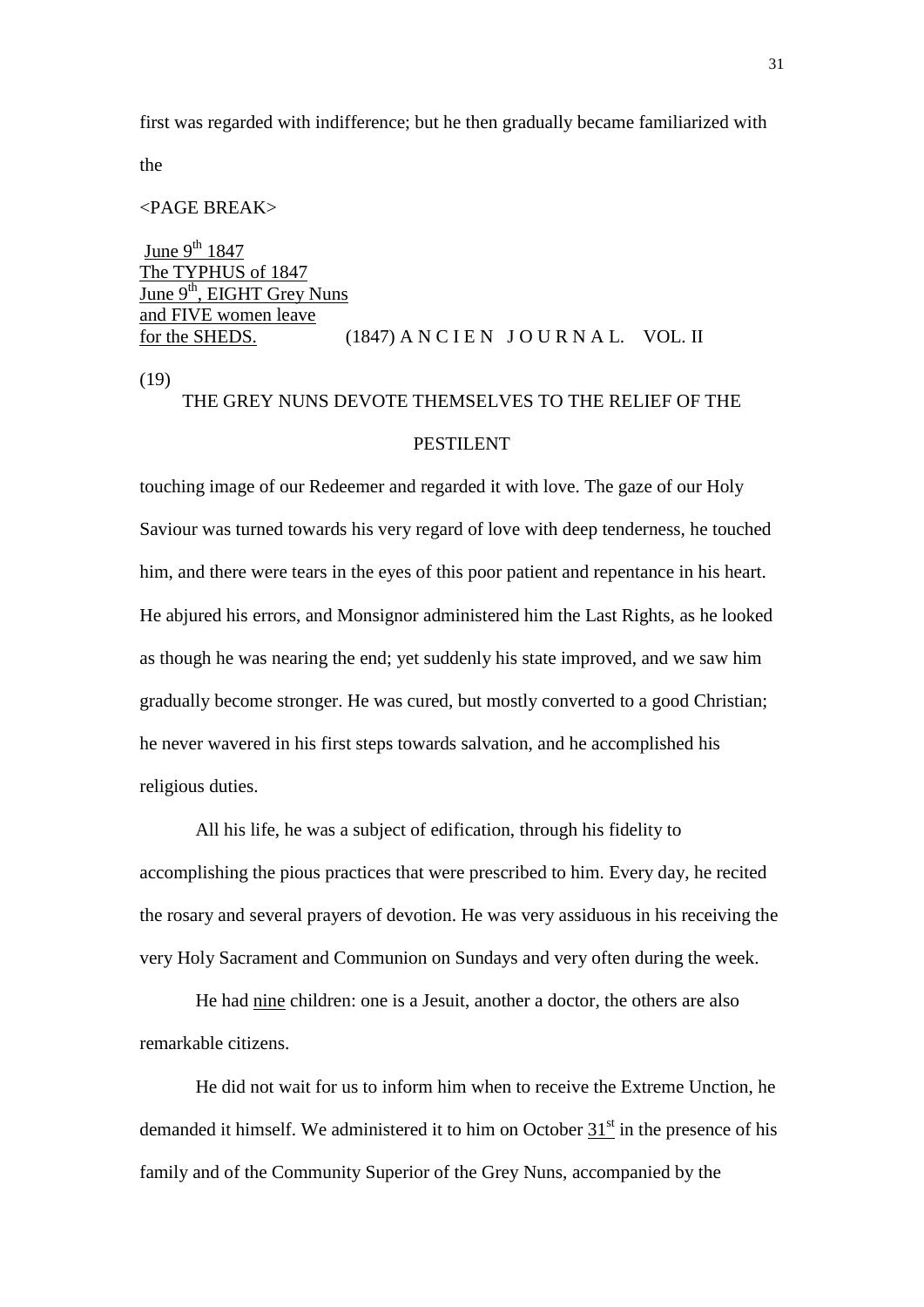assistant general. He died November  $4<sup>th</sup>$ , towards six in the evening. His service was held at Notre-Dame by his reverence M. Rousselot.

All the seminary priests were present in the chorus. In the nave a great number of nuns and novices from different houses of the Grey Nuns could be seen, as well as their orphans.

### <PAGE BREAK>

#### THE TYPHUS OF 1847

At the end of the funeral, a constable headed the march, followed by the orphans of Saint-Patrick, carrying a veil in their arms. Following the orphans was the hearse, and the family followed by the orphans of the Saint-Joseph Hospice and the mother house; the sisters walked in the back. The procession directed itself towards Guy Street; all the elderly and other people remaining at the mother house left to salute with great respect the remains of one who had often relieved their suffering and cured their sick; and the convoy continued its walk as far as Notre-Dame des Neiges Cemetery. . . . ."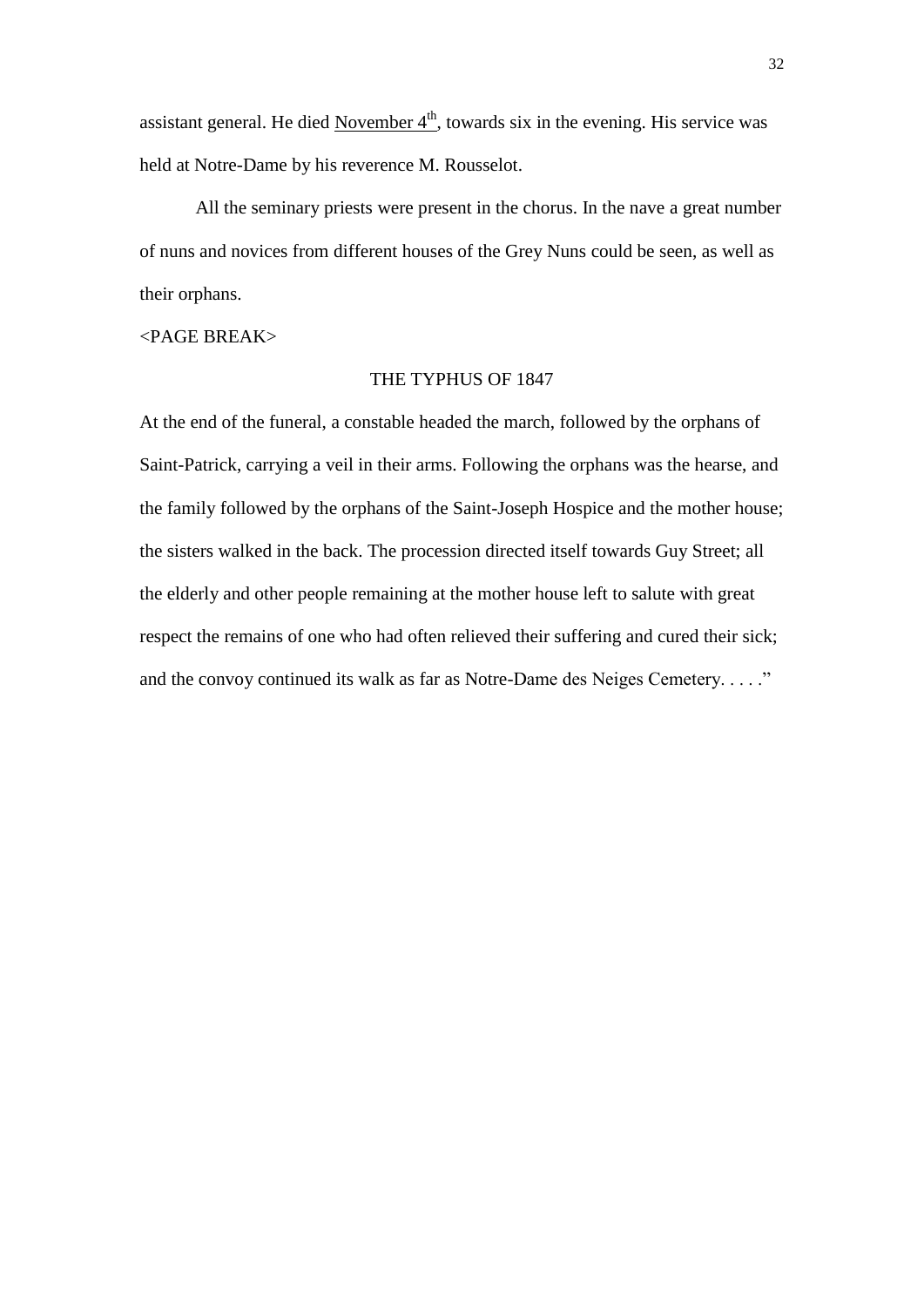#### CHAPTER IV

# MARTYRS OF CHARITY

TYPHUS is a plague which one does not confront with impunity or in

circumstances presently exercised under one's control; it reaches its goal with deadly precision.

Several weeks have passed in the hospitals where hundreds of people succumb to the destructive waves of typhus. The priests and the nuns are still standing, but their footsteps are wavering. Only courage maintains their position. In a few more days we will have to provide them with reinforcements.

The good mother McMullen, who comes every day and encourages the work of her dear girls, remarks upon the change that is evident in their pale and thinning figures. Worried, she wishes to bring them relief. . . Alas! For around a month's time almost all her community is in the SHEDS. Since the beginning, she

#### <PAGE BREAK>

June  $9^{th}$  1847 The TYPHUS of 1847 June  $9<sup>th</sup>$ , EIGHT Grey Nuns and FIVE women leave for the SHEDS.  $(1847)$  A N C I E N J O U R N A L. VOL. II (20) MARTYRS OF CHARITY

has had them take care of their health, obliging the nuns to go take their meals at the farmhouse near the sheds, where nothing was lacking for their care.

Yet in their ardent activity, they do not take this rest but for very regular

hours, finding no joy in leaving the ill-stricken.

Many do not even make it to the farm, contenting themselves with dipping their bowls in to the communal pot of broth and taking a small portion of meat which they eat upon returning to their station. But this tireless action which will not slow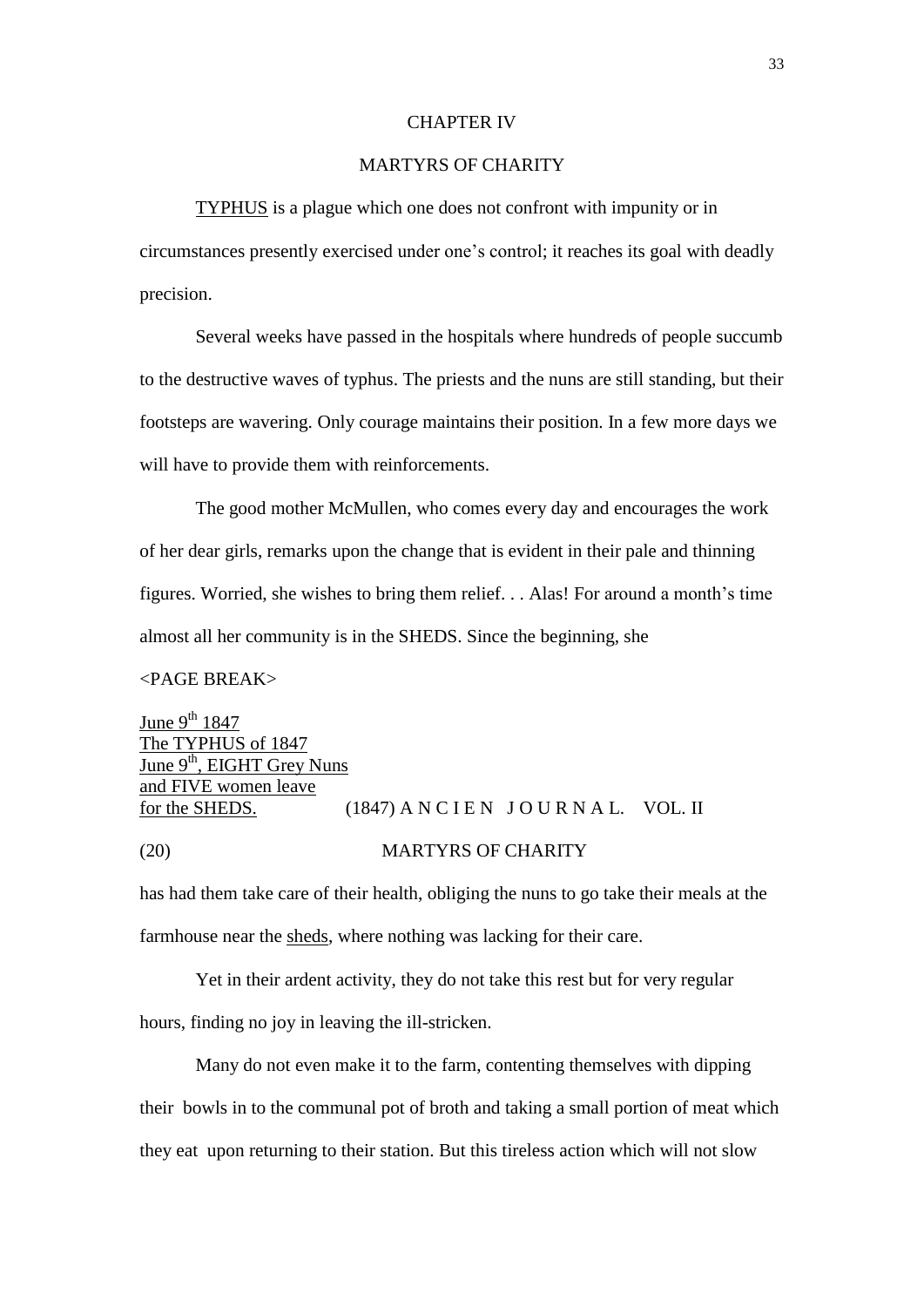down, stops unexpectedly with the arrival of the evil pestilence. One night some sisters lay down in their bed and never rose again. The infirmary of the general hospital had begun to fill with nuns who have caught the contagion. The exercise room of the novitiate has been transformed into a dormitory for the dear and young novices who return in turns with the sword of sacrifice which will soon consume them in glorious martyrdom. ( 1 ) The good Sulpician fathers defend themselves in vain from the first attacks of the pestilence. M. MORGAN is conducted to Hotel-Dieu as well as the excellent M. CAROFF. Here come the first days of July, the Grey Nuns replace each other with difficulty in the infirmaries and cannot suffer alone any longer in caring for the pestilent; the untiring Community Superior becomes more and more

\_\_\_\_\_\_\_\_\_\_\_\_\_\_\_\_\_\_\_\_\_\_\_\_\_\_\_\_\_\_\_\_\_\_\_\_\_\_\_\_\_\_\_\_\_\_\_\_\_\_\_\_\_\_\_\_\_\_\_\_\_\_\_\_\_\_\_\_\_

 $\overline{\phantom{a}}$ 

<sup>( 1 )</sup> During the month of August in the same year, mother McMullen wrote to the nuns of Saint Boniface: . . ."June  $24<sup>th</sup>$ , the number of emigrants was 1,100. The  $26<sup>th</sup>$ we call to our aid the Nuns of Providence. TEN among them have come to stay with us. We have continued to act together with them until July  $\mathcal{I}^{th}$ . On this day, we could no longer continue having seventeen sisters ill with the fever. . . . . ."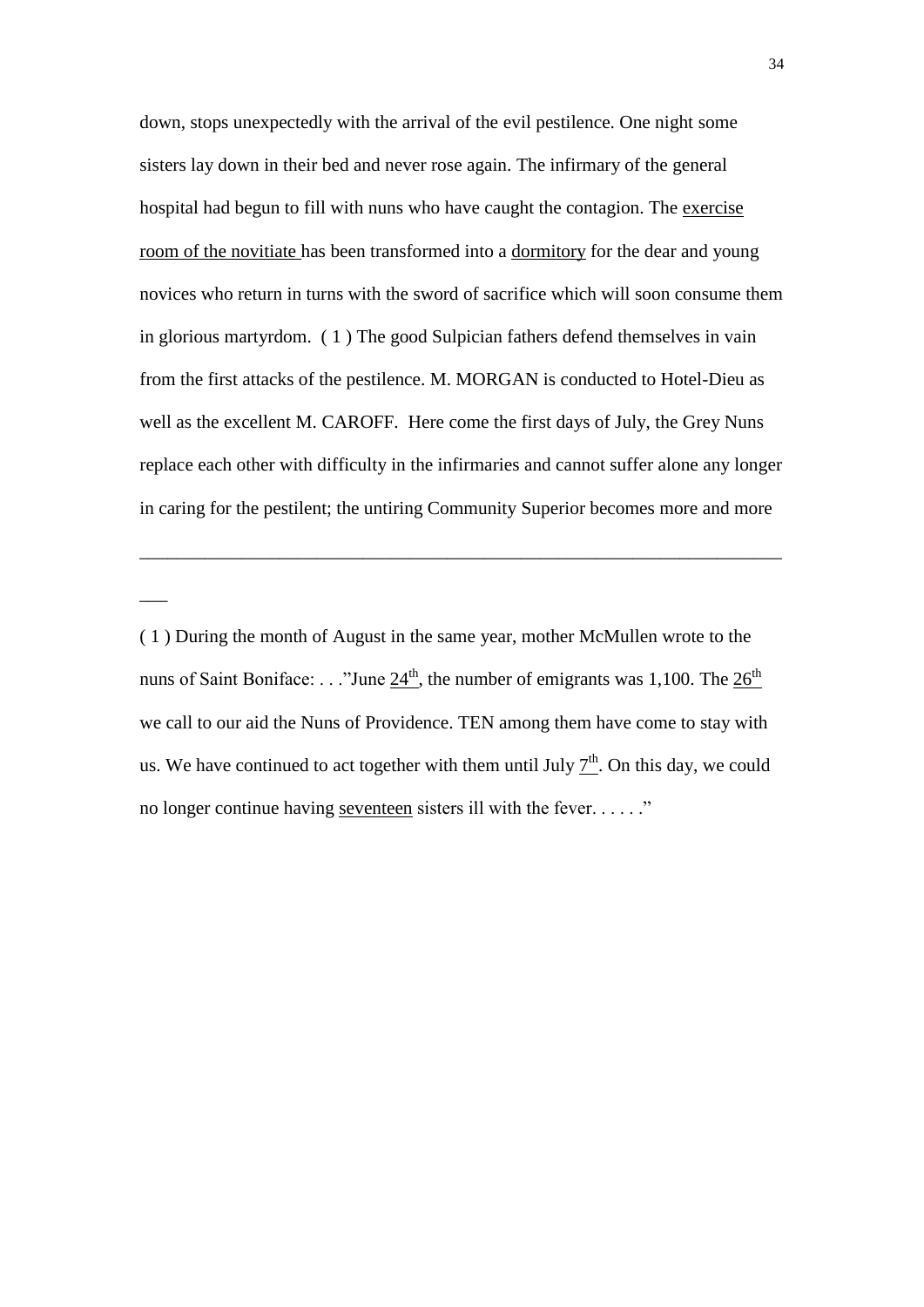$\overline{\phantom{a}}$ 

## THE TYPHUS OF 1847

worried, seeing the epidemic spread within the hospital itself, she made known her apprehensions to M. BILLAUDÈLE Seminary Superior; the latter made the situation known to Mgr Bourget. His Highness, filled with paternal solicitude, offered the good mother with haste TEN nuns of Providence. These reinforcements were extremely urgent.

June  $26<sup>th</sup>$  we welcomed them to the hospital, and every morning these new nuns hurried along with the Grey Nuns to begin their work, Sister McMullen nevertheless wanted us to share tasks with discretion; part of them will work before lunch at the farm and others will take their place in the afternoon; thus every day by alternating work and rest, they will prolong their strength. The situation became more and more alarming, the number of sick is always growing. On July  $2<sup>nd</sup>$  there were 1,300 ill, with thirty to forty dying each day. The assistance of the sisters diminishes, Monsignor opens the cloister doors, and the good nuns of the Hotel-Dieu exercise a zeal which they made known upon their arrival at the ships, in offering one of their rooms with fifty beds to receive the emigrants. ( 1 ) Mgr BOURGET follows with zeal to the service of the ambulances, and seeing the priests of Saint Sulpice in the embrace of an epidemic, his Highness went to the **SHEDS**. On July  $3<sup>rd</sup>$ , he spent the night

\_\_\_\_\_\_\_\_\_\_\_\_\_\_\_\_\_\_\_\_\_\_\_\_\_\_\_\_\_\_\_\_\_\_\_\_\_\_\_\_\_\_\_\_\_\_\_\_\_\_\_\_\_\_\_\_\_\_\_\_\_\_\_\_\_\_\_\_\_

<sup>( 1 )</sup> In the same letter from the month of August addressed to the nuns of Saint Boniface, mother McMullen wrote again: ... . "July  $5<sup>th</sup>$ , SIX nuns from the Hotel-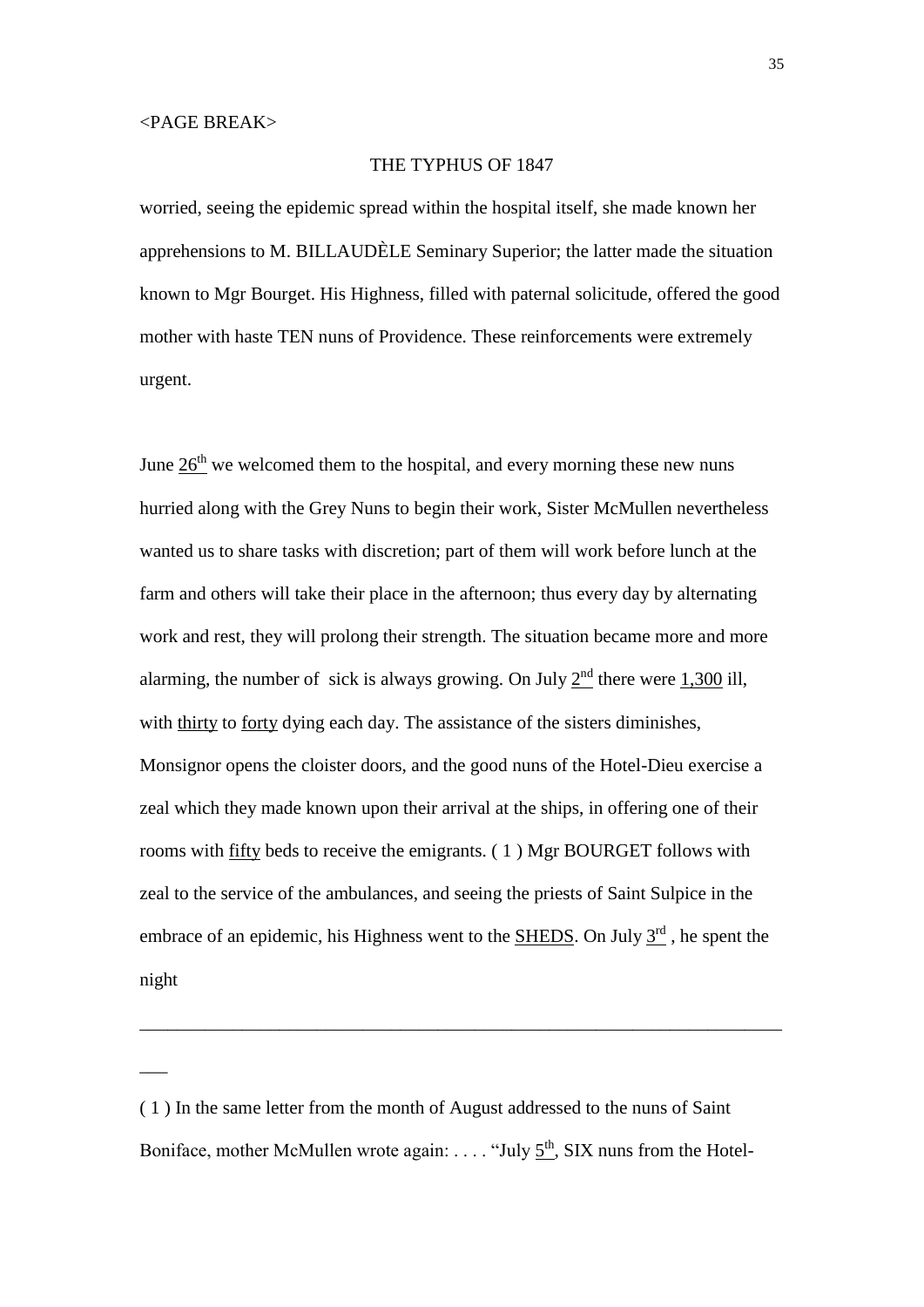Dieu have gone to the ambulances. They could only give their services for eight days. In returning to the monastery, they are not disinterested whatsoever in their work.

They prepared vinegar syrup, etc. . . . . . .

# <PAGE BREAK>

June 9<sup>th</sup> 1847 The TYPHUS of 1847 June 9<sup>th</sup>, EIGHT Grey Nuns and FIVE women leave for the SHEDS.  $(1847)$  A N C I E N J O U R N A L. VOL. II (21) MARTYRS OF CHARITY

with Mgr Phelan, Bishop of Kingston. The two prelates exercised their holy ministry with much fatigue. The following day, they went to rest at the farm in Point Saint Charles. The illness nevertheless took its course on the girls of Madam d'Youville; on July 5<sup>th</sup>, according to the memoirs, twenty-three nuns had taken to bed, seventeen had caught the contagion, and those who were still standing were succumbing to fatigue in the service of their very own sisters. July  $6<sup>th</sup>$ , mother McMullen succumbed to weariness. An illness of the entrails causing complete exhaustion gave birth to great worry amongst her girls. The same day, sister **LIMOGES** was administered, the  $7<sup>th</sup>$ , fifteen sisters also received the Extreme Unction. It is in these very sad circumstances that the Community sang this year the first vespers of the birthday of the glorious Saint ELIZABETH, patron of the venerated superior.

The following day, the  $\underline{8}^{\text{th}}$ , we learned that M. Patrick MORGAN died at the Hotel-Dieu, at thirty-two years old. He was one of the first to exercise his holy ministry at the SHEDS. His charity and his zeal were remarkable. We often saw him lying on the floor between two moribund patients to hear their confessions. Sister LIMOGES followed him shortly after, she succumbed on the  $10<sup>th</sup>$ , after cruel suffering. Almost continually in delirium, she could not proclaim her religious wishes,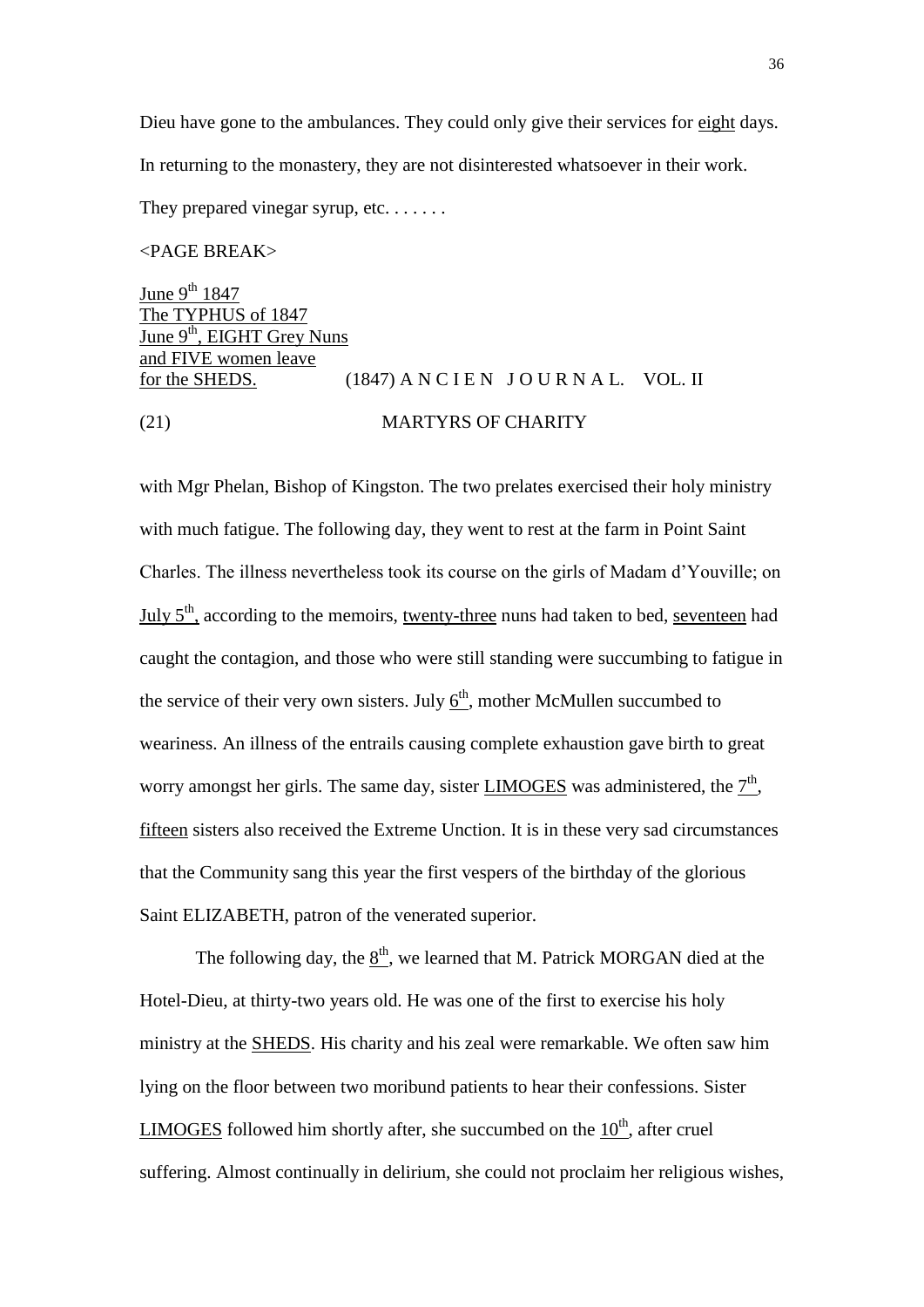is the holocaust not yet consumed? This young novice, barely twenty years old, had a strong and robust temperament; her humour was soft, her companions loved her. Her obedience was

<PAGE BREAK>

#### THE TYPHUS OF 1847

remarkable, her tender compassion for the unfortunate manifested itself at the arrival of the poor Irish infected with typhus, she wished to be one of the first running to the sheds, but in replacing the extravagant sister, she had to contain her rising zeal.

"You are happy, said-she to her companions at the novitiate, to go care for members of Notre-Seigneur. I cannot wait to follow you. . . Will this day ever come?"

When she was named to share the fate of her sisters, she was so happy that she went to thank Notre-Seigneur at church and heard mass in thanksgiving for this favour. M. Lawrence McENERNY died the same day. This zealous priest also succumbed to the fatigues of the illness in the assiduous care he gave to his unfortunate compatriots which he found dispersed on the canal from Montreal to LACHINE. These first losses compounded the pain of the seminary and the hospital. Will they not be followed by other victims? Evidently, these first days of mourning will have a morrow even more sad.

On the  $11<sup>th</sup>$ , M. GOTTEFREY, having to exercise his ministry at the convent, arrived in the evening, probably after returning from the SHEDS. A few of our sisters met him, he told them with his vivacious and joyous humour: "Courage, my dear sisters, the sufferings are short, but the reward is eternal."

In wishing goodnight to the superior whom he found very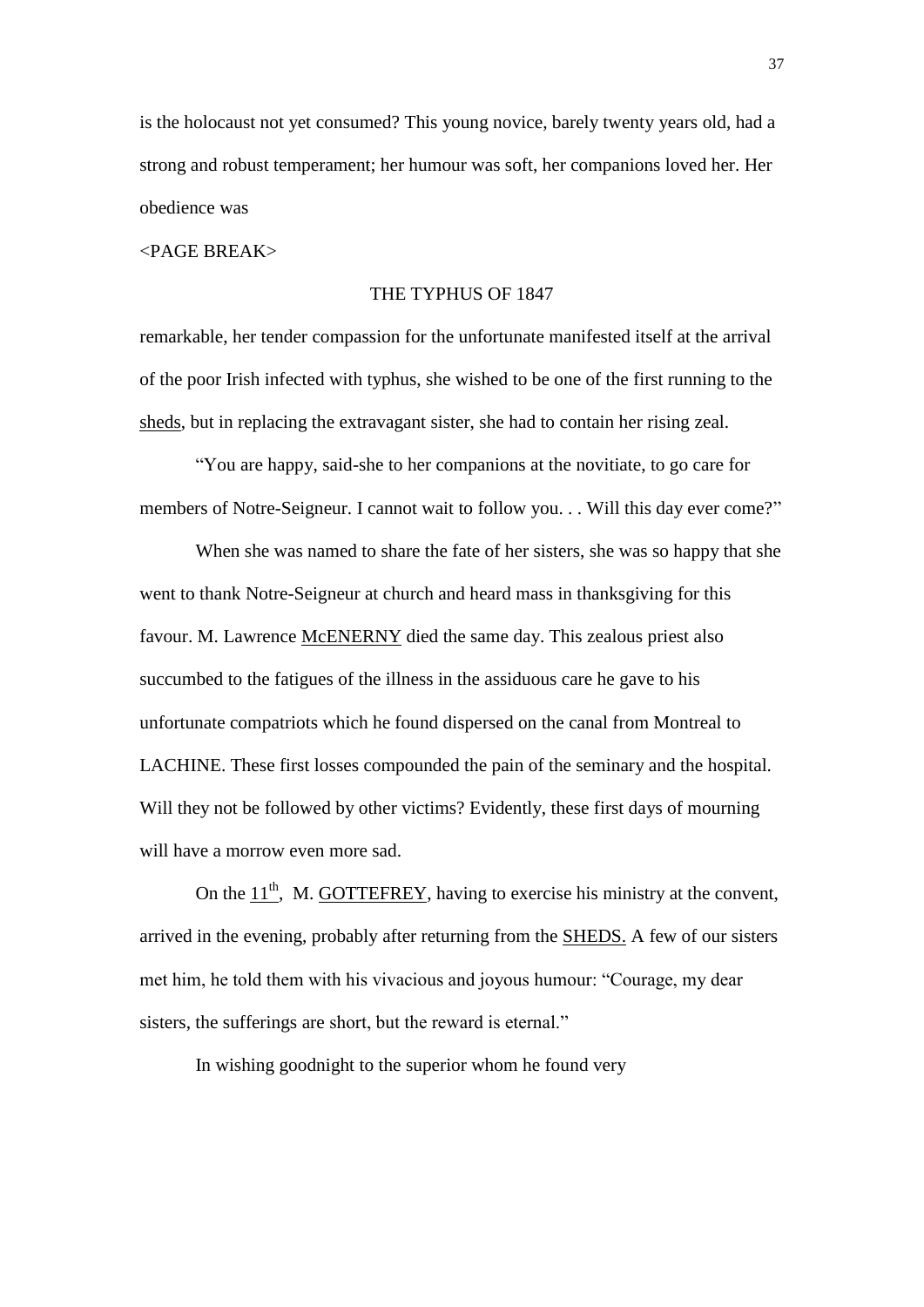June  $9^{th}$  1847 The TYPHUS of 1847 June 9<sup>th</sup>, EIGHT Grey Nuns and FIVE women leave for the SHEDS.  $(1847)$  A N C I E N J O U R N A L. VOL. II

#### (22) MARTYRS OF CHARITY

anxious and preoccupied with her patients, he said to her: "Take care to not kill yourself." It was 6:30 in the evening. He directed himself towards the Church of Notre-Dame de Bonsecours to be given the Holy Sacrament which he wished to receive as the last rites. Reaching the third floor of the sacristy and wishing to open the door giving passage to a gallery, he forgot, perhaps, or he did not know most probably that we had got rid of this gallery, and since he had made a great effort to open this door which we had taken care to nail shut sufficiently, he rushed into a drop of more than THIRTY feet high.

We transported him to the Hotel-Dieu, where it was not long before he expired and went to receive, the palm of the good servants always ready to immolate themselves in the service of the divine Master.

Let us borrow here a few lines from the pious biography of M. Billaudèle on the occasion of the premature loss. This death, amidst such a sad crisis broke the heart of our poor superior. No co-worker in the house dared bring her the news; R. Father Duranquet, S.J., a former student and spiritual child of M. Billaudèle at Clermont, had to charge himself with the task. The good father, taking things in the pure view of faith and in a tone more gay then sad, brought to M. Billaudèle the fatal news which left him dismayed and destroyed: "Eh! M. Superior, it is not the day of a battle that is sad for a military man, on the contrary, he is never more happy and more proud; we are as you in the breach and we are very happy. – You have reasons, said M.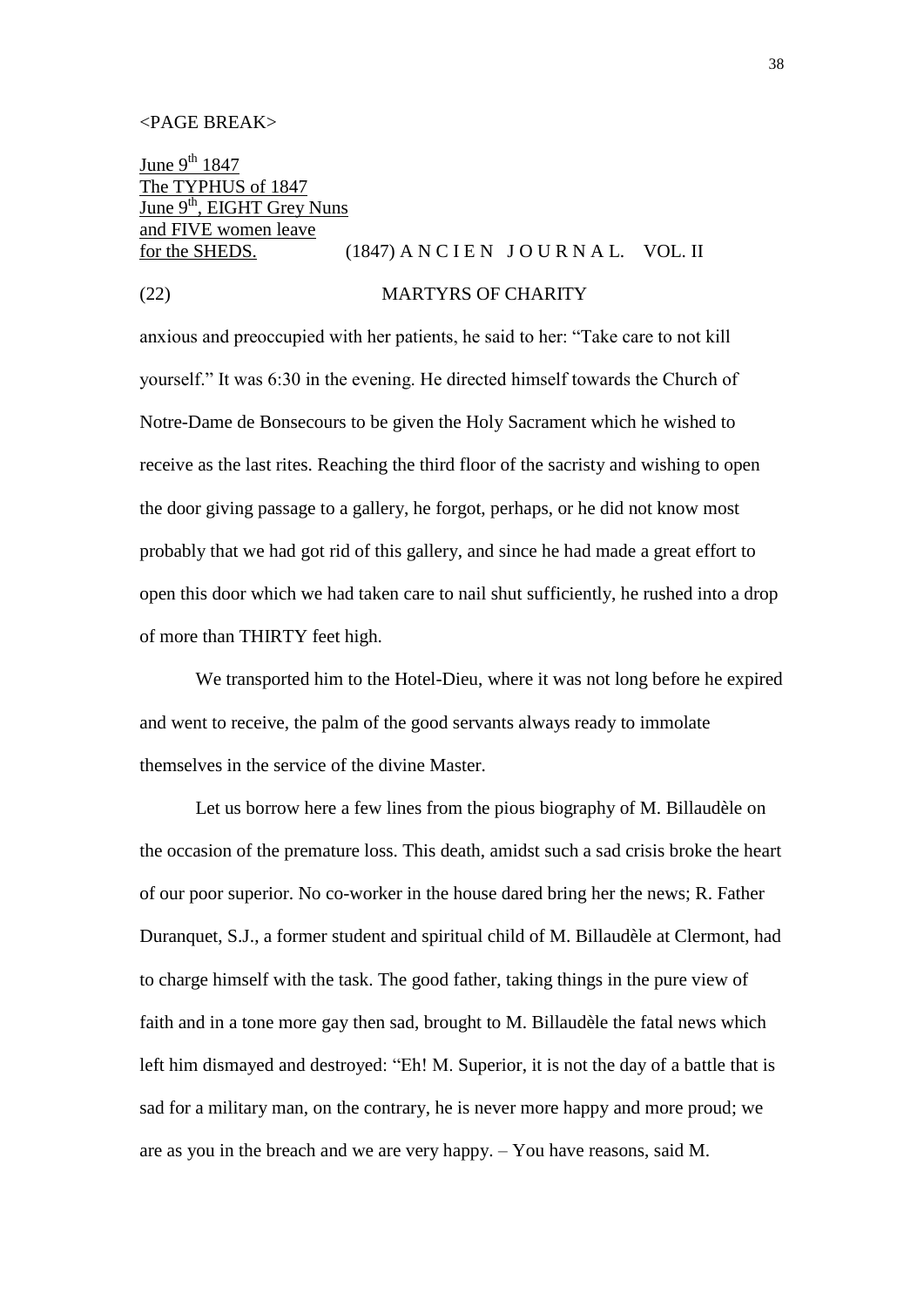Billaudèle, reanimated by these energetic words, and many times since M. Billaudèle declared that this way of announcing

## <PAGE BREAK>

## THE TYPHUS OF 1847

was in effect the only way he would have been able to take such a painful hit." Like his glorious patron Saint Pierre, the pious Seminary superior had to advance more and more in the sea of pain and affliction.

The day after the death of M. Gottefrey, the  $13<sup>th</sup>$ , he received with a no less grand submission news of the last breath of M. Caroff, a man of softness and a charming simplicity, a priest so zealous as well whose devotion was remarkable at the ambulances.

Sister Angelique Chevrefils – PRIMEAU – took her place after his in the mortuary catalogue after this disastrous episode. The name Angelique suited this novice very well. A smile on her lips, she was already ready to be of service without ever showing any repugnance. She made herself remarked by her love for regularity and obedience. Her attraction to relieving the unfortunate made her acceptance of working in the sheds a joyous one. She was clothed in her holy habit on June  $24<sup>th</sup>$ , along with Sister Perrin. The following day, they were both named to go to the aid of the emigrants. A few days after, Sister Perrin came back with a fever, Sister Primeau stayed longer in the shelters, but a few weeks later, the germ of death was developing in her rapidly. As she conserved her lucid spirit, she had consolation in making her profession on July  $12<sup>th</sup>$ , two days before her death.

She had lived for twenty years, ten months and eighty days.

The following day, the consternation was no less significant at the hospital than at the seminary in learning of the loss of the excellent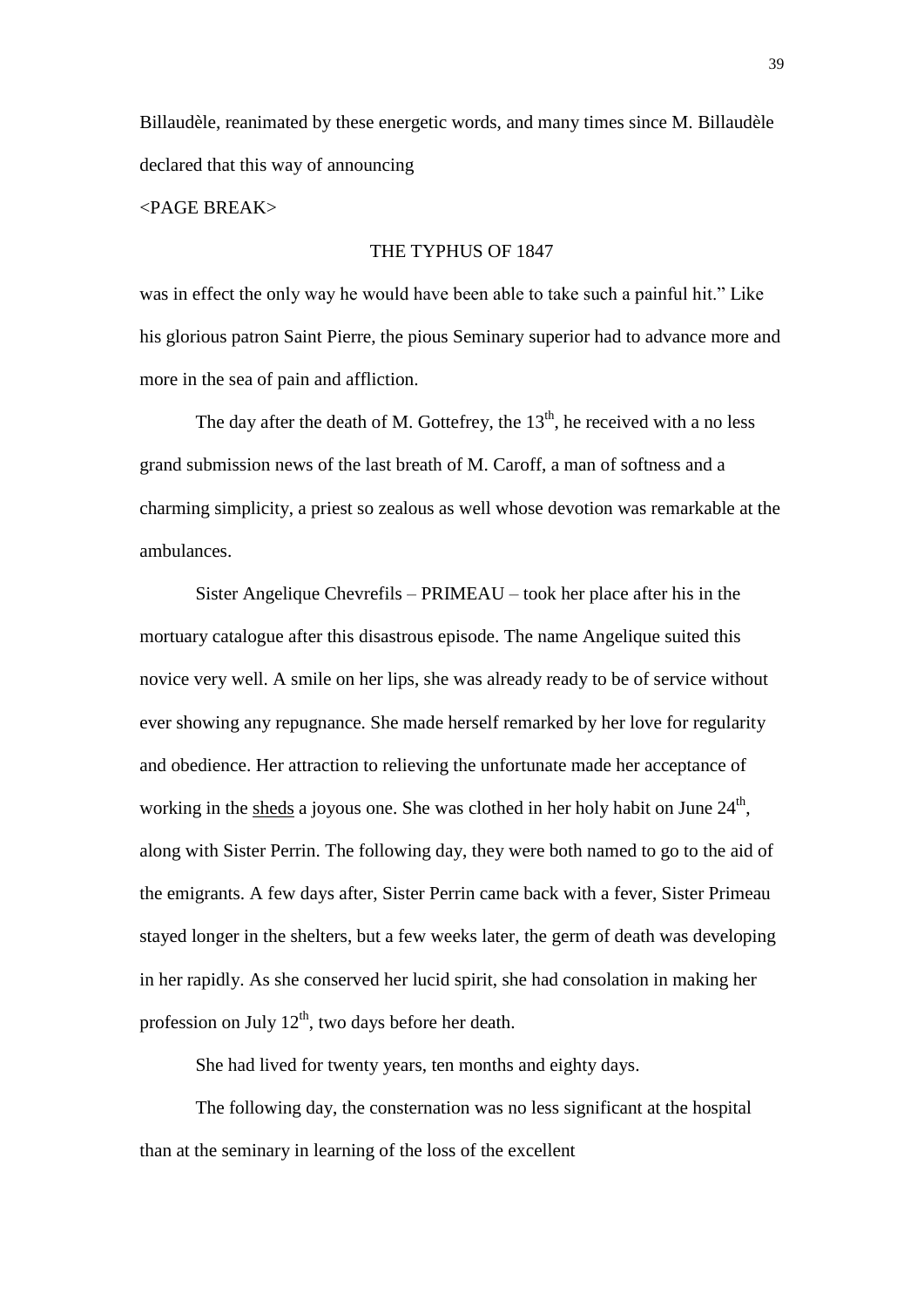June  $9^{th}$  1847 The TYPHUS of 1847 June 9<sup>th</sup>, EIGHT Grey Nuns and FIVE women leave for the SHEDS.  $(1847)$  A N C I E N J O U R N A L. VOL. II

# (23) MARTYRS OF CHARITY

M. Pierre Richard, who died at the Hotel-Dieu on the 15<sup>th</sup>.

A life more angelic than human characterized this minister of the altars who was but THIRTY years old. His thoughts were always elevated towards Heaven. He continually had on his lips expressions that reminded him of eternal hope. When one had him observe the storms of the season, the inconvenience of the rain in courses we had to complete, or when we had him notice that the vermin had attached itself to his habit, "Oh! All this, said-he smiling, are pearls for the sky." In the morning, upon his return from the ambulances, he greeted all the nurses with these words: "My Sister, is it today that we are going to see the Eternal Father?"

Very devoted in his service to the ill, he would have been a good nurse, he asked a good and courageous novice one day, Sister Dalpée who was as fatigued as he: "My sister, do you not think that we have gained a few planks for our coffins?"

We spoke highly of his affection for little children and his zeal for their instruction. The words of the divine Master have become true in his favour: "Those who had taught the little ones and the ignorant will shine like stars in Heaven."

The courageous sister Jeannette Collins, had also herself heard the voice of the Divine. It is July  $16<sup>th</sup>$ . Her lamp is ready; the oil of a heroic charity has filled it; she bought this oil with her fatigue, her sweat, her sacrifices of all sorts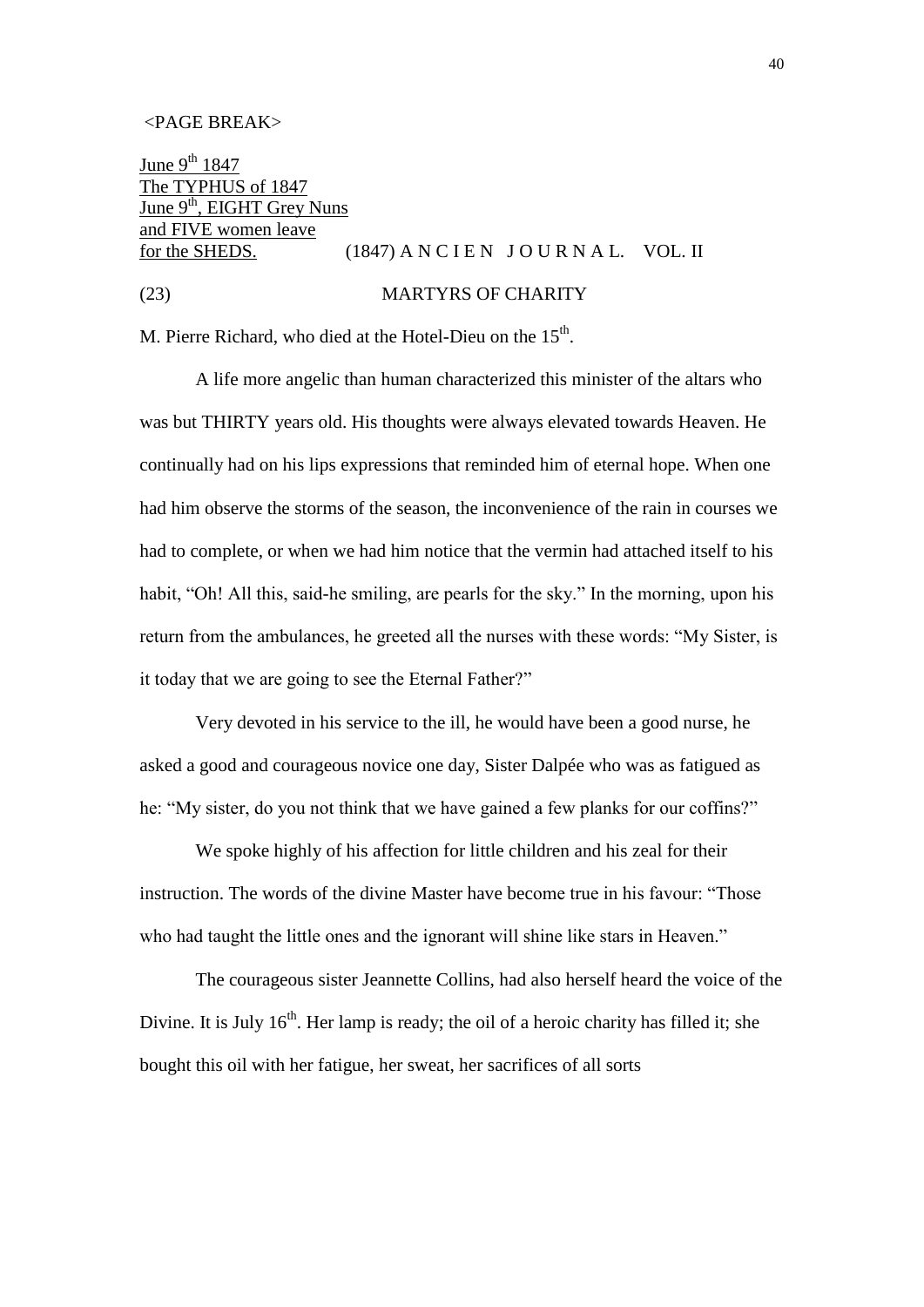## THE TYPHUS OF 1847

amongst the pestilent, but mostly by her zeal in procuring the assistance of priests in their last moments.

Her religious instruction was of great service to her in answering the malicious and indiscrete questions asked by the Protestants. We recall one day, having absented herself for a few moments from the bedside of her patients, a Protestant minister exerted his propaganda and by consequence argued for the alleged reform. But the sister entered suddenly, her patients screaming: "Here is our celestial sister, here is our celestial sister. Come quickly, as this minister is telling us inconceivable things about the Holy Virgin." One can easily judge the stupefaction of the minister.

This dear novice was no less ardent at work than in her religious perfection, she applied herself to the acquisition of all virtues, especially those of gentleness, of amiability and of thoughtfulness towards her companions whom she loved with the charity of Our Father, being always ready to offer her service and console them in their pain.

Like her companions, delirium manifested itself at the end of her cruel suffering and its excess brought her to great piety. We heard her expressing as if in a state of joy: "I see the Baby Jesus." She reached her arm towards him. "Look at Baby Jesus, he is beautiful. . . I want to go to him, let me leave with my Jesus." We asked her if she wished to be cured. "Oh! No, I want to die so as to love Jesus in Heaven."

She died as she had so desired, this young novice of twenty years, on the  $16<sup>th</sup>$ day of July.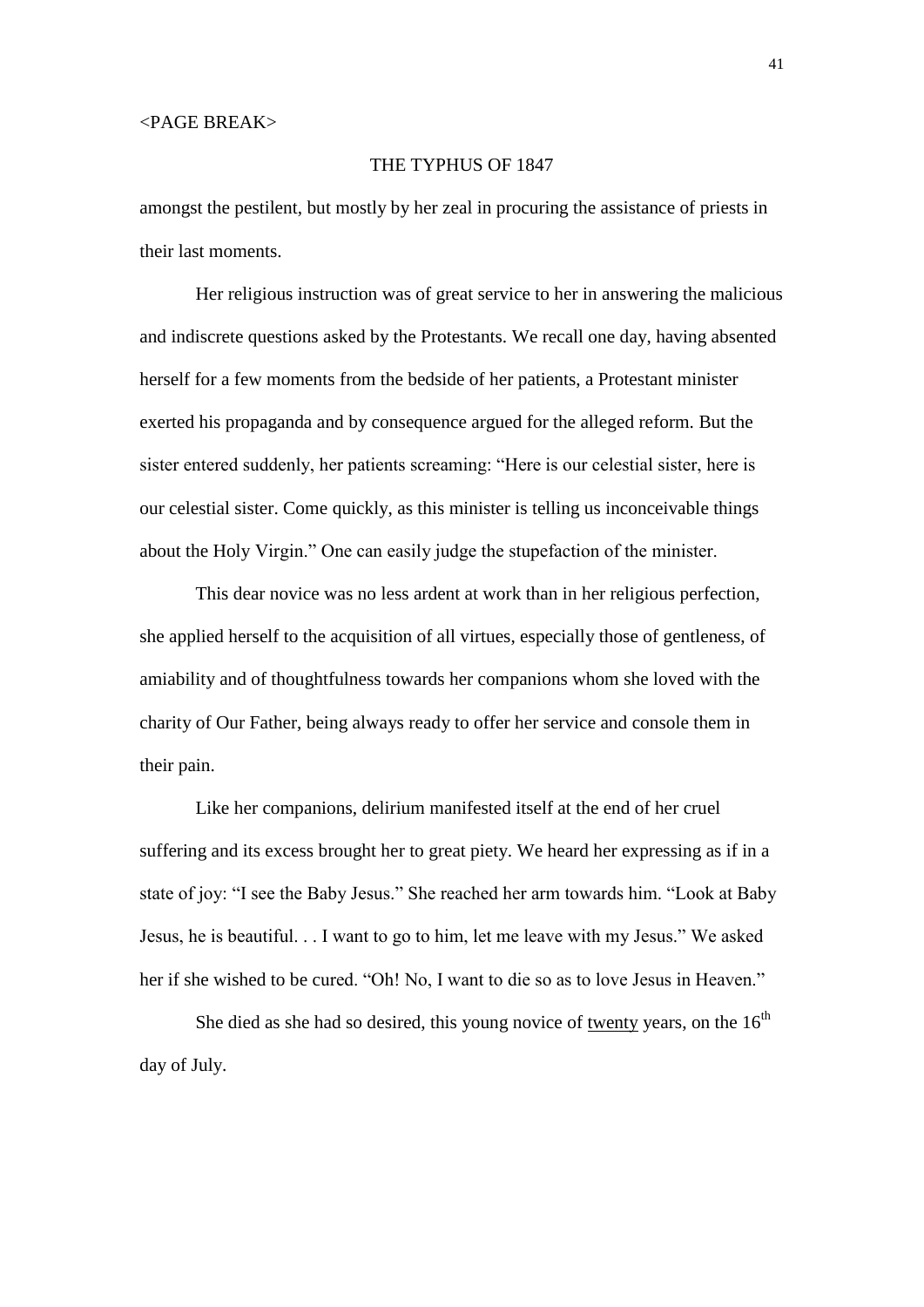June  $9^{th}$  1847 The TYPHUS of 1847 June  $9<sup>th</sup>$ , EIGHT Grey Nuns and FIVE women leave for the SHEDS.  $(1847)$  A N C I E N J O U R N A L. VOL. II

#### (24) MARTYRS OF CHARITY

Good mother McMullen dealt with these painful losses with a Christian resignation; the chalice is still half full. Here she is today, July  $21<sup>st</sup>$ , at the bedside of the admirable sister Marie (Barbeau), professed since twenty-two years old, this good model of regularity and all religious virtues. This good sister will die! She will die as a victim of the care she gave to pestilent people. Oh! She always loved the most neglected. Who could forget her immense charity, when charged with the house's finances, she obtained permission to nourish as many poor individuals from the outside as she could with the remainder, without any detriment to current spending needs. A great number incurred every day, it was a sight to see how much she was loved and respected by the unfortunates.

In carrying out her duties, she passed to the women's room and from there to the men's room. It is in this latter post that the superiors found her willing to place her good elderly patients in the hands of sister Nobless, to go to the ambulances, where she was so happy to sacrifice the life that God had prolonged by a few years to honour his faithful servant, the blissful Alphonse Rodriguez, who had been invoked for the cure of an illness that drove this dear sister to the extreme. She died at the age of 46.

Sister Alodie Bruyère, postulant, died on the  $23<sup>rd</sup>$ ; she had but just arrived at the sheds and she caught the contagion almost immediately. Her illness was cruel, her poor body fell into a putrid state. In her delirium, she sang with ardour: "Oh Jesus, guide my steps." All these good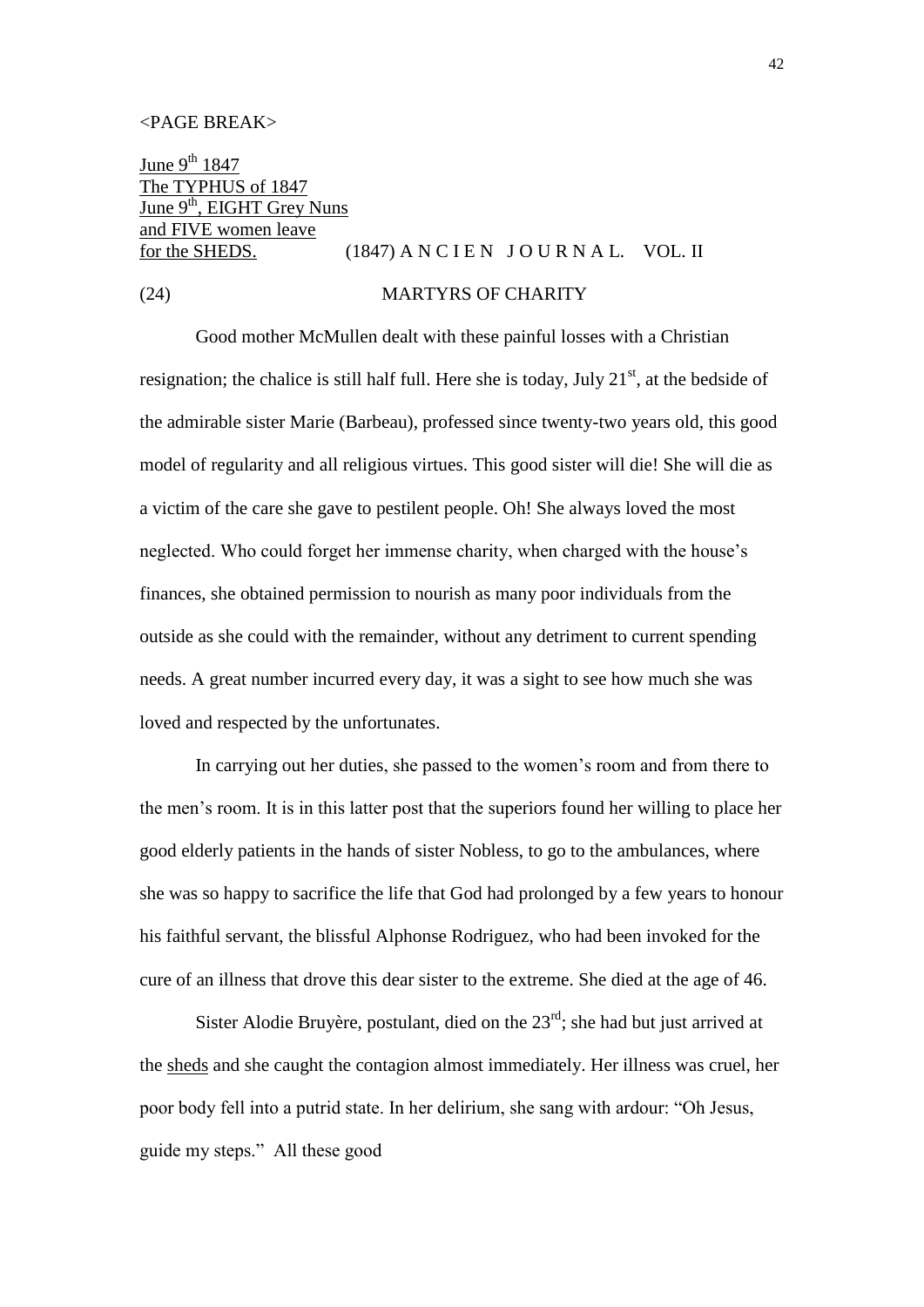$\overline{\phantom{a}}$ 

## THE TYPHUS OF 1847

children, according to the memoirs, in speaking of novices, promised a long existence. It was on these young, vivacious seedlings that we based our pious hopes. ( 1 ) It pleased the Lord to transport them to the eternal regions; may He be blessed and exalted for decades and decades!

Mourning at the Seminary seemed to alternate with that of the Grey Nuns community. A new mortality came to fill these two houses with pain. The venerated M. JOHN JACKSON RICHARD succumbed as well, at the age of SIXTY-EIGHT (68), an admirable devotion he displayed towards his unfortunate Irish brothers. It has been said, that it was him that welcomed them during the first night of their arrival; it was also him who persuaded the emigration intendant to ask the Sisters of Charity for their aid in caring for the sick. It was him again who interested himself with so much tenderness in the poor little orphans at the SHEDS; he procured them shelters, had them given clothes and prepared them for bed. He enjoyed staying with them, recited his prayer book to them. Late in his illness, he occupied himself with this task so close to his heart. He recommended it instantly to the nuns when he visited the Hotel-Dieu.

M. John Jackson Richard was an American, born into Protestantism, who came to Montreal in 1807, with the intention of preaching and converting to Protestantism the Montreal clergy which he knew to be

\_\_\_\_\_\_\_\_\_\_\_\_\_\_\_\_\_\_\_\_\_\_\_\_\_\_\_\_\_\_\_\_\_\_\_\_\_\_\_\_\_\_\_\_\_\_\_\_\_\_\_\_\_\_\_\_\_\_\_\_\_\_\_\_\_\_\_\_\_

<sup>( 1 ) &</sup>quot;Thank the good Lord, again wrote mother McMullen to the nuns of St Boniface, in the month of August in that same year, to have supported us in his grace and for having submitted us to his loving willingness. Not a word of complaint or regret was to be heard. . . . . "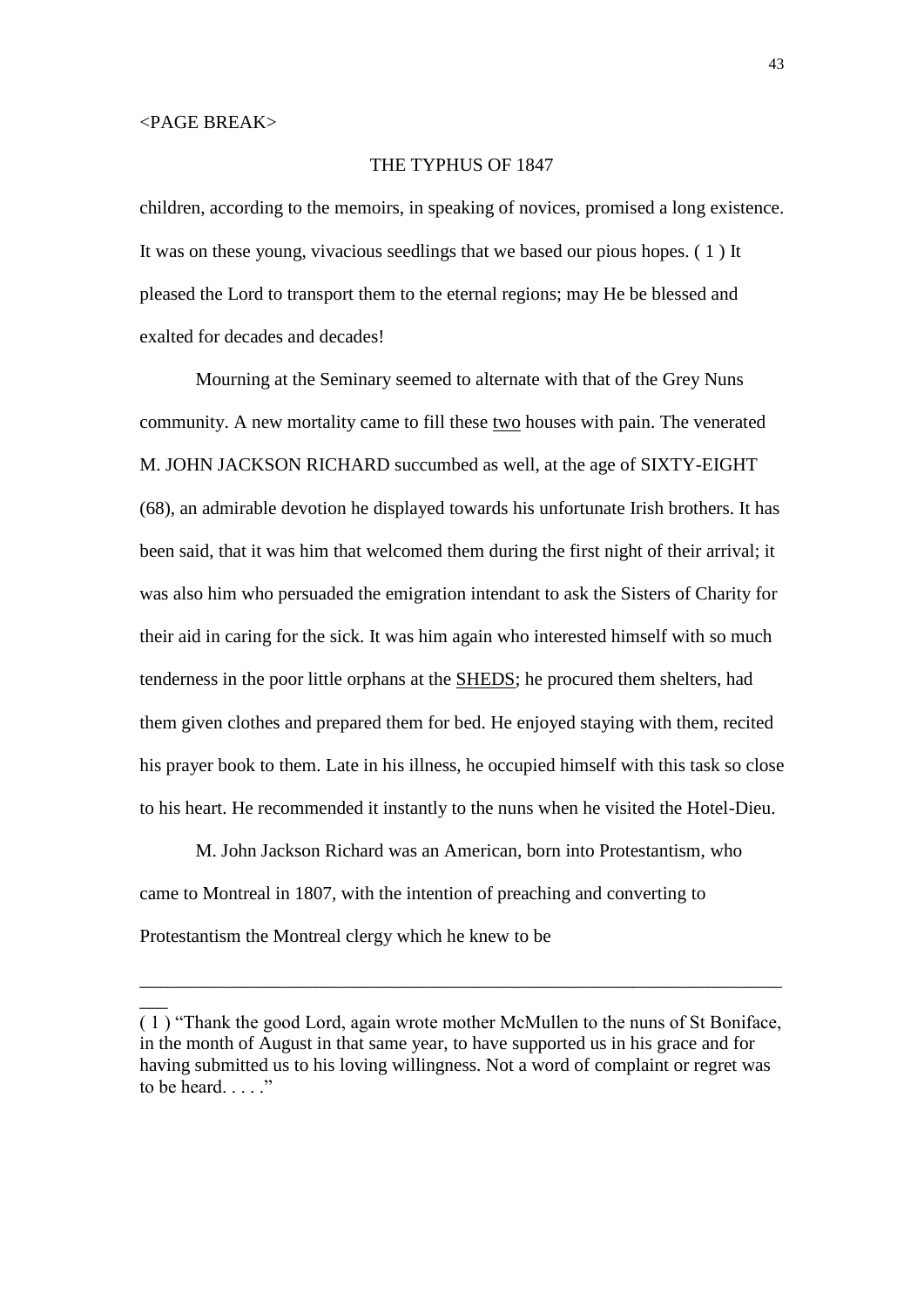June  $9^{th}$  1847 The TYPHUS of 1847 June 9<sup>th</sup>, EIGHT Grey Nuns and FIVE women leave

## for the SHEDS.  $(1847)$  A N C I E N J O U R N A L. VOL. II

## (25) MARTYRS OF CHARITY

the principal support of the Catholic religion in Canada. To attain his goal with certainty, he addressed himself directly to the Seminary superior, the venerated M.J. Auguste ROUX; but it was there that God waited for him, to enlighten his just spirit and his heart full of righteousness and good faith. Instructed, convinced and penetrated by the wise and knowledgeable instructions he received from M. Roux, he opened his eyes to the truth, abjured his errors, and by the same zeal which brought him to Canada, he asked to enter the ecclesiastical service and become through his own knowledge, extreme piety, the admirable gentleness of his character, the exquisite politeness of his manners, a model for the country's clergy and one of the most distinguished members of the Montreal Seminary. He was so attached to the person of M. Roux that when the latter, in his later years, had to, by doctor's orders, take a trip to Europe in 1826, M. John RICHARD lavished the most tender and affectionate care on the venerated infirm man, until his death on April  $7<sup>th</sup> 1831$ ,.

The government intendant, who knew to appreciate these beautiful qualities in M. RICHARD and enjoyed taking his advice during the age of TYPHUS, caught the contagion and died a few weeks after this holy priest.

The regrettable M.J. RICHARD was the last victim at the seminary, FIVE priests ravaged by death in SIXTEEN (16) days, and many other very sick, among others MM. McMAHON, Prévost, and de CHARBONNEL. . . Was the most sensitive heart of the good father Billaudèle not yet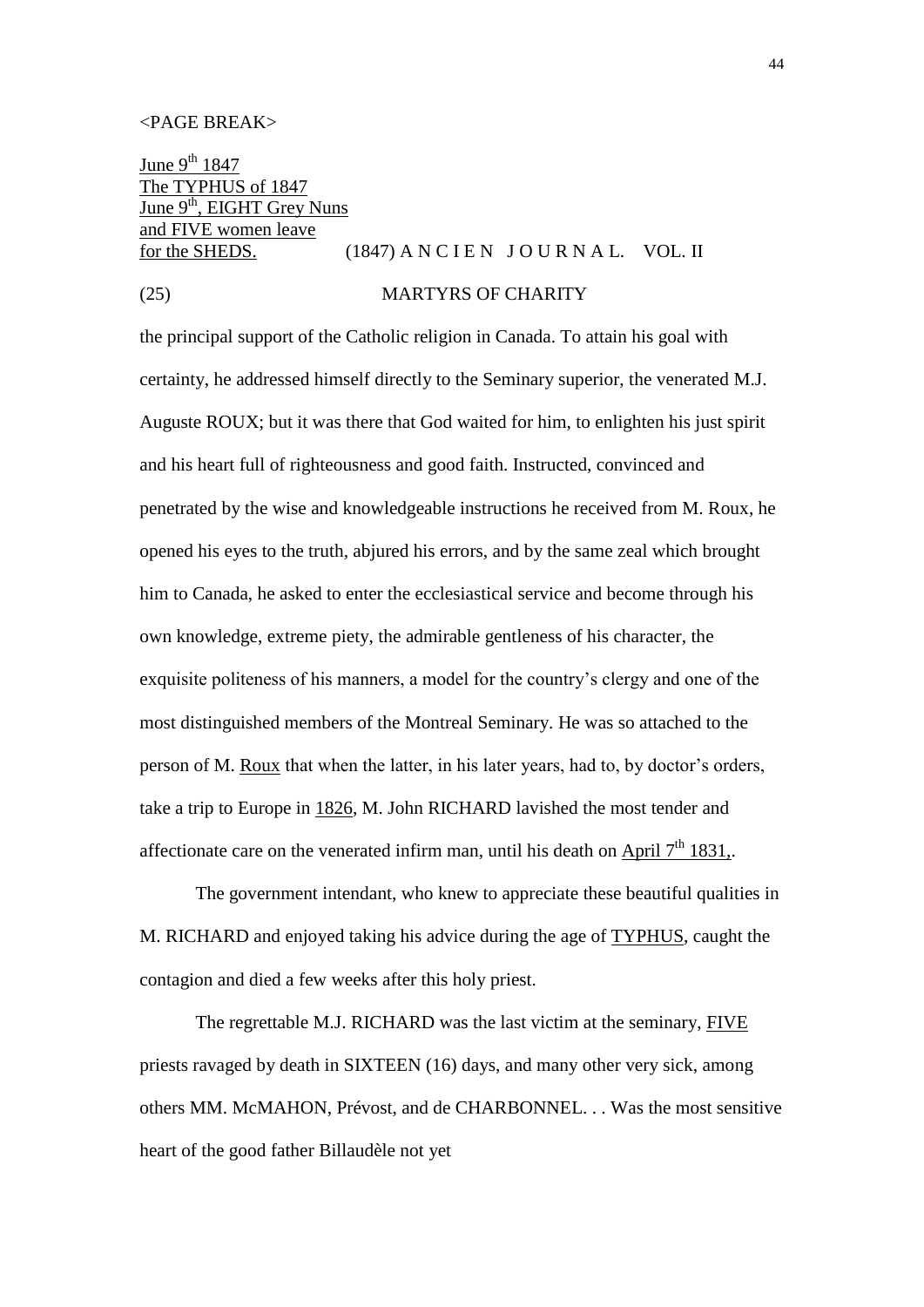## THE TYPHUS OF 1847

saturated with pain? On the  $28<sup>th</sup>$ , Rev. M. REY, a French priest associated with the Bishop's ministry, also died of typhus which he contracted in exercising his charity in the sheds.

Mother McMullen had not emptied her chalice, but this time, it is the dregs that drip onto her lips. Her dear secretary, sister Sainte Croix is to be delighted; this religious model, her dignified confidence . . . young still. . . we were counting on long services. There was so much maturity in her judgement, so much innocence in her action, so many resources in her aptitudes. Alas! Said the good mother, but instants ago: "My God! Again another. . . my secretary. . ." Poor mother, subjects such as these have justly earned your maternal tears.

Sister Sainte Croix-Pominville, added the above mentioned qualities to a highly elevated education. While her mother was Protestant, our dear sister triumphed in her prejudgments about this error, and especially the attractions of vanity. She chose to share in the community of the Grey Nuns, which she said, seemed to be the most austere and the most humble of those she knew. We did not delay in appreciating this treasure which the divine Providence had given this house. The welcoming spirit dominated this fervent sister Saint Croix. Its memory lingered like a perfume of edification with all who knew her. In the middle of the most proper occupations from which one is easily distracted, she never wavered in God's presence. To a modest and reserved character she joined a great simplicity in her actions; her actions were full of gentleness and affability.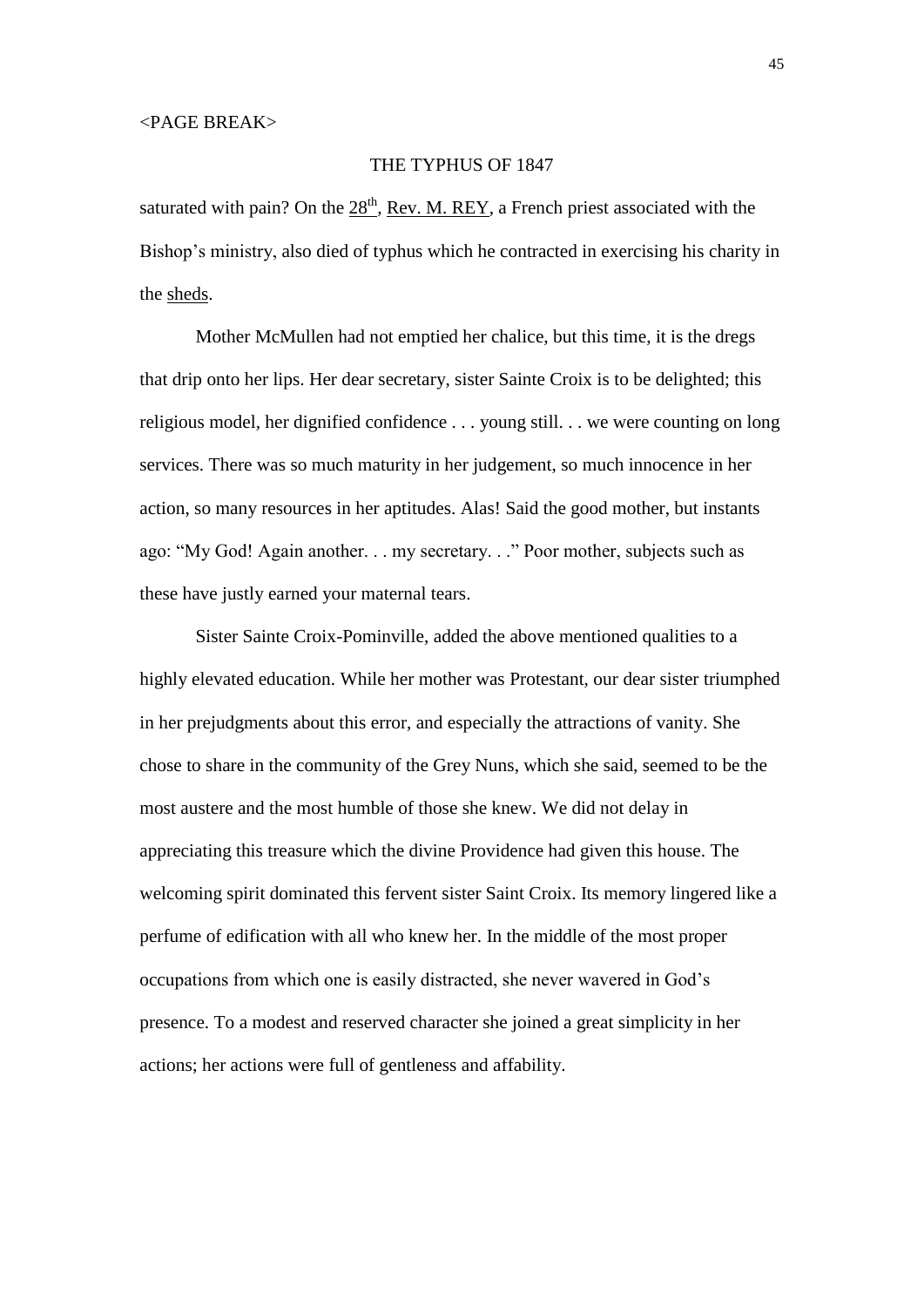June  $9^{th}$  1847 The TYPHUS of 1847 June 9<sup>th</sup>, EIGHT Grey Nuns and FIVE women leave for the SHEDS.  $(1847)$  A N C I E N J O U R N A L. VOL. II

#### (26) MARTYRS OF CHARITY

Like all the sisters who sacrificed themselves in caring for the pestilent, she had a noble and saintly tolerance for misery. . . Also she was always ready to visit the afflicted and the ill. Her great consolation was spending her nights in the most abandoned of lodgings. When the first emigrants arrived, she pressed on mother McMullen to take this great task into consideration, offering herself with an incredible ardour in the assistance and the relieving of her needs; she was one of the first to run to the sheds and one of the last to return, even when she herself had caught the contagion.

One of the sisters, frightened upon seeing the epidemic's grave impact, (many of the sisters were on the verge of succumbing) expressed the fears of death she envisioned as inevitable to her. "Ah! My dear sister, she answered, why should we fear, will we not be very happy to die in this service and to give our lives to He who sacrificed His for us?"

As we have said, she was the last one at the SHEDS, she wanted to exhaust her last energy. After having given her services to the sick, she felt very tired and entered an apartment to rest a little. . . after this she did not return to the SHEDS and could not follow the Community's work but in languish. During this time, Our Father busied himself to test her with apprehensions and fears regarding death.

Here the good M.J. Richard is recalled to our memory. One day when she was at the SHEDS, she saw him standing by a window, with an air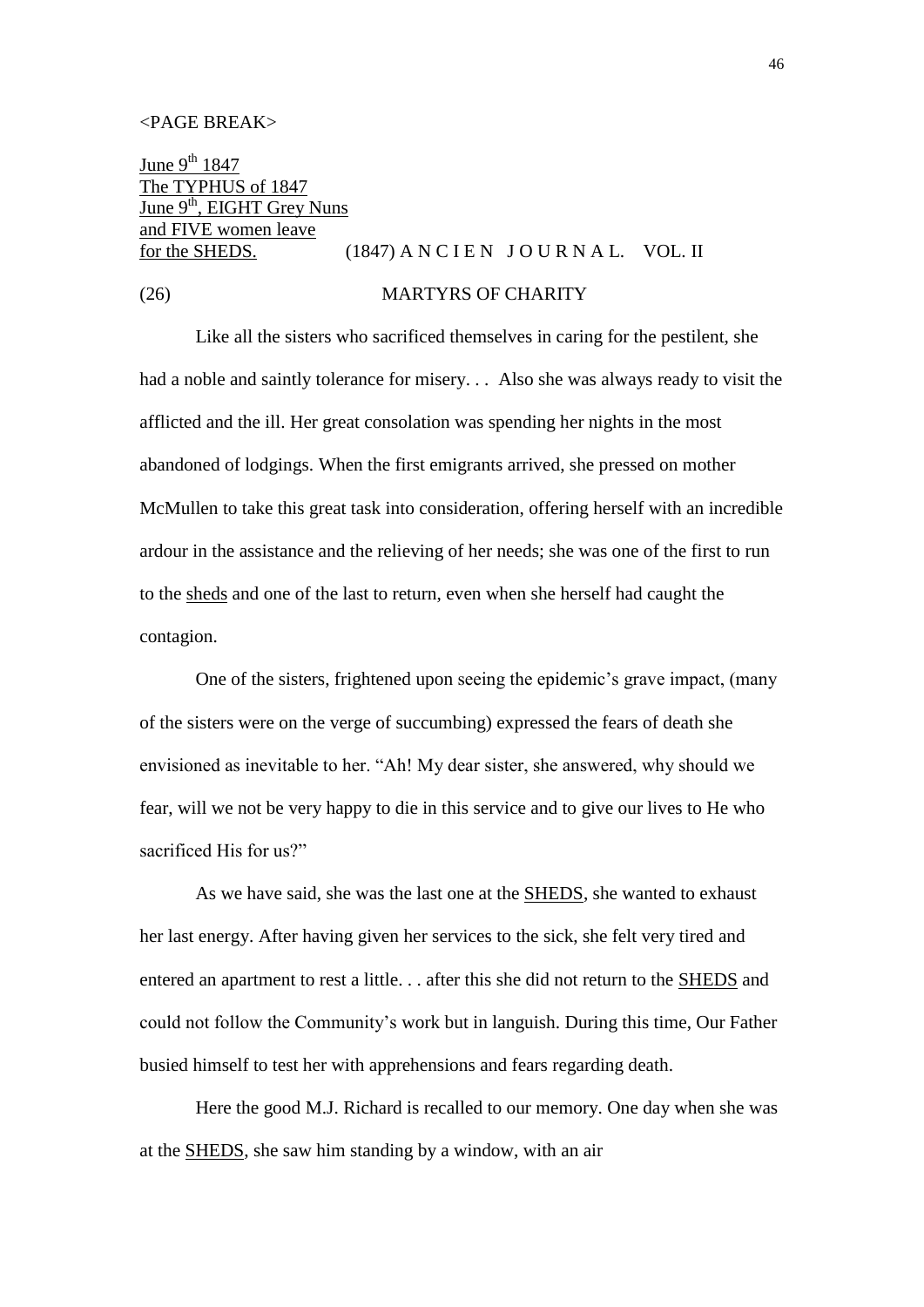## THE TYPHUS OF 1847

of pensiveness, absorbed by his reflection. His pale complexion and his beaten eyes made her judge him to be ill. She inquired about the state of his health, and the good father in a peaceful manner showed her a mass of coffins outside. "There, my sister, said he, are many coffins, and I do not know if ours are made yet. – They are not yet made, answered our sister Sainte Croix, but what is for sure, is that planks to make them have been sawed." The good father made his way to these eternal pits and sighed. This excellent sister would not delay in leaving this earth either. . . .

Finally, our virtuous sister had to go to the infirmary, and said upon entering: "I will not leave this place."

The good mother superior obliged her girl to ask for her recovery through the intercession of the glorious Saint Joseph. She did this obediently and in perfect abandonment of divine pleasure, exerting a great desire to go and enjoy Heaven in the presence of her divine Husband. One of our sisters saw her lips moving and leaned in with her ear: the dying pious sister was making orations such as this one: "Lord, do not enter into judgment of your servant. Lord, I have put my trust in you, I will not be confused."

We recall that during the illness of this dear sister, a priest having come to receive the Holy Sacrament to bring to the ill, was strangely distracted; instead of leaving the house, he climbed up to the apartment where Sister Sainte Croix was and stopped for an instant in front of her bed only to continue the path he first intended to take. It has been said that Our Father was to bless his good and faithful servant.

Finally, July  $31<sup>st</sup>$  marked the eternal destiny of the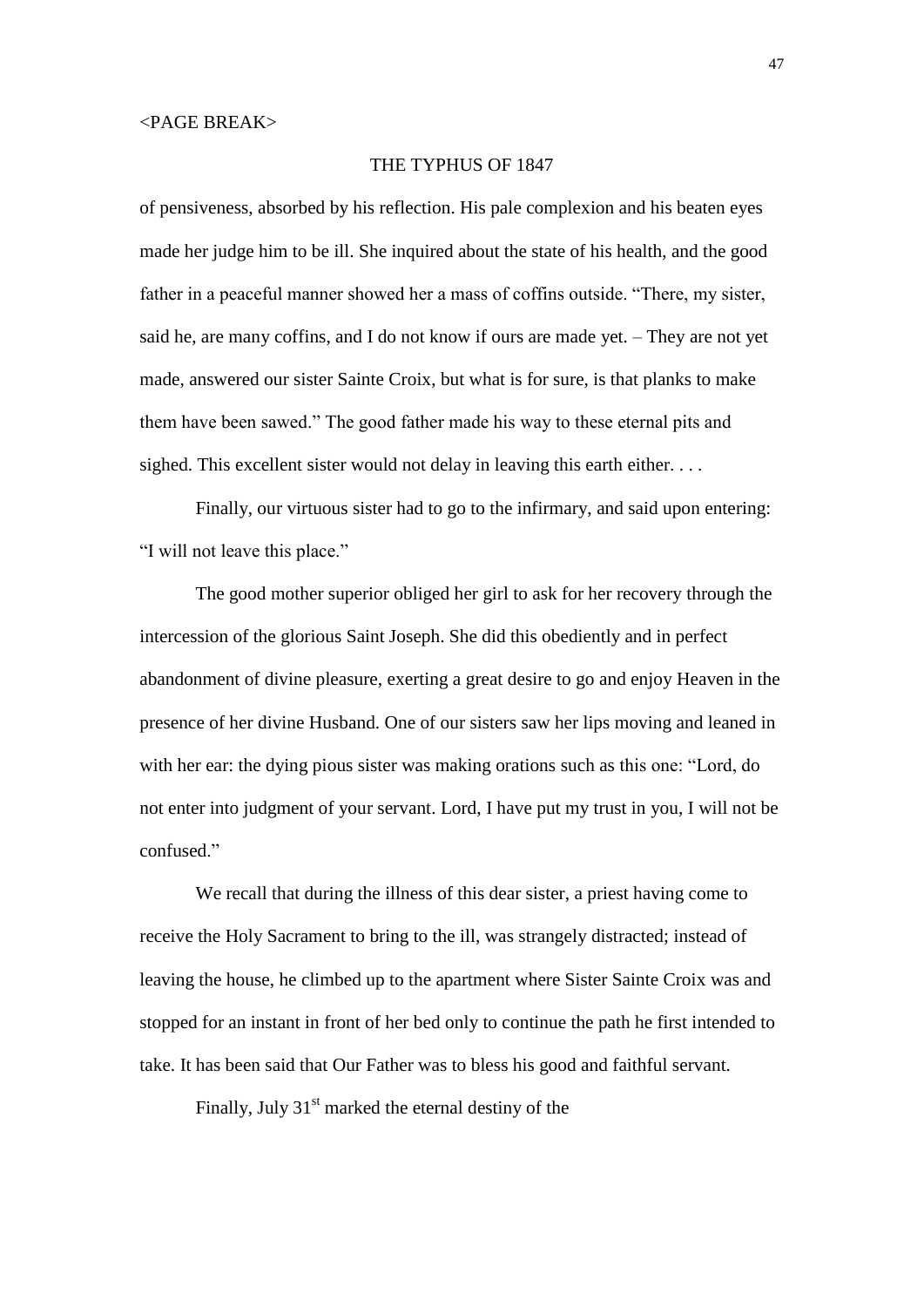June  $9^{th}$  1847 The TYPHUS of 1847 June  $9<sup>th</sup>$ , EIGHT Grey Nuns and FIVE women leave

## for the SHEDS.  $(1847)$  A N C I E N J O U R N A L. VOL. II

(27) MARTYRS OF CHARITY

of the lamented sister Sainte Croix. She died on this day, at the age of thirty. We received word of a fact that truly deserves our attention. A young miss McDonnell, of this city, had known and valued the dear sister whom the Community was mourning at this time; she had accompanied her often to see the poor and ill and had applied herself like the sister in practicing good virtues. She had gone to the point of putting weights in her shoes, in order to suffer more during the course of her charity which she so loved doing. This young lady had obtained permission from her mother to accompany her friend, the nun, to the sheds and she had caught the contagion. So on July  $31<sup>st</sup>$ , having greatly suffered, she suddenly called on her mother: "Oh! Mother, said-she, my sister Saint Croix has gone to Heaven." This pious lady took note of the time and immediately called on the Grey Nuns for news. She received an answer that Sister Sainte Croix had just died; and the two hours that they had confronted together in suffering contained at the same time a death and the vision of a good child.

This young lady died also, following without doubt in the steps of her venerated friend.

Good mother McMullen, is your chalice empty yet? Not yet. Hear the groans of an elderly nun. The lord will ask you for her, but she will be the last.

Sister Nobless, unable to be of service to the pestilent because of advanced age, wanted to replace Sister Marie (Barbeau) in the men's quarters. The care she gave to some of the elderly men who had gone to help at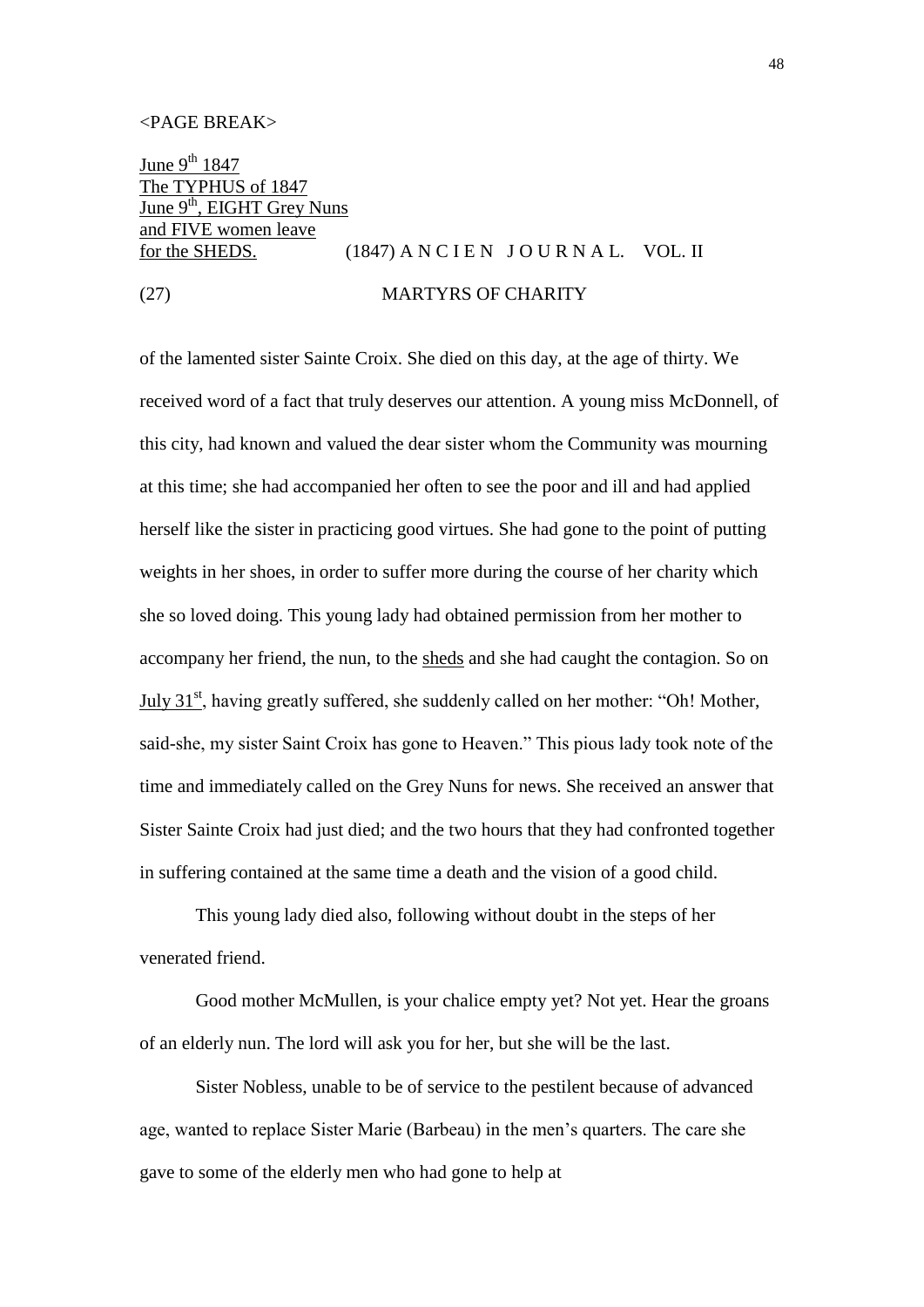## THE TYPHUS OF 1847

the ambulances, caused her to contract the pestilence. She died on August  $4<sup>th</sup>$ , enriched by the virtues and merits of forty-six years in the religious profession. She was admirably gentle, her caring predilection given to the most ill.

Her great regularity only increased with age. She never wished to rely on her age for the exemptions and relaxations that would have been permitted to her. She had a genuine kind of politeness, and when young sisters offered to be of service to her, she thanked them graciously in adding that she was not only the servant of the poor, but also her own servant; that she had not come to religion to be served by others but rather to be of service to others. Thus she persevered until the age of seventy-two.

Profoundly touched by the tribulations of their Montreal sisters, the nuns of Saint Hyacinthe offered themselves in the service of the ill sisters. Mother McMullen thanked them with these words: "If we must all die at present, I wish for at least a trace of the Grey Nuns to remain, which is why I accept your offer of coming to our aid."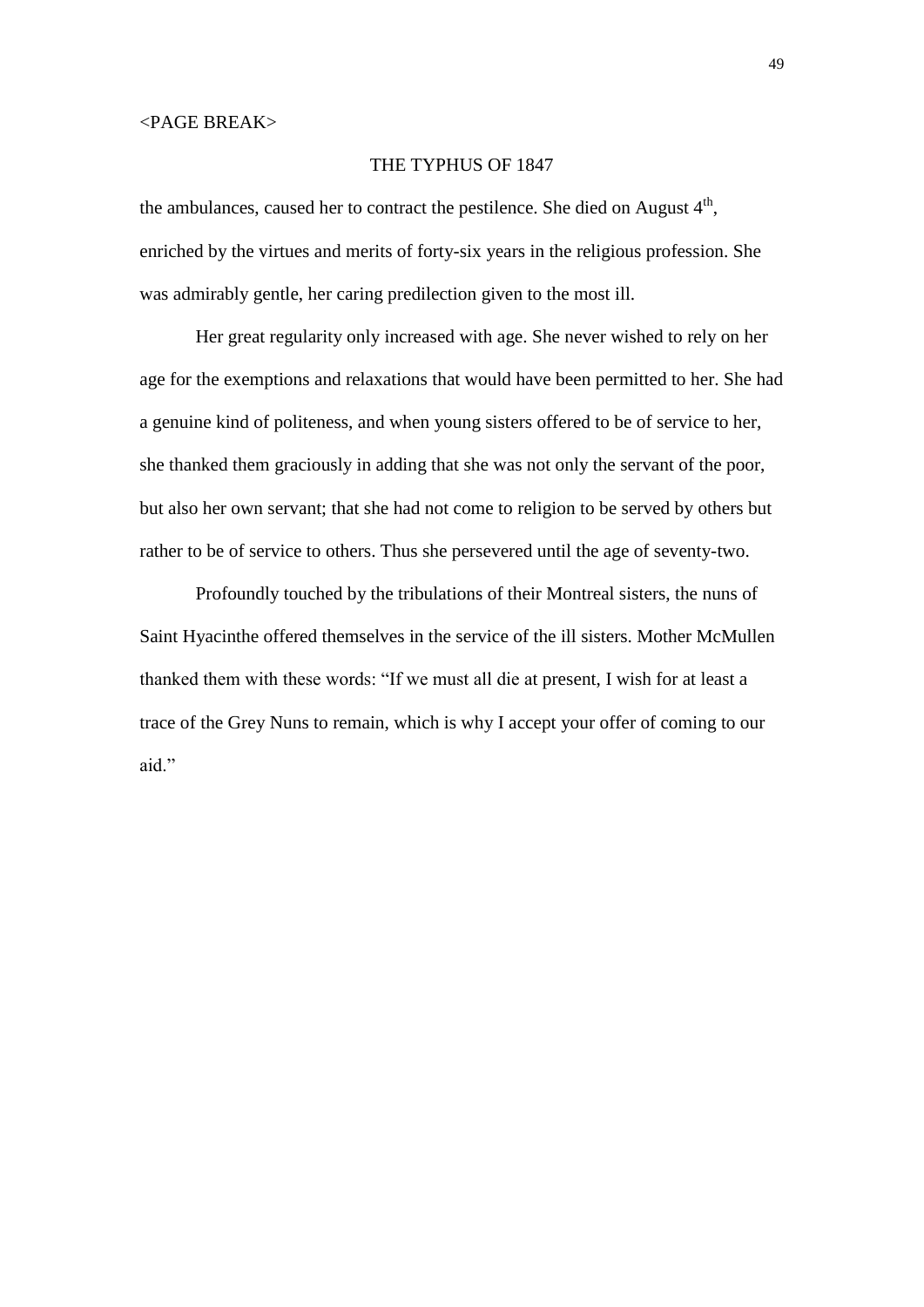## CHAPTER V

#### THE GENERAL HOSPITAL FACES ITS OWN EPIDEMIC

Sister Nobless' tomb had been closed, the last victim belonging to the Grey Nuns. The community is like a vast field in which a grain has fallen under the active sickle of the reaper.

<PAGE BREAK>

June  $9^{th}$  1847 The TYPHUS of 1847 June  $9<sup>th</sup>$ , EIGHT Grey Nuns and FIVE women leave for the SHEDS.  $(1847)$  A N C I E N J O U R N A L. VOL. II (28) THE GENERAL HOSPITAL FACES ITS OWN EPIDEMIC

Still there are ears here and there, but inclined towards the earth by blows that have swooned them. The corridors are sombre, the different offices almost deserted, the exercise room, the novitiate and other remote apartments retain traces of the destructive plague; the places transformed into infirmaries have been the theatres of these late combats fought by our dear victims. Many sisters are still there held back by a delirium that afflicts those who approach. Alas! It is no longer sisters who go to the aid of their fellow nuns. Almost all are in need of others' assistance. Only a few individuals have escaped the contagious fever.

Notwithstanding the desert being created around the hospital, and despite the horror which naturally plagues those who approach those who have typhus, charitable women from the city, as well as many of the sisters' parents, eagerly cross the infirmary's threshold, to come save those who are so dear to them, and whose heroism they admire so much. The names of ladies Brault, Chalifoux and Melle Agnès Caron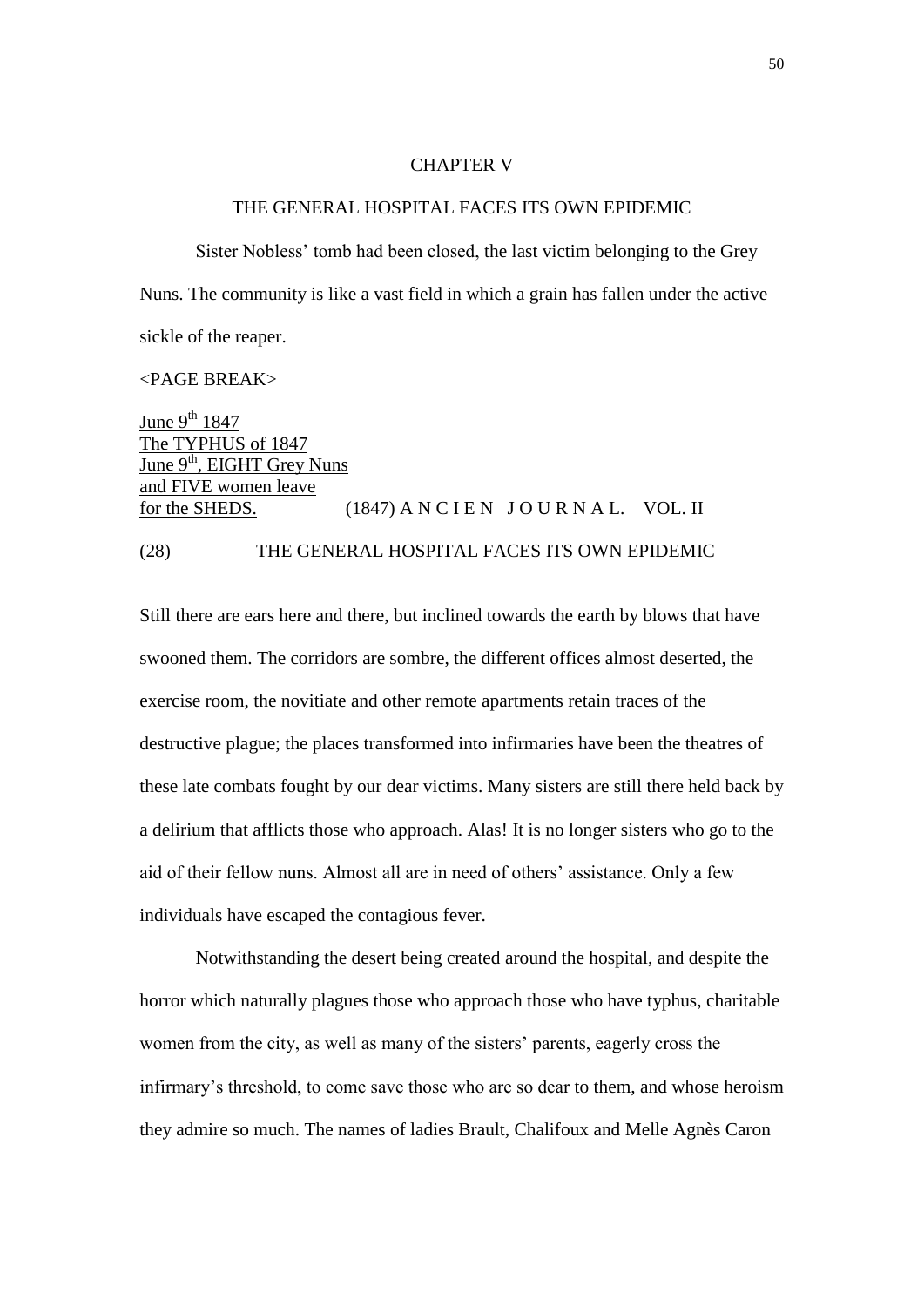have not been forgotten. . . . Everyone was so horrified by the house, according to the annals that we could barely find anyone to clean the clothing of the sick.

The hired have even abandoned us in order to not have to nail shut the coffins of sisters which we took the precaution to fill with lime.

A young man whom the sisters were protecting, was the only one who wished to offer his services. ( 1 ) In a dreary silence,

( 1 ) Olivier Forget, died at the General Hospital after a few months of priesthood and was buried in the crypt of the former Mother House. He was brother to M. abbey Adolphe Forget, who died at Saint BONIFACE.

<PAGE BREAK>

#### THE TYPHUS OF 1847

interrupted from time to time by the groans of patients or by the multiple steps of their devoted caregivers, the house's regulation still works and goes by in its regularity like a soft harmony towards Heaven.

Let us admire the very elderly sister Hardy, curved by age: her gaze is fixed on the regulating dial. Not one minute, one second, escapes her, and her trembling hand agitates the enormous bells which announce outside as they do inside a reading or a prayer. Two or three sisters can barely answer their call and together they offer to God a homage which is agreeable to him.

The service of the poor is completely silenced no doubt, but the elderly hospital workers who are still capable can be found at their posts. These are sisters Chénier, Beaudry, Coutlée, etc., and as nurses, sisters Cherrier and Pagnuelo, the sacristan sister Youville and sister Normant in charge of expenses. Sister Hurley travels the streets with a novice or a postulant and her temporary asylum on McKay Street sees a growing number of orphans. We may perhaps believe that the alarming situation in which this community finds itself would distance novices who are on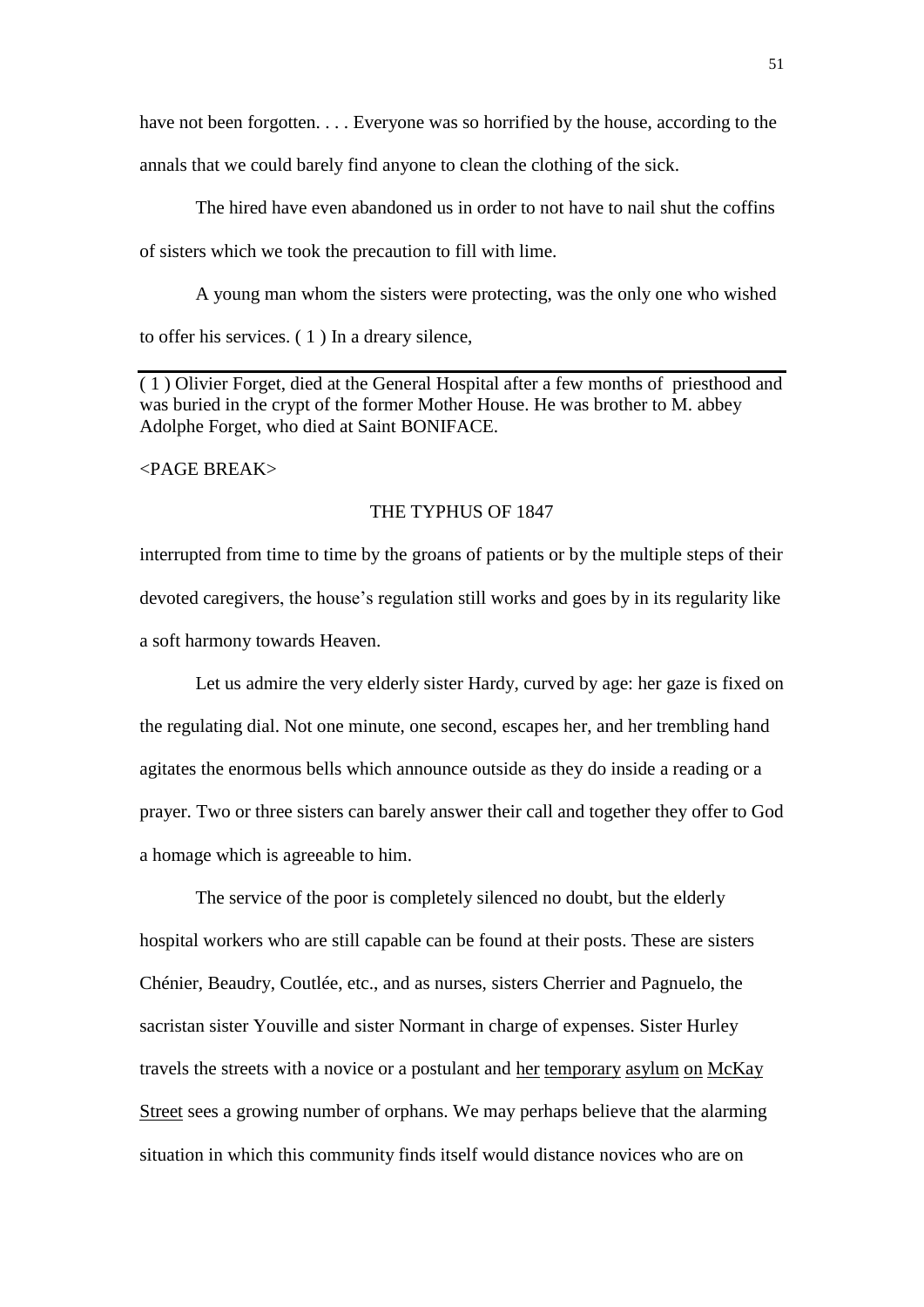probation from the novitiate, or that this generation of young girls would abandon their steps towards vocation in favour of their first inspiring attraction; we would be greatly mistaken, it is the contrary that we see happening.

Many postulants take the holy habit to the very core of the epidemic and a good number of very qualified young ladies come knocking on our door when the house offers only

#### <PAGE BREAK>

June 9<sup>th</sup> 1847 The TYPHUS of 1847 June  $9<sup>th</sup>$ , EIGHT Grey Nuns and FIVE women leave for the SHEDS.  $(1847)$  A N C I E N J O U R N A L. VOL. II

## (29) THE GENERAL HOSPITAL FACES ITS OWN EPIDEMIC

the cemetery as a prospect. It is among other sisters Maréchal, Sauvé, Dunn, Gabois et Christin (sister Marie), the latter having just taken her place as a nun, sister Christin, caught typhus and as a result her days are filled with danger. After this disastrous episode, many teenage girls from distinguished families in the city are inspired by the memory of what they had seen or had heard of these days, and seek to experience the vocation which made these heroines martyrs for themselves. Who could forget sisters Kollymer and Devins' entry into the novitiate, as well as so many others?. . . It has been remarked that since the days of typhus, the numbers of novices are growing. The General Hospital emerges as if from oblivion with the spirit of its institute that had always enjoyed maintaining it.

Mgr of Montreal and M. Billaudèle, seminary superior, deeply feel the community's desolation; they come from time to time bringing consolation to these veiled walls of sadness and mourning. The good father Larré, confessor, increases his efforts to bring paternal salvation to the poor, sick sisters. Chronicles speak of, on the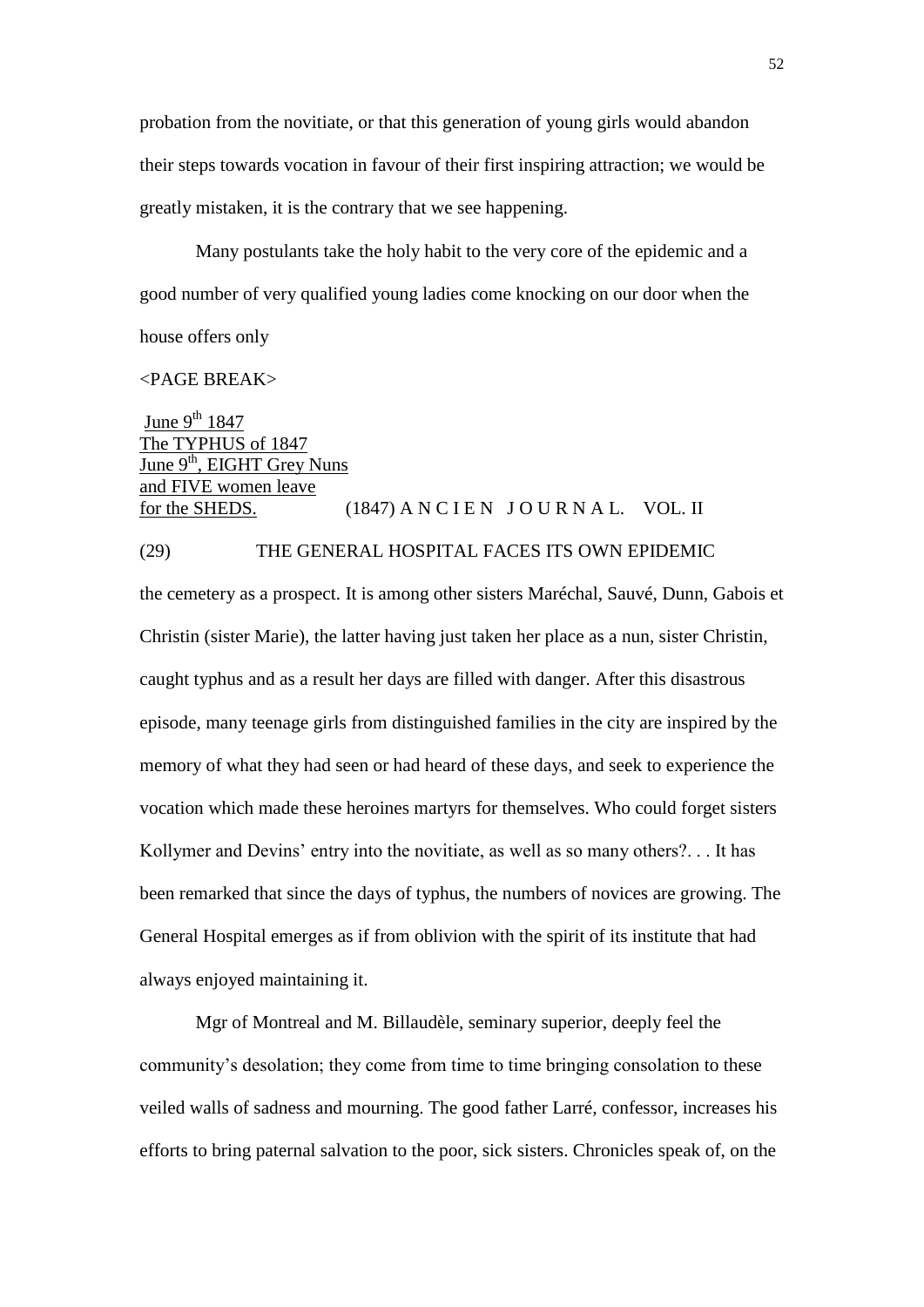day of June  $30<sup>th</sup>$ , the visit of condolences which the Governor General made to the community. His Excellence was accompanied by Lady Elgin, by his Highness Mgr Phelan, the Bishop of Kingston, by M. Billaudèle the seminary superior as well as several other distinguished people. Lord Elgin was very touched in learning that such a great number of sisters had succumbed as victims in their devotion.

Let us insert here the letter that mother McMullen wrote to Lady Elgin, daughter of Lord Durham, at the end of the following December:

#### <PAGE BREAK>

#### THE TYPHUS OF 1847

#### "Madam Countess,

"The days of the year which is now finishing have not always been days of desolation for us. There is one that our house will never forget; one which will not cease to count towards our most wonderful days: that which like an angel from Heaven you came with your illustrious Husband to console us in the midst of our desolations.

This day still gives joy to our orphans; they ask when another similar day will come to pass. Our elderly, our poor infirm forget their ailments and their weakness in the memory of your touching affability, and pray with all their hearts for the illustrious countess who was so good to them. Yes, Madam, on this day, the wishes of our entire community rise towards Heaven to conjure God who reigns for years and years to measure the number and goodness of yours on the ardour of our prayers, or even better on the eminent qualities which assure your person respect and affection, to the afflicted a counsellor, to the orphans a mother.

These are the wishes at the beginning of this new year of our house which you have made so happy; and would be twice as happy if you would accept them. But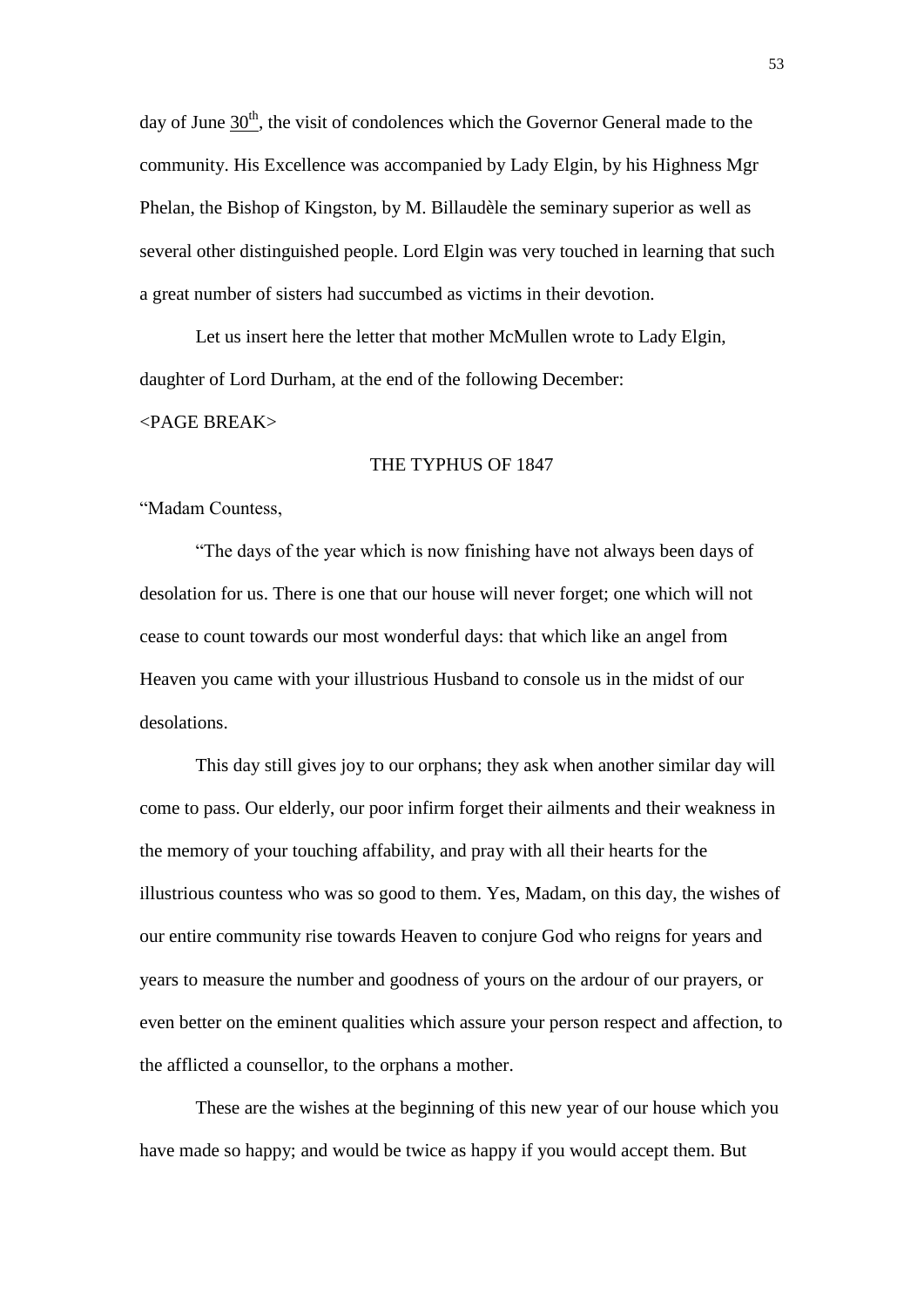nothing is lacking especially in goodness to her who has the honour to be, Madam

Countess,

Your very humble servant,

(Signed) Sister McMullen, sup." ( 1 )

Dec. 1847.

 $\overline{\phantom{a}}$ 

Divine Providence herself marked this period

( 1 ) . . . "Since then, Lady Elgin, up until her departure for England in 1854, did not cease to give to our community particular marks of her esteem. It even came to pass that in being sick, she sent for remedies at the General Hospital, saying that she had great confidence in the preparations and in the medicine of the Sisters of Charity." (Manuscript of Sr Baby, No 2.)

\_\_\_\_\_\_\_\_\_\_\_\_\_\_\_\_\_\_\_\_\_\_\_\_\_\_\_\_\_\_\_\_\_\_\_\_\_\_\_\_\_\_\_\_\_\_\_\_\_\_\_\_\_\_\_\_\_\_\_\_\_\_\_\_\_\_\_\_\_

## <PAGE BREAK>

June  $9^{th}$  1847 The TYPHUS of 1847 June 9<sup>th</sup>, EIGHT Grey Nuns and FIVE women leave for the SHEDS.  $(1847)$  A N C I E N J O U R N A L. VOL. II

#### (30) THE GENERAL HOSPITAL FACES ITS OWN EPIDEMIC

with ordeals and it was from Heaven that the community received its salvation. Also, to achieve the extinction of the scourge, the good mother McMullen was inspired to make a novena to the Holy Virgin in Notre-Dame de Bonsecours. To this effect, she made known to the community the intention to have all but two sisters going each morning to hear mass at the saintly chapel; which they accepted happily. Nevertheless, Monsignor adjourned these pilgrimages in anticipation that he himself, most pious Pontiff, could join in thanksgiving with the community after the cessation of the epidemic. We contented ourselves therefore in saying mass in the community church and burnt candles in the aging Bonsecours sanctuary.

The  $12<sup>th</sup>$ , nevertheless, the sister commenced a novena to Saint Roch; the statue of Saint ROCH was place on the altar of the Chapel of the Eternal Father or of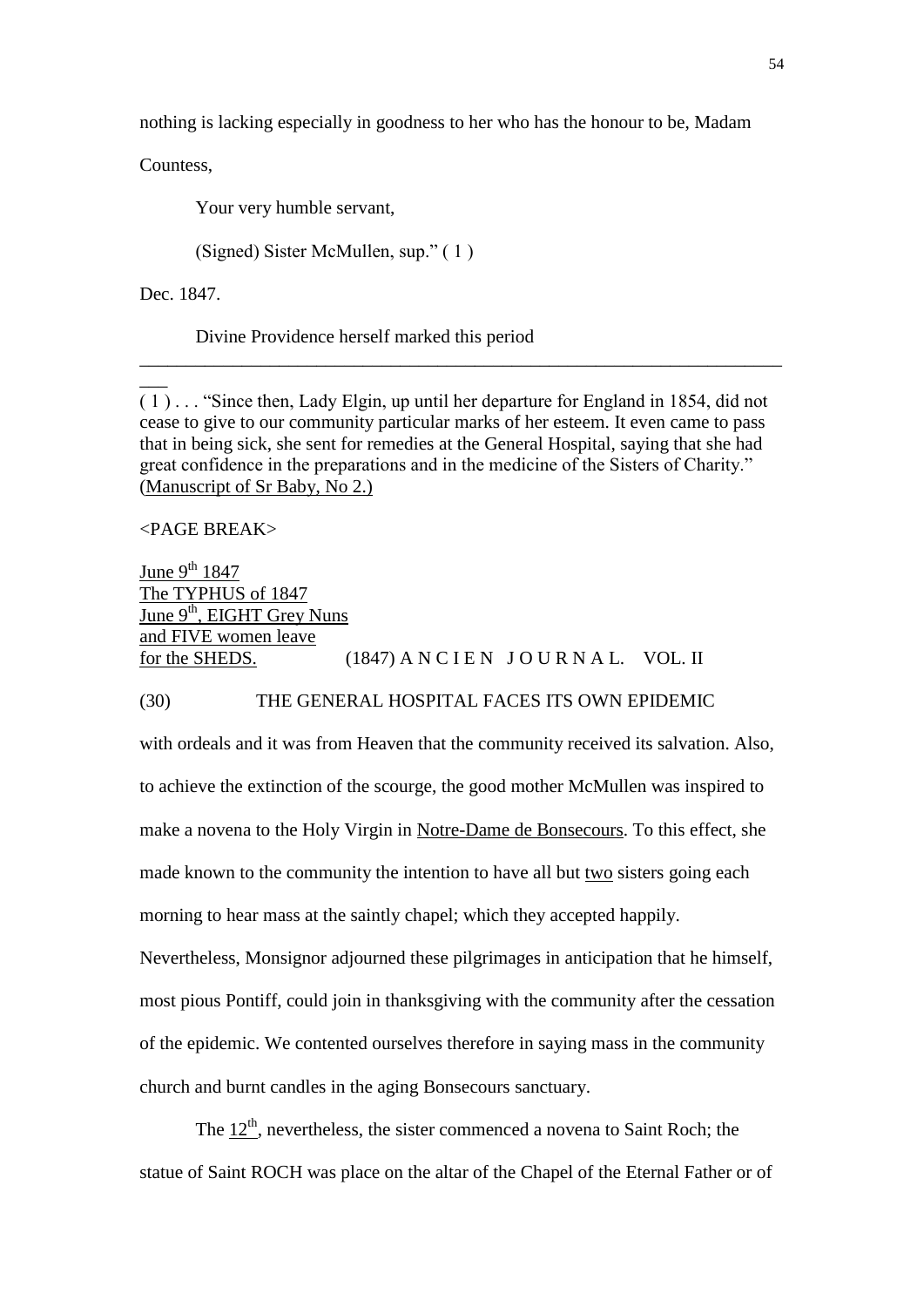the Holy Virgin. At <u>one</u> o'clock p.m. all went to the church, the poor and the children attending as well. It is since these days that a sister faithfully bears the name of sister St Roch.

Every year, at the anniversary of this great saint, the whole community gathers and burns candles all day before his portrait. At night, there is a farewell and the benediction of the Holy Sacrament.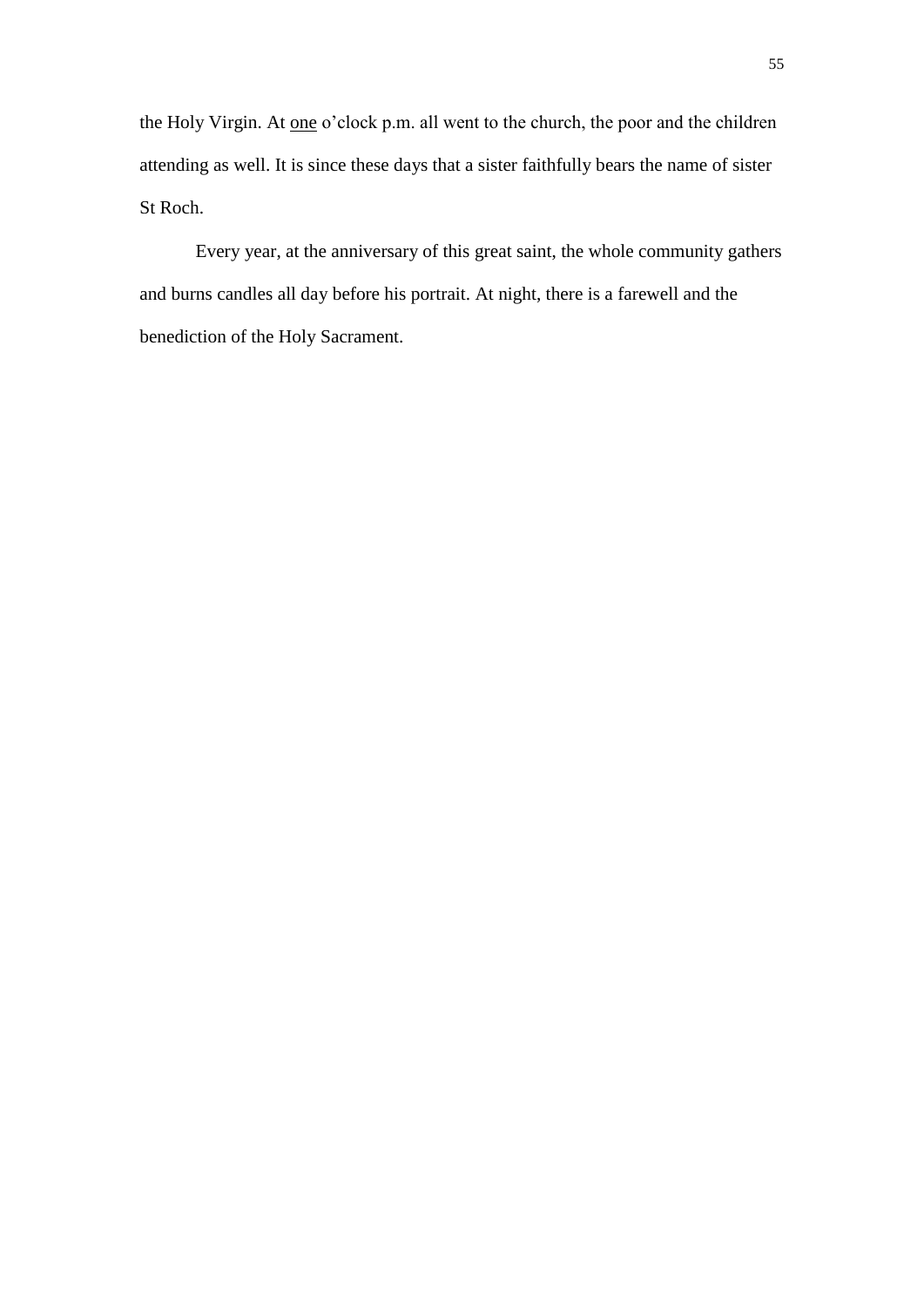#### CHAPTER VI

## THE CONVALESCENCE

The ray of sunshine that traverses the cross to descend into a sombre and obscure room is agreeable and invigorating. It

## <PAGE BREAK>

### THE TYPHUS OF 1847

makes the sick smile and everything around it is being reborn. The  $26<sup>th</sup>$  of July, a day of hope-spreading joy in the community of the Grey Nuns. The doctors have noticed, with the exception of certain grave cases, that most of the sisters have begun to convalesce and that their prescriptions contain instructions of fresh air, both to have them regain strength and to preserve others from the fever.

The superiors respect this order and, despite a certain reluctance, devote themselves to seeing it through.

So an uncustomary move has taken place in different infirmaries, we must leave, prepare trunks, bring medicine, etc., and help the few who are still very weak to redress themselves in their holy habit. There are concerns . . . many, still slightly delirious, believe that they are abandoning the SHEDS. We have not forgotten the poor pestilent. How many times did we hear sick and dying sisters, believing themselves to still be in the sheds, screaming "Oh! They are unfortunate!. . . Oh! They are suffering!. . ." Their hearts still remained compassionate to the bedsides of those they had been forced to abandon. With haste, we prepare the equipment to be moved. . . Sister Mallet, assistant, will accompany thirteen of these good sisters to a house in the country. They are sisters Brault, Desjardins, Blondin, Youville, Chevrefils, Cinq Mars, Denis, Labrèche, Montgolfier, Dalpée, Caron, Perrin and others.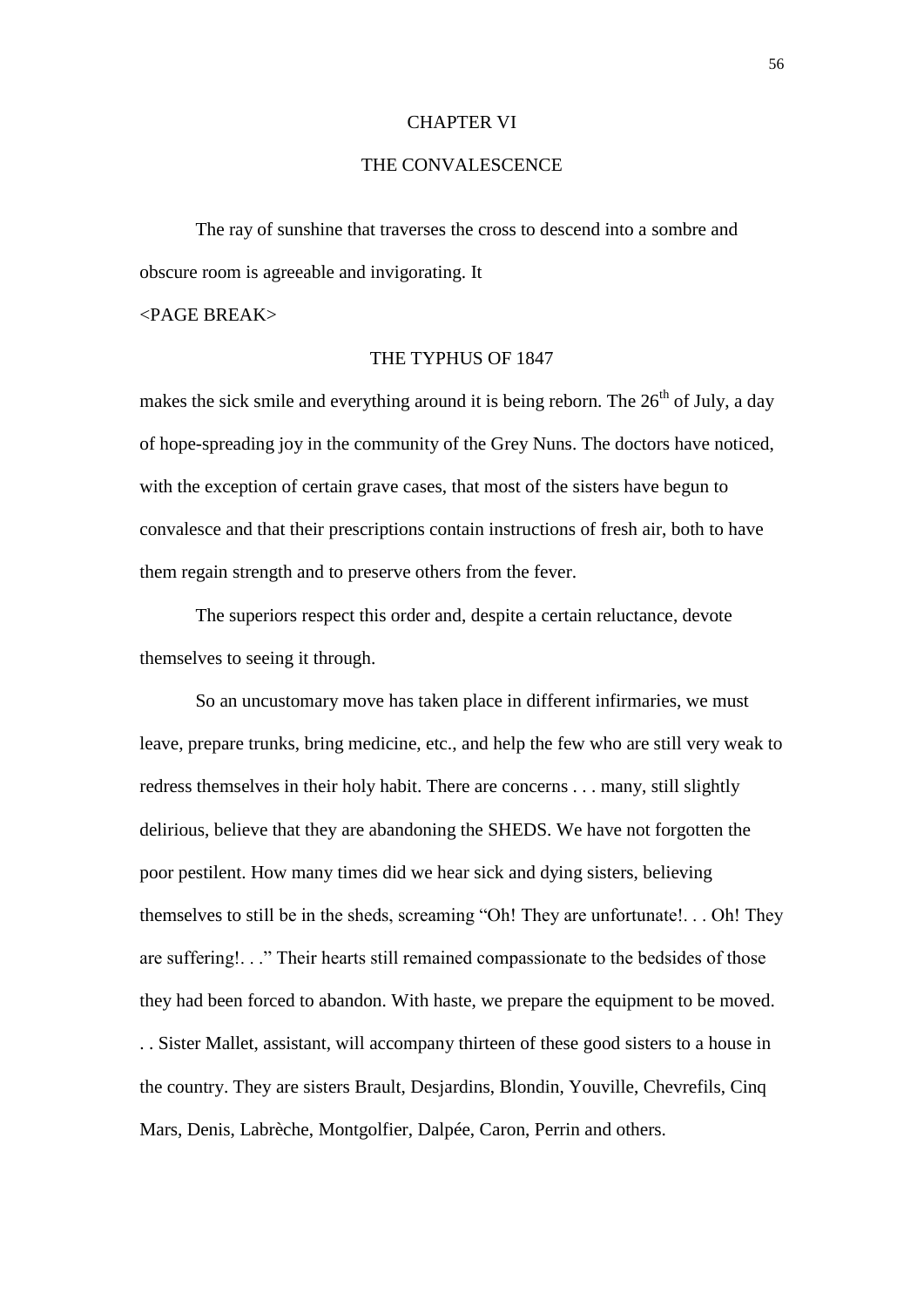We had been occupying ourselves for some time with finding suitable lodging; the good Sulpicians offered their Saint-Gabriel farm; however we did not dare accept. Mgr Bourget nevertheless obliged the Grey Nuns to welcome this proposition and M. Villeneuve

#### <PAGE BREAK>

June  $9^{th}$  1847 The TYPHUS of 1847 June  $9<sup>th</sup>$ . EIGHT Grey Nuns and FIVE women leave for the SHEDS.  $(1847)$  A N C I E N J O U R N A L. VOL. II (31) THE GENERAL HOSPITAL FACES ITS OWN EPIDEMIC

who had arranged this at his own cost, was happy.

It was thus towards Saint-Gabriel's farm, in other words the GREGORY house, that the excursion directed itself in this moment. We descended to a spacious residence surrounded by gardens, orchards, a pond: a veritable solitude where we breathed good air, such little distance from the mother house.

Eighteen or twenty beds and full furnishing meant that this dwelling was very comfortable. All was prepared by the good sisters of the Congregation of Notre-Dame, and at their cost.

These veritable girls of mother Bourgeois had offered their Saint PAUL's island for the recovery of our Grey Nuns; but employees upon hearing of this project, wanted to leave the island and abandon work on its soil. They would have agreed to the loss of their harvest, but Mgr BOURGET did not wish it; it is then that the Community accepted GREGORY's residence.

The Reverend Mother Ste Madeleine, Congregation superior, wishing to compensate the Grey Nuns for their agreeable sojourn on Saint PAUL's island, charged herself with cleaning and furnishing the lodging which they had accepted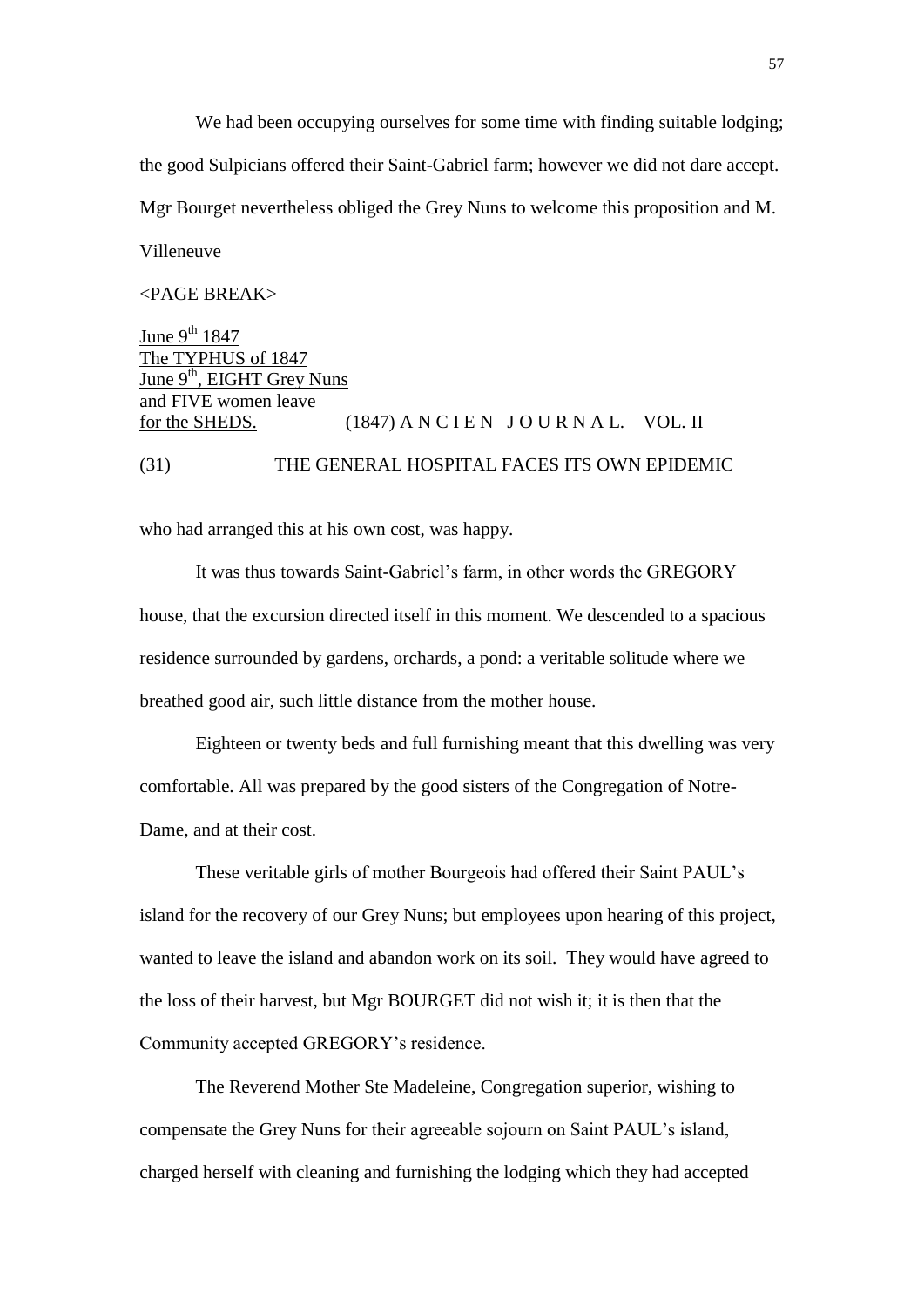from the Seminary. How this memory is still dear and alive in the hearts of the Grey Nuns.

The next day, the  $27<sup>th</sup>$ , Father LARRE, went with haste to visit the new monastery of his spiritual women; he blessed it with pious solemnity in the midst of fervent prayers.

The  $28<sup>th</sup>$ , R.M. Connoly, sulpician, went to offer the holy <PAGE BREAK>

## THE TYPHUS OF 1847

sacrifice of mass in this new sanctuary, where the sisters happily received his holy communion and the very Holy Sacrament resided among them. What thanksgiving and sighs were offered at the foot of the tabernacle prepared again by their benefactors.

The good and untiring mother McMULLEN visited her dear girls almost every day, and the gracious steward, mother Deschamps, abundantly supplied their table and provided for all their needs.

A horse and a vehicle were at the disposal of these convalescent sisters to have them go on excursions and to help to get provisions. On this topic, we would like to transcribe a few lines from the diary of sister OLIER, annalist of this time: "Among the little number of those whose fear of the contagion could not persuade them to keep away from us, we cannot forget our good and faithful gardener, Benjamin Gougeon, who, despite the terror which preyed on him of contracting this terrible illness, could never resolve himself to abandon us in this critical time. He was a good servant who came to stay with us at the Gregory farm, where he was of great help....

."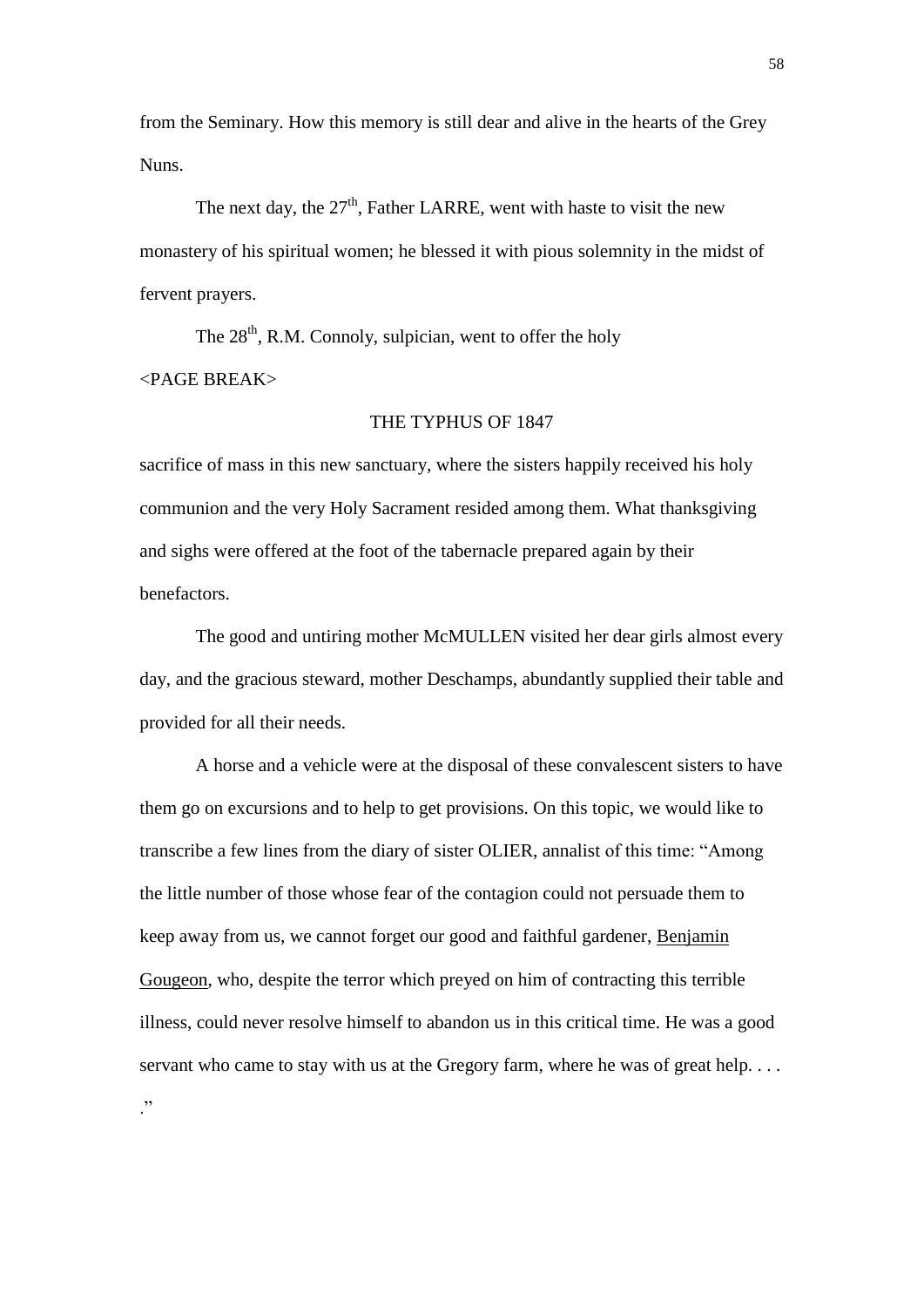On August  $9<sup>th</sup>$ , seven sisters of the GREGORY house found themselves strong enough to traverse the river and go restore themselves completely at the Chateauguay Manor. Others left the infirmary, still weak, replacing them at the Saint Gabriel residence.

At the island of Saint BERNARD, His Highness, Mgr BOURGET accorded us the

### <PAGE BREAK>

June  $9^{th}$  1847 The TYPHUS of 1847 June  $9<sup>th</sup>$ , EIGHT Grey Nuns and FIVE women leave for the SHEDS.  $(1847)$  A N C I E N J O U R N A L. VOL. II (32) THE CONVALESCENCE

Benediction of keeping the very Holy Sacrament in our little chapel.

Slowly but surely strength returned to our convalescent; they became aware of their state and asked with anxiety for daily news especially of their companions whom they wished to see again; they went to the point of boasting about a perfect reunion. "At least, said sisters Brault and Desjardins, even if we caught TYPHUS, none of us succumbed to it." Poor sisters, what are you saying? You must recall that seven (7) sisters have disappeared from your ranks, but console yourselves, they have taken their place in the army of martyrs and triumph gloriously in Heaven.

We have received word that sister Desjardins having suddenly learned of the Community's painful losses in the past weeks, was so surprised and afflicted that we believed for a moment that these would cause this poor sister to die. All the time the epidemic lasted at the mother house, we took great precautions with the sick. As such, when sisters died, we did not ring the death knell. Prudence required us to complete the inhumation without delay, we sang but a LIBERA and we made sure to close the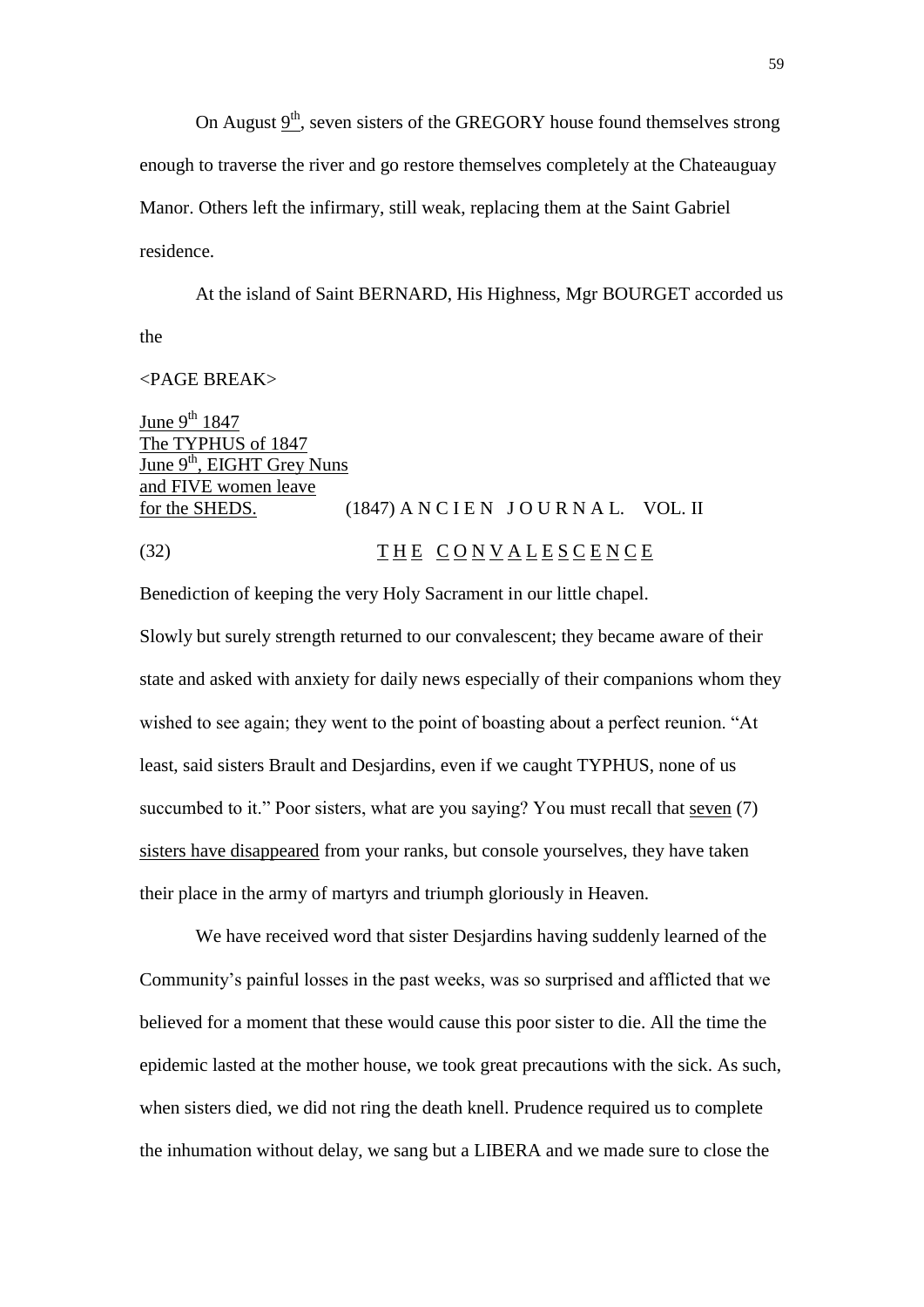doors of the holy place, and to maintain a great silence near the infirmaries, so that the other sick sisters remained ignorant of what could worry and afflict them.

August  $12<sup>th</sup>$  and the days that followed, we sang in the church of the General Hospital for these regretted sisters. The assistance should be small. What prayers, what tears. . . . . but at the same time what hope! What benediction for

# <PAGE BREAK>

#### THE TYPHUS OF 1847

the institute of the venerated founding mother!. . . All these services were sung by the cantors of Notre-Dame church. The singers of the community were small in number. But, what happened outside the General Hospital, in the months of July and August, when we saw the sisters away from the fight? Did the epidemic cease? What actual movement is happening outside these walls?

We will see this in the following chapter, in borrowing to be more exact, from many excerpts of "Melanges Religieux."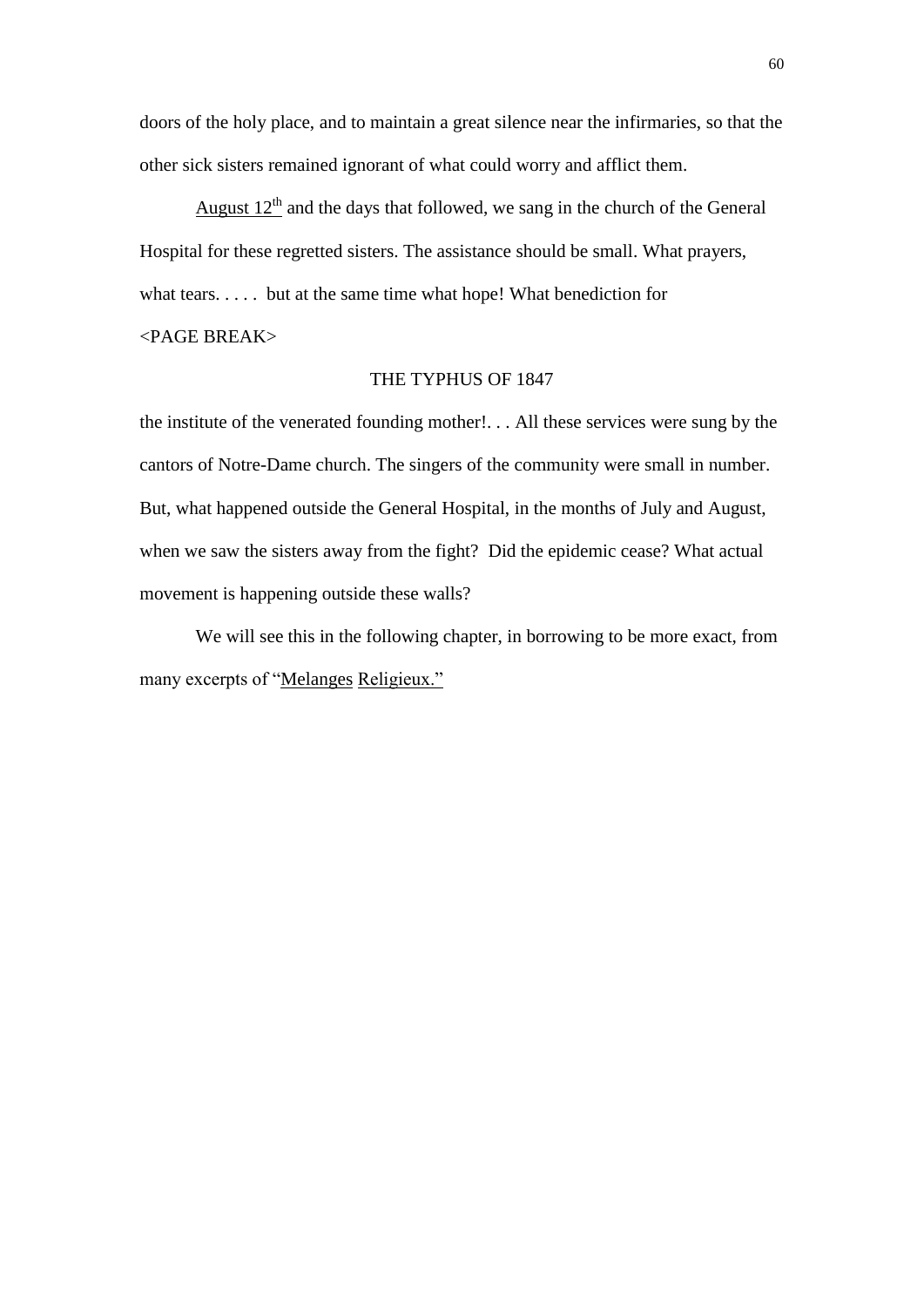#### CHAPTER VII

## THE CLERGY'S HEROIC CHARITY

"Our Catholic clergy continues its career of devotion and sacrifice, in the midst of public disasters. Its ranks are enlightened as on the day of a great battle, but without scaring the survivors; intrepid soldiers, they content themselves with tightening their ranks to meet the enemy.

The old and venerated house of Saint Sulpice stood tall, without faltering from its familial traditions and its past glory. In the first days of this city, the blood of children dripped from the iron of the Iroquois, tyrants of this young church. They were martyrs of their apostolate. Their brothers today, inheriting their virtues, add to this glorious heritage, a title no less honourable, that of the martyrs of charity. Already five (5) among them have received their reward. Others are still fighting between life and death. FIVE (5) among them are in this moment out of the fight. These gaps in the ranks of our sacred battalion, deny us several powerful centres of action,

## <PAGE BREAK>

June  $9^{th}$  1847 The TYPHUS of 1847 June  $9<sup>th</sup>$ , EIGHT Grey Nuns and FIVE women leave for the SHEDS.  $(1847)$  A N C I E N J O U R N A L. VOL. II (33) THE CLERGY'S HEROIC CHARITY

but do not alter our courage; under the weight of these immense internal pains, we saw them forced to abandon care in the SHEDS. The needs of this city and especially the Irish population who the scourge is decimating in their own homes, absorb all the workers still on their feet. The Monsignor even called, to help them during this week, M. Girouard priest at Saint MARY's, M. Colgan priest of Saint ANDRE. The RR.PP.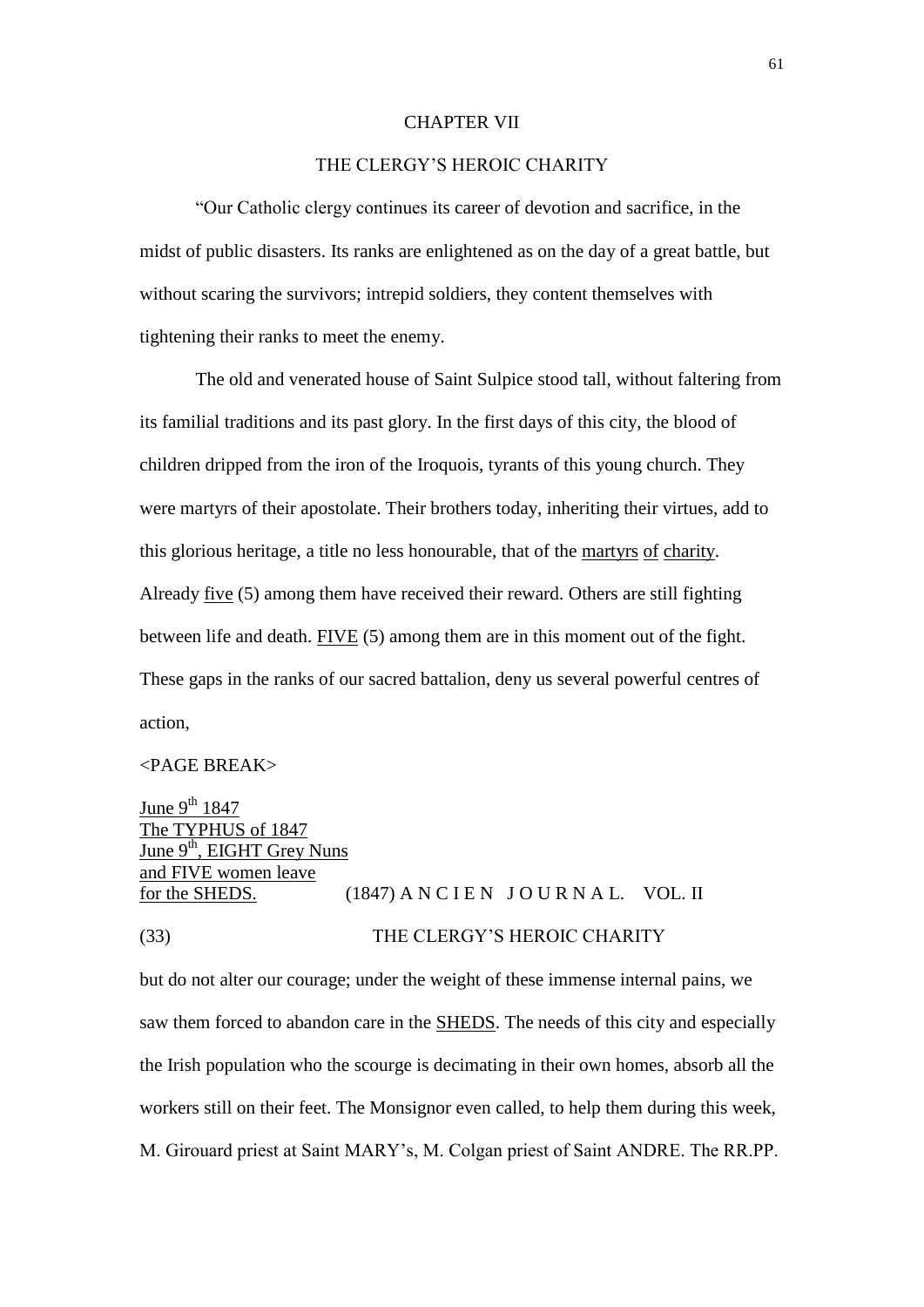MARTIN and SACHE, from the company of Jesus, offered themselves from the beginning to go and remain amongst them and share their work as the needs had become urgent. The Monsignor had called them, with haste, to him for the service of the house's priests. Since MM. the Sulpicians were obliged to abandon the SHEDS, Mgr BOURGET took over immediate administration. Already on several occasions, the illustrious and venerable prelate appeared in the breach to give of himself in the hour of combat and danger. The general became a soldier and wanted to fight in the frontline.

Pain and misfortune, everywhere where they may be found, have rights over his apostolic heart. The Monsignor already organized two orphanages, one for boys on St Catherine Street, and the other for girls in the new house of Bon Pasteur, on BARON Hill. More than TWO HUNDRED AND SIXTY children were collected. These were the sad but interesting debris that the devastating scourge left in passing through the town, which was received with love.

The Monsignor is admirably assisted in this life of <PAGE BREAK>

## THE TYPHUS OF 1847

Devotion and sacrifice by the Grand Vicar Hudon and the Canon M. Truteau, M. REY, the Jesuit Father Duranquet, M. Charland priest of Saint-Clement of Beauharnois, M. Hughes missionary of Ottawa and M. Pominville vicar of Chambly, all came at the invitation of the Bishop, to lend their help.

We must add to these names those of M. RESTHER principal of Joliette College, M. Lafrance priest of Saint Aimé, M. Mercier priest of Saint Vincent of Paul and M. Saint Germain priest of Saint Laurent.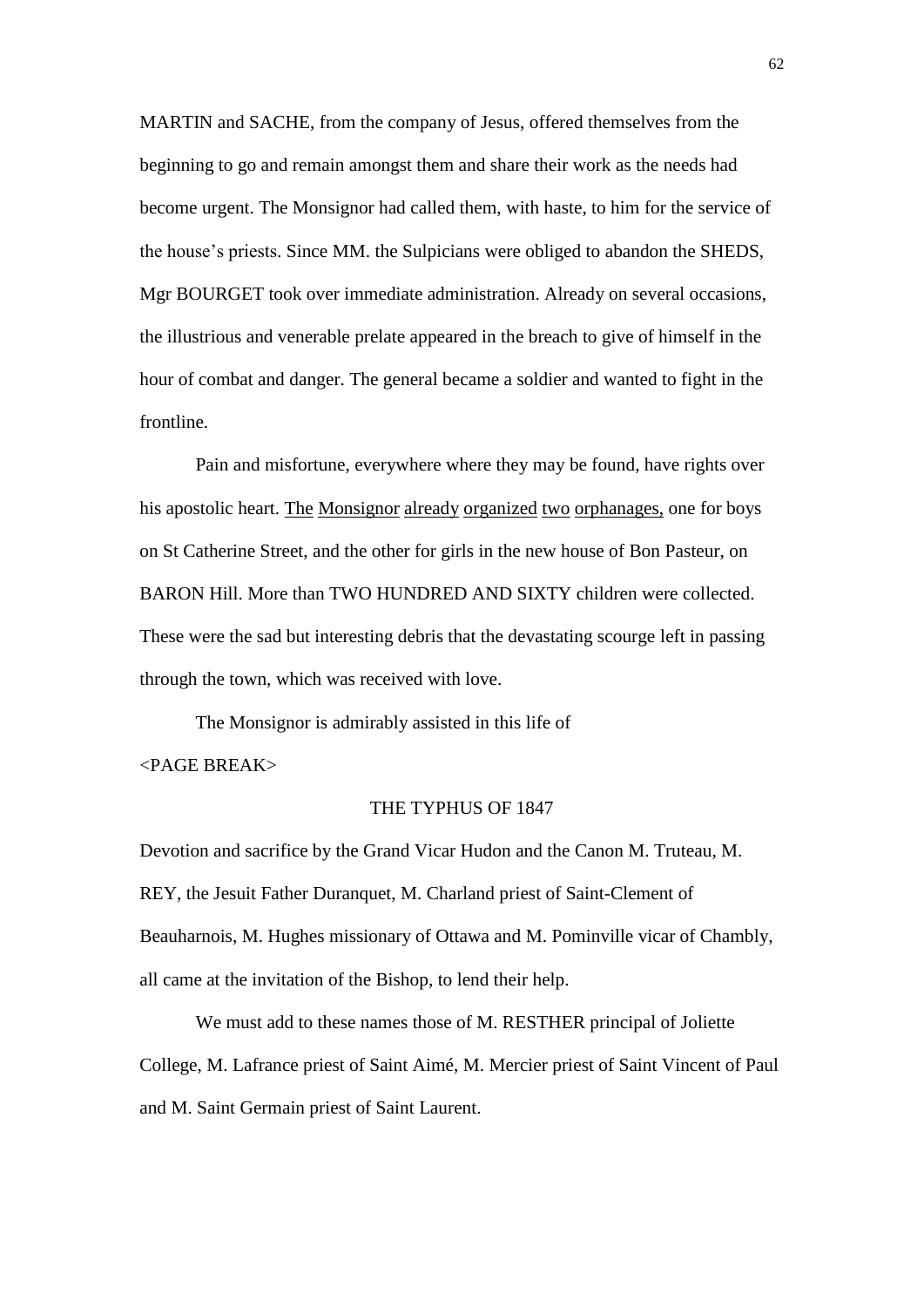They all took turns to spend time in the SHEDS to baptise, confess and administer to the sick. Day and night, there were always priests amongst them and none died without receiving religion's salvation. A good number of our alienated brothers asked in these final hours to enter into the Church's bosom.

It is devotion and heroism that would require a way other than ours. We already understand the charity, the need to sacrifice on the part of our excellent sisters, but their lives taken from them in the shadows often took with them their secret. It penetrated their interior and followed them in their humble suffering where they were to take the alms of the rich in the consolation of faith, to uncover the mystery. They prepared themselves for even greater battles. They finally emerged from their retreat, these timid girls, these weak and delicate women, and advanced intrepidly into the theatre of death with more joy than experienced in pleasure.

## <PAGE BREAK>

June  $9^{th}$  1847 The TYPHUS of 1847 June 9<sup>th</sup>, EIGHT Grey Nuns and FIVE women leave for the SHEDS.  $(1847)$  A N C I E N J O U R N A L. VOL. II (34) THE CLERGY'S HEROIC CHARITY

The horrors of the illness, the dangers of the contagion and the spectacle of death, far from intimidating them, excited their courage. Their ranks go out to illuminate, seven Grey Nuns have already exerted their last sighs; twenty-one are still within death's grip.

At the house of Providence, TWELVE sisters are in their sick beds. Those that the scourge has spared until now have not slowed their march for an instant or diminished their daily visits to the SHEDS. Before going to their sick, they give every morning to their dying sisters, in a farewell full of love and faith, and hope, a rendez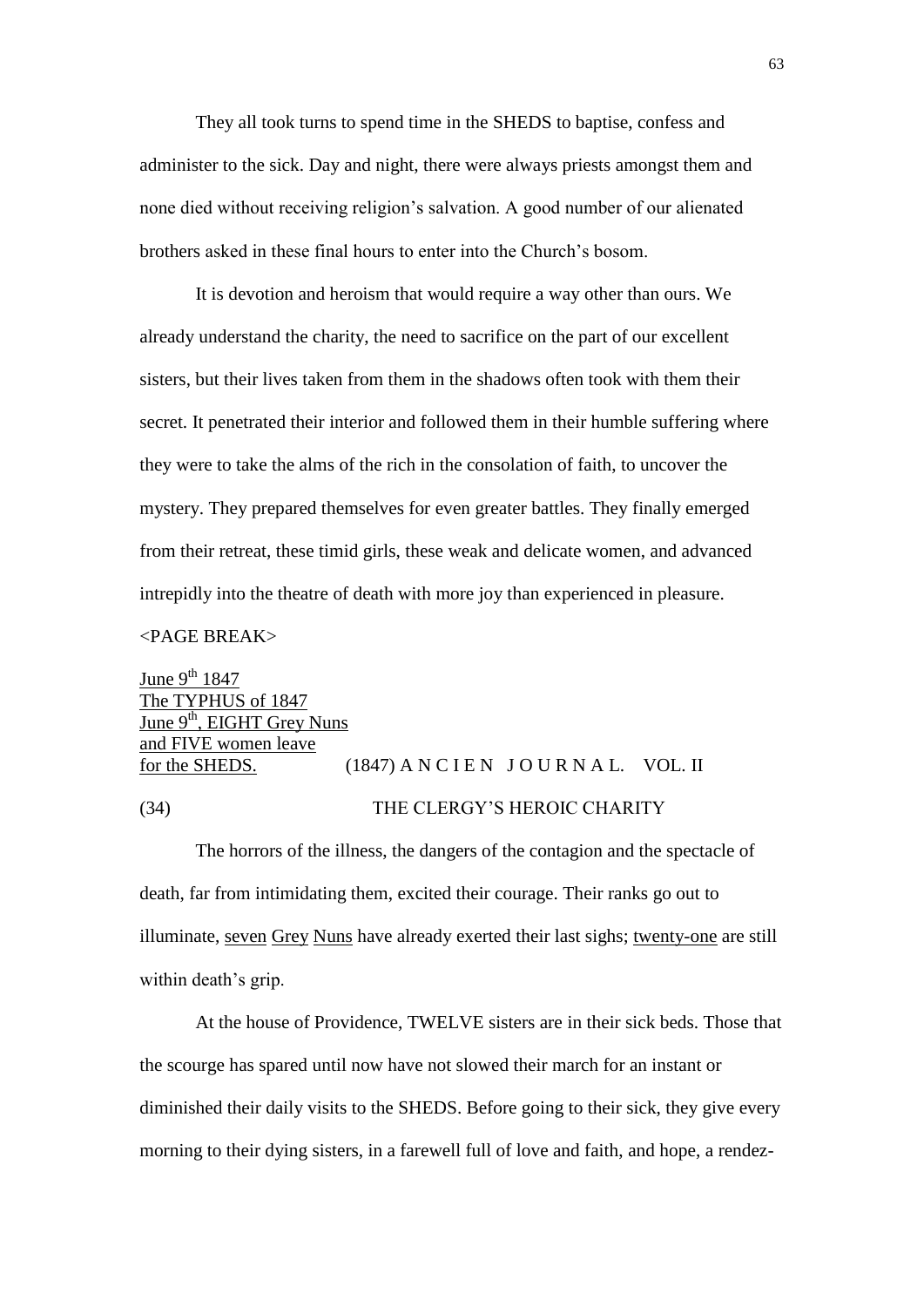vous for eternity. The crown descending onto their heads appears to them more beautiful than ever, as it is that of martyrs of charity.

Dignified emulators of their virtues and of their devotion, they return in the evening to console others in their distance from the combat, by the story of those who perpetuate their heroism; or, they come pray near a coffin . . . or finally, struck by their exhaustion, spread themselves tranquilly on their beds of pain, like an allpowerful and all-loving soldier, the reward of their charity, their sacrifices and the glorious crown of immortality.

"MELANGES RELIGIEUX, July 30<sup>th</sup> 1847."

## NOTE RELEVANT TO THE PREVIOUS LINES, EXCERPTED TEXTUALLY FROM "THE REVUE CANADIENNE OF July 30<sup>th</sup> 1847."

New priests rush to the SHEDS where they replace each other until the end of the epidemic. These are, during the month of July:

#### <PAGE BREAK>

June  $9^{th}$  1847 The TYPHUS of 1847 June 9<sup>th</sup>, EIGHT Grey Nuns and FIVE women leave for the SHEDS.  $(1847)$  A N C I E N J O U R N A L. VOL. II (35) THE CLERGY'S HEROIC CHARITY

M. MARTINEAU priest of Saint Martha, M. LIONNET priest at Saint Martin's; during the month of August M. HICKS Vicar at Saint Valentine, M.J. LAROCQUE superior at the Saint-Hyacinthe Seminary, M. DESAULNIERS philosophy professor at Saint-Hyacinth, M DALLAIRE priest of RIGAUD, M. J.J. PRINCE missionary from the Eastern Townships of Saint-Laurent.

At the end of August, M. LECLAIR serving at Stanbridge, M. Saint-AUBIN of the Saint-Therese Seminary, M. PELLETIER vicar at Saint Gregory's, M. MONET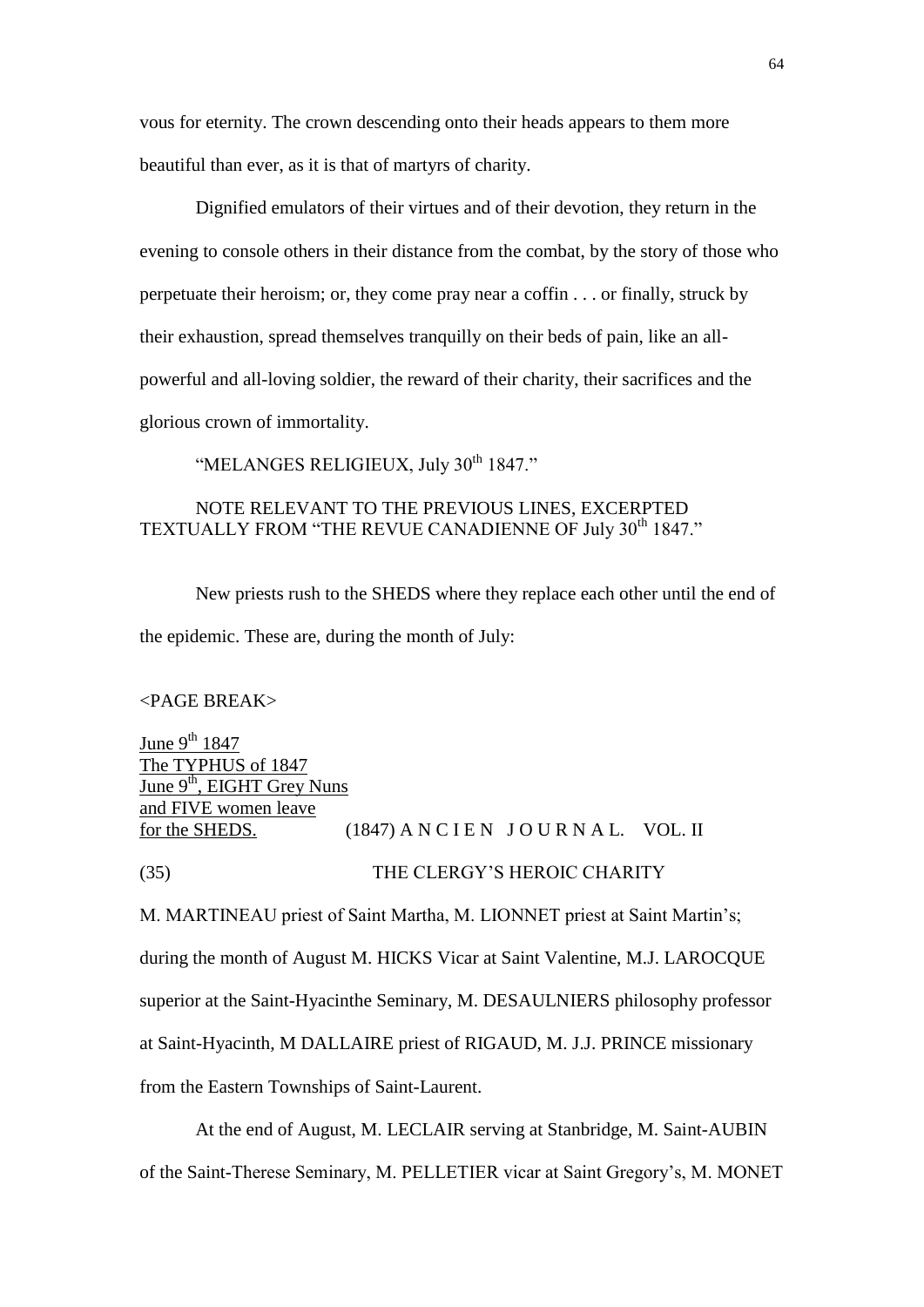priest at Berthier. In September, M. CREVIER priest of Saint-Pierret an M.G. THIBAULT priest of Saint-Jerome.

As we have said, Mgr Bourget, is at the head of the apostolic movement. . . He is the first to action. . . He confesses, administers the dying and baptizes little children. We see him from time to time serving the sick as would a simple nurse, and at the peril of his life, he goes in the obscurity of night, drawing water from the river to quench the thirst of the sick or to wash their clothes and on top of all of this to administer the most repulsive services.

At the beginning of August, the sickness seemed to be less ravaging. We were already rejoicing the construction of new shelters that the honourable M. Casgrain, minister of public works, had built quite a distance from the town, on Point Saint-Charles. This improvement in site is more favourable to doctors and nuns who are constantly by the side of the sick, their forces still sustained.

Nevertheless the scourge did not yet slow and death did not further respect the new ministries of the Lord. It deigned

## <PAGE BREAK>

## THE TYPHUS OF 1847

even to hit the right arm of our pious Pontiff. It was the grand vicar Mgr Hyacinth HUDON who succumbed on August  $12<sup>th</sup>$  at the slightly more advanced age of fiftyfive years old. This loss was followed by that of M. Thomas COLGAN, priest of Saint Andre, aged of only thirty-two years, excellent priest who distinguishes himself mostly by the prudence of his zeal and the ardour of his charity.

On August  $13<sup>th</sup>$ , Mgr Bourget wrote a pastoral letter in which he made known the groans which ripped from him the spectacle of the scourge which beat the Episcopal town. It deplores the losses which its clergy had just endured, in its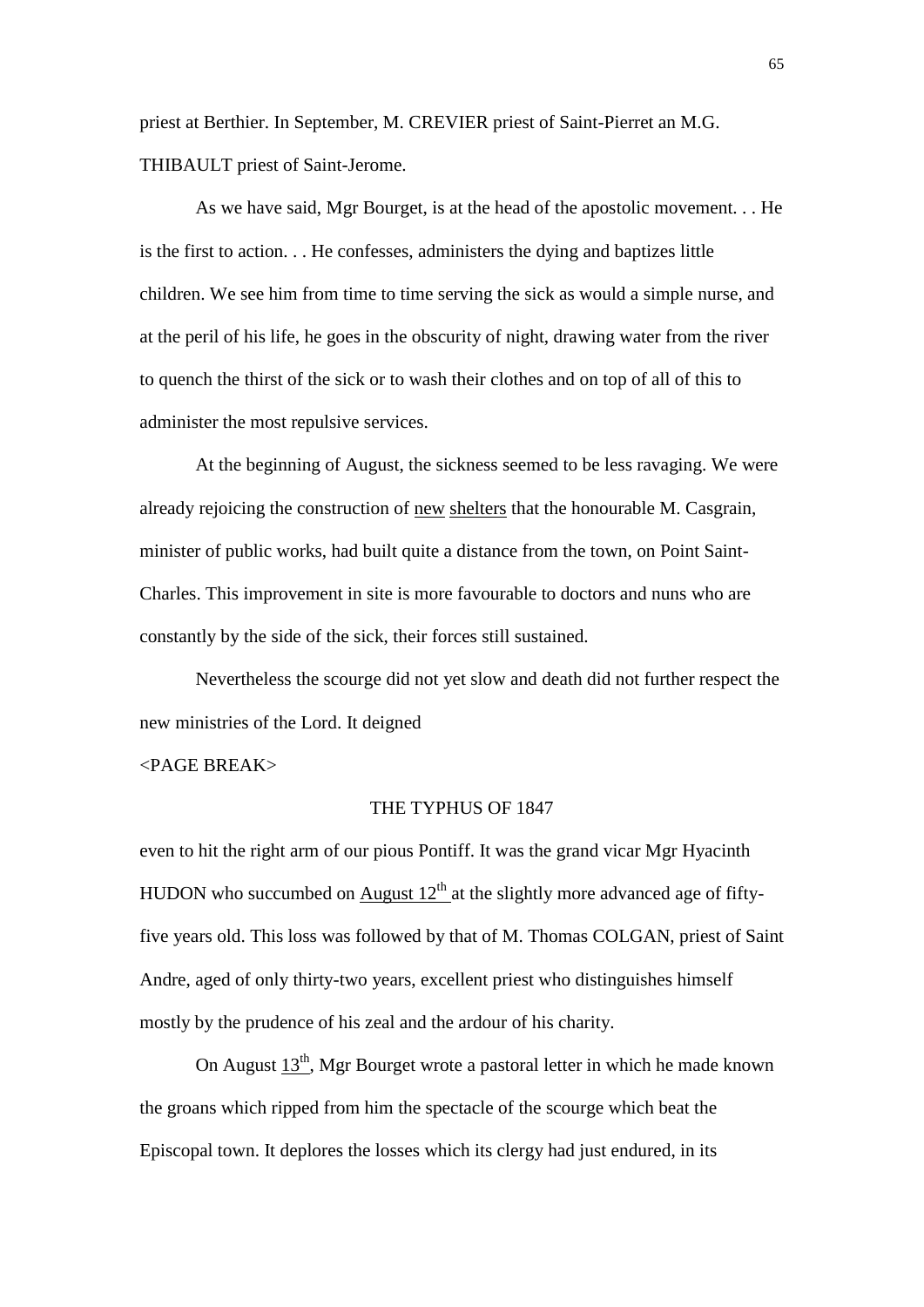religious communities and among its people. It looks to console itself in consoling others by the thoughts of its faith. It ended its paternal heart's beautiful effusion by calling on the Virgin Mary to save its menaced town and promised all its efforts in the re-establishing of a pious pilgrimage to Notre-Dame de BONSECOURS, which, "by the misfortune of time, no longer resembles its former self". . . To put "in the place of this holy image which our fathers worship with so much respect, which in punishment of the devotion disappearing  $(1)$  from your temple, the golden bronze statue  $(2)$ which I have just had made in Paris, and which was solemnly blessed at the altar of archiconfrery, in the church which was dedicated to you under the title of Notre-Dame of VICTORY.

\_\_\_\_\_\_\_\_\_\_\_\_\_\_\_\_\_\_\_\_\_\_\_\_\_\_\_\_\_\_\_\_\_\_\_\_\_\_\_\_\_\_\_\_\_\_\_\_\_\_\_\_\_\_\_\_\_\_\_\_\_\_\_\_\_\_\_\_\_

<PAGE BREAK>

 $\overline{\phantom{a}}$ 

 $\overline{\phantom{a}}$ 

June  $9^{th}$  1847 The TYPHUS of 1847 June 9<sup>th</sup>, EIGHT Grey Nuns and FIVE women leave for the SHEDS.  $(1847)$  A N C I E N J O U R N A L. VOL. II

## (36) THE CLERGY'S HEROIC CHARITY

been thoroughly destroyed by a disastrous incident. Placed in the actual chapel, built in 1772, it was stolen during the winter of 1831, and up until now, all efforts that have been put in place in the way of finding it remain fruitless.

\_\_\_\_\_\_\_\_\_\_\_\_\_\_\_\_\_\_\_\_\_\_\_\_\_\_\_\_\_\_\_\_\_\_\_\_\_\_\_\_\_\_\_\_\_\_\_\_\_\_\_\_\_\_\_\_\_\_\_\_\_\_\_\_\_\_\_\_\_

<sup>( 1 )</sup> This statue was about six to eight inches in height. It was made of brown wood and was a remarkable piece. Two virtuous and rich brothers, MM. The Priest, lords of Fleury, in France, in the castle from which it was in great veneration for more than ONE HUNDRED years, gave it to us in 1672, to be placed in the sanctuary especially consecrated to the Holy Virgin, at Ville MARIE. Sister BOURGEOIS was charged with bringing it to Canada. In 1754, it was retired in a state of perfect conservation, in the middle of the ashes and of rubble of the BONSECOURS chapel which had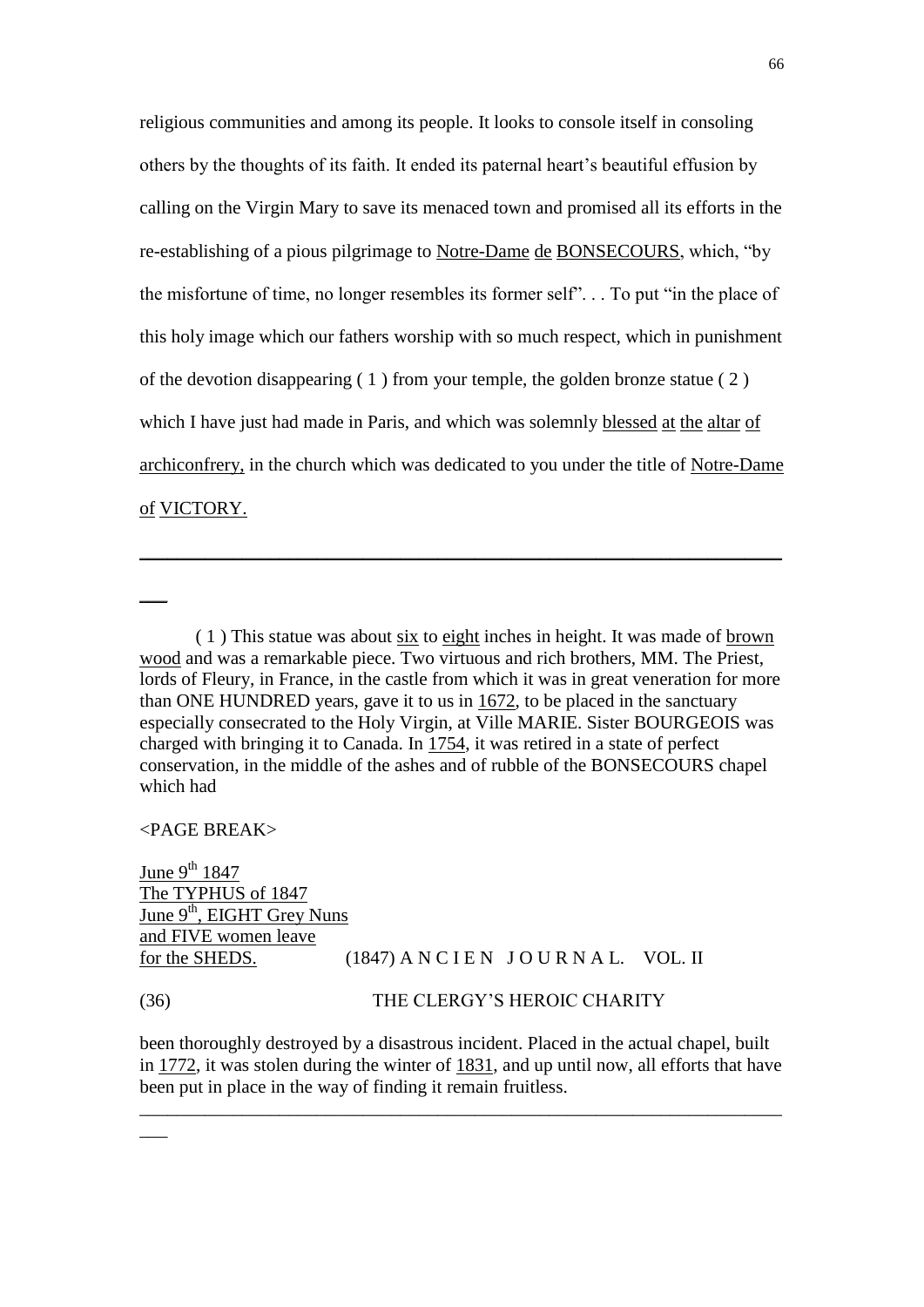$(2)$  The solemn installation of this statue was only done on May 21<sup>st</sup> of the following year, because of the restoration being completed in the chapel of Notre-Dame de Bonsecours, which generous donations united to the care of the poor, allowed for the dignified receipt of the image of the protector of Ville-Marie.

\_\_\_\_\_\_\_\_\_\_\_\_\_\_\_\_\_\_\_\_\_\_\_\_\_\_\_\_\_\_\_\_\_\_\_\_\_\_\_\_\_\_\_\_\_\_\_\_\_\_\_\_\_\_\_\_\_\_\_\_\_\_\_\_\_\_\_\_

It was a Sunday, a compact crowd invaded the vast naves of Notre-Dame where the statue was deposed. After the preliminary ceremonies, this multitude formed its procession, and began our march towards Bonsecours.

The stretcher on which the statue was transported was surrounded by the festooning silver gauze on tender green silk. The garland of little roses spread in the leafage, ran throughout the festoons. Beautiful lilies rose around the statue to form above the head of the virginal diadem. The statue now in place, Mgr Bourget had a crowning with magnificent ceremonies which were observed in Rome when one wanted to designate a people those saintly images of the Virgin which God had wanted to serve to accord signalled favours.

"Under the inspiration which evidently came to all, Oh Mary! I have had engraved on the pedestal, this devoted invocation which the Church addresses to you: "Ora pro populo, interveni pro clero." Which in this sad moment like our cries of pain and the momentum of our hearts seeks to obtain your salvation in our pressing need. This image will attest to the most remote posterity in which you have once again showed that you are truly our Mother.

For this badge of favour will never erase itself from the memory of inhabitants in this town and this diocese, I promise you exposition in this sanctuary where you have established your home, in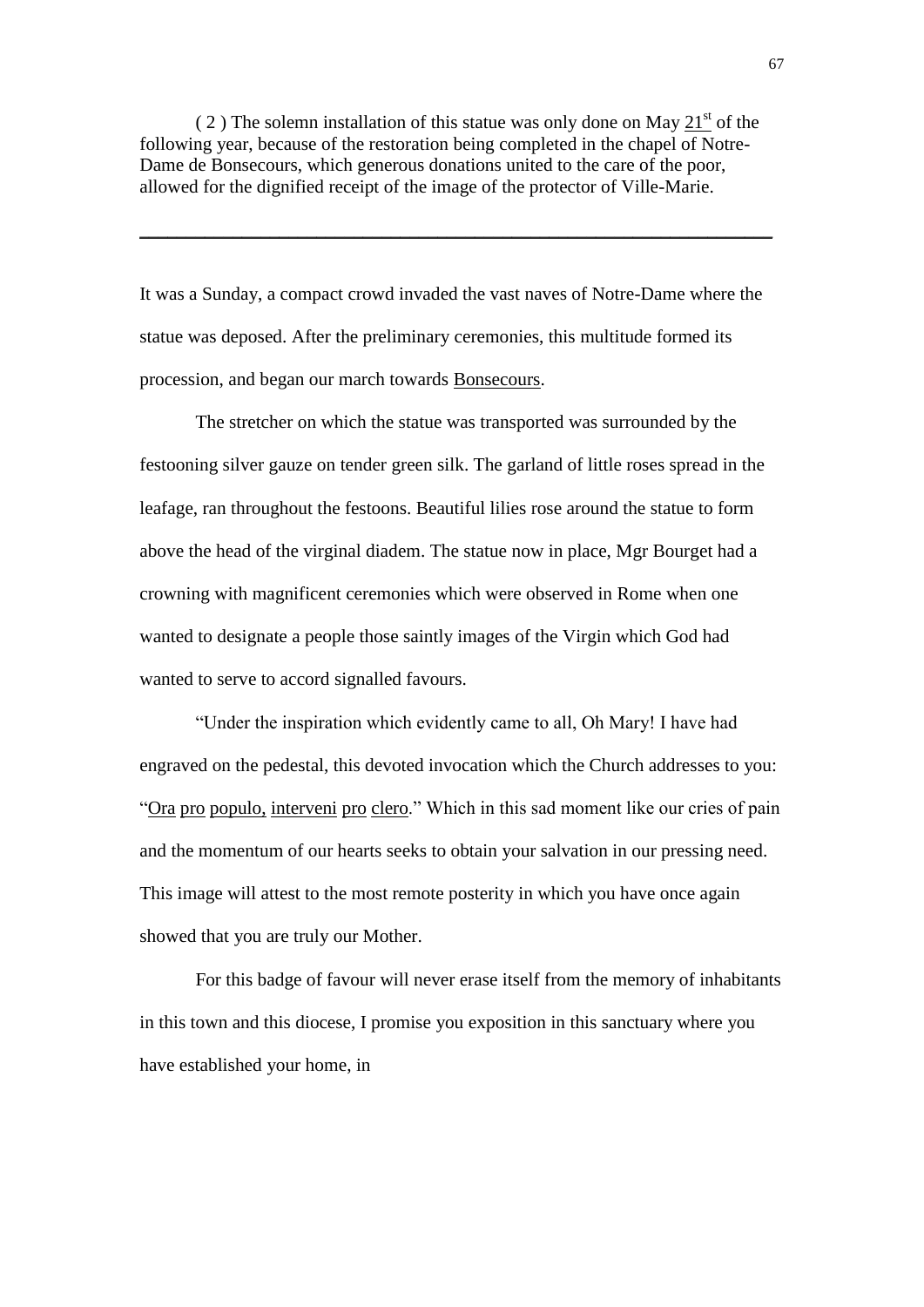$\overline{\phantom{a}}$ 

## THE TYPHUS OF 1847

Ex voto, a painting representing the typhus seeking to enter the city but stopped at the gate by your strong protection." ( 1 )

Alas! The Pastor like the troupe must be equally hit. . . Monsignor caught the contagion. It was a general pain . . . What will become of the poor emigrants to whom he opened his arms with such grand commiseration? What will become of Montreal, this city so dear to his heart, which grows day by day and whose religious prosperity honours its high and saintly administration?

Heaven nevertheless has not darkened itself in offering a day full of hope.

After several weeks of suffering, the holy pontiff began to recover. He was conserved by the veneration of these diocesans and he lived for several years for their happiness and to advance further and further the reign of God in their souls. ( 2 )

Many priests nevertheless, caught typhus. The reverend Jesuit Father Driscoll, from the New York house, is included in this number. He recovered after several weeks of cruel suffering.

The zealous religious from the company of Jesus who had come to aid our Canadian clergy during their vacation, returned

\_\_\_\_\_\_\_\_\_\_\_\_\_\_\_\_\_\_\_\_\_\_\_\_\_\_\_\_\_\_\_\_\_\_\_\_\_\_\_\_\_\_\_\_\_\_\_\_\_\_\_\_\_\_\_\_\_\_\_\_\_\_\_\_\_\_\_\_\_

\_\_\_\_\_\_\_\_\_\_\_\_\_\_\_\_\_\_\_\_\_\_\_\_\_\_\_\_\_\_\_\_\_\_\_\_\_\_\_\_\_\_\_\_\_\_\_\_\_\_\_\_\_\_\_\_\_\_\_\_\_\_\_\_\_\_\_\_\_

<sup>( 1 )</sup> This painting is that which we see in the middle of the chapel of Notre-Dame de Bonsecours. It represents the sisters occupied in the salvation of the poor emigrants spread on the ground. To the right, at the top of the painting, we see the Virgin Mary interceding on behalf of the city.

<sup>(2)</sup>  $\Delta$ ugust  $7<sup>th</sup>$ , Mother McMULLEN wrote to Mgr Bourget: . . . "I am sending to your Highness a note from the sisters who were sick, since June  $20<sup>th</sup>$  until today. Thirty-six sisters (36), twenty-eight (28) of which had caught typhus, of which seven (7) died. Of the (28) who caught typhus, we have but two (2) that can offer us service. – Other people have been attacked by typhus: ten (10) girls, two of which died. Four (4) men, one (1) of which died. Sixteen (16) children (16), twelve (12) of which died.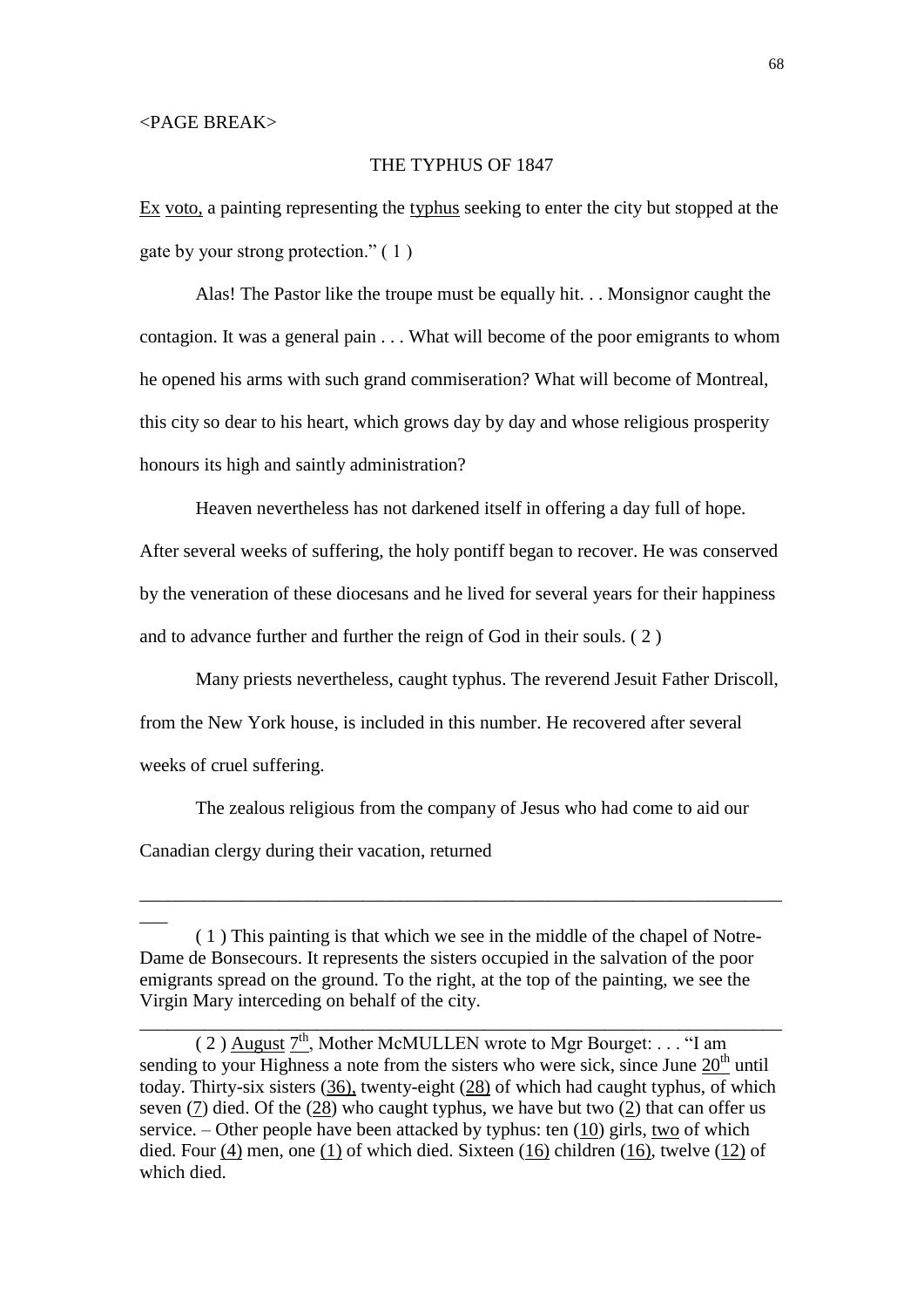<PAGE BREAK> June  $9<sup>th</sup> 1847$ The TYPHUS of 1847 June 9<sup>th</sup>, EIGHT Grey Nuns and FIVE women leave for the SHEDS.  $(1847)$  A N C I E N J O U R N A L. VOL. II

#### (37) THE CLERGY'S HEROIC CHARITY

towards the end of August, in New York, to restart, without more rest, the work of their school year. Father Tellier is the only one that the superior could leave amongst us, to help the priests of Montreal in their actual work. The sanitary state of the city, towards the end of August, was improving slightly. . . On the other hand, the state of the poor sick in the sheds is only worsening. There are still 1304 pestilent in the shelters. Every twenty-four hours there are around twenty-seven (27) dying. The good Catholics of Montreal tirelessly accepted the incessant task which it pleased God to send them. They feel that the celestial Father does not dwell his hand on them for any other reason but to have them approach closer to the eternal kingdom; also these good citizens love running to churches to pray with fervour and confidence. It is to Notre-Dame de Bonsecours that they go assiduously; it delays them in their celebration of the inauguration of the pious statue. Oh! How they hope for all from Mary. Montreal is the city very dear to the Holy Virgin . . . She once consecrated it, and the good Catholics have not forgotten it.

The typhus does not exclusively exert its ravages on Montreal and on Quebec, which nevertheless continue to be the center and the foyer of the pestilence. Ottawa and Toronto submit equally to its malign influence. The Irish emigrants searched under American skies for a homeland . . . Alas! These unfortunate pilgrims often stopped before reaching their goals, and they find in our Canadian cities, a door always open to the most Christian hospitality. "We are utterly alarmed, say public papers during the month of August, by the excess

69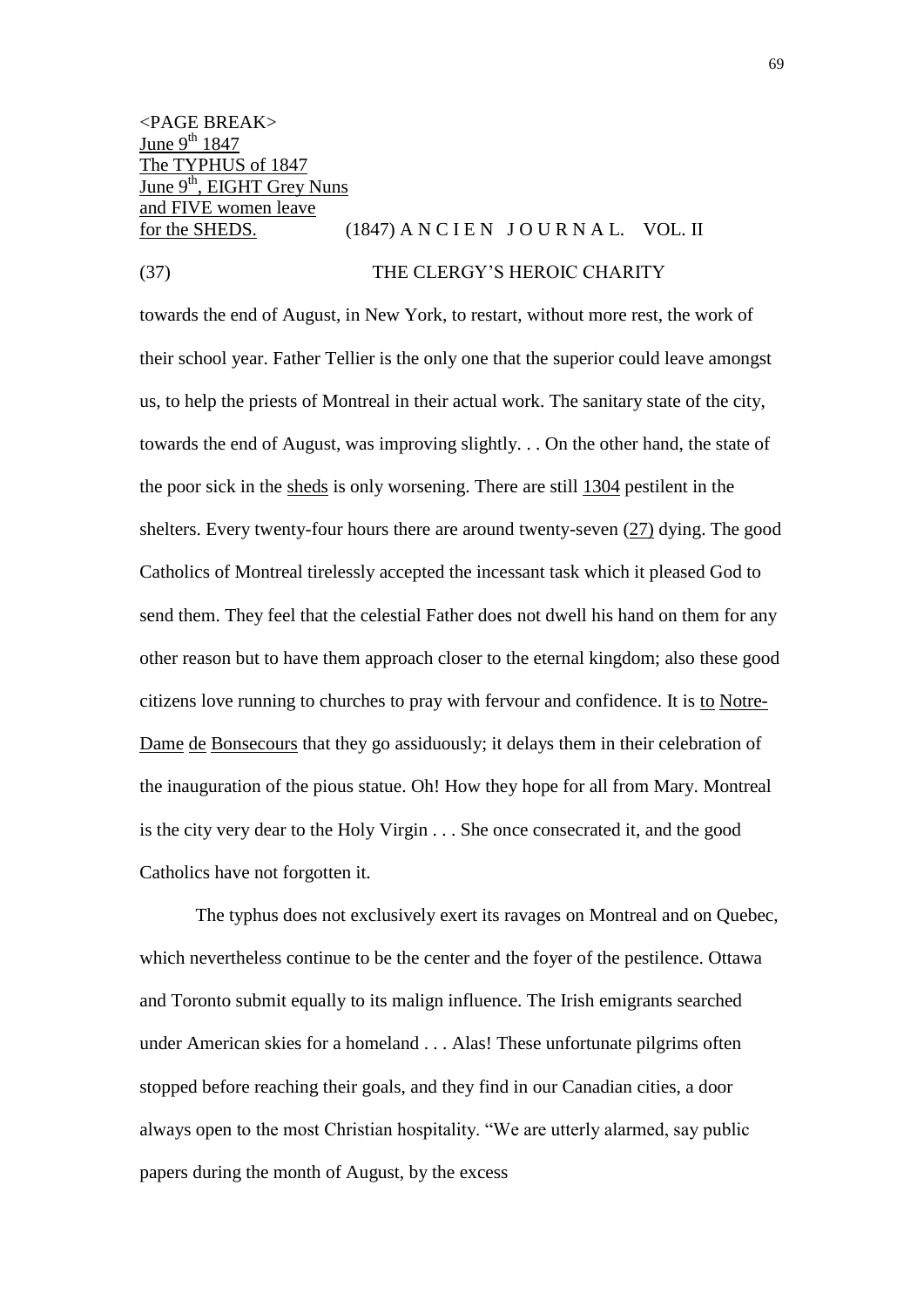## THE TYPHUS OF 1847

of fatigue and the state of the illness of Toronto priests.

"Mgr POWER is alone in sustaining the burden of the ministry in his Episcopal city, where seven or eight hundred sick seek his aid."

A letter from Ottawa addressed to a newspaper editor, on the date of September  $21<sup>st</sup>$ , will describe the scene afflicting the poor emigrants of this city.

"The reverend Father DANDURAND, Oblate missionary of IMMACULATE Mary, after more than three weeks of feverous typhoid contracted in the care of the migrants, displays now more sensitivity. We can announce to his numerous friends that he is in full convalescence.

"The R.P. TELMON, O.M.I., superior of the Ottawa mission, caught a light indisposition. The RR. PP. BEAUDRAND and MOLLOY who descended to Longueuil, are on the path to recovery. The RR. PP. LAGIER, RYAN and TITZ-HENRY are in very good health.

"For the Grey Sisters, if you wish to know their devotion which is without boundaries and always inalterable, these surviving notes collected at the source, give us a small idea.

"There is at BYTOWN ELEVEN SWORN from this excellent community, four novices and five postulants, in total TWENTY sisters. In this number, there were but FIVE who have not yet passed from the cruel claws of typhus. There is even now, we regret to say, still FOUR sick sisters professes: mother BRUYERE, superior, who will soon be, I hope, convalescent, sister RIVET, LEBLANC, JONES called Saint-PIERRE, who nevertheless began to feel better. Thank God, not the priests, not the sisters, they are not dead at Bytown. We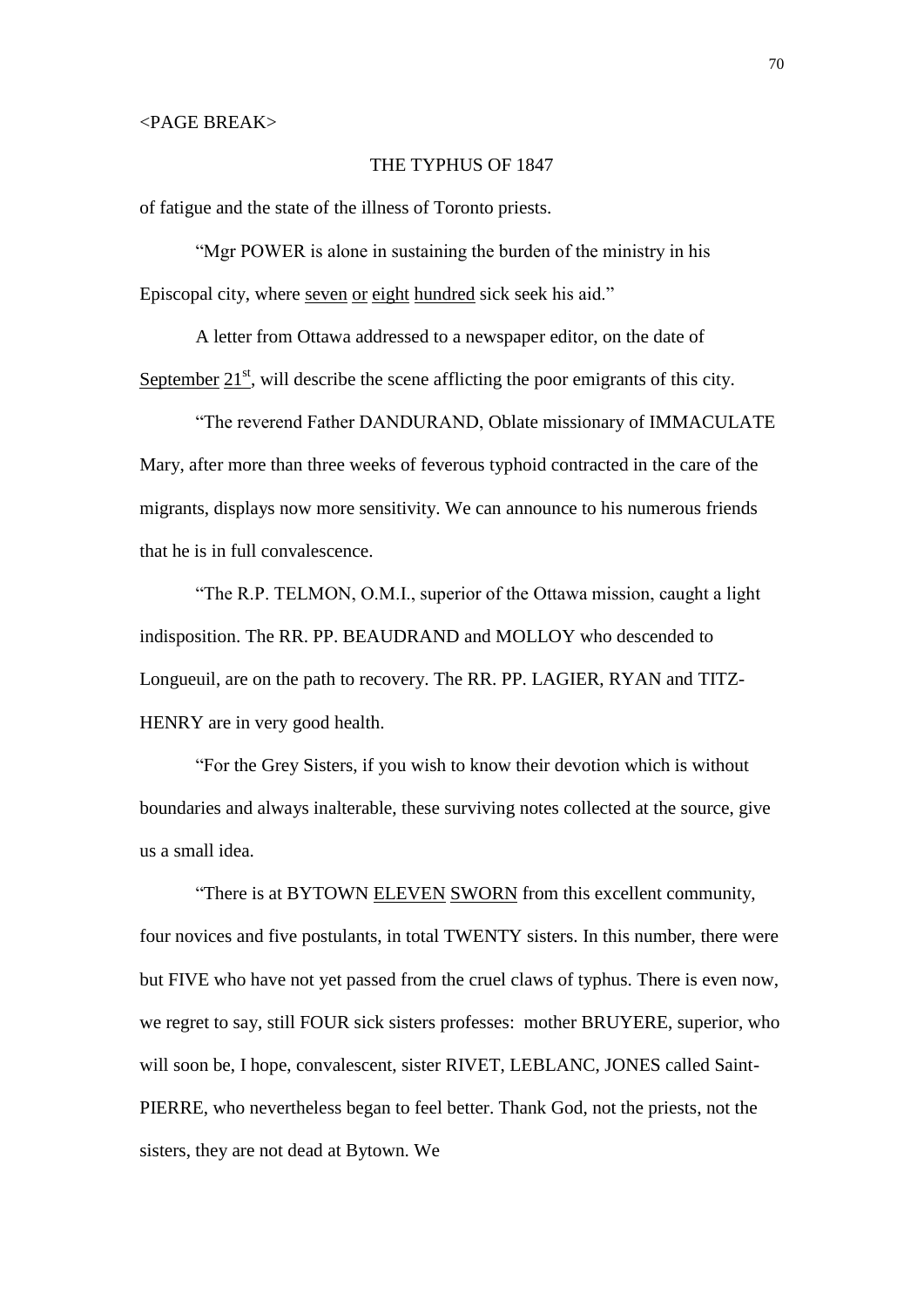June  $9^{th}$  1847 The TYPHUS of 1847 June 9<sup>th</sup>, EIGHT Grey Nuns and FIVE women leave for the SHEDS.  $(1847)$  A N C I E N J O U R N A L. VOL. II

# (38) THE CLERGY'S HEROIC CHARITY

attribute this unexpected goodness, firstly to the incessant prayers which were made, following, in the way of divine Providence, to the cares and the skill of doctor Vancourtlands, native of Quebec, which he glorifies, and to the pure and rare air of the heights of Bytown.

"Now, a glance on the general sanitary state of BYTOWN. Since last June 15<sup>th</sup>, there were illnesses, as many in the General Hospital of the Grey Nuns, as in the shelters and in the town, regularly, an average of 200 sick. At the hospital, the number of sick always ranged from FIFTY-FIVE to SIXTY. Since the said date, there entered in the hospital: in the month of June, ONE HUNDRED AND ELEVEN (111) sick; in the month of July, one hundred and EIGHTY-TWO (182) in the month of August, and to now, ONE HUNDRED AND SIXTY-SEVEN (167) which totalled FOUR HUNDRED AND SIXTY (460). One hundred and forty (140) people died in the hospital; ONE HUNDRED AND SIXTY (160) in the shelters and ONE HUNDRED (100) in the city; a grand total of: FOUR HUNDRED. (400)

At this time, there are still the same numbers of sick in the hospital as usual; but there was a notable diminution in the shelters and in the city.

"When you know what this little town of BYTOWN is, especially when you know that the Rideau Canal was closed for the whole summer, you cannot help but be surprised at the considerable number of emigrants that passed through here. But know that these poor unfortunates, dispersed in the surrounding countryside out of need,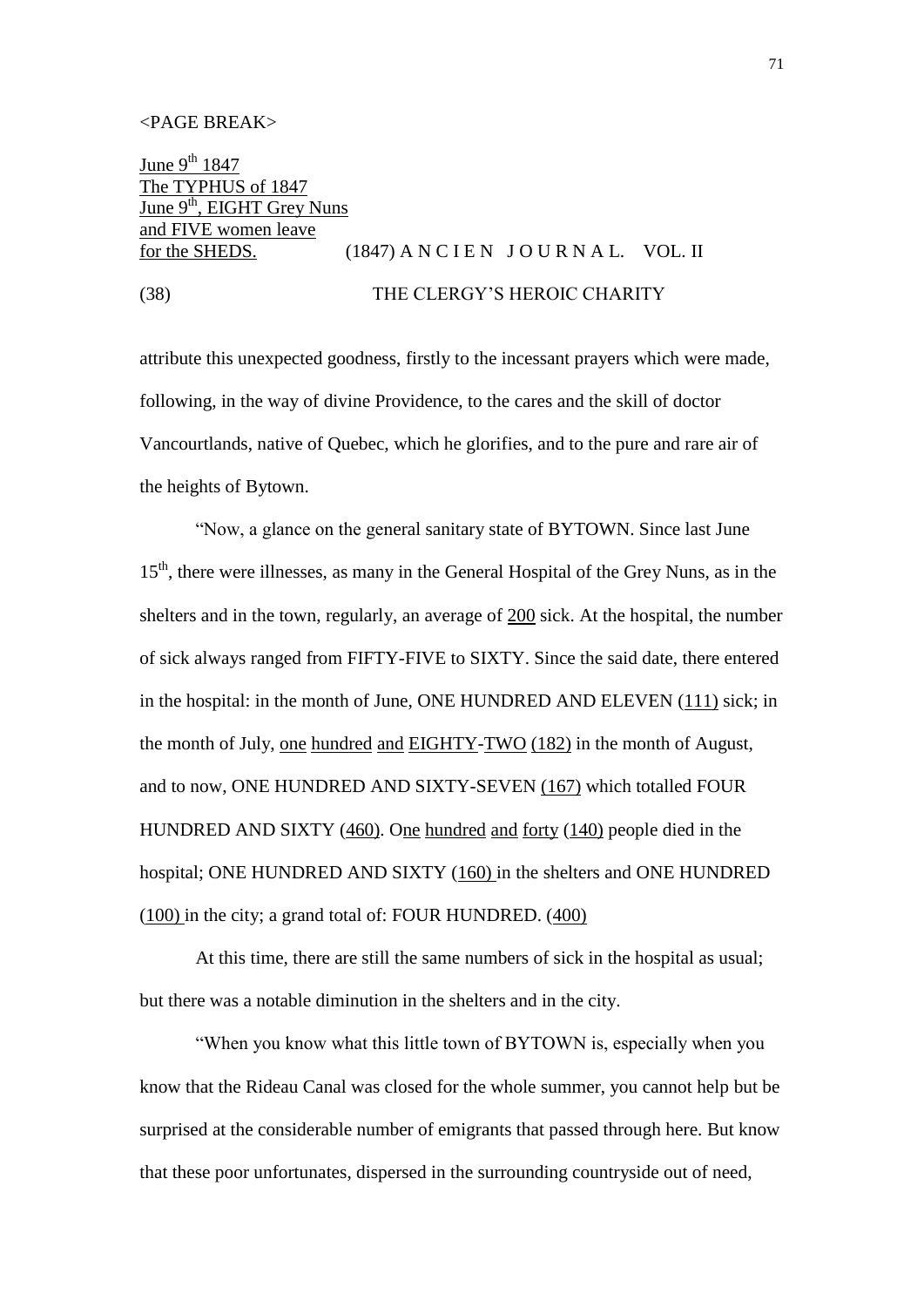were brought back to Bytown by the illness. Know also, that the good and charitable habitants of Prescott, to rid themselves of these dangerous hosts and under the pretext that we have here a

<PAGE BREAK>

## THE TYPHUS OF 1847

hospital and shelters, shipped us over one hundred of them."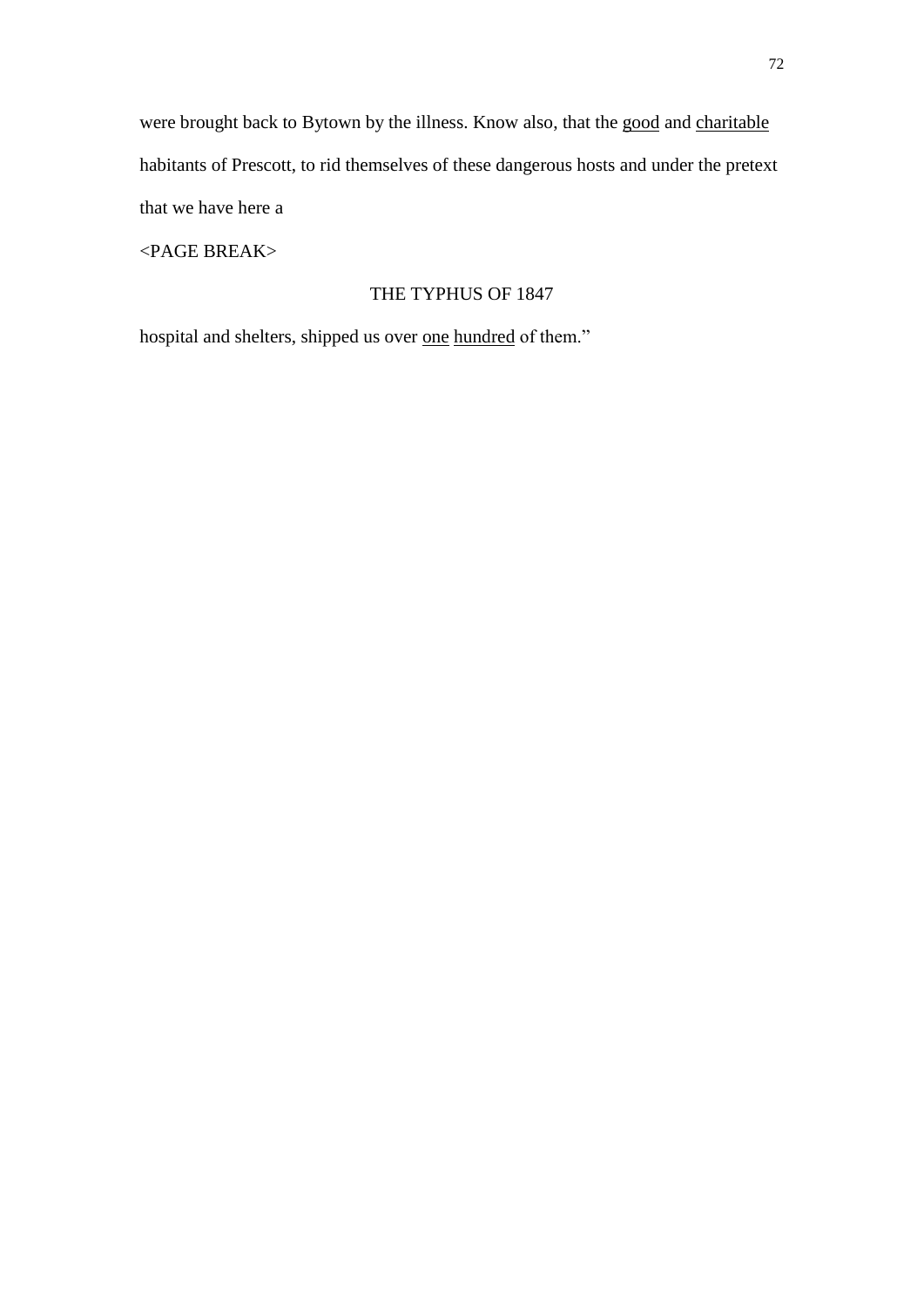#### CHAPTER VIII

# THE RETURN

The crickets chirping, the beautiful days of summer, July and August passed in a whirl of flowers and haymaking. The heat was intense, but the harvest was excellent. All rejoiced in Heaven's benedictions.

At the old Chateauguay manor, the convalescent sisters had a beneficial rest; with the care delicately lavished upon them by the good mother DESCHAMPS, their steward.

But the focus turned towards the mother house. . . we waited for the sisters with haste; the elderly saddened to see their ranks lightened, it delays them from embracing those who survived the features of the envenomed plague.

September  $13<sup>th</sup>$  finally reunited the entire community, it was the dawn of a grand day; Oh! How the celebration of the Exaltation of the Holy Cross happily arrived on this day. Generous girls of the Mother of Youville, lovers of the cross like her, you will in suffering and in pain spread your seed, but you return on this grand day carrying the sheaves in your hands.

It was an outpouring of joy and in such grand contentment of reuniting in the same dwelling, they joined in songs of thanksgiving.

On Sunday,  $19<sup>th</sup>$ , the whole community reunited at the Church after dinner. At the end of the MISERERE and other prayers of use, the superior sang the TE DEUM to thank the Lord for the cessation of the plague in the house. We continued with no less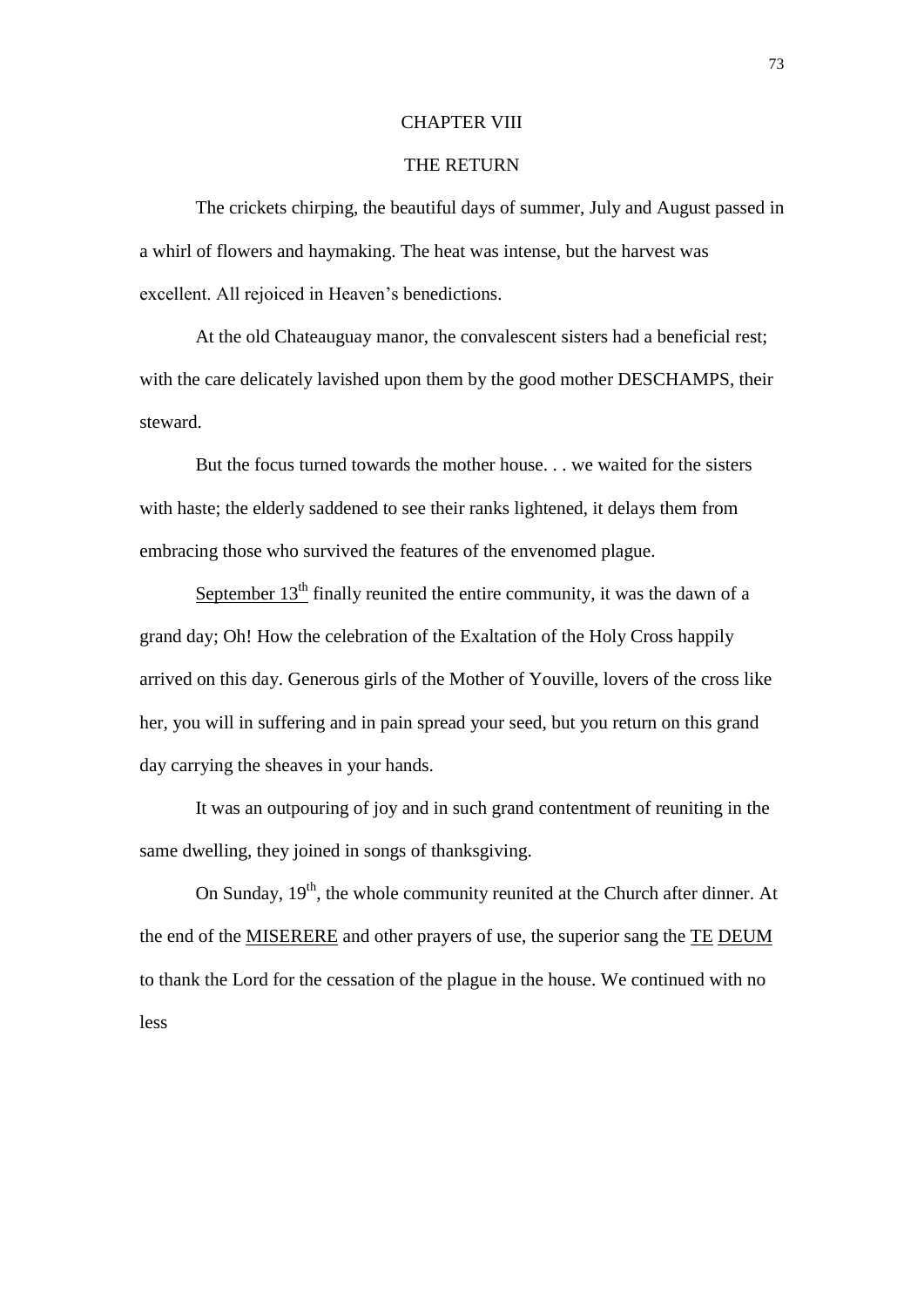#### <PAGE BREAK>

June  $9^{th}$  1847 The TYPHUS of 1847 June 9<sup>th</sup>, EIGHT Grey Nuns and FIVE women leave for the SHEDS.  $(1847)$  A N C I E N J O U R N A L. VOL. II

(39)  $\overline{T} \underline{H} \underline{E} \underline{R} \underline{E} \underline{T} \underline{U} \underline{R} \underline{N}$ 

fervour in the following days, the prayers of a novena which began on the  $12<sup>th</sup>$  to implore once again the protection of Heaven, because typhus had not yet abandoned this land. It is still rampant in the SHEDS, and even in the city.

We count at this time more than eight hundred sick in the ambulances, we are working on rendering the shelters capable of being inhabited during the winter.

The good sisters of Providence, who had replaced their Grey Nuns, are beginning to buckle under the strain. THIRTY-TWO caught typhus. THREE (3) cruelly succumbed to its embraces: it is the regretted sisters Angelina BELOUIN, Catherine BRADY, and Olympe GUY.

The ambulances will face for a second time a shortage of staff. Who will now take care of all these poor emigrants?

The sisters of the Hotel-Dieu have themselves succumbed to the losses of their regretted sisters Gertrude POIRIER, Sophia DARCHE and Mary Josephine PORTELANCE, as well as patients amongst them. . . . especially the devoted priests who had caught the contagion in caring and administering to the pestilent! How the good Sulpicians they saw die as well as many other members of the clergy, are the object of their respect and their filial esteem! Oh! Why fear! No, my poor and unfortunate Irish brothers will never be abandoned. The Grey nuns are still steps away. . . A little bit of rest will give them new strengths. . . Their courage has stayed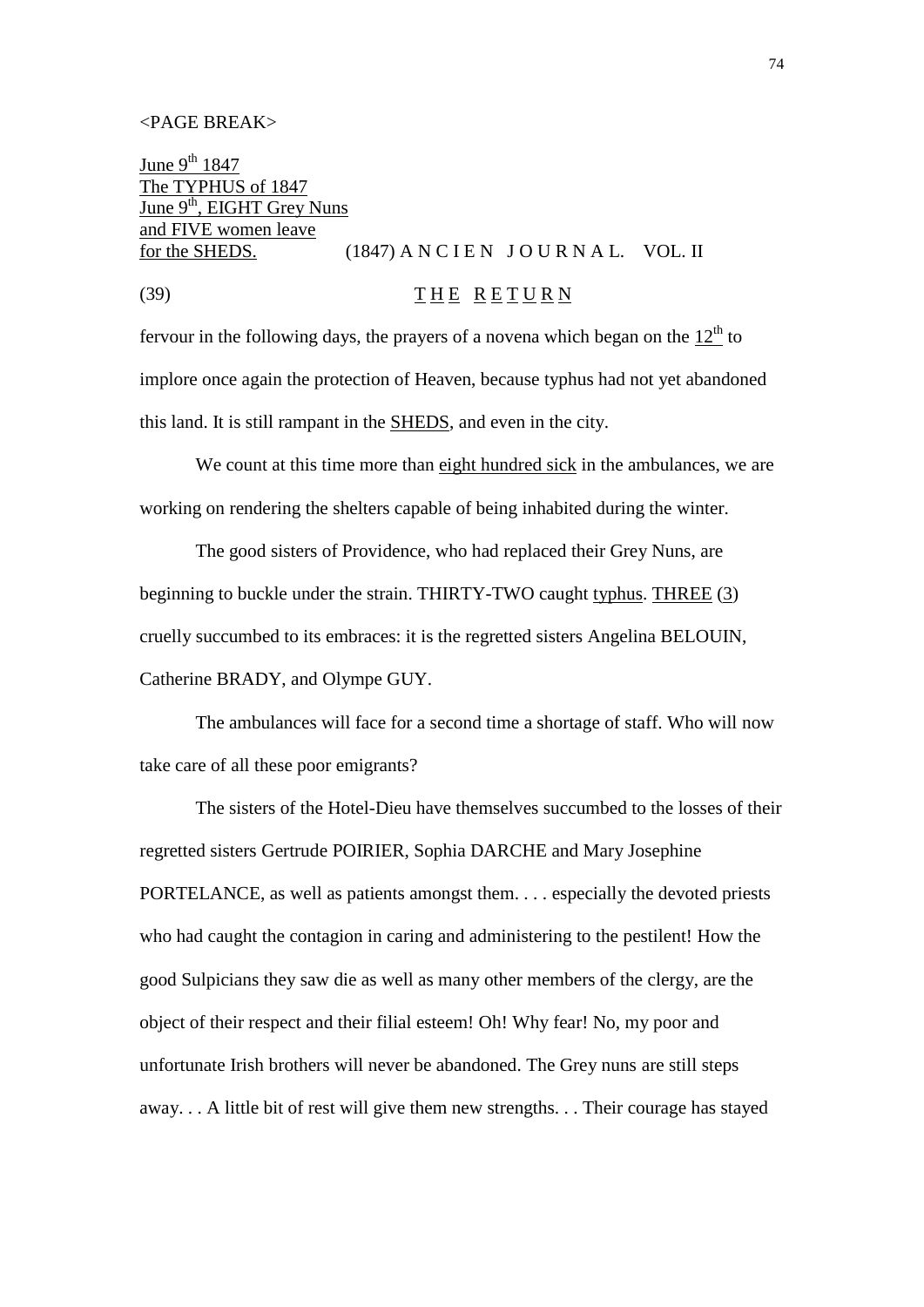the same; they will fly again to this foyer where an ignited Christian charity still burns.

#### <PAGE BREAK>

# THE TYPHUS OF 1847

The voice of the first pastor makes itself heard as follows.

But before definitively hearing this voice so humble and confident of this holy Bishop, the Grey nuns have to answer to a charitable call no less dignified than that of their vows.

"Towards this time, according to the annals, the captain WEATHERLY, intendant of the emigrants, came to the community accompanied by M. Ryan, commissioner, to ask if they would accept the poor widows and girls of emigrants. The community accepted this proposition and since September 3<sup>rd</sup>, two of the sisters went to visit the house situated on the land of Saint-GABRIEL's farm, near the path which goes towards the Saint-PIERRE river, and they began immediately, helped by the poor widows and girls who came to them, to clean this house that they had opened the  $17<sup>th</sup>$  of the same month."

It was Sister HUGHES who had first opened this asylum; we saw afterward the sister of Saint ROCH, CINC-MARS and DALPEE. From Saint-Gabriel's farm, this asylum was transferred to Saint-Laurent Street, where the sisters continued this excellent task until the month of April 1848. On this date, we were successful in conveniently facilitating all the poor widows and girls to go out and earn their own living.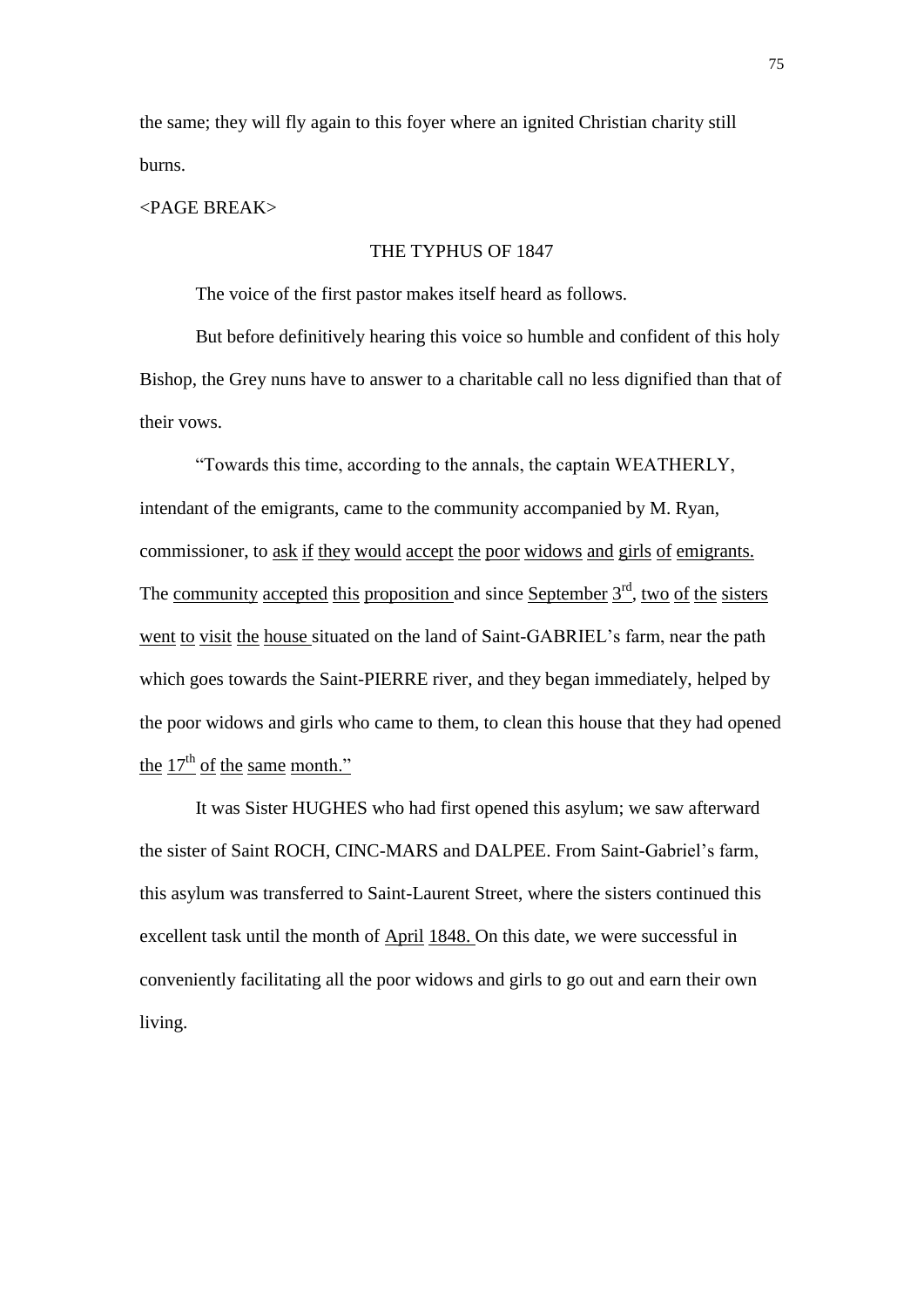#### CHAPTER IX

# THE GREY NUNS ONCE AGAIN TAKE OVER

# MANAGEMENT OF THE SHEDS

September  $26<sup>th</sup> 1847$ , the Grey Nuns directed themselves again towards the

paths leading to POINT SAINT-CHARLES.

# <PAGE BREAK>

June  $9^{th}$  1847 The TYPHUS of 1847 June 9<sup>th</sup>, EIGHT Grey Nuns and FIVE women leave for the SHEDS.  $(1847)$  A N C I E N J O U R N A L. VOL. II

(40) But before continuing our story, let us insert the following lines from a copy

conserved in the archives of the Archdiocese of Montreal.

# NOTES TAKEN FROM THE ARCHIVES OF THE ARCHDIOCESE OF MONTREAL

\_\_\_\_\_\_\_\_\_\_\_\_\_\_\_\_\_\_\_\_\_\_\_\_\_

 $(1915)$ ..... "September 26<sup>th</sup> 1847, The Grey Nuns return to the sheds, after an absence of TWO AND A HALF MONTHS, caused by the illness and the mortality that took place in the house. During this time there was no lodging prepared for the sisters, as such they returned every night to sleep in the community. After around one month, we housed them in the upper story of SHED No 10, TWO clean enough apartments, where we gave them everything they needed for a small lodging, except the beds which they provided themselves. Upon their arrival, they began in devotion the execution of the project already in place for them, to erect a chapel in the enclosure, for the consolation of the poor convalescents and for the use of the nurses employed in the service of the sick, the number of which was FIFTY-SEVEN (57): they saw themselves (nurses and doctors. . .) in their multiple occupations and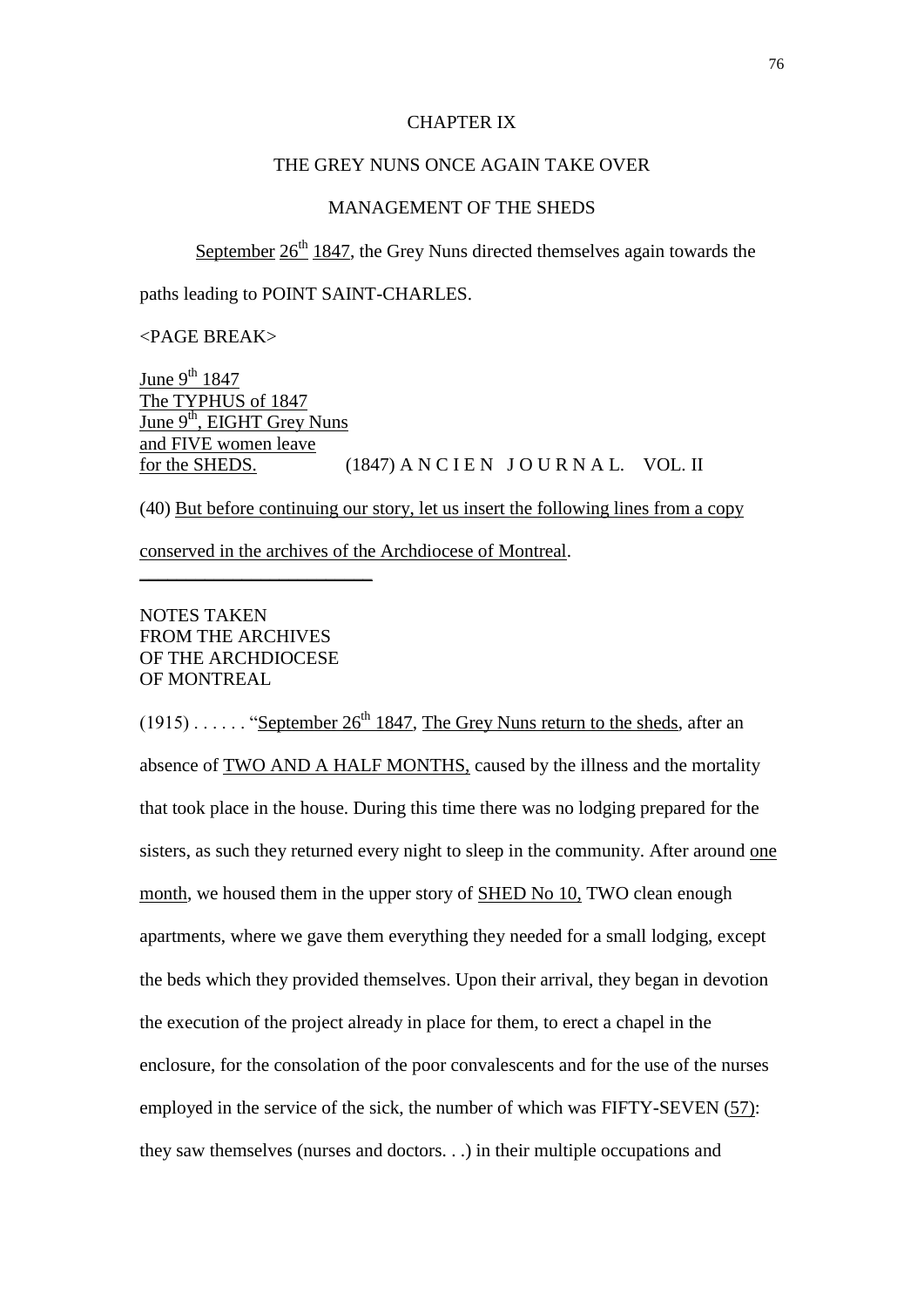distance from churches, the closest of which was a half a mile away, estranged from the salvation of religion. These brave people organized a collection amongst themselves and placed what they collected in the hands of the sisters of Providence who were there at the time. Even the Canadian workers who, touched by the state of spiritual and corporal privation of these poor unfortunates, wanted to contribute to this great work through their alms. These men were employees, under the direction of M. F. Trudeau, working to construct the different buildings which were necessary to add to the sheds. This collection

#### <PAGE BREAK>

#### THE TYPHUS OF 1847

was far from being sufficient to provide the projected chapel the absolutely necessary effects for the celebration of the mysterious saints, but his Highness Mgr of Montreal begged the others and provided all that was necessary so that the holy sacrifice of mass could be celebrated with all possible decency. Yet, with the permissions and the consent which had been given to SHED (No 8) to make the chapel; more than once they wished to retract their word and prevent the workers from working, saying that there were nine or ten others that were empty...  $(1)$  Once, among other times, Doctor CRAWFORD went to prevent the employees working on the chapel from continuing their work, and had the beds of the sick brought up to the door, resolute to have them placed within. Work was stopped and suspended for THREE days, at the end of which there was a counter-order regarding the complaints which had been made to M. Casgrain, and the chapel was completed despite the attempted molestations during construction made by people interested in the part of commissioners and doctors. October  $3<sup>rd</sup>$ , it was blessed by his Eminence Mgr of Marianapolis who said its first mass and an English discourse, suitable for the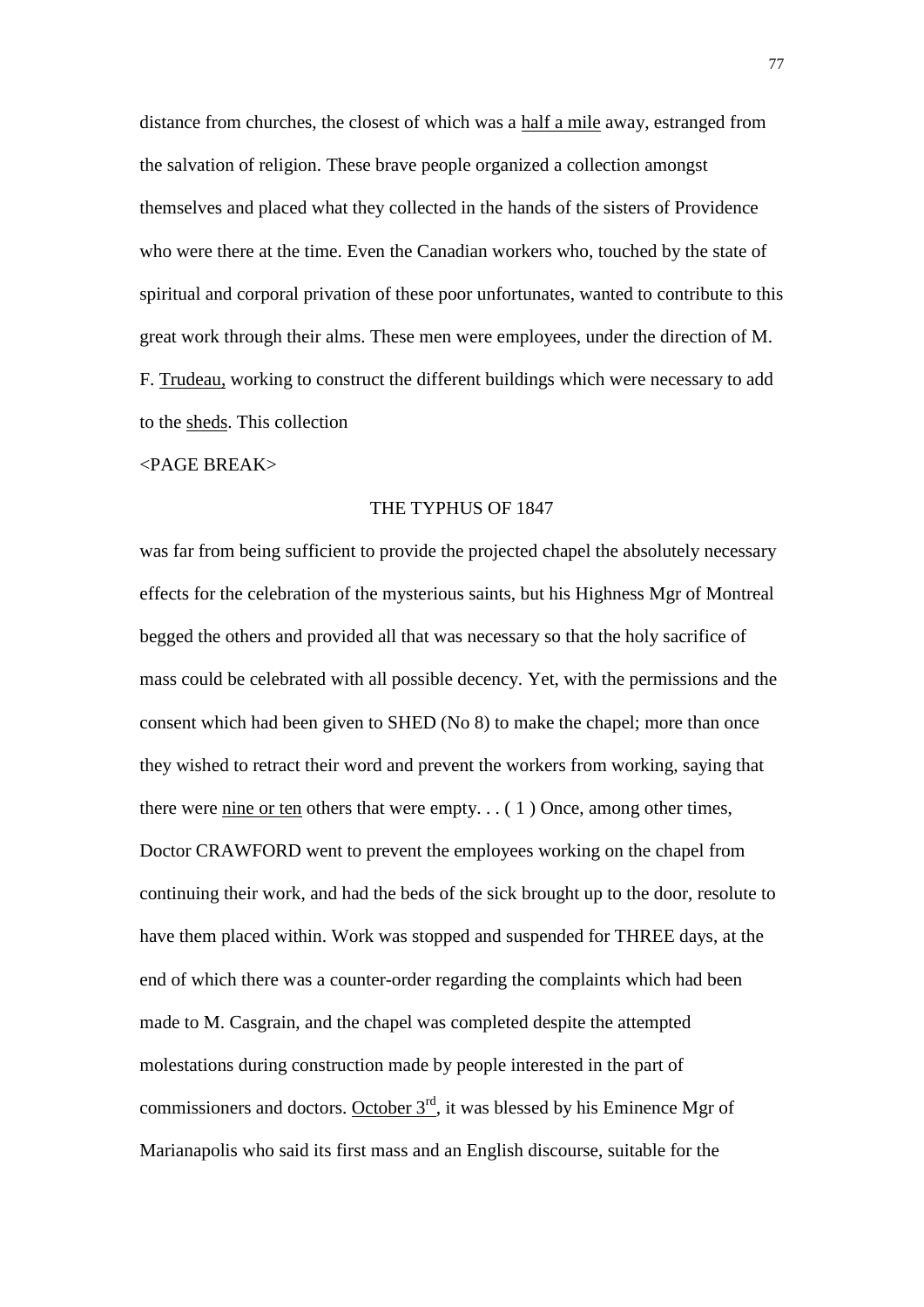touching circumstances. Many of these unfortunates spilled tears in hearing for the first time, on strange soil, the affectionate and sympathetic words addressed to them from such a good heart, this dignified man representing a friend to these poor and unfortunate. These tears fell in torrents, when they heard resonate in the modest temple the voice of sisters accompanied by their little orphans singing to rejoice these hearts drowning in pain, their national hymn of Saint Patrick; it was a contrast

# <PAGE BREAK>

June 9<sup>th</sup> 1847 The TYPHUS of 1847 June  $9<sup>th</sup>$ , EIGHT Grey Nuns and FIVE women leave for the SHEDS.  $(1847)$  A N C I E N J O U R N A L. VOL. II (41) NOTES TAKEN FROM THE ARCHIVES OF THE ARCHDIOCESE OF MONTREAL

for them, who had long since only heard the groans of death and the sighs of the moribund. Since then, mass was regularly celebrated daily. Until October 18<sup>th</sup>, the SHEDS were served by passing priests; but since this day, the Jesuits RR. PP. TELLIER and SCHEANSKY and a third Irish priest, M. O'MALY, were there constantly all winter long. It is impossible to explain the zeal, the charity and especially the eternal bounty they deployed in favour of these unfortunates. The almost continuous vexations and crudeness they had to endure at the hand of these employees was never enough to have them retreat even a single step with regards to their devotion. . . . ."

( 1 ) Mr Barrett,

There is a great deal of unnecessary expense gone into with No 6, which was allowed to be used as a temporary chapel when not wanted as a ward, and will in all probability be required as a ward. The directions which were that it should be cased like one of these other wards and half used as a chapel, as long as it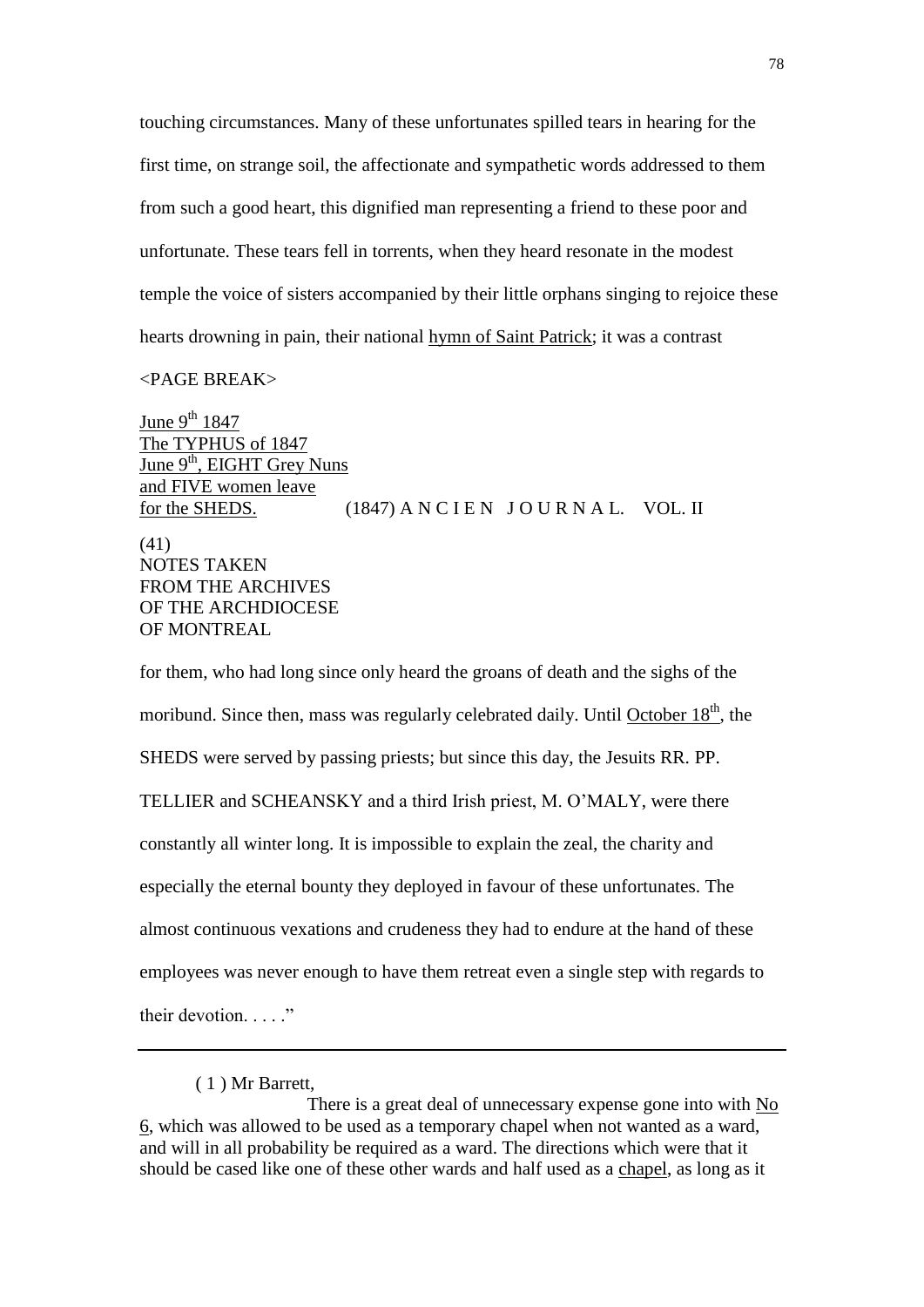could be spared and the other half a store. It is all new fitted up in a permanent manner contrary to the instructions, at great expense.

Jas. Crawford, M.D., Commiss.

# <PAGE BREAK>

June  $9^{th}$  1847 The TYPHUS of 1847 June 9<sup>th</sup>, EIGHT Grey Nuns and FIVE women leave for the SHEDS. (1847) A N C I E N  $J$  O U R N A L. VOL. II

(42) THE GREY NUNS IN THE SHEDS ONCE AGAIN

This time, it is no longer an aviary that goes to combat in the shelters; this aviary has taken its flight towards Heaven; but there are still the living that were wrecked from this disastrous epidemic. All tottering, they return once again with courage towards their poor sick.

It is mother DESCHAMPS who directs this small band . . . up until present she had always been held far away from the center which has given matter to her devotion; the construction work held her back in Chateauguay. Today, she offers herself in ardour to a work that is dear to her faith and her charity. Sister Blondin will assist her with all the strength which she has yet to deploy, as well as the courageous novices Dalpée and Montgolfier, as they are ardent in their will to return to their lives full of activity in the debris where they had worked until all their strength evaporated, and also, had they not acquired the habit of all the details of provenance repeating themselves in daily care?. . . There is nevertheless in these actualities things still too moving for their hearts to endure. Those who have been following these events for a long time will remember still with tenderness the distressing impression of every morning, when they arrived at the shelters, in seeing carts filled with coffins slowly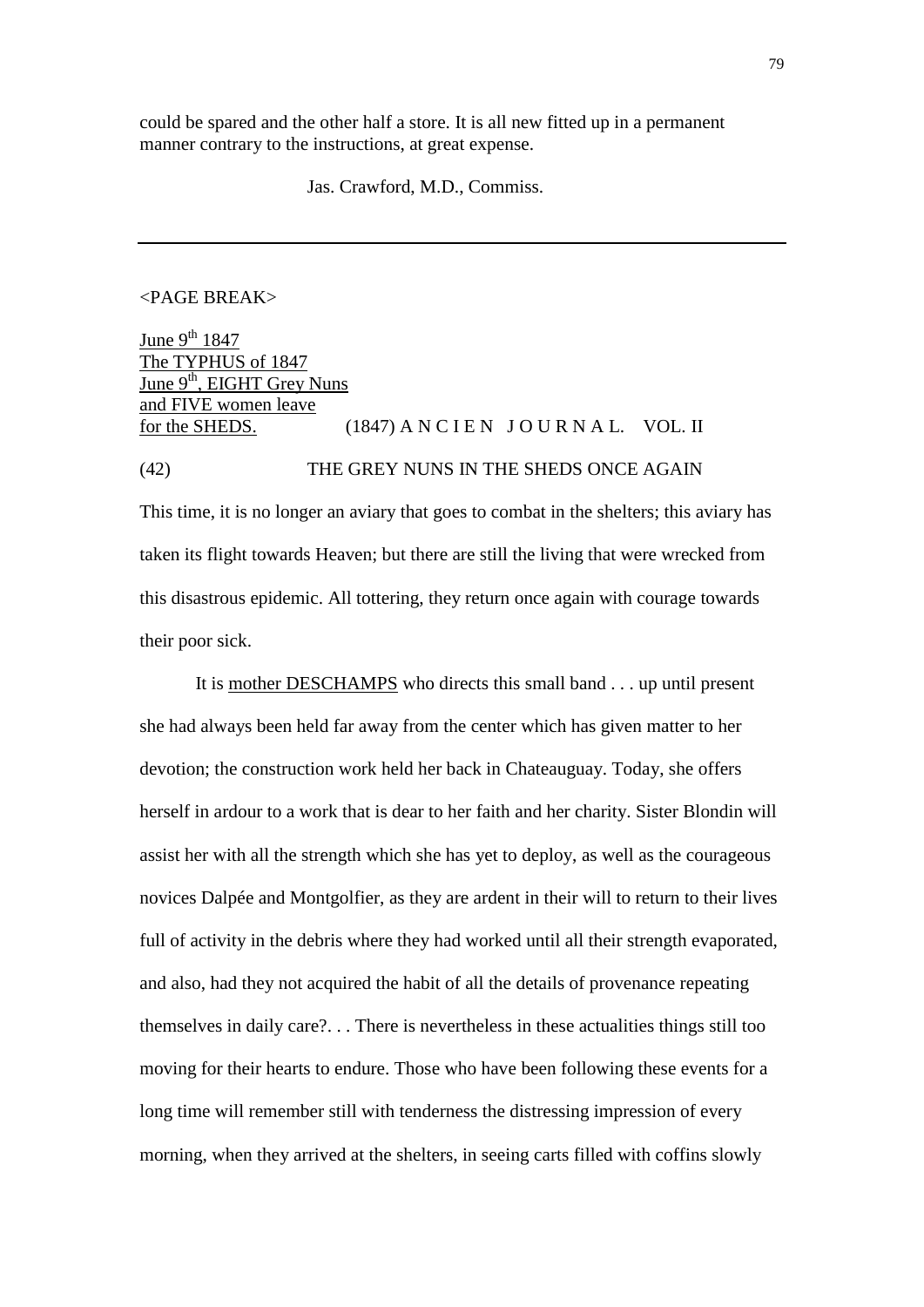passing in the direction of the cemeteries in the early hours of the morning. They still see the mass of tombs prepared daily to receive new victims. Death lingered continually over the ambulances like an imprisoned shadow enveloping all those who dared penetrate it.

#### <PAGE BREAK>

#### THE TYPHUS OF 1847

It should be nevertheless noted that during this second period, the illness embraced a great number of priests and sisters who continued to devote themselves to such a good cause; but all triumphed and none died, while many returned twice after their convalescence to offer their services. The sky had accepted the victims who had succumbed during the first period: NINE priests and THIRTEEN SISTERS; the sword was returned to its sheath. The Lord was satisfied. He had authorized this holocaust. The benedictions of our celestial Father have been spread across this city, across this country, but especially in our pious communities.

The hour of anguish and of great pains is nevertheless still upon the city of TORONTO. Not only has its clergy fallen into the embrace of the contagion, but the eminent Pastor will pay his person as tribute which seems to have been reclaimed by the disastrous scourge.

Mgr POWER contracted typhus in saving the emigrants with a zeal above all those in the lodging and succumbed in this admirable devotion, at the still young age of forty-three.

Let us see here a few lines traced in his praise: it will be a pious memory to conserve of this holy bishop.

"Mgr POWER, following the example of Charles Borromée, of the BELZUNCES, of the QUEYLEN and of all those holy priests for whom we still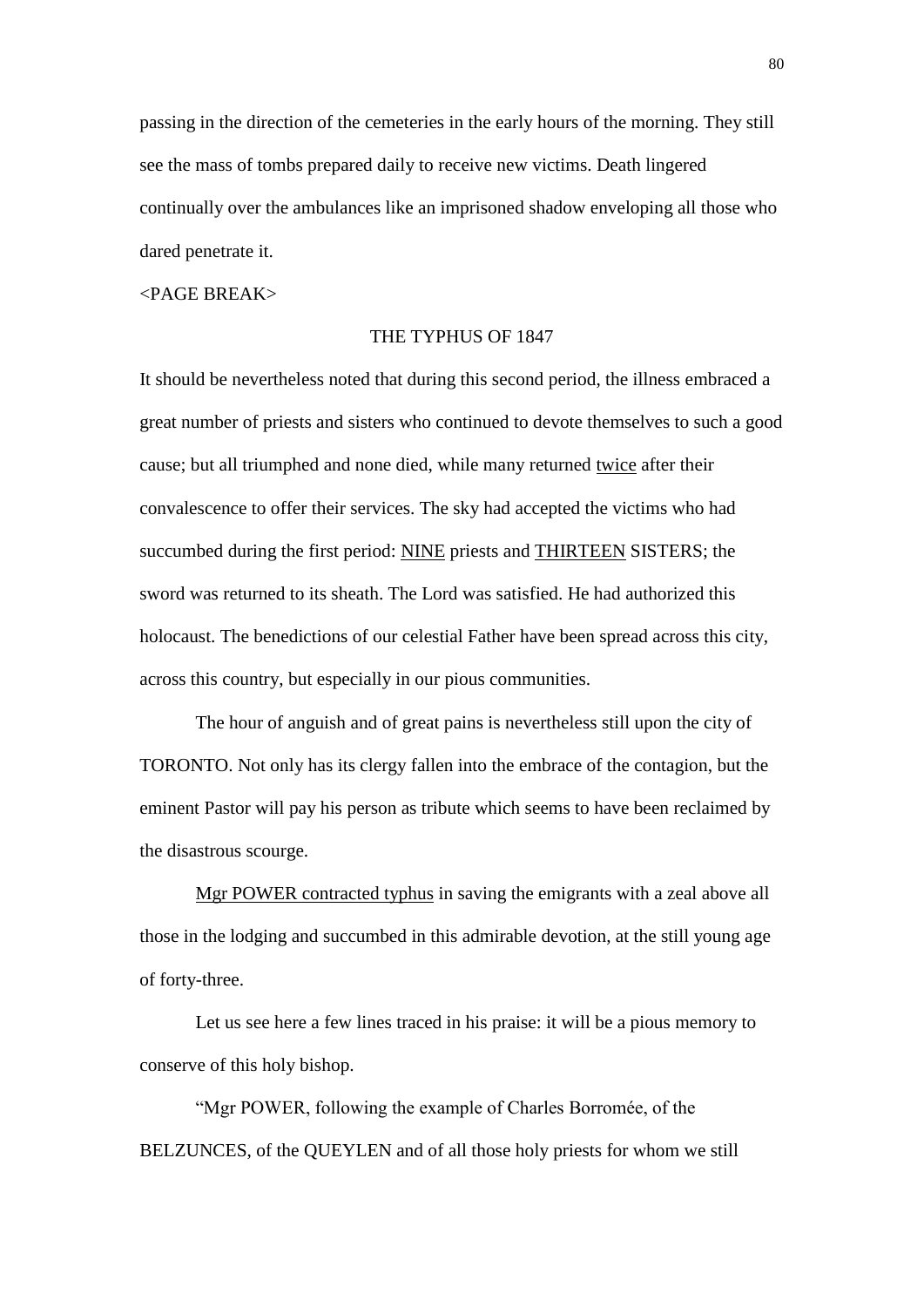mourn, Mgr Power said to himself in the hour of danger: the catholic priest does not hide; he said to himself: always a catholic priest is the first in a time of epidemic to offer himself in the salvation of the unfortunate. He had witnessed in his Episcopal city the arrival of an emigration of unfortunate Irish fleeing from a homeland which only offered them death. He saw them sprawled on straw, suffering, in agony, dying. . . I saw them attacked by the contagious illness, and he said to himself: "HERE I AM MY CHILDREN!" . . .

#### <PAGRE BREAK>

June  $9^{th}$  1847 The TYPHUS of 1847 June 9<sup>th</sup>, EIGHT Grey Nuns and FIVE women leave for the SHEDS.  $(1847)$  A N C I E N J O U R N A L. VOL. II (43) THE GREY NUNS IN THE SHEDS ONCE AGAIN

"Alone to bring salvation to the eight hundred sick, he wanted to multiply himself in sorts; he directed himself towards them, he lowered himself to them, and said: "I am your brother, do not fear, I will take care of you and your children." And he brought them their salvation and he received the confession of their faults and he opened the door to Heaven for them. And what did he get from it, you may ask us? Death!. . . . Nevertheless, that is not all; these unfortunates reconciled with God have children, and their eyes are directed towards them; they will abandon them, and these unfortunate children, what will become of them? We will care for them, was the answer of the holy Bishop; we will collect them, we will warm them in our bosoms, and these children will be our children! But, alas! It was not enough for them to have lost their father and their mother; they have just lost their adopted father! Will they soon find a new pontiff to replace the one they mourn for with us, will they soon have a new pontiff who, happier than the one that just left them, can really accomplish his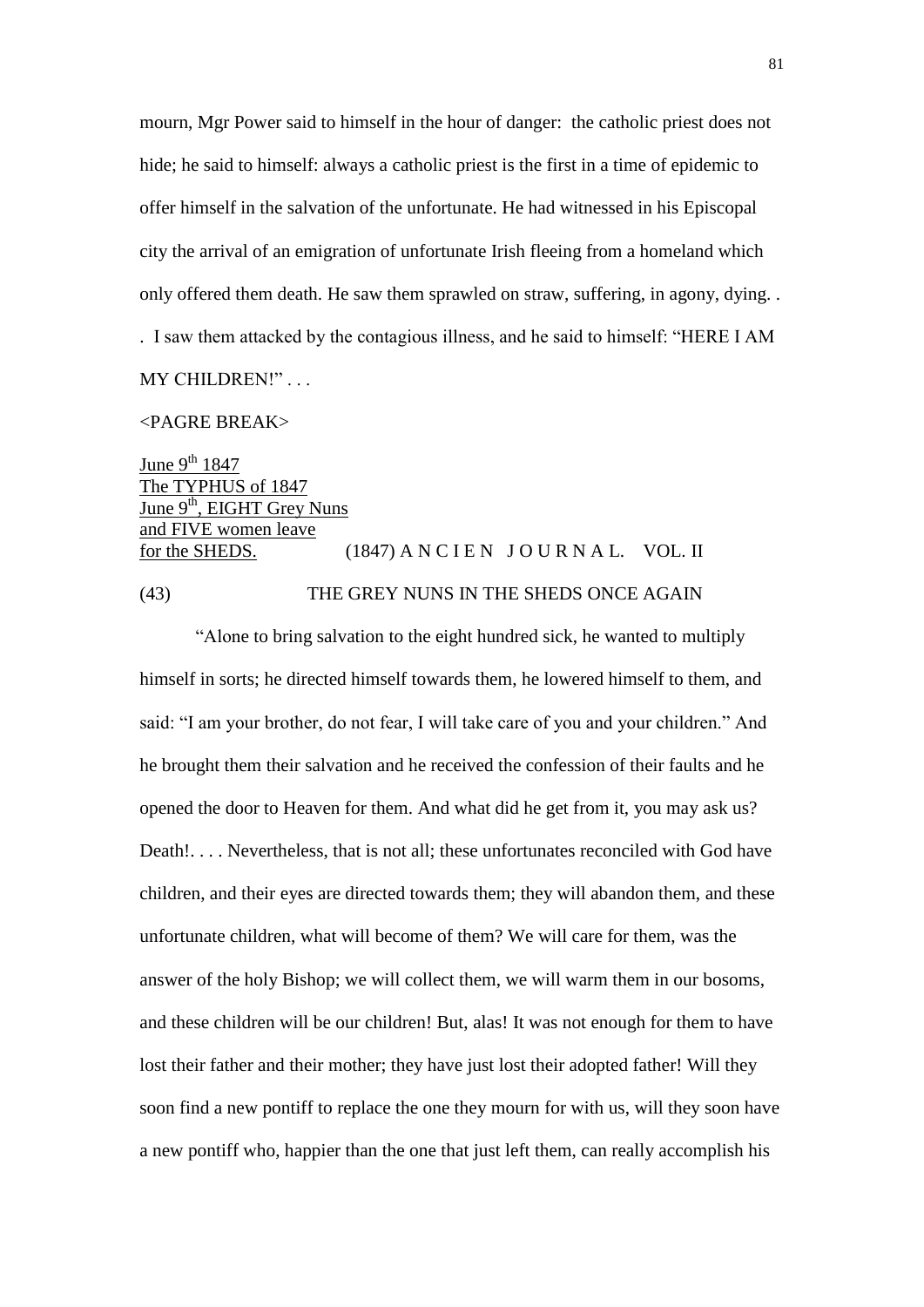promise: "These will be my children." He will continue in this way his predecessor's task and in attaching himself by following the example set by this lustrous bishop and in possessing the same virtues as him, he will be able to replace him in dignity and be certain to become a bishop according to the Lord's spirit."

Mgr Prince, coadjutor of Montreal, having caught the epidemic, is directed to the Hotel-Dieu and receives the final rights. Heaven has nevertheless conserved this eminent prelate, the future bishop of Saint Hyacinth.

# 100<sup>th</sup> ANNIVERSARY OF THE VERY HONORABLE MOTHER OF YOUVILLE'S ENTRANCE INTO THE GENERAL HOSPITAL:

\_\_\_\_\_\_\_\_\_\_\_\_\_\_\_\_\_\_\_\_\_\_\_\_\_\_\_

 $(1847)$  A N C I E N J O U R N A L. VOL. II

Despite the obstacles which the Community of the Grey Nuns <PAGE BREAK>

underwent in this time of communal affliction, the ONE HUNDREDTH ANNIVERSARY OF the very honourable Mother YOUVILLE's entrance into the General Hospital has arrived. It is an anniversary for which we have long since been preparing for. Two sisters of Saint Hyacinth and THREE from Ottawa head towards Montreal to take part.

The very Holy Sacrament was exposed during the Community's mass, which was celebrated by Mgr Brought, Bishop of Montreal, Mgr Prince gave the benediction of the Holy Sacrament and delivered a discourse that was very touching on the object of this solemnity.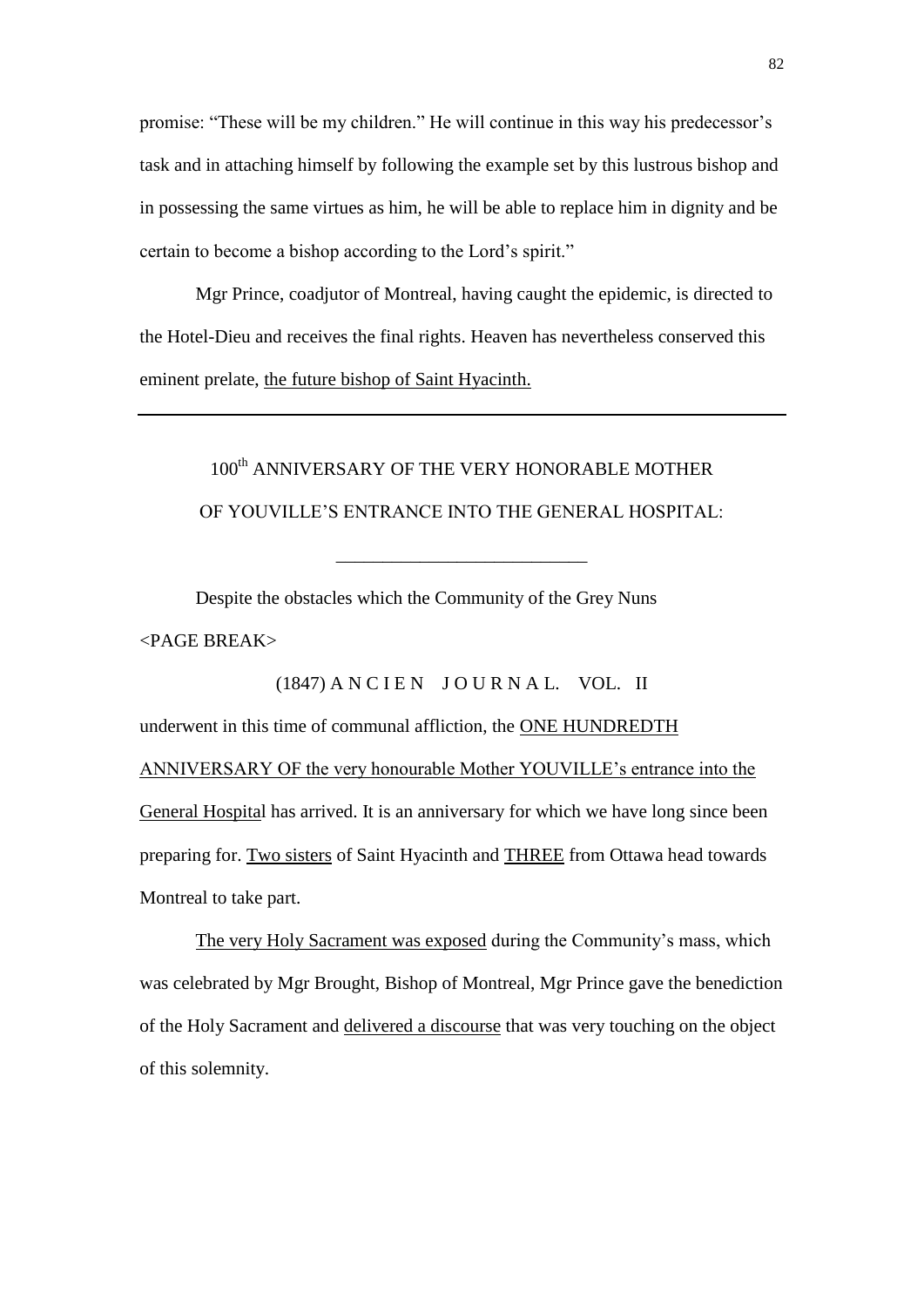At 4p.m., there was a ceremonial greeting in thanksgiving, and at night, to finish this familial anniversary, Mother McMULLEN distributed medallions and memorable images of this happy anniversary.

\_\_\_\_\_\_\_\_\_\_\_\_\_\_\_\_\_\_\_\_\_\_\_\_\_\_\_\_\_\_\_\_\_\_\_\_\_\_\_\_\_\_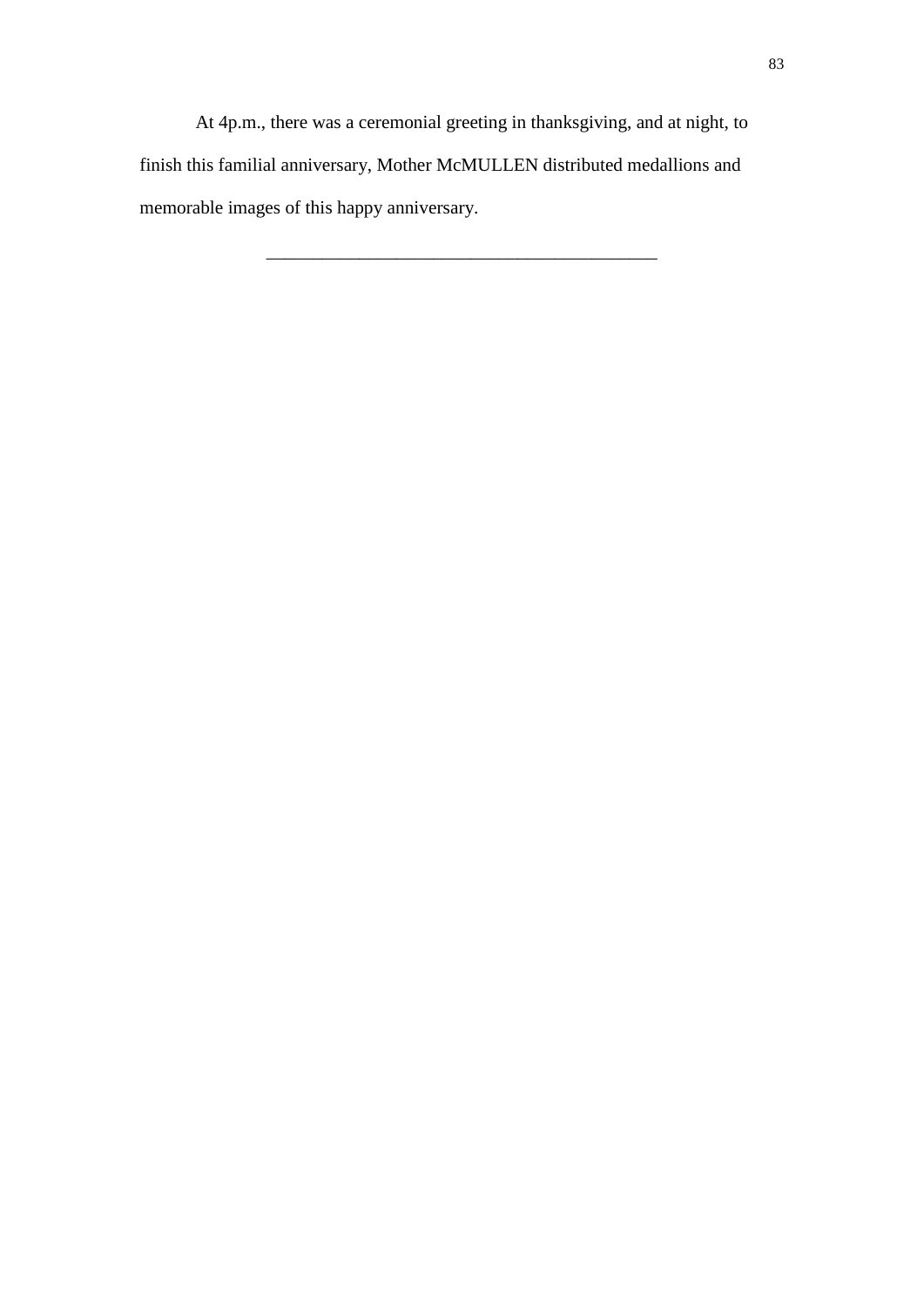#### CHAPTER X

# CHALLENGES

Christians, according to the apostle Paul, have the right to find glory in their tribulations, because patience is proof of fidelity, proof in the form of hope, and this hope can never be confounded.

Here is this house where this virtue of patience will be put to the test, strange tribulations await the sisters in these places where they labour anew in their devotion and in their heroic charity.

The first challenge is the illness which struck their ranks very suddenly, barely eight days had passed since the good mother Deschamps fell into the embrace of the epidemic. October 14<sup>th</sup>, she even received

# $\epsilon$ PAGE BREAK $>$

June  $9^{th}$  1847 The TYPHUS of 1847 June 9<sup>th</sup>, EIGHT Grey Nuns and FIVE women leave for the SHEDS.  $(1847)$  A N C I E N J O U R N A L. VOL. II

# (44) C H A L L E N G E S

the final rights, in addition to Sister DUNN. The sisters will miss the saintly direction of this good mother, they know that in all circumstances, she was of great help and a veritable support, because they have already understood the current position of their new roles in the sheds.

The sisters' absence lasted THREE MONTHS, during which there was a change in personnel. A great number of Protestants circulated in the shelters, and saw with an envious eye the happy catch that the charity and selflessness of our sisters and priests were making daily. A great number converted to Catholicism. Children especially were collected with care to be placed in good families.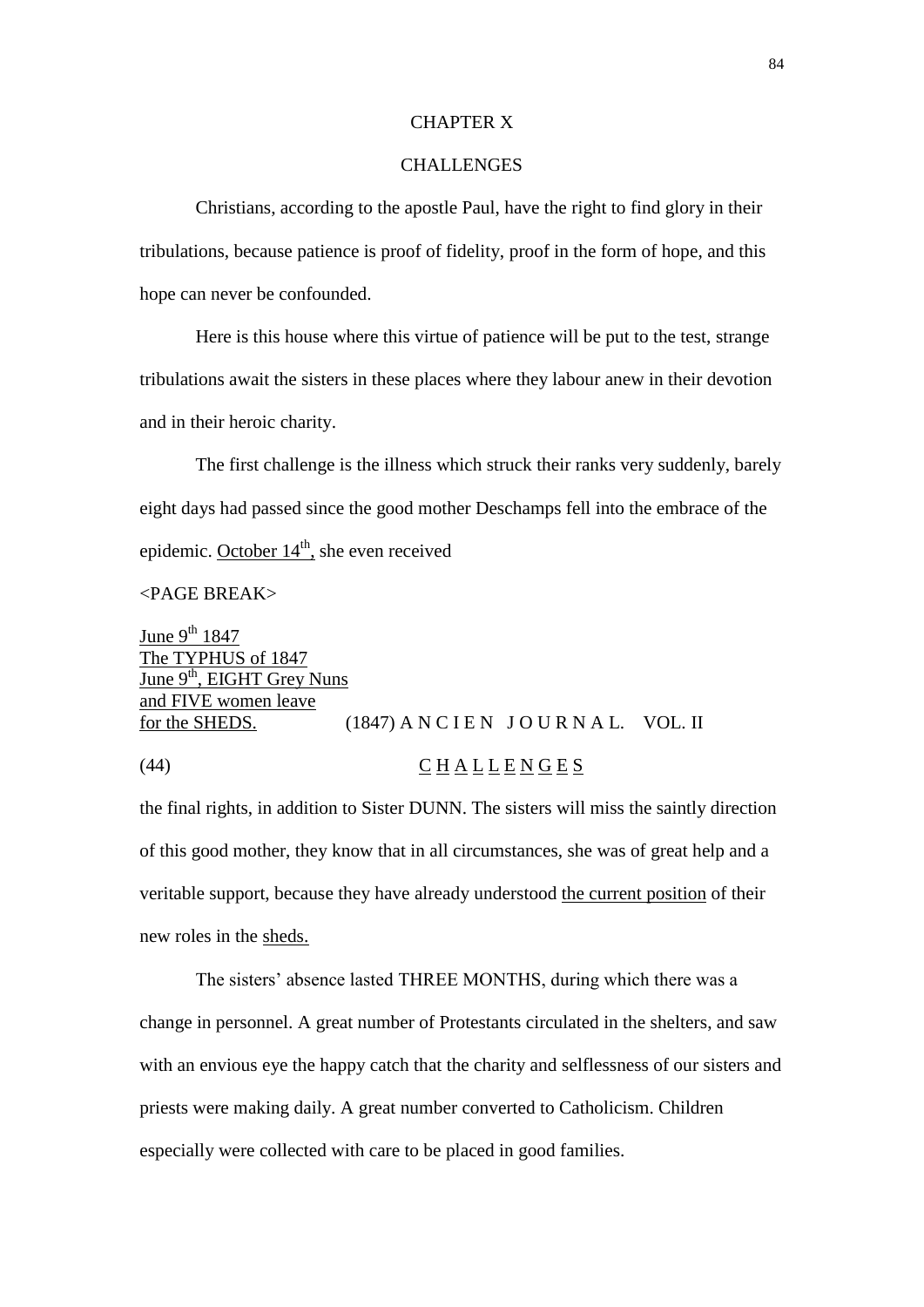Many became hostile. The first chief clerk M. Wilson and his wife will serve well in their country places; it is a small war for which they are preparing against the sisters who defend themselves with religious discretion and an admirable patience.

The modest chapel placed in the center of the ambulances is an object of horror for our alienated brothers. The doctors do all they can to change the destination of this humble sanctuary, on the pretext that with such a great number of emigrants, this apartment is necessary for service; but the divine Providence does not permit that poor convalescents be denied the great consolation of hearing holy mass, or denied being able to go and pour out their pain at the foot of the tabernacle.

In revenge, we spy on the ways of and manners of action of those we accuse of proselytizing, and we want to catch them in their flagrant crime.

 $\epsilon$ PAGE BREAK $>$ 

# THE TYPHUS OF 1847

We made a habit of uniting the catholic employees every night, in order to recite together the rosary and prayers, after which those who are elderly retire.

While one night, M. Wilson was visiting the SHEDS, he took notice that the nannies and nurses were absent; he went to notify Doctor LITTLE, who was malcontent, and joined M. WILSON to lock the chapel. The following day, he disallowed all people who were staying up, from going to prayer and made a rule which prescribed that every morning, at SIX o'clock, everyone had to be by the bedsides of the sick to guard them with the same assiduity until EIGHT o'clock every night, obliging therefore the sisters to discontinue their exercises of pious Christianity. A letter from Mgr BOURGET came to console the sisters:

"Montreal, October 22nd

1847"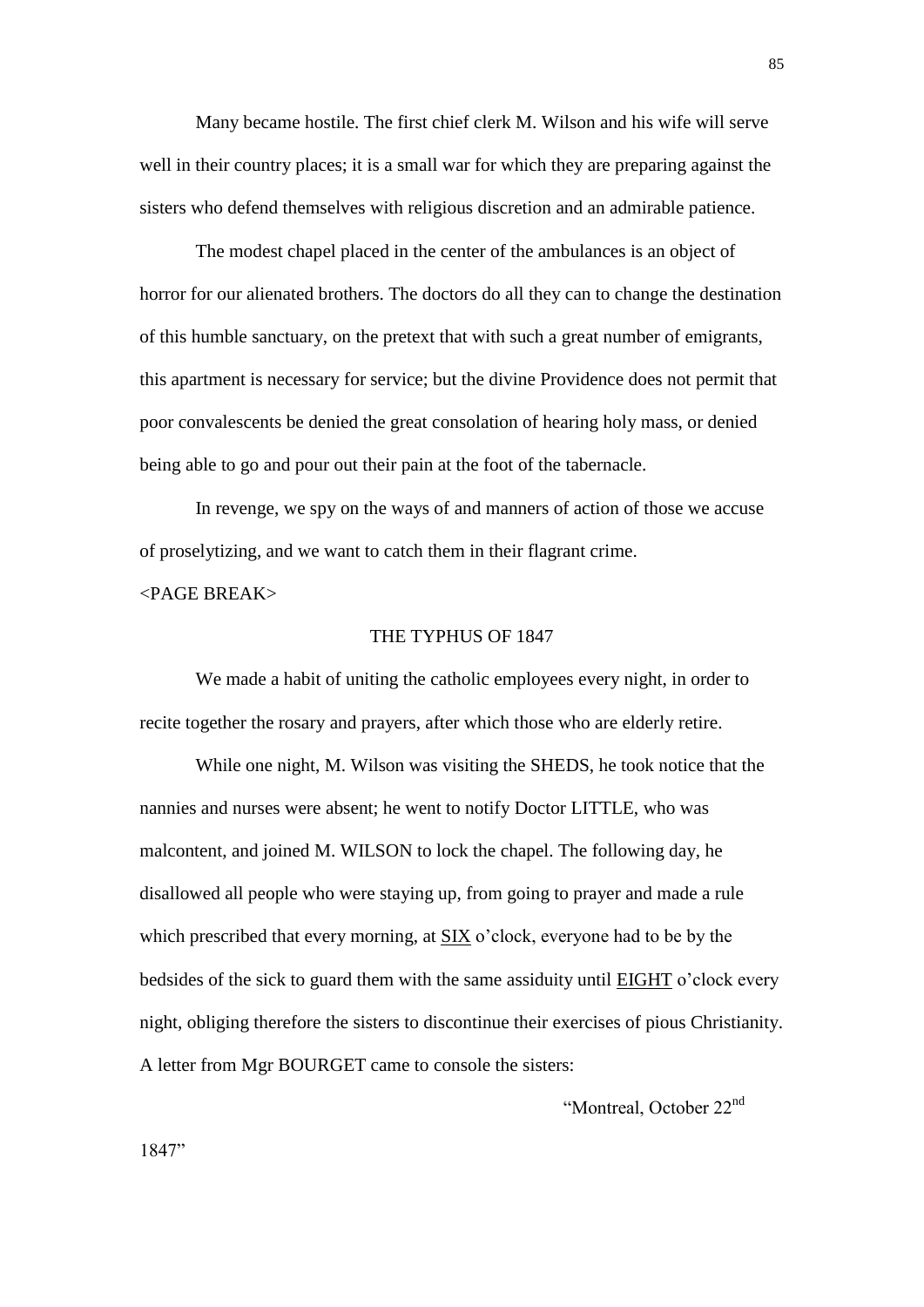"My Reverend Mother,

I address to you, here included, a copy of a letter which I have addressed to Doctor CRAWFORD, so that you may be aware of what is happening in the SHEDS to be able to direct the sisters accordingly. If this letter produces its desired effect, you will profit from obtaining the reforms which you know to be necessary, and which you had signalled in your last letter.

It seems to me that your CHEMIN DE CROIX which is in Point Saint-Charles could be lent as a chapel for the SHEDS if you do not see any inconvenience, you will let me know, so that

# <PAGE BREAK>

June  $9^{th}$  1847 The TYPHUS of 1847  $\overline{\text{June } 9^{\text{th}}}, \text{ EIGHT Grey Nuns}$ and FIVE women leave for the SHEDS.  $(1847)$  A N C I E N J O U R N A L. VOL. II (45)  $\underline{C} \underline{H} \underline{A} \underline{L} \underline{L} \underline{E} \underline{N} \underline{G} \underline{E} \underline{S}$ 

"in a few days I can go and erect in this field of pain the path which leads to Calvary. Your sisters who are daughters of the Cross will profit from enduring the painful route which they need to uphold.

"I am sincerely, my reverend Mother,

"Your humble servant,

(Signed) + Ig. Bi. Of Montreal."

To the Reverend Mother McMULLEN, supr."

Here follows a copy of the letter mentioned in the preceding page:

"Montreal, October 22<sup>nd</sup> 1847

"Mister, (Doctor Crawford)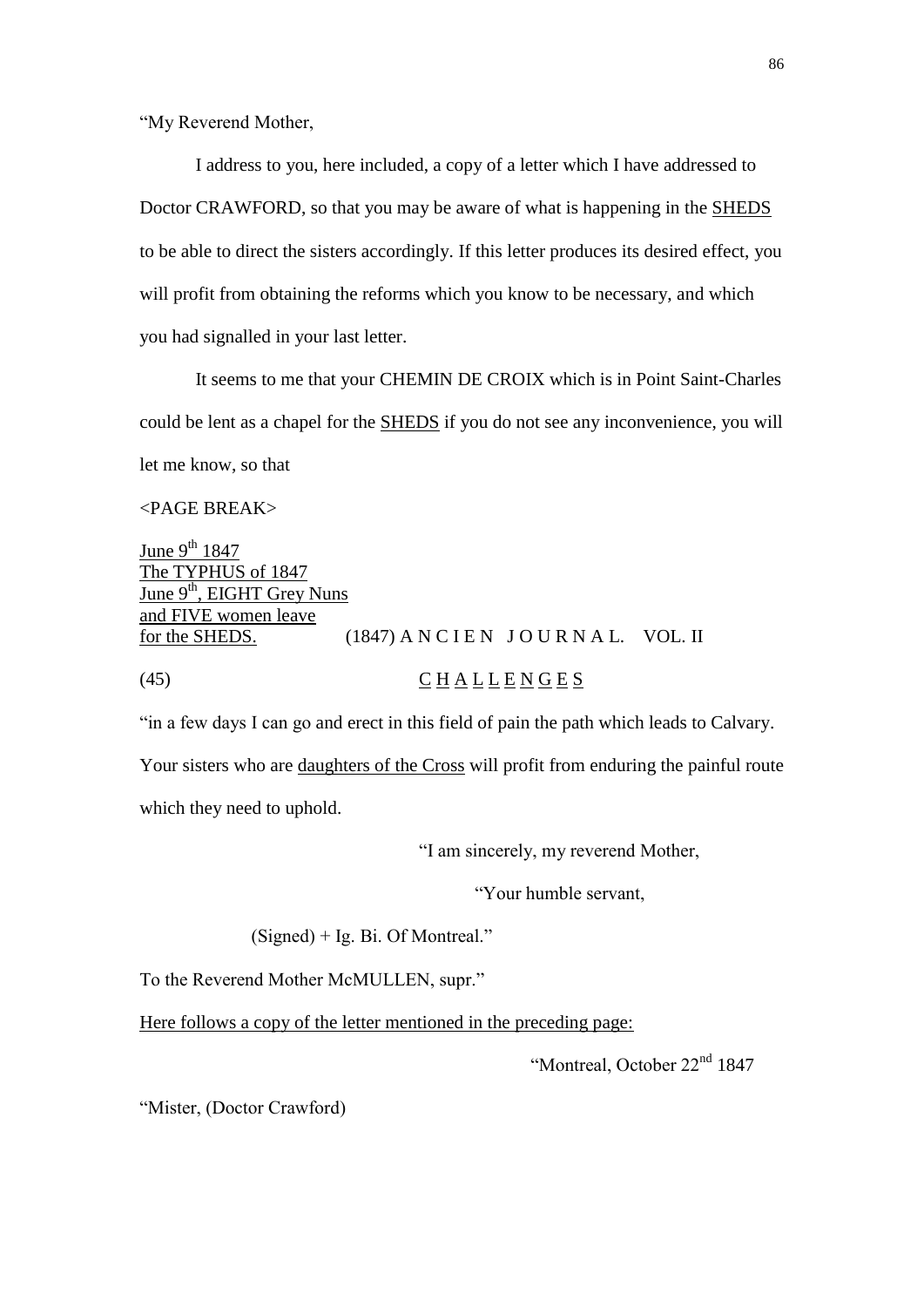"In permitting the sisters of Charity from the diverse institutions of this city to devote themselves to the care of the poor Irish emigrants which the government is having cared for in the barracks of this city, I had the intention of assisting the goodwill of the Commissioners which were appointed as administrators.

"I dare to hope that the sisters have expressed their devotion, full of duty that charity imposes on them, and merit by their conduct the confidence of the aforesaid commissioners.

"Knowing the zeal with which you work to dignify the corporal interest of the sick retained in the hospitals of Point St Charles, I take the liberty of soliciting your intervention to obtain a greater liberty to exercise their charity from the OFFICE in the favour of these sisters.

#### <PAGE BREAK>

### THE TYPHUS OF 1847

"It will be necessary that, by the word of some of these sisters, we give either to the sick, or to the nurses and servants, all the things which they judge necessary to have food and other needs allotted. I can assure the Commissioner that the sisters are intelligent enough to not do anything contrary to the general good of the hospital, and conscious enough to not cost the government useless expenditures. If it is judged not appropriate to give them this liberty, I ask that they be at least permitted to distribute the goods which they derive from charitable people in the city who will miss their donations if provisions are to be provided only by the government for the sick and the employees of the SHEDS.

"Permit me, Sir, to say to you with frankness that it is to be feared what would happen if we do not soon impress on the government the odiousness of having let the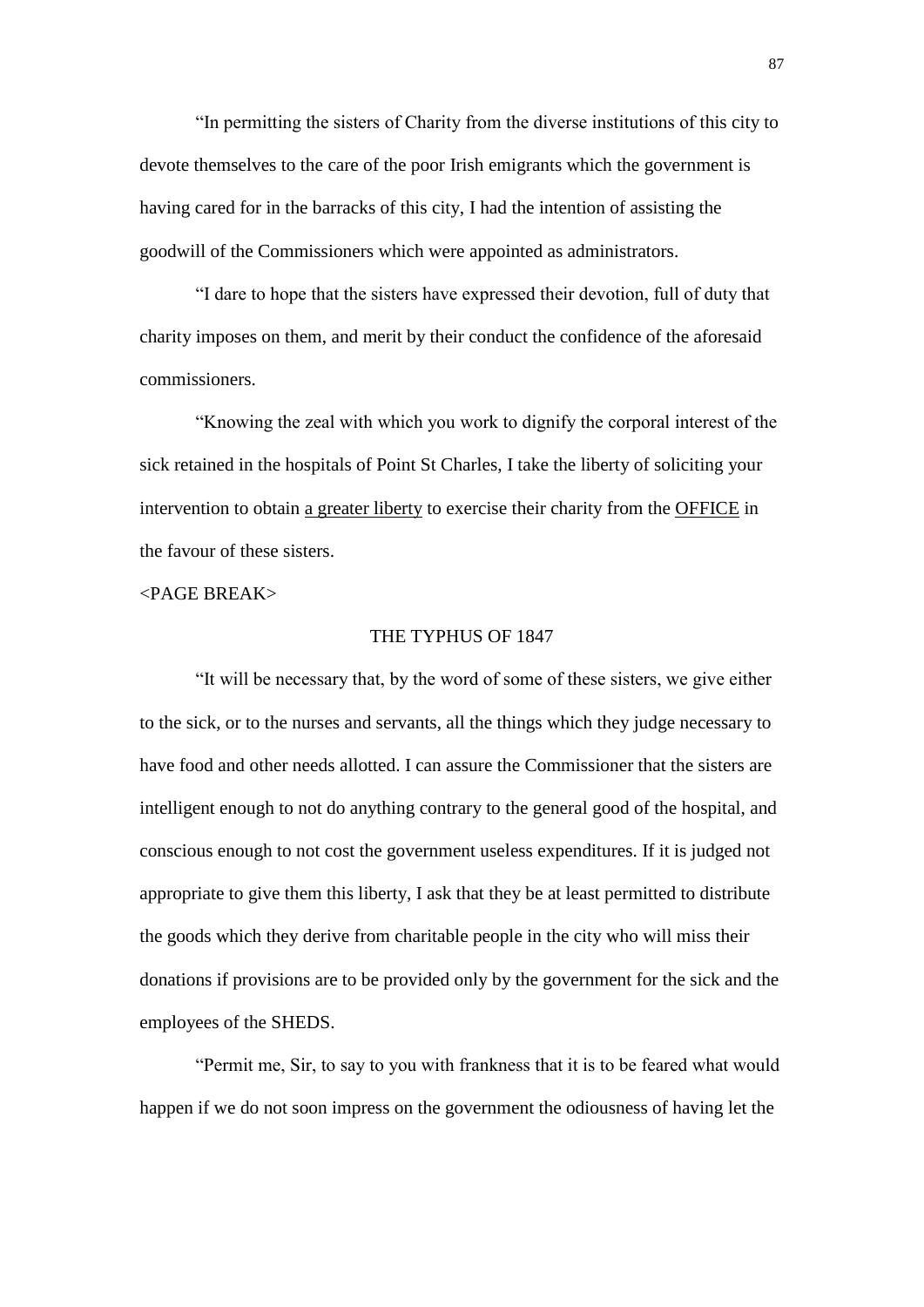thousands of unfortunates suffer, regardless of what it did for them in terms of enormous expenses.

"Knowing that I am writing to a gentleman, I would prefer to trust with him this very reflection as opposed to throwing it into the city where we would not hesitate in blaming the diverse administrators charged with watching over the various interests of the poor unfortunates."

"I have the honour of being, etc."

(Signed) + Ignace, Bi. of Montreal."

Another annoyance will appear and fuel M. WILSON'S determination in diminishing the number of nurses; he asks the

<PAGE BREAK>

June  $9^{th}$  1847 THE TYPHUS OF 1847 June  $9^{th}$ , 8 Grey Nuns and 5 women Leave for the SHEDS  $(1847)$  A N C I E N  $J$  O U R N A L. VOL. II

(46) C H A L L E N G E S

# sisters to make a list of those who seem to them the most useless. . . and in thanking these women, he takes great care to tell them that these will be the sisters he discharges. Strongly disconcerted, these nurses go to find the doctors and tell them that the sisters wished to send them away because they do not go to their evening prayer and because they do not go to confession. (These are catholic women as it were). So the doctors listen to their complaints, and redirect these nurses to their posts and dismiss other nurses whom it would have given them great pleasure to have by them.

Doctor LITTLE, learning that the sisters wanted to make known to the Monsignor of Montreal their present situation, went to tell them impertinently: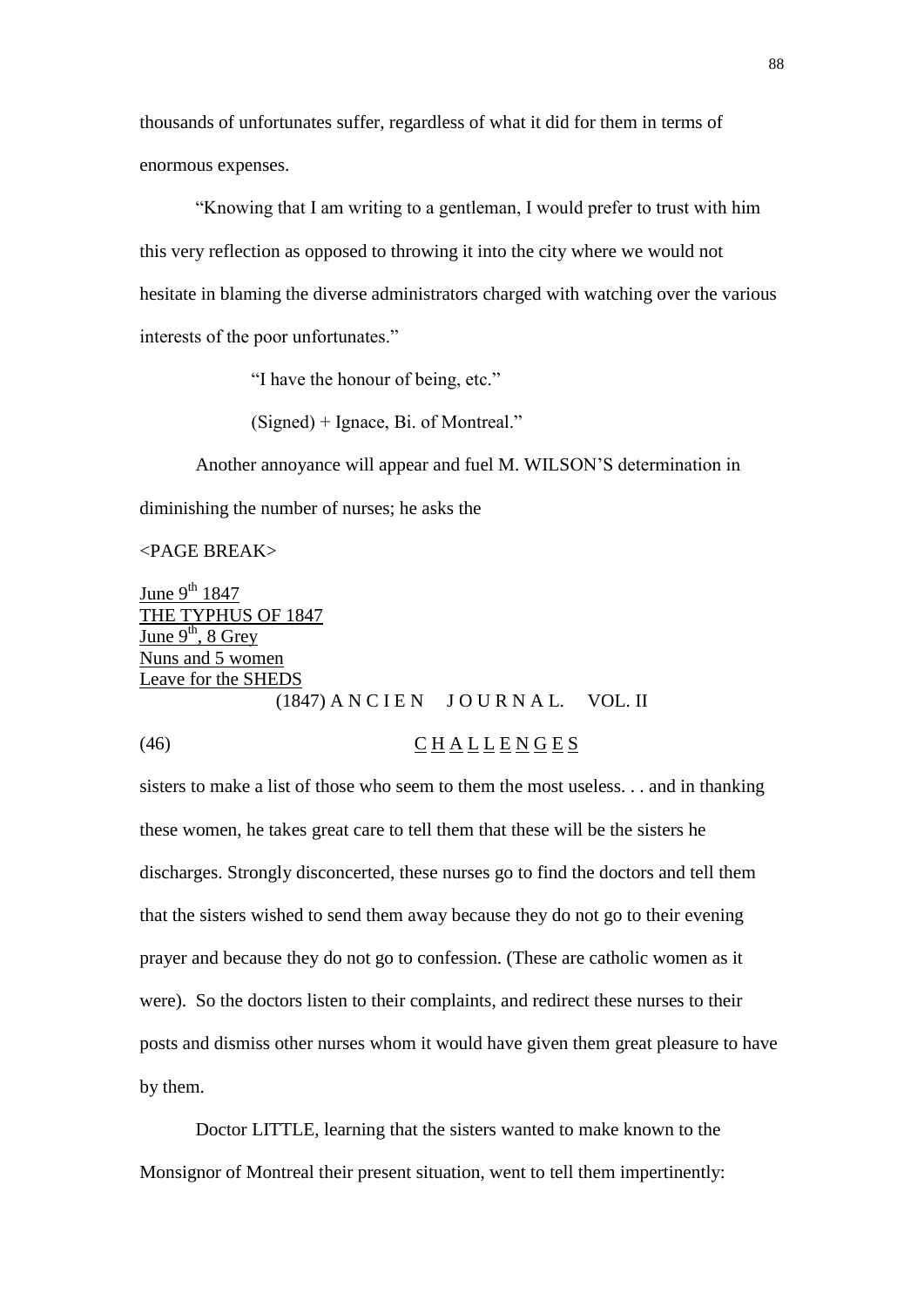"Monsignor solved nothing in the ambulances, the government did him a great favour in permitting his priests and his sisters to come assist the sick. The government alone has authority in all this."

Other mutinous details on subjects of little importance would confirm that the sisters had to practice acts of patience and humility. In seeing that sheets were being taken from the communal cloakroom to change the bedding or clothing of the poor patients paralyzed by the cold, the assistant saw a contravention to his authority, and brought back without the knowledge of the sisters some of the clothing they had given. Thankfully R.P. TELLIER did not close his eyes to these every day inconveniences; he spoke of it to the Monsignor, His Eminence voiced his considerable displeasure, and with haste made a complaint to the governor.

A few days later, captain CREDERLY arrived at the SHEDS <PAGE BREAK>

#### THE TYPHUS OF 1847

with an authority which brought fear to WILSON and company; he announced that if he and his wife continued to lack respect for the sisters, they would both be chased from the shelters.

The following day, there was nothing other than civility and submission towards those he had wished yesterday to submit to his authority alone.

This little persecution added to the physical exhaustion of the barely convalescent sisters. Young postulants come to their aid. These were witness to their goodwill in practicing their vocation in this admirable exercise of charity. The good mother McMULLEN trusted all these novices to R.P. TELLIER, Jesuit, who had them follow the exercise of their novitiate with a paternal solicitude.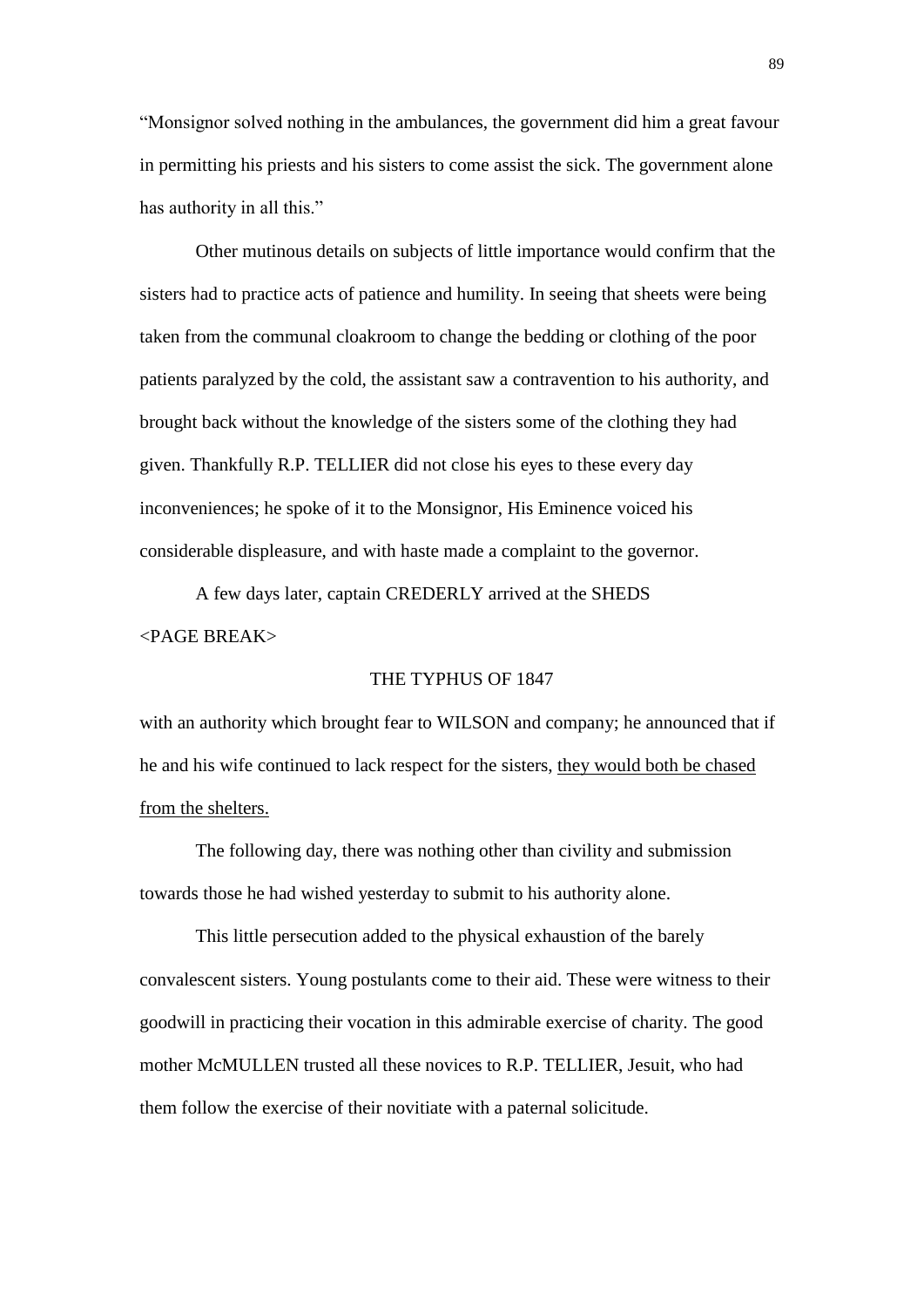Sister DALPEE exerts great energy: she caught typhus twice; she sustained the suffering without succumbing and, after a short convalescence, she appeared for a third time in the SHEDS. . . Also she won honour in receiving the cross of her religious profession. It should be noted that the ELEVEN (11) novices who took on the holy habit in these days when we started to care for the pestilent happily preserved their saintly vocation. THREE received the martyr's crown, sisters COLLINS, LIMOGES and PRIMEAU, and the EIGHT  $(8)$  others pronounced their religious vows with solemnity at the term of their probation: these were Sisters Saint-JOSEPH (Denis), CHRISTIN, LABRÈCHE, CARON, BLONDIN, MONTGOLFIER, DALPEE and PERRIN

When mother DESCHAMPS, having caught the contagion, left the SHEDS, the untiring mother McMULLEN, finding no one to replace her, asked for help from the house of OTTAWA, which was not in any better condition than that of Montreal, since the

# <PAGE BREAK>

June  $9^{th}$  1847 THE TYPHUS OF 1847 June  $9<sup>th</sup>$ , 8 Grey Nuns and 5 women Leave for the SHEDS  $(1847)$  A N C I E N J O U R N A L. VOL. II

# (47) C H A L L E N G E S

good sisters, as we saw above, were also caring for the pestilent in the ambulances of their city. Mother BRUYÈRE, superior of the Ottawa house, did not delay in sending sister PHELAN ( 1 ), and the mother house could never sufficiently appreciate the services this sister offered; her action full of firmness and prudence was necessary in the present situation. The sisters respected and loved her, we feared nothing by her side. Sister Montgolfier still remembers the cold-bloodedness of this courageous sister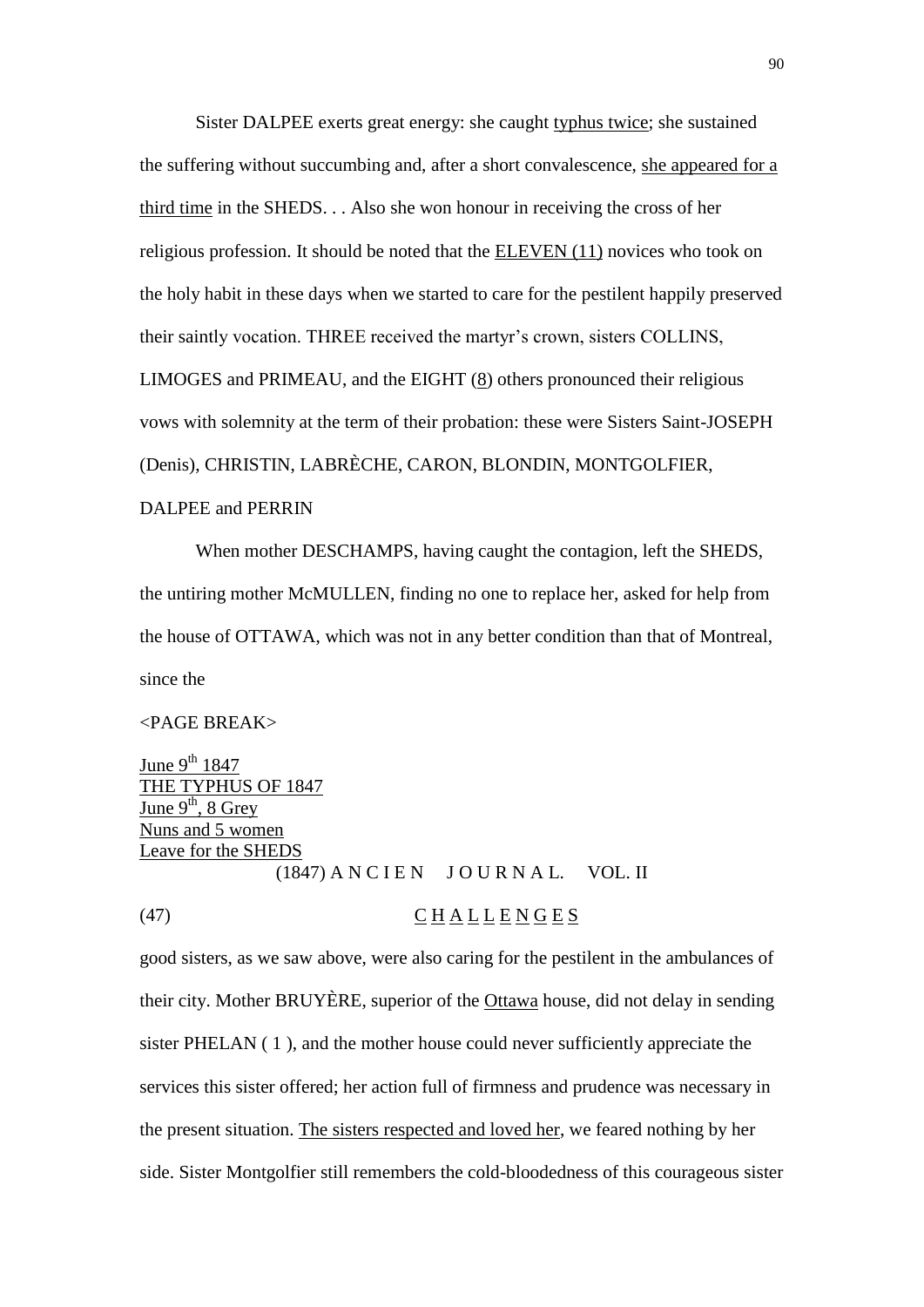in worrying circumstances. It was November  $24<sup>th</sup>$  at 11 o'clock in the evening; a steamboat charged with three hundred (300) sick came from GROSSE ISLE, arriving at the port. We sent as many vehicles as we could procure and the doctors directed themselves at the same time with stretchers to help transport the sick. When we saw the disembarkation of the ship we realized that out of THREE HUNDRED SICK disembarking in Quebec, more than eighty had died

 $(1)$  September 29<sup>th</sup>, sister Bruyère wrote to Mother McMULLEN . . . . . . . . . "To offer you service, there is nothing we would not do. You are too good to us, we would never refuse you anything. It is therefore with great pleasure that we will have leave next Monday (4), my sister PHELAN and my sister CURRAN, sister Assistance with accompany them. I cannot flatter myself in saying that my sister PHELAN will have the same success as the good sister St PATRICE; but I can hope, and I have the intimate conviction that she saves nothing for herself. She will need the assistance of our council, but I am persuaded that in that she will not be lacking. She will not have the time to learn very much, but in compensation, you will have your poor praying for God to compensate her. Therefore, you may depose of her as your see fit. My sister CURRAN can also be of use to you for English amongst the sick, but she is more in need of her novitiate than sister PHELAN, nevertheless do not hesitate to take her when you judge it appropriate. My sister JOSEPH has just brought to my attention that it would be better to have our sisters leave the day after tomorrow (Friday) so that Sister PHELAN may go to the sheds next Monday.  $\dots$  . . . . . . "

<PAGE BREAK>

#### THE TYPHUS OF 1847

during the voyage, which meant that the nurses passed a great part of the night transporting cadavers that had been placed in the SHED where their bodies were kept until the following day when they would be brought to the cemetery. These poor unfortunates arrived in a state difficult to describe. Nature and the elements seemed to be mourning these poor victims. A torrential rain was falling, thunder was groaning with fury and in the midst of this terrible noise we heard the cries and the groans of the sick and the dying who, thrown about pell-mell and not being able to support the jolting of transport, gracefully asked to be placed in the bad-weather shelter, in order to expire in peace. Finally we were able to place these poor sick in their designated SHEDS. During this November night, sisters PHELAN and MONTGOLFIER had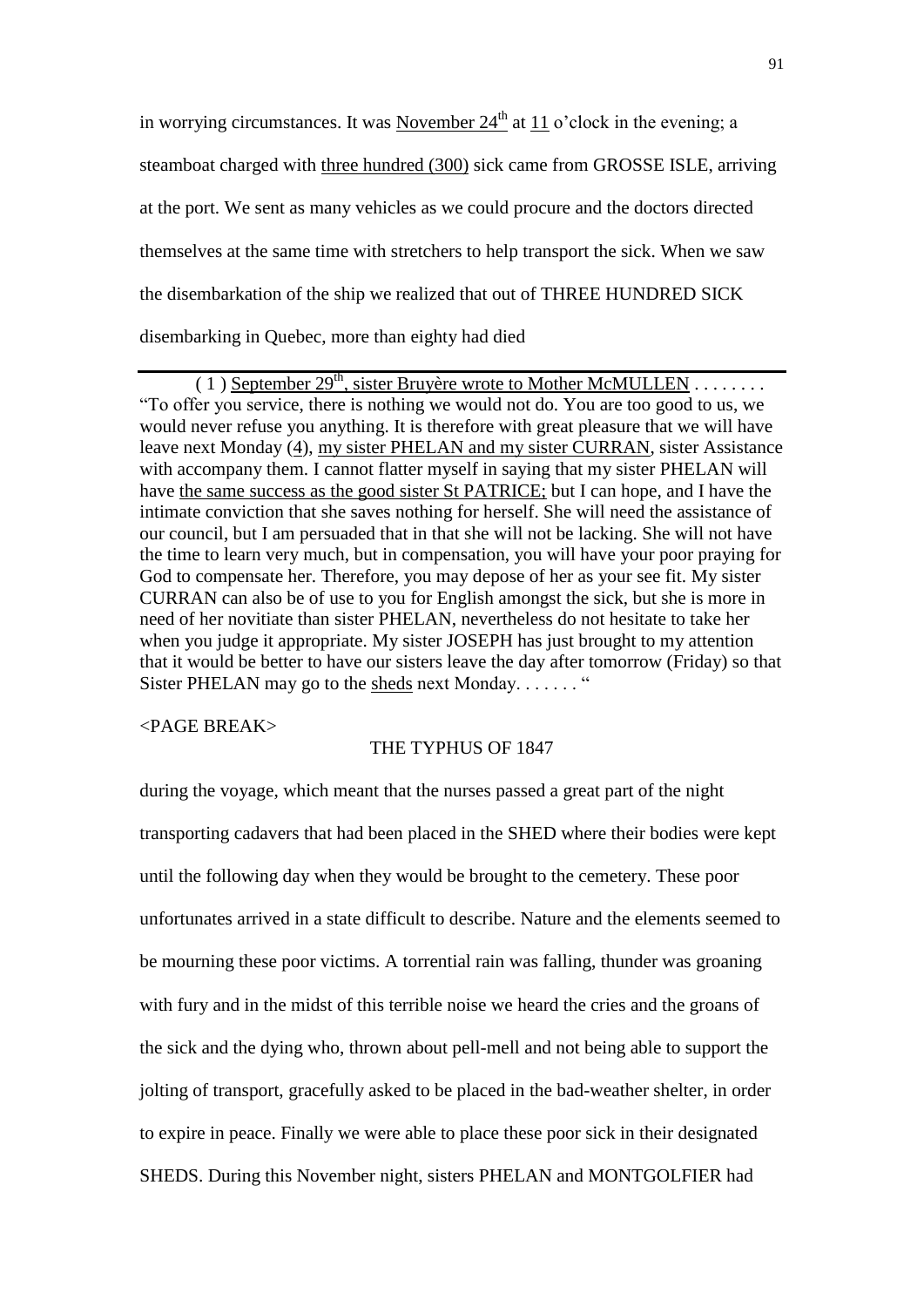retired into a shelter serving as a dormitory, when suddenly, they heard an excruciating racket. It was that of cries and repeated noise at the door. Sister PHELAN, without troubling herself, took a great stick which she had as a precaution in the room and advanced rapidly towards the door. . . It was nurses, she recognized them, harassed by fatigue and full of drink; they were famished and, believing themselves to be in the kitchen, came to haul open the door of the sisters' cell. The sight of the sisters surprised them, they remained stunned, but soon after a new surge of hunger and perhaps the quarrelling amongst themselves returned them to their state of excitement and preceding delirium. Sister PHELAN made them quiet themselves and gave word to call the police: her patience had reached its limit. Her steady gaze startled them and they retreated. One of them, with an affable air that is often characteristic of intoxication, softly replied:

June  $9^{th}$  1847 THE TYPHUS OF 1847  $\frac{1}{\text{June } 9^{\text{th}}$ , 8 Grey Nuns and 5 women Leave for the SHEDS  $(1847)$  A N C I E N J O U R N A L. VOL. II

#### $\underline{C}$  <u>H A L L E N G E S</u>

"Yes, my Sister, I will retire, but only for you, I tell you, yes for you, but not for the others." And silence followed soon after this alert.

The challenges, the little persecutions directed against the sisters during the second period of their sojourn in the ambulances are but, after all, the effective part of the holocaust renewed every day and in these details of immolation, the sisters accepted them and directed themselves towards the shelters.

We should not be shocked if they are faithful to a grace which they have not ceased to ask from Heaven: the strength of martyrs. Many will obtain it as a reward.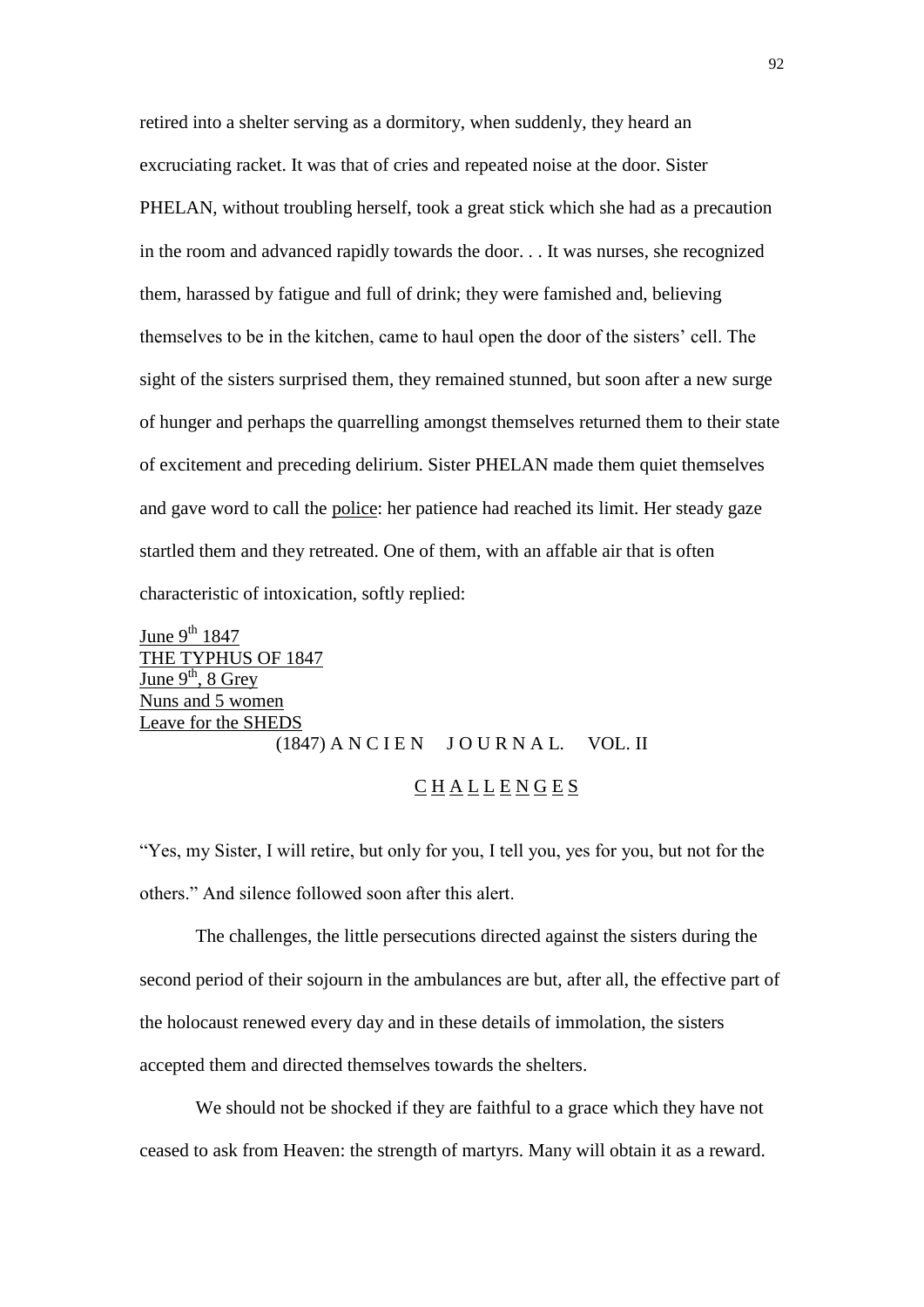Ah! Now, more sensible would it be for her to envision the scene of this last phase of the episode we have told.

For six months, the epidemic in Montreal has raged with a continuously increasingly progress, nevertheless the cold of winter will without doubt slow its march; but in exchange, what misery will we encounter? Navigation has ceased, a great number of convalescents are already in place; too weak still to look for work, they nevertheless ask for bread. A shed has been reserved for them; we have them share and promise them a ration which barely sustains them.

The government is having a ration distributed to each which consists of a halfpound of bread daily, a quadroon of beef and a little bit of tea for breakfast, often without sugar or milk. We continue to make soup at lunch, but without oatmeal; at night, we prepare gruel.

# <PAGE BREAK>

#### THE TYPHUS OF 1847

How can the government find enough, in effect, to nourish such a great number of people? Nevertheless the rations augment by half, this is still too much. So on the representations that are made, we decide to give THIRTY GALLONS of MILK per day. From this day, the sisters make rice-milk themselves which they distribute to their poor sick, which is of great consolation to them.

The straw mattresses, drapes, bed covers etc., were provided by the government; but for their clothing, a great number of patients were reduced practically to nudity, and here is how. Upon the arrival of the sick at the shelters, we took possession of their crates and their effects; we placed them in a locked depot, the key for which was confided to the assistant guard. The latter told patients that this was done in order to ensure the security of their effects, but when it came to reclaiming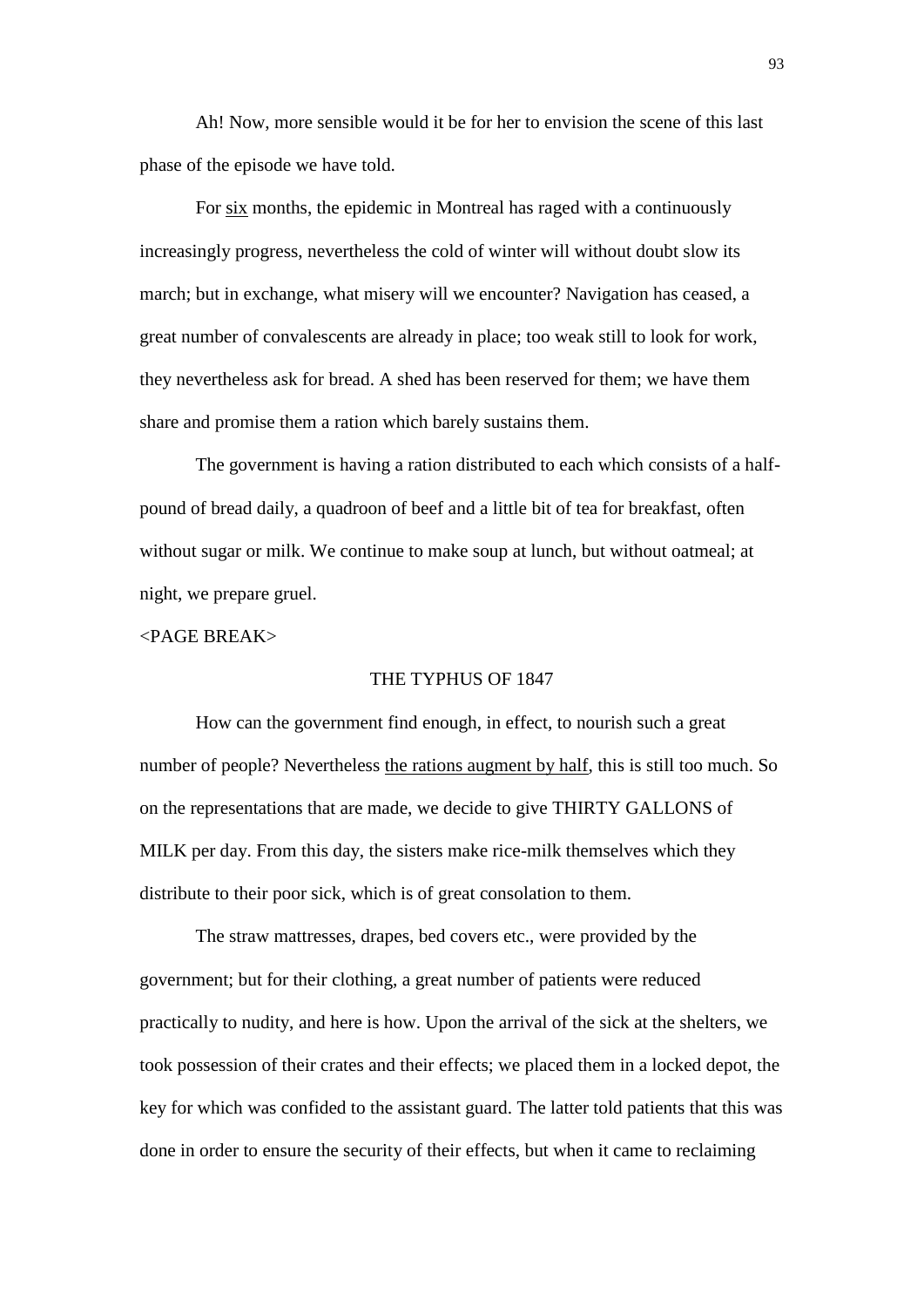them, the poor people could not find what belonged to them, and having nothing to change into, were reduced to disgusting uncleanliness.

The sisters bemoaned this state of affairs, but could not remedy them without exposing themselves to great difficulty as, at this time, their presence was resented, and because the poor sick whom they loved would be infinitely more miserable if they were to be abandoned to the care of the mercenary employees, mostly all protestant, in whose presence the sisters closed their eyes to a piles of issues and acted in all circumstances with reservation and prudence.

Nevertheless, the sisters believed that they needed to inform the Monsignor of <PAGE BREAK>

June  $9^{th}$  1847 THE TYPHUS OF 1847 June  $9<sup>th</sup>$ , 8 Grey Nuns and 5 women Leave for the SHEDS

# $(1847)$  A N C I E N J O U R N A L. VOL. II (49)  $\overline{C} H A L L E N G E S$

Montreal, who came to the shelters to visit the sick, of the pitiable state of a certain number of the poor victims of acts of bad faith committed who, for one reason or another, did not wish to restore their dignity. Monsignor, touched by compassion for these already tried unfortunates, sent to the sisters several dozen shirts and other effects to be distributed to the most needy.

The charity which does not cool in our Christian country, inspired collections, contributions; but our citizens are not LORDS, or powerful gods, and we know that our green countryside does not have precious mines.

We have seen with admiration a great number of families, already charged with children, welcoming the poor orphans of the strange land; but what more can we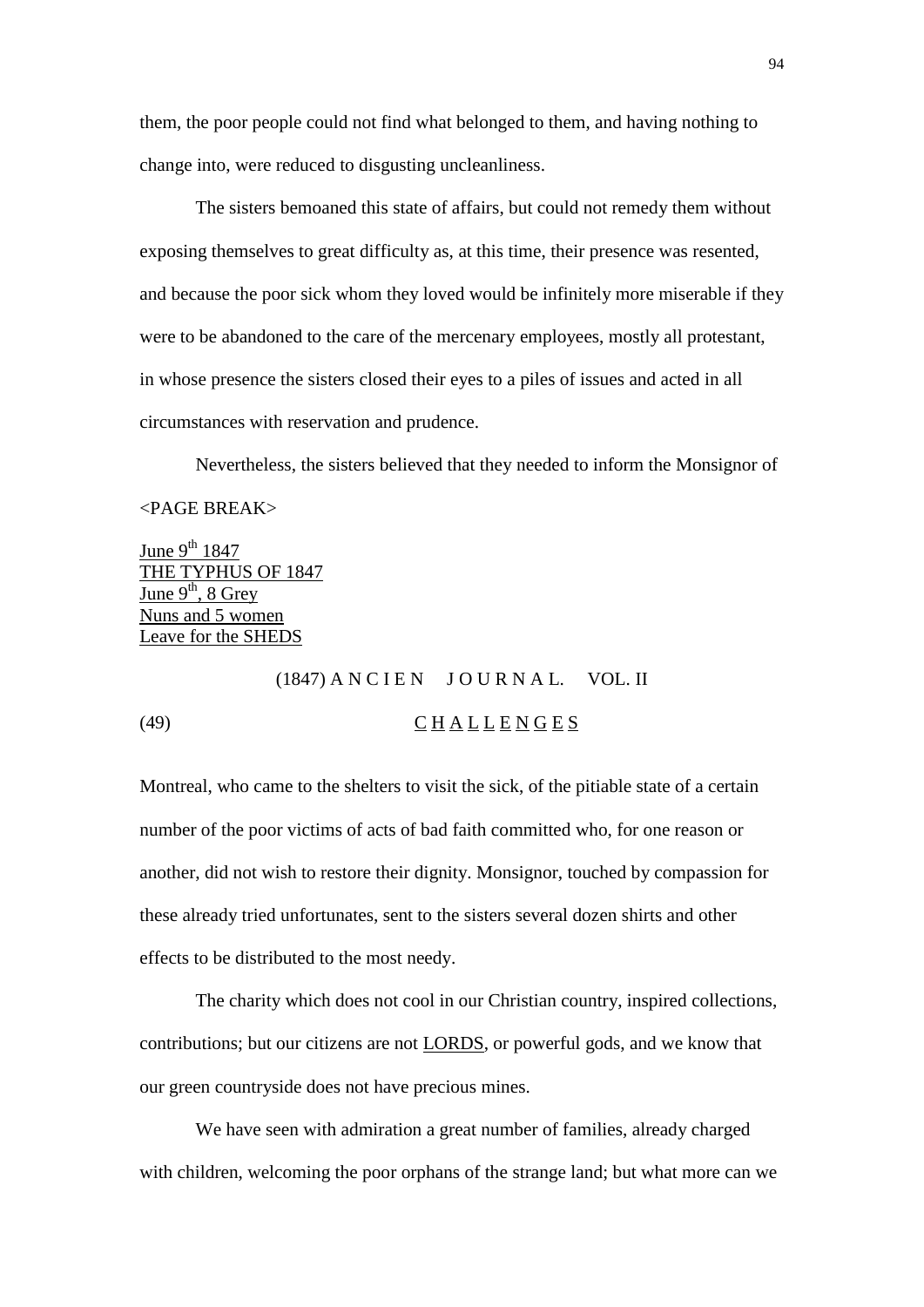do? The sick in the shelters are still hungry, what torment! . . . They are sad and worried

Let us insert a letter from mother McMULLEN to Mgr BOURGET:

"General Hospital, Montreal, October

1847"

"Monsignor,

"I submit to Your Highness the different remarks I have made on the subject of the SHEDS:

"In the mentioned SHEDS, we give no food to the sick, from lunch to dinner, nor from dinner to breakfast. Treating them in this way, is the way to make them remain bedridden longer, and even to cause the death of several among them. A great number of caregivers and nurses

<PAGE BREAK>

## THE TYPHUS OF 1847

"sleep in the SHEDS with the sick. All THREE of the caregivers stay awake every night for the night shift, without receiving any provision . . . treating them in this way, is certain to expose them to the illness: it is not a consideration of the government, since the patients would then be cared for at a price. The dormitory designated for the caregivers could contain from eight to ten beds. . . there are actually thirty-three caregivers. We have asked to have the dormitory enlarged; this was refused. Nevertheless yesterday, one of the workers told us that he thought we were going to enlarge it. Sister PHELAN has asked to have a few things for the caregivers for during the night, this was refused to her. The nurses who serve in the women's SHEDS sleep in the same apartments. Every night, a man and a woman stay awake and watch over in each of the SHEDS; it is hoped that the doctors who are also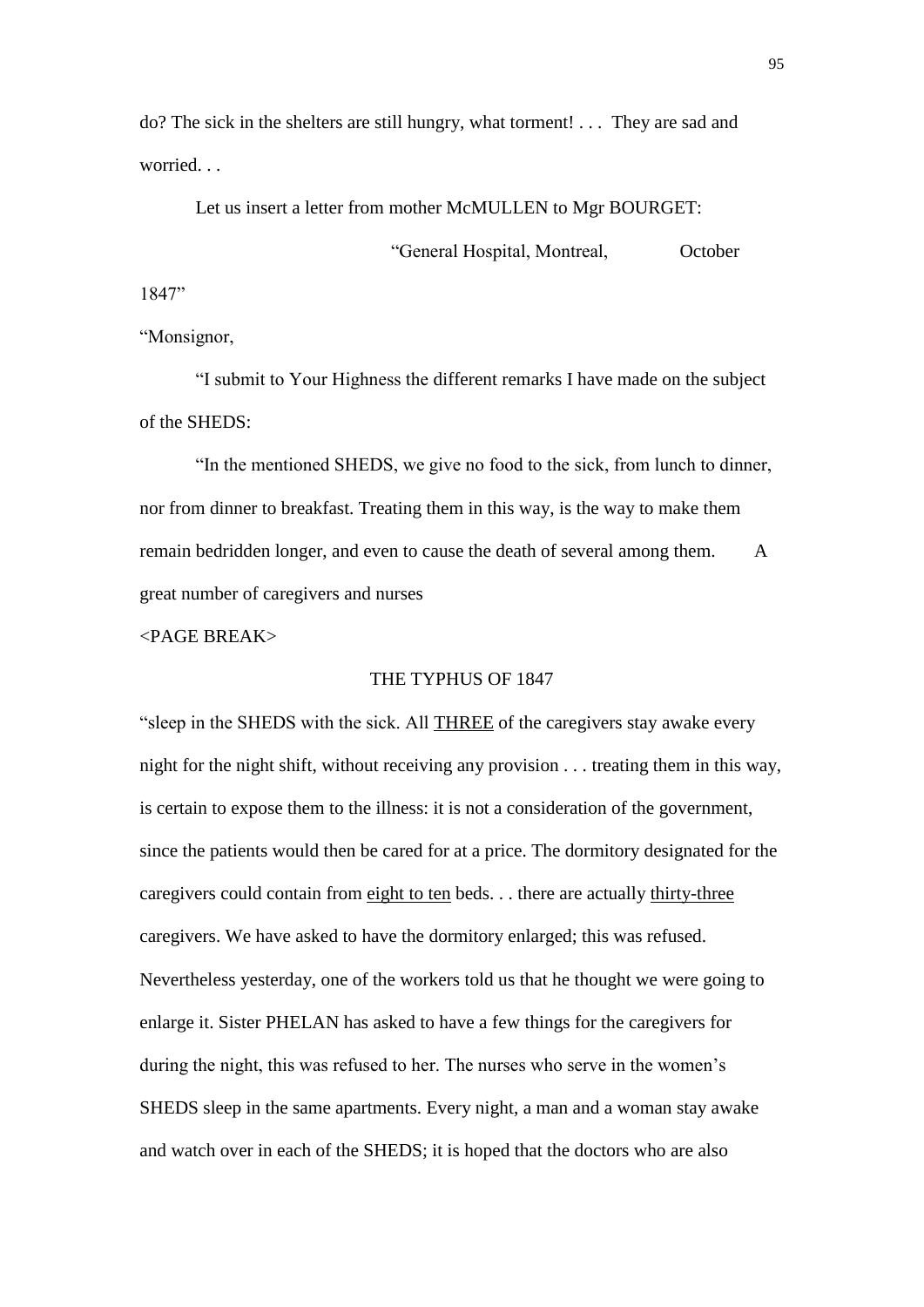staying awake to watch over the SHEDS pay great attention that nothing against honesty and decency happens.

"Since yesterday, M. CRAWFORD has softened, he has spoken to our sisters with much politeness. There is no more discussion of making the chapel into a SHED.

"I have the honour to be with the most profound respect, Monsignor

"Your very humble and very obedient girl,

"Sister McMULLEN, sup."

"There was nothing more distressing for us, wrote one of our sisters, witness of these scenes in the SHEDS, than hearing these poor unfortunates saying without cease: "My sister, I am dying of hunger, I have nothing to sustain myself with, give me, I beg of you, something so that I do not succumb." One night, during which we entered

<PAGE BREAK>

June  $9^{th}$  1847 THE TYPHUS OF 1847 June  $9^{th}$ , 8 Grey Nuns and 5 women Leave for the SHEDS  $(1847)$  A N C I E N J O U R N A L. VOL. II (50) C H A L L E N G E S

"the SHEDS during suppertime, a great number of these poor famished approached us, and told us the story of their misery. Some of them showed us their lunch; nothing but a potato, and for their dinner, a small piece of bread. We saw several sick crying and saying "We are dying of hunger."

"There remained but one more place to look for help: the paternal assistance of the Mgr of Montreal. He had sent our way money which regularly amounted to \$20.00 (TWENTY). This donation was frequently given, and so we bought bread and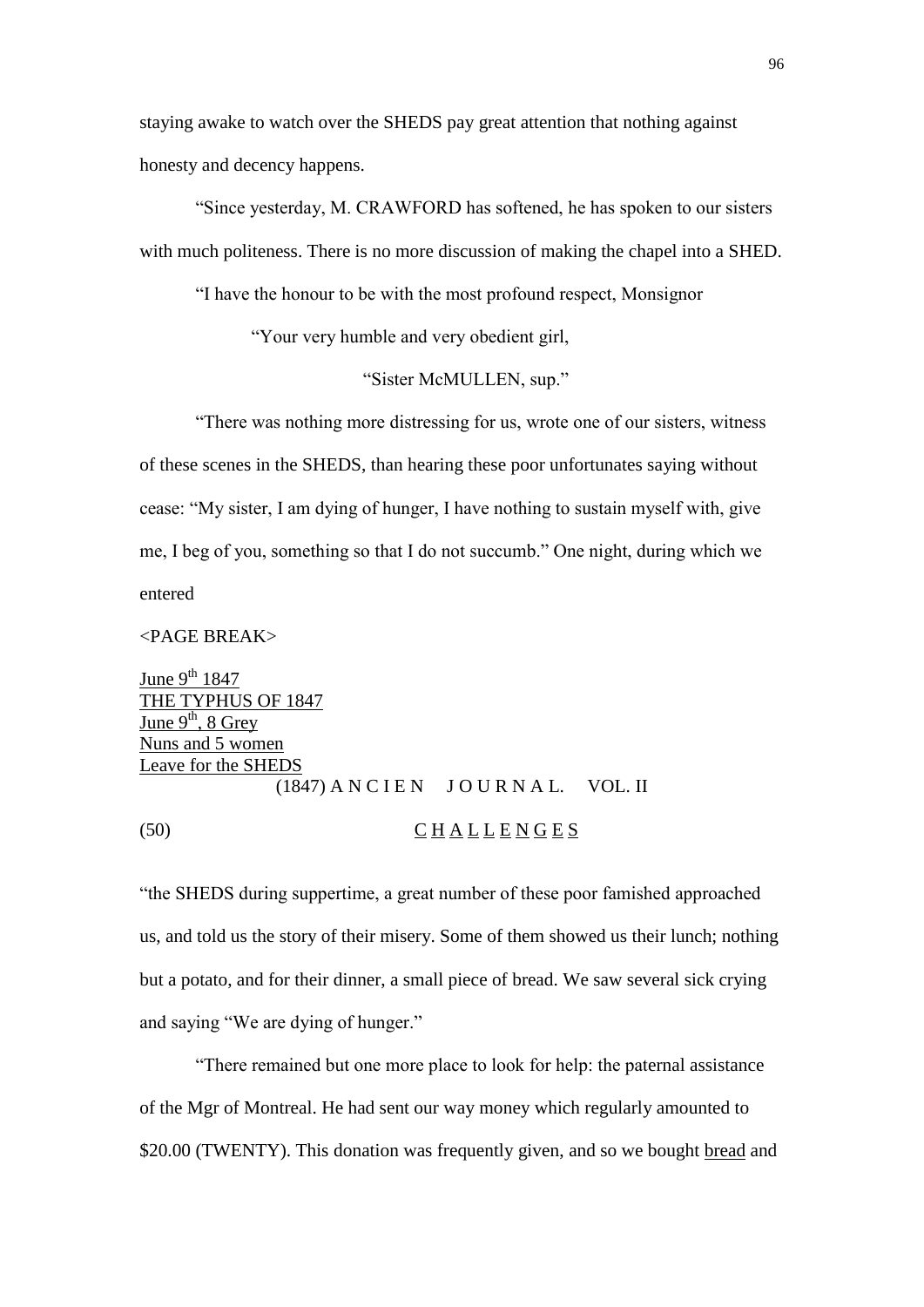butter for our dear sick, the number of which lately had reached FIVE HUNDRED.

"Without the generosity of this charitable pastor, where would we be with our poor patients? This was for them a second Providence; also with such respect, with such love did they pronounce his name!"

"It is impossible, said sister CARON, witness of these facts, to express the gratitude of these poor people, when they saw enter into their apartments the people charged with nourishing them. They threw themselves onto their knees and thanked the Lord and asked him for an abundance of benedictions for their benefactors, such as Mgr BOURGET, the RR. PP. Jesuits which they regarded as veritable fathers, and their Grey Nuns. . . . . ."

After the closing of the shelters in the month of April, there remained still a great number of convalescents, whom because of their state of weakness, could not yet work to sustain themselves and had only the arches of Heaven as a roof over their heads. In the way of their enterprise and their insistence the sisters obtained permission from government agents

# <PAGE BREAK>

#### THE TYPHUS OF 1847

to allow them in the SHEDS overnight; but they did not wish to charge themselves with nourishing them. What to do? We could not let them die of hunger. In this extreme situation, the sisters turned to him who had always borne the burden of the SHEDS: they addressed themselves to Mgr BOURGET, who extended his generosity up until the moment when the poor unfortunates were able to provide for themselves.

September  $27<sup>th</sup>$  of this same year (1847), <u>M. de Courson</u>, superior general of Saint SULPICE wrote to Mother McMULLEN: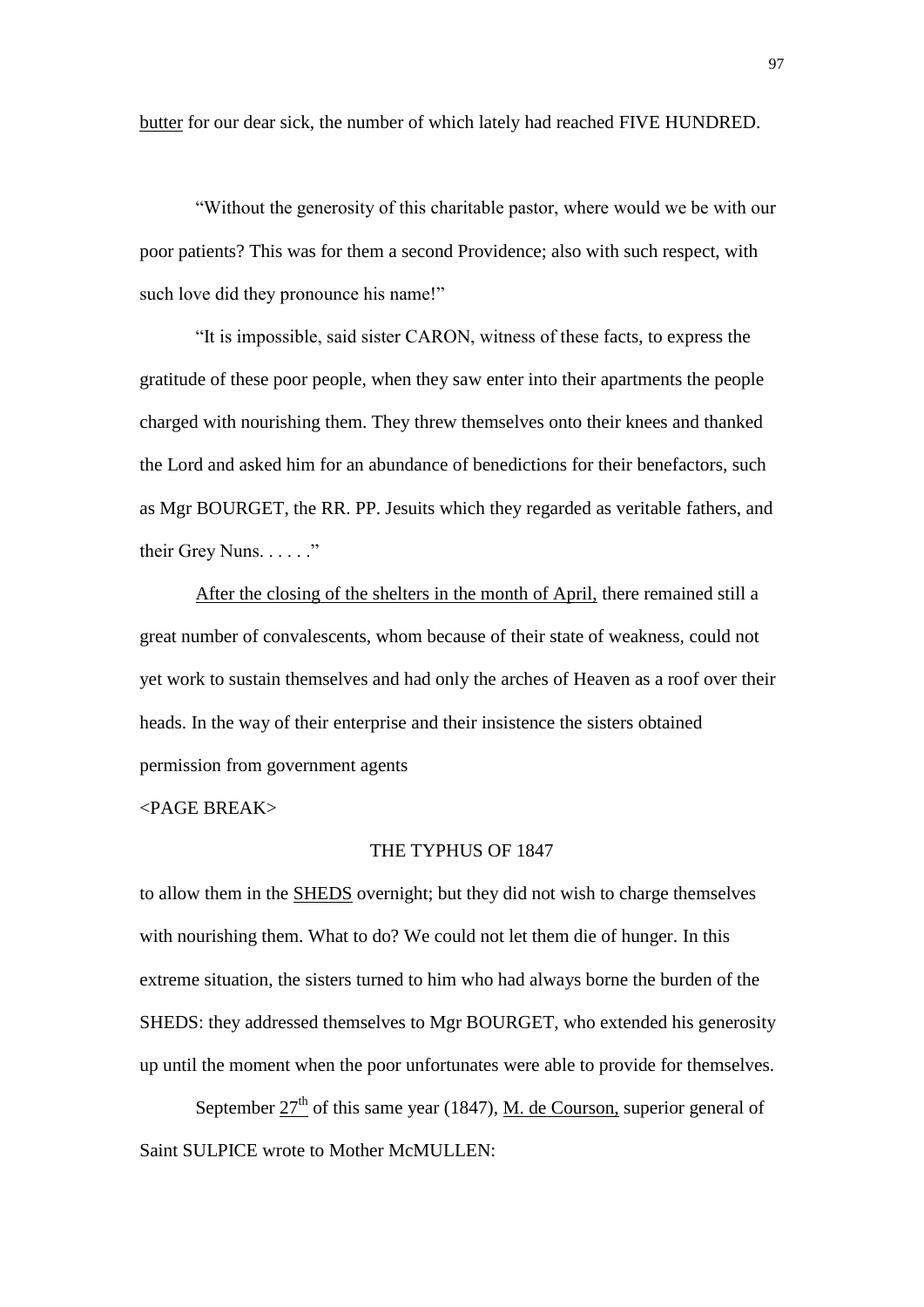. . . . . . . . . . . . "I do not want to miss the occasion to tell you that we have been taken by your pains and triumphs. DYING FOR JESUS-CHRIST, IS TO VANQUISH AND TRIUMPH. This thought was our consolation when we learned of the death of our dear brethren. It is also yours. Our losses have not rendered us whatsoever insensible to those you have endured, and I have recommended your deceased and your sick to the prayers and to the holy sacrifice of all the priests of our Company while recommending that of our dead and our sick. It was the same conflict, and its combatants should not be separated from each other. Providence, in associating us in this way, has strengthened the links that united our TWO Communities, and a charity more tight than in the past, if that is possible, is manifested between us, in all occasions. It will be the principle of a redoubling of the zeal and of devotion of our good work. There is in the conduct of God within our houses the grand benedictions of which we feel the effects. Let us continue to immolate in the service and in the glory of our adorable Master.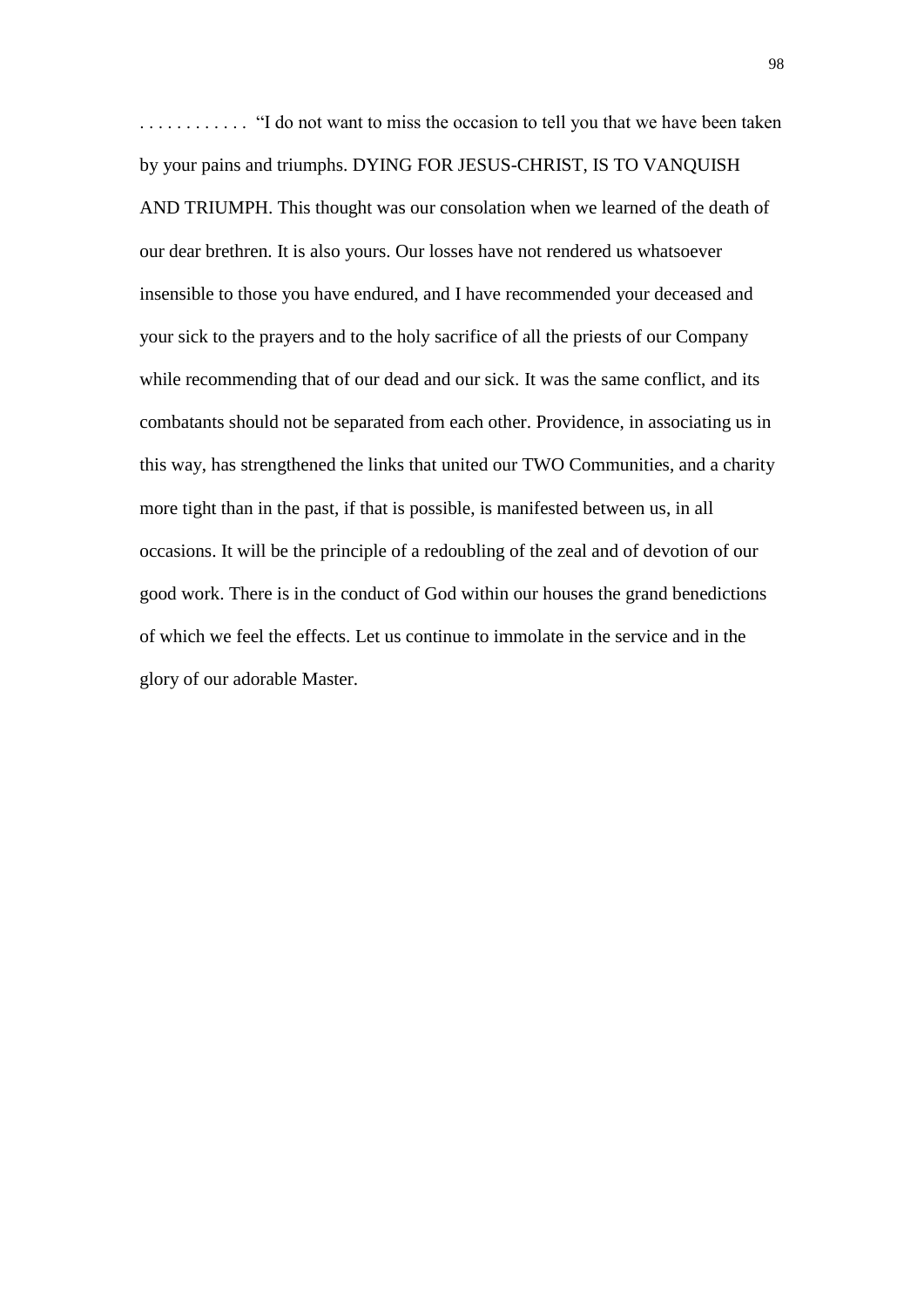#### <PAGE BREAK>

June  $9^{th}$  1847 THE TYPHUS OF 1847 June  $9<sup>th</sup>$ , 8 Grey Nuns and 5 women Leave for the SHEDS

# $(1847)$  A N C I E N  $J$  O U R N A L. VOL. II

# (51)  $\overline{C}$  H A L L E N G E S

"I look to fill the gaps that the scourge has created in the seminary, and I have confidence that God will provide me the means to do so. It will be the same for you: God increases the vocations, and through generous vocations; you will be able to complete the admirable task that God has given to you. Therefore have an inalterable courage and march on in the name of good.

"I am very sincerely, in union with the Sacred Hearts of Jesus and Mary, my very dear Sister,

"Your all devoted and very humble servant,

(Signed) "L. de Courson."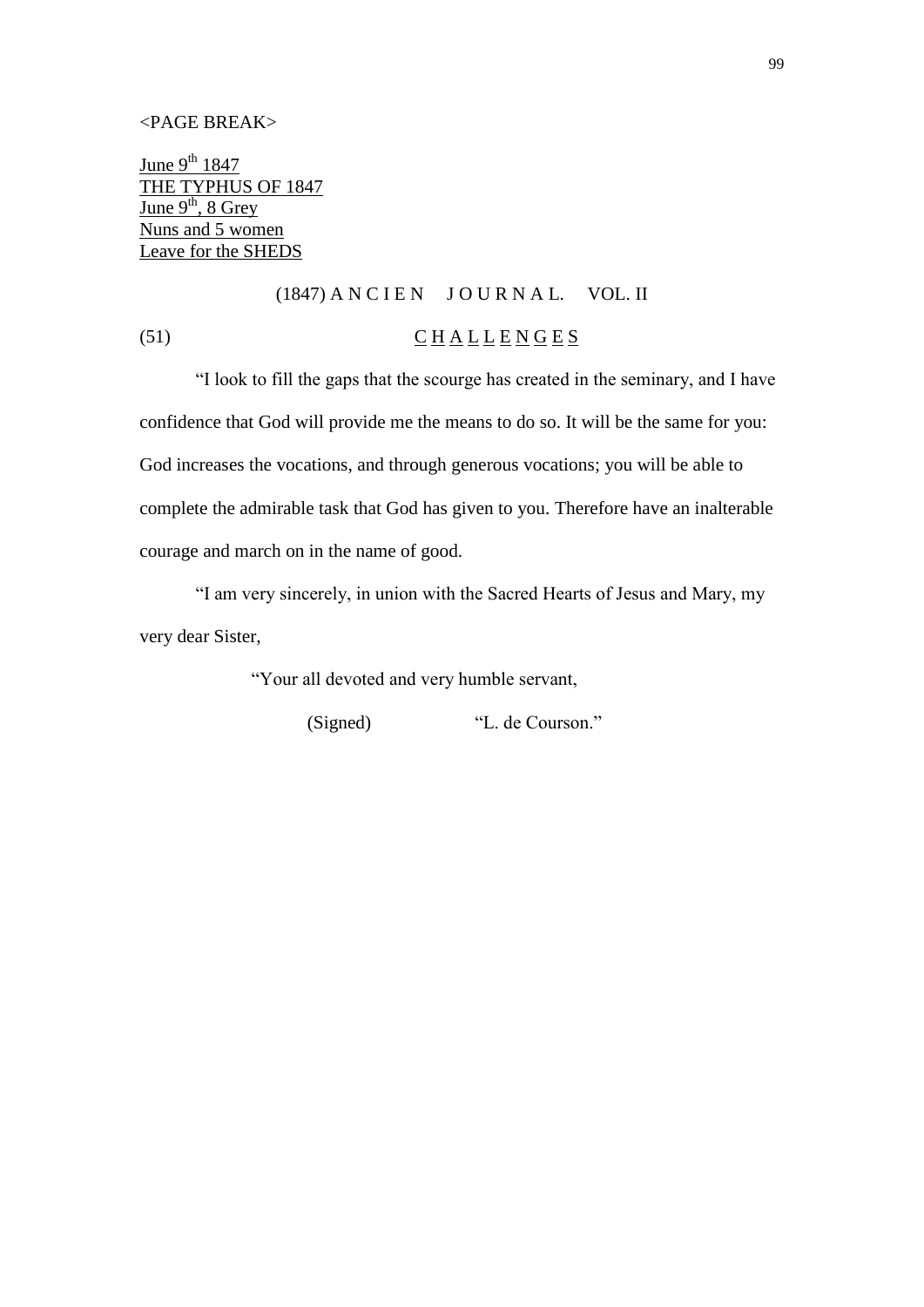#### CHAPTER XI

# THE CONSOLATION

The angel of agony takes a few eternal words to the divine Crucifix in comfort. The merit of this divine sadness and the encouragement which the incarnate Word wished to receive we obtain, the grace of supporting our greatest bitterness, if not with contentment, at least with submission.

These unfortunate children of Catholic Ireland experience with truth and taste, even on strange soil, in the midst of cruel suffering, a few of these consolations which come from Heaven. Their faith is maintained with strength and perseverance, and their hope of eternal retribution detaches them from all the goods of down below.

A great number of these emigrants received on our soil, the benedictions of God, the abundance of these earthly goods, and this is because

<PAGE BREAK>

#### THE TYPHUS OF 1847

of their fidelity and their attachment to our holy religion.

A great number are converted, and the Irish-Catholics provided great joy.

The untiring devotion of Mgr Bourget and his coadjutor Mgr PRINCE, as well as that of the priests and the clergy, came in such great numbers to their aid, dilated their oppressed hearts by such cruel anguishes. The sight of the sisters, so attentive in their relieving, consoled them.

Upon their approach, they made the sign of the cross, joined their hands and lifted them towards the sky.

The presence of R.P. O'Mally, who came from Ireland with them, made them forget their exile. He was so good, so sensitive, that he could not hear of his compatriots without spilling tears.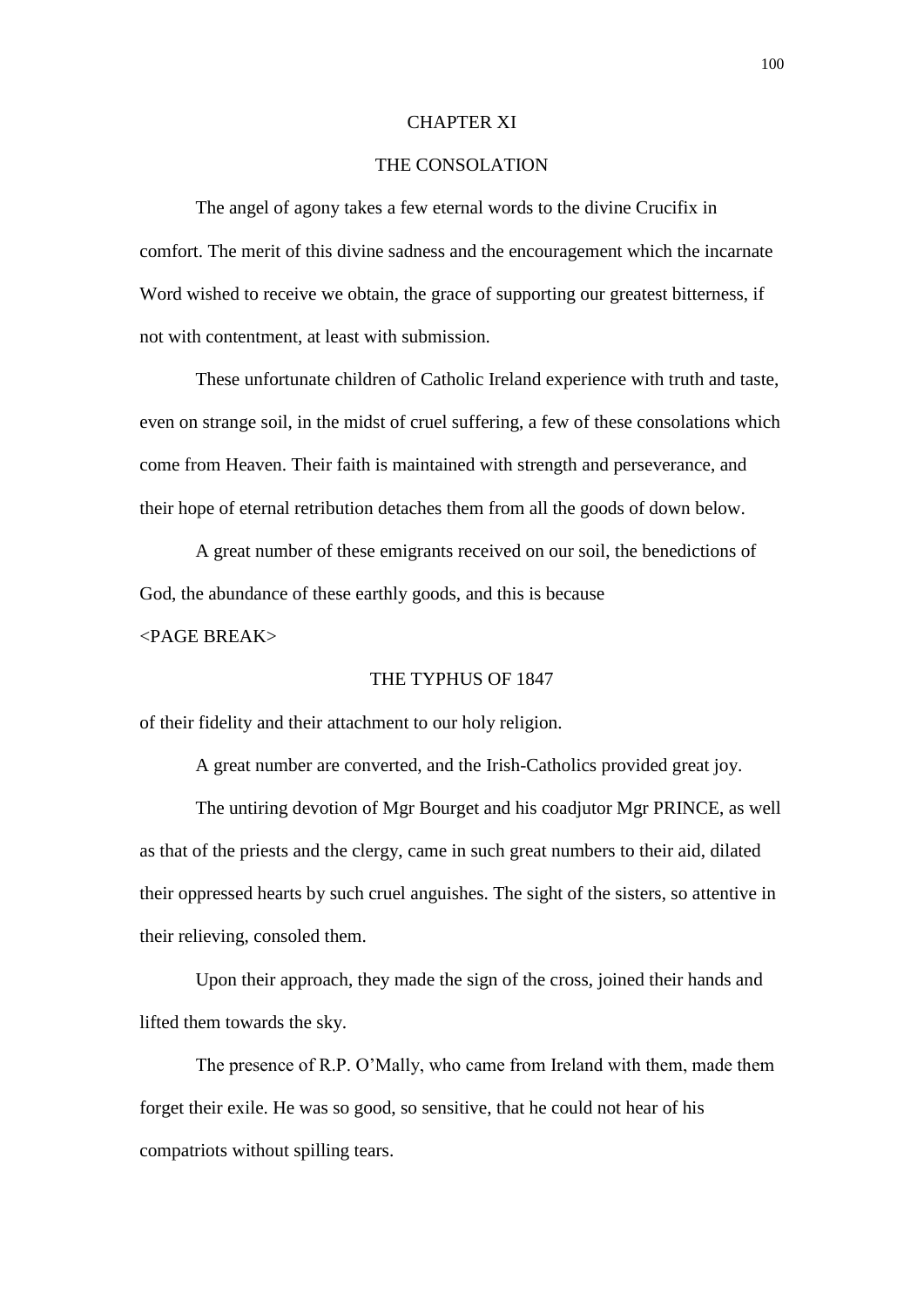The service of the little chapel was welcomed in an expressionless joy, we were so happy to assist in the holy sacrifice.

MGR. PRINCE said the first mass and the sisters sang pious hymns.

This humble chapel saw much abjuration, here they administered the holy baptism as well as other sacraments that had been delayed. Many adults were baptized, confirmed and married according to Church Law.

It was also there that we celebrated with the greatest solemnity possible the beautiful anniversary of CHRISTMAS. The sisters sang pious hymns with orphans that they had brought along

# <PAGE BREAK>

June  $9^{th}$  1847 THE TYPHUS OF 1847 June  $9<sup>th</sup>$ , 8 Grey Nuns and 5 women Leave for the SHEDS  $(1847)$  A N C I E N J O U R N A L. VOL. II

(52)  $\overline{THE} \ \overline{CONSOLATION}$ 

with them from the motherhouse. It was in this chapel of exile that we loved to pray for the grand O'Connell, the liberator of Ireland, whom death had harvested in the fateful year of 1847, before he witnessed the triumph of his glorious cause.

It is in this year 1847 that the Church of Saint Patrick was blessed, the mother church of all Irish congregations in this city. It was on the very day of Saint Patrick's anniversary that his Highness Mgr Prince made his benediction. The reverend M. CONNOLLY said an hour-long sermon. Because of the cruel challenges faced by Irish Catholics, we cancelled the ordinary banquet given in such circumstances to all the contributors.

But we read in the annals that on this very day, the community of the Grey Nuns invited the orphans from Saint Patrick's ASYLUM, open for a few months at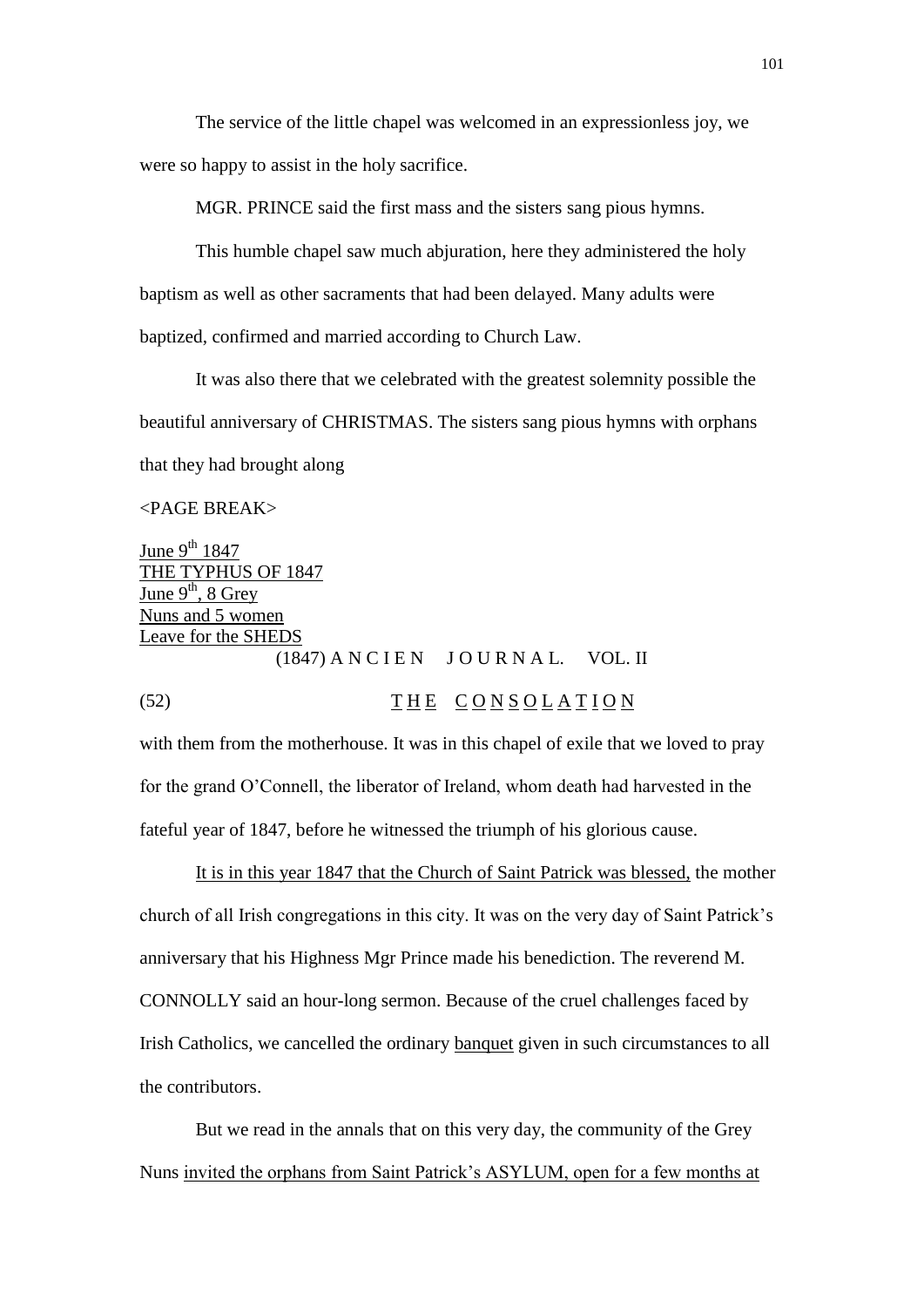the time on MURRAY street, to come have lunch at the mother house, which took place to great contentment on all parts. The little girls were welcomed by the little girl orphans and the little boys in Saint-Alphonse's Hall, that of the little boy orphans.

In these days, this orphanage definitely has its denomination, we knew it in the city as SAINT PATRICK'S ASYLUM. Here is an excerpt from an English newspaper that we cite in translation:

"SAINT PATRICK'S ASYLUM." – "We direct attention to this charitable "Institution and hope it will receive an increase in public support. Those who first "suggested the undertaking and then generously devoted a commodious building for "the Institution are rewarded in its daily benefits." "February  $4<sup>th</sup>$ , 1847." <PAGE BREAK>

#### THE TYPHUS OF 1847

Saint Patrick's Asylum, in the beginning, was simply an enterprise for reuniting a number of the poor and the orphans that Sister HURLEY wanted to pull out of the misery and that she confided to Madam McGrath, who indeed wanted to share in this devotion. Sister Hurley nevertheless did not live in this first house which she visited daily and which she provided for in all needs by her collections and her ingenious industry. It was only on October  $9<sup>th</sup> 1847$  that THREE sisters took internal direction of this house, which underwent several mutations. M. McMGRATH had accorded this lodging free of charge for only SIX MONTHS. . . We then went to take possession of another lodging at M. McDONNELL'S, which lasted another TWO MONTHS . . . . We then went to inhabit a building on Bleury Street for FOUR or FIVE MONTHS, and finally at the residence of M. de ROCHEBLAVE, where the men of the Seminary who served the Church of Saint Patrick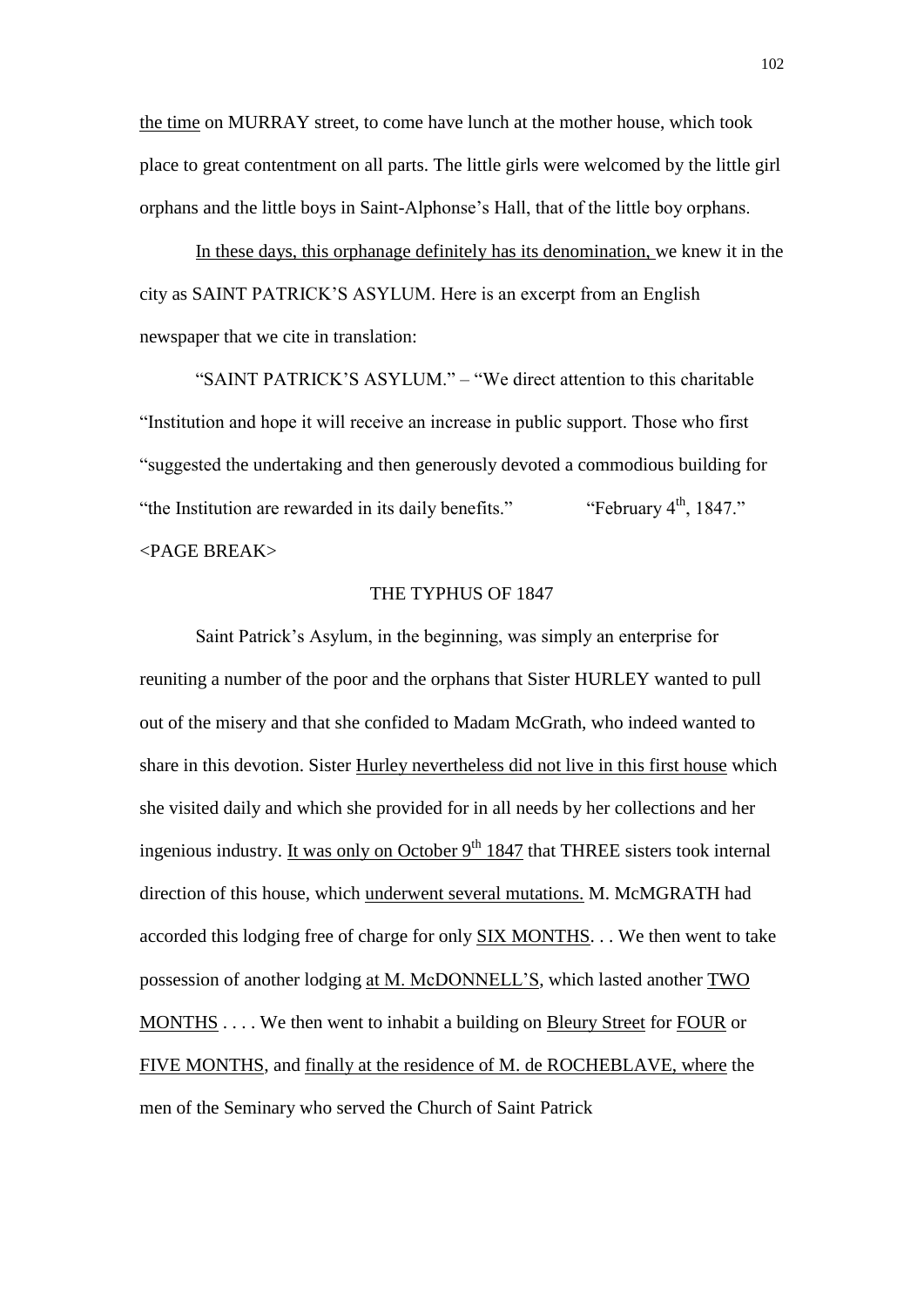withdrew to, in 1848. In 1849, we found the poor and the orphans of Saint Patrick on CRAIG STREET, in the house of M. Augustin PERRAULT, where they remained until Saint Patrick's Asylum was built in 1851: it was blessed on November  $21^{st}$  by R.M. Billaudèle, Seminary superior, Sister HUGHES, charged with the conduct of the house on Craig Street, went there to assist sisters Mary CHRISTIN and St CROIX (Robin).

During these years, in 1850 probably, Sister REID, charged with the visit of the poor Irish in their homes, had opened a house where FIFTY (50) poor families lived on COLBRONE Street, which she supported through alms. In this house, she had collected FIFTY poor orphans, the parents of whom died during the painful period of

<PAGE BREAK>

June  $9^{th}$  1847 THE TYPHUS OF 1847 June  $9^{th}$ , 8 Grey Nuns and 5 women Leave for the SHEDS  $(1847)$  A N C I E N J O U R N A L. VOL. II

(53) THE CONSOLATION

typhus. Madam Brown, a victim herself of the exile, and who had escaped from the fury of the contagion with her young family, took care of these children and made an elementary class for them, with great success. But soon the good father DOWD, giver of alms to the poor, reunited all the orphans to those on Craig Street. Madam BROWN was equally welcomed.

Sister REID succeeded Sister HUGHES and was the first superior at the Asylum that we see today next to Saint PATRICK'S Church.

Sister FORBES took over administration of this little house in 1853, and remained there until her death in 1877.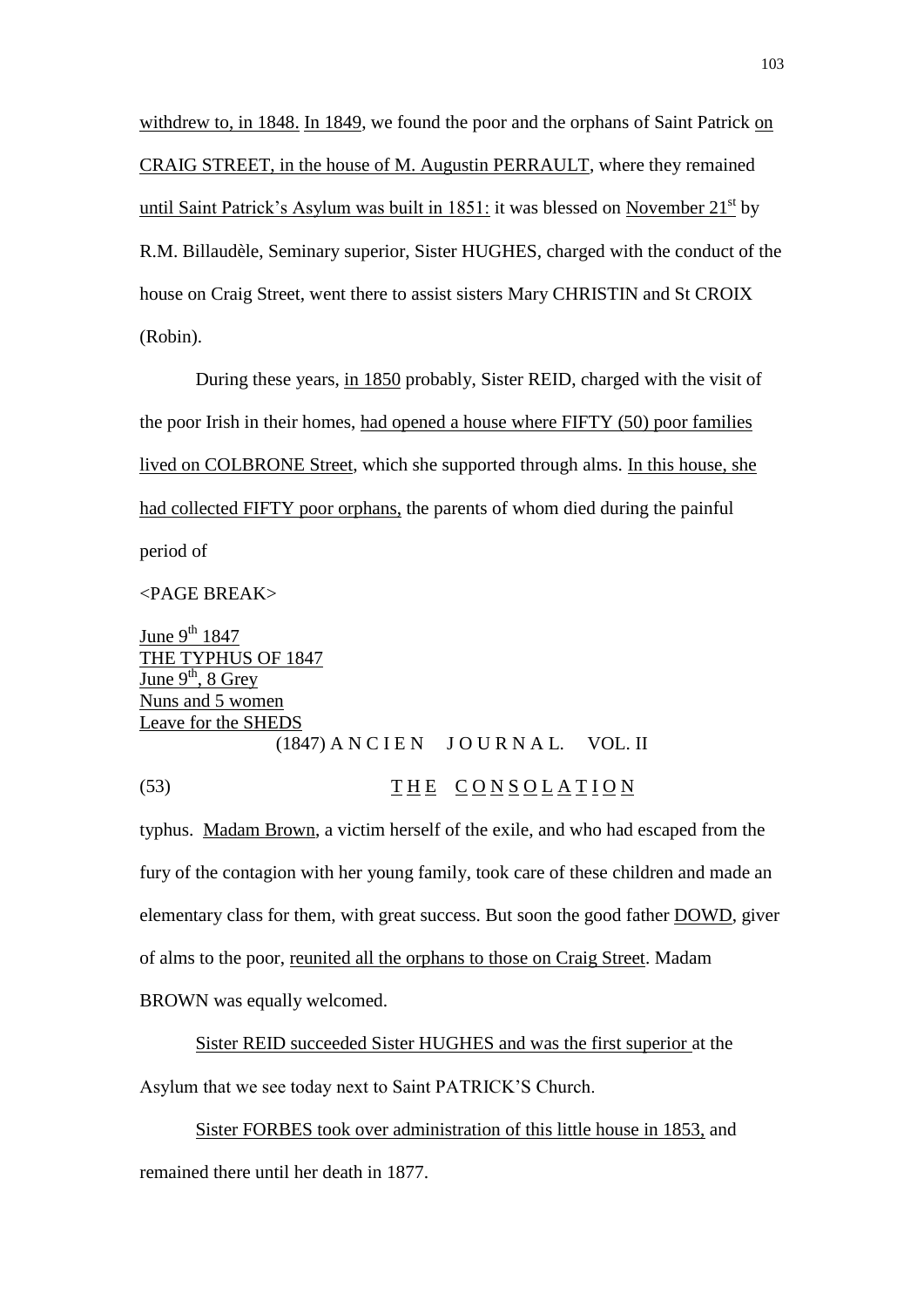Sisters OLIER and DALPEE, who were the most elderly missionaries in this house, were equally regarded as superiors, succeeded Sister FORBES one after the other, Sister Pagnuele who remained for TWENTY-TWO years, and the other sisters DEVIS and HARKIN.

Sister PEPIN as well as the two first companies of sisters HUGHES and REID, sisters MARY (Christin) and St CROIX (Robin) saw the first and happy developments of the asylum. They nevertheless had to endure much privation and sacrifice; this house was sustained but by charity and the support of the Irish congregation, the devotion and generosity of which never wavered. Every year, a bazaar, collections and other receipts of benefaction raised funds to help care for the poor; but the orphans were so numerous, and we welcomed equally the elderly infirm without support...

# <PAGE BREAK>

#### THE TYPHUS OF 1847

Sometimes, we suffered and said nothing. One day, for instance, the sister in charge of expenses came to warn the superior, towards nine o'clock in the morning, that she had absolutely nothing to prepare for supper. All the provisions were exhausted. Sister REID answered her: "My sister, we will first go do our reading, as it is the time to do it, and we will see what we can do." We had the orphans pray, and with the reading barely finished, we heard loud knocking at the door. A good elderly man, charged with an enormous bread basket, brought the provisions necessary for supper. He had had the inspiration to organize a walking collection in favour of the poor at Saint Patrick's Asylum.

We have many facts of this type, to be related here. The Divine Providence was admirable to this house.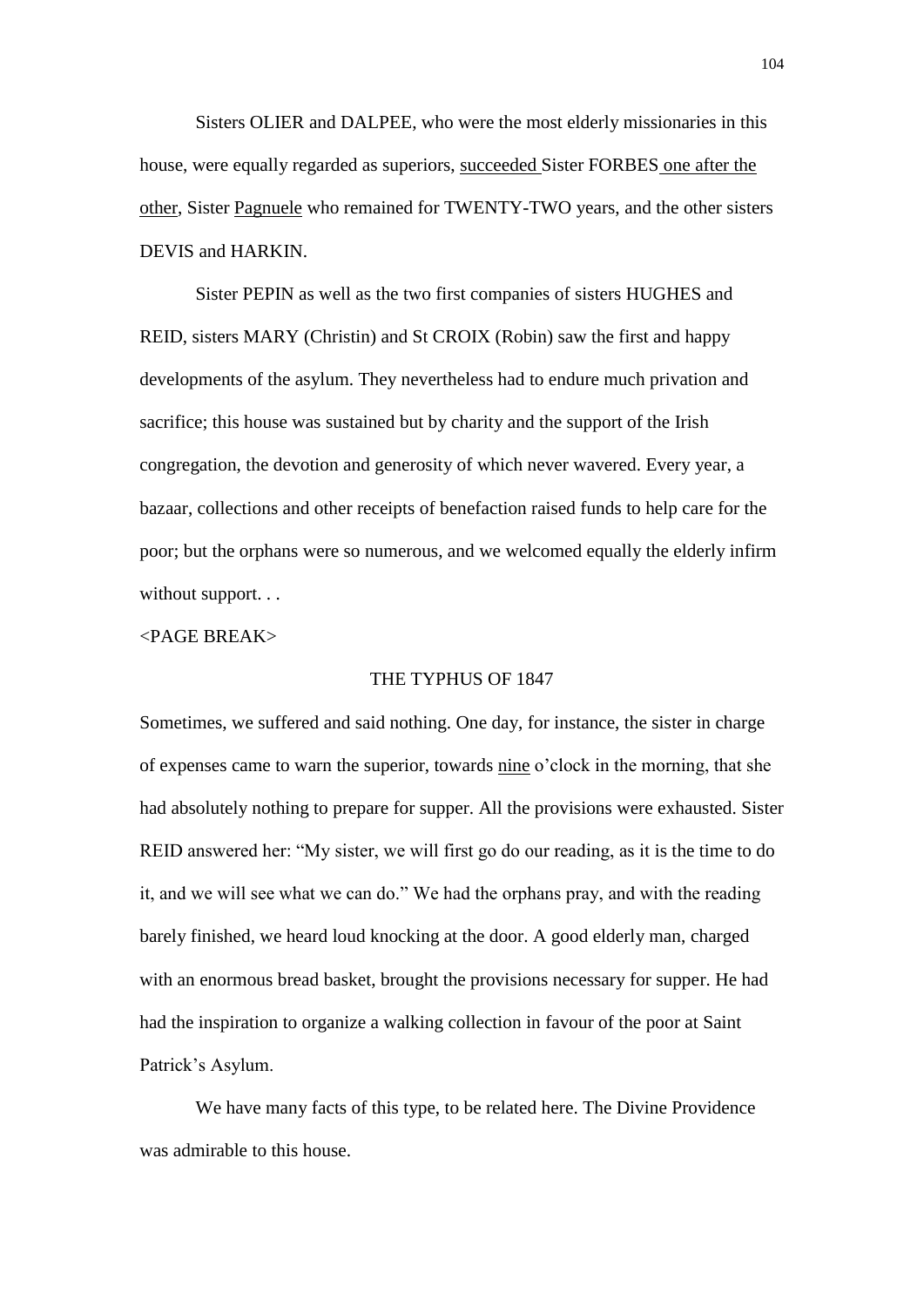Amongst the Ladies of Charity who protected Saint Patrick's Asylum with goodwill, Madam VALLIERES of Saint-Real, who was the insignia of benefaction in her devotion, was given particular mention and her benefactresses, Madams Chs. WILSON, M.P. RYAN, Madam W. BRENNAN and Madam MURPHY assisted her admirably.

Saint Patrick's Asylum has become so prosperous today that we say abundance reigns over it. We do not fear however prodigality. A sage and discrete administration holds in its hands the wellbeing of the poor to offer favour to the greatest number.

We ordinarily count at Saint Patrick's one hundred and fifty (150) to TWO HUNDRED (200) orphans, the names of which enter the registry yearly.

#### <PAGE BREAK>

June  $9^{th}$  1847 THE TYPHUS OF 1847 June  $9^{th}$ , 8 Grey Nuns and 5 women Leave for the SHEDS  $(1847)$  A N C I E N J O U R N A L. VOL. II

# THE CONSOLATION

To see these children reunited and marching in their processions, clothed in habits convenient to the prosperous state of their houses, we admire the divine Providence and we repeat with love this soft invocation which comes to our lips every day: "DIVINE PROVIDENCE, YOU ARE THE MOTHERS OF ORPHANS." The details which we have just given on the house of Saint PATRICK are quite succinct. Many pages written on the beginnings of this house are lost. We are thus denied the consolation which we would have had in knowing the admirable protection Heaven offered this house and are particularly edified by the devotion and the spirit of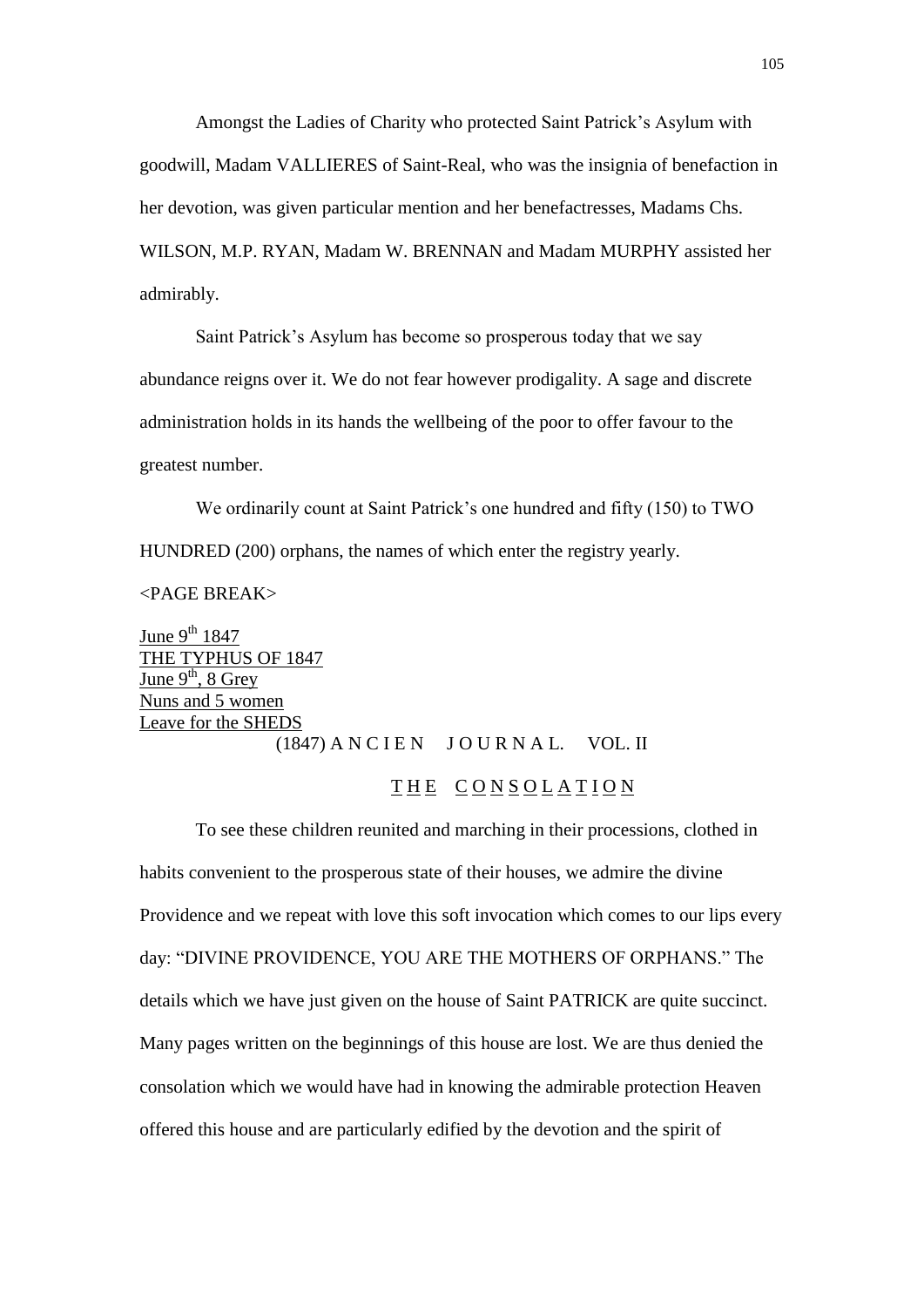sacrifice which were animated by the first sisters who took over administration of the asylum. How much privation did they endure, them and their poor.

That which we cannot doubt, is the grand benediction that the Lord pleased himself to offer to this work, which is honoured today not only by the Irish congregation, but by the city of Montreal.

We will certainly not finish this imperfect sketch without mentioning two truly moving traits, at the occasion of two families, the children of which were welcomed in Saint Patrick's Asylum a short while after the typhus:

One headed by a man named WELSH, having escaped the disastrous scourge, was looking for a little girl he had lost. He entered the parlour of the asylum to request information; he was accompanied by his little boy, whom he had had the joy of finding with the family whom he had been placed with. AT this time, Sister St Croix (Robin), hospital worker at the orphanage, directed the children outside to <PAGE BREAK>

# THE TYPHUS OF 1847

amuse themselves, when suddenly a little girl of FIVE or SIX detached herself from the ranks recognizing not her father, but her little brother, and jumped into his arms. The little boy recognized her as his little sister, and both of them embraced each other in tears, to the great content of the father, who was still in doubt of the consolation of being able to find his little girl. We can easily understand the joy of this poor father.

We have spoken highly of Madam BROWN, who helped Sister Reid, as assistant and instructor of the FIFTY orphans that she had collected in the house on COLBOURNE Street.

Madam BROWN had come from Ireland on the fever infested boats; she caught typhus, and was transported to the SHEDS, where she was cared for. This

106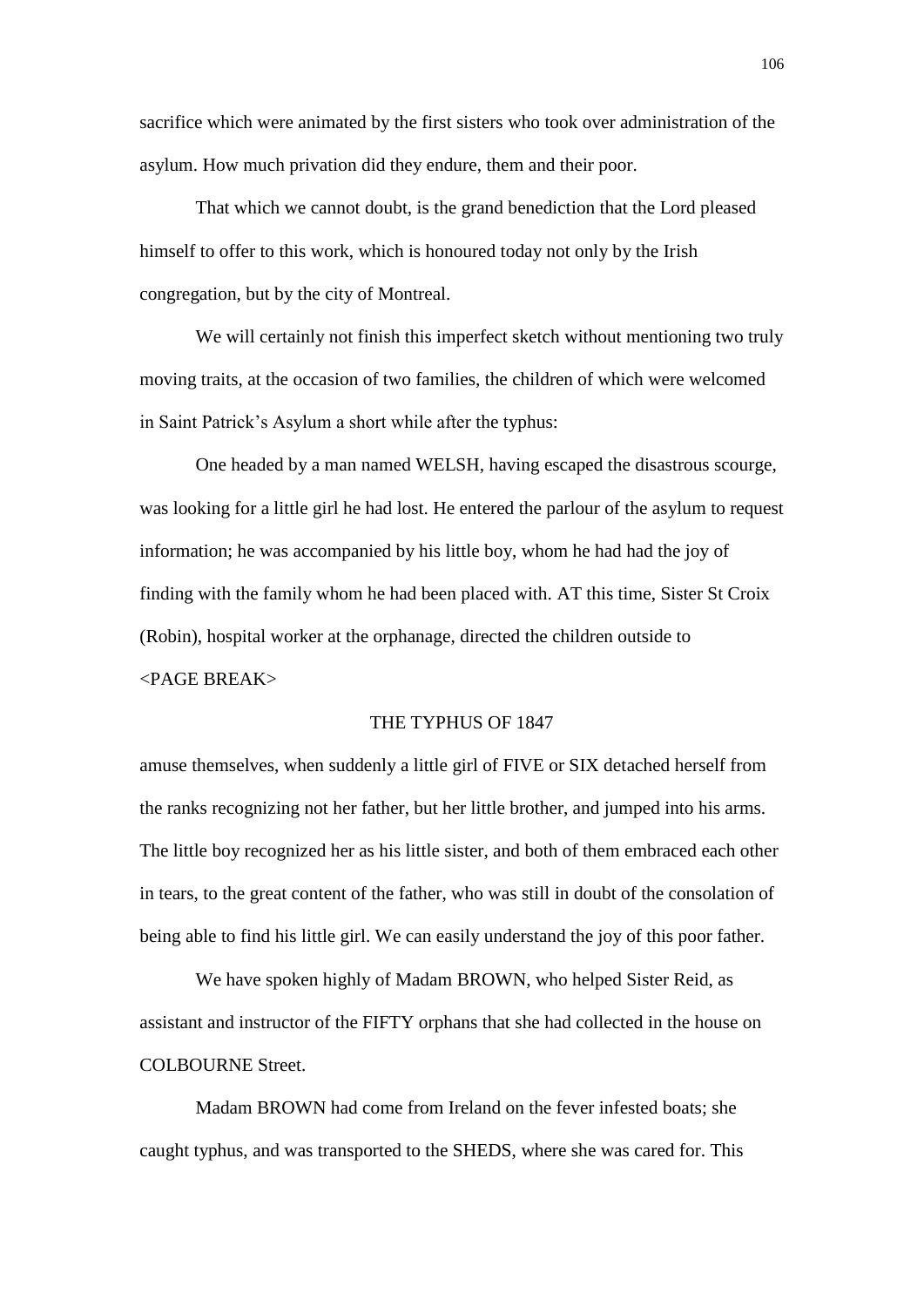good and tender mother had THREE CHILDREN; one was a little boy and TWO little girls, BRIGITTE and ROSE, which were placed like other children with good families. The little boy was welcomed by the Reverend M. ARCHAMBAULT, priest of Saint-Hughes, who had him study and directed him happily to a career in the priesthood. Having become a fervent priest, M. BROWN replaced his benefactor in his own parish.

Madam BROWN having entered perfect convalescence, occupied herself with looking for her children. She learned of the devotion of the reverend M. Archambault for her son and was able, after much looking, to locate her daughter BRIGITTE, but she was not able to find her daughter Rose, the youngest. She prayed and cried. One day she was assisting in a celebrated office at Saint Patrick's Church where the sisters had conducted the orphans. This poor mother was thinking without a doubt of her little ROSE. All of a sudden one of the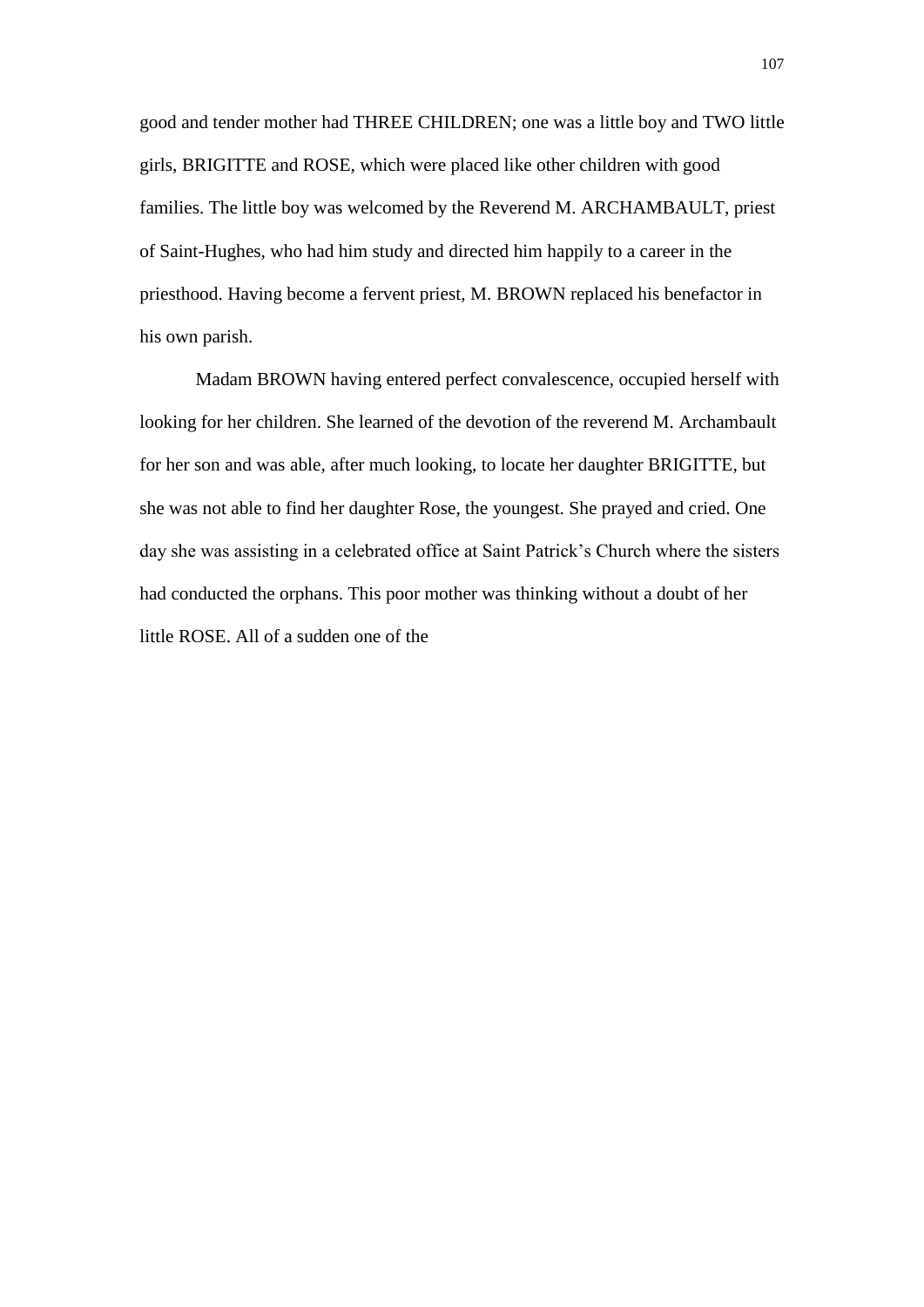#### <PAGE BREAK>

June  $9^{th}$  1847 THE TYPHUS OF 1847 June  $9<sup>th</sup>$ , 8 Grey Nuns and 5 women Leave for the SHEDS  $(1847)$  A N C I E N J O U R N A L. VOL. II

# (55) THE CONSOLATION

orphans, a little girl, amusing herself with a little marble that she was rolling around with her little hands, dropped her toy; the child, without worrying about anyone, was in pursuit of her marble which stopped, from rolling, in one the folds of Madam BROWN'S robe. O goodness! Madam BROWN recognized her child. Let us judge the emotion and the happiness of this tender mother. She had now found her the whole of her family that remained in this land of exile.

It is without doubt after the later event that Madam BROWN became auxiliary of Sister REID in the instruction of her orphans.

BRIGITTE and ROSE entered the novitiate, but after a few months, it was quite visible that Brigitte was not being called to religious life; she returned to her mother and was properly married in the parish of her brother. ROSE persevered in her holy vocation and was professed under the name of the Sister Saint-PATRICE. God was happy with her sacrifice, she lived but a few years, dying at the age of twenty-two and some months, having passed close to SIX years in the Community where she truly was a little rose without thorns in her soft and pacific character, exhaling perfumes of a soft and solid piety.

These touching facts bring to memory a few details on emigration to Canada, that of one of our sisters, finishing her career in the women's room at the General Hospital. (Grey Nuns)

The history of this exiled girl, as she was, demands sympathy.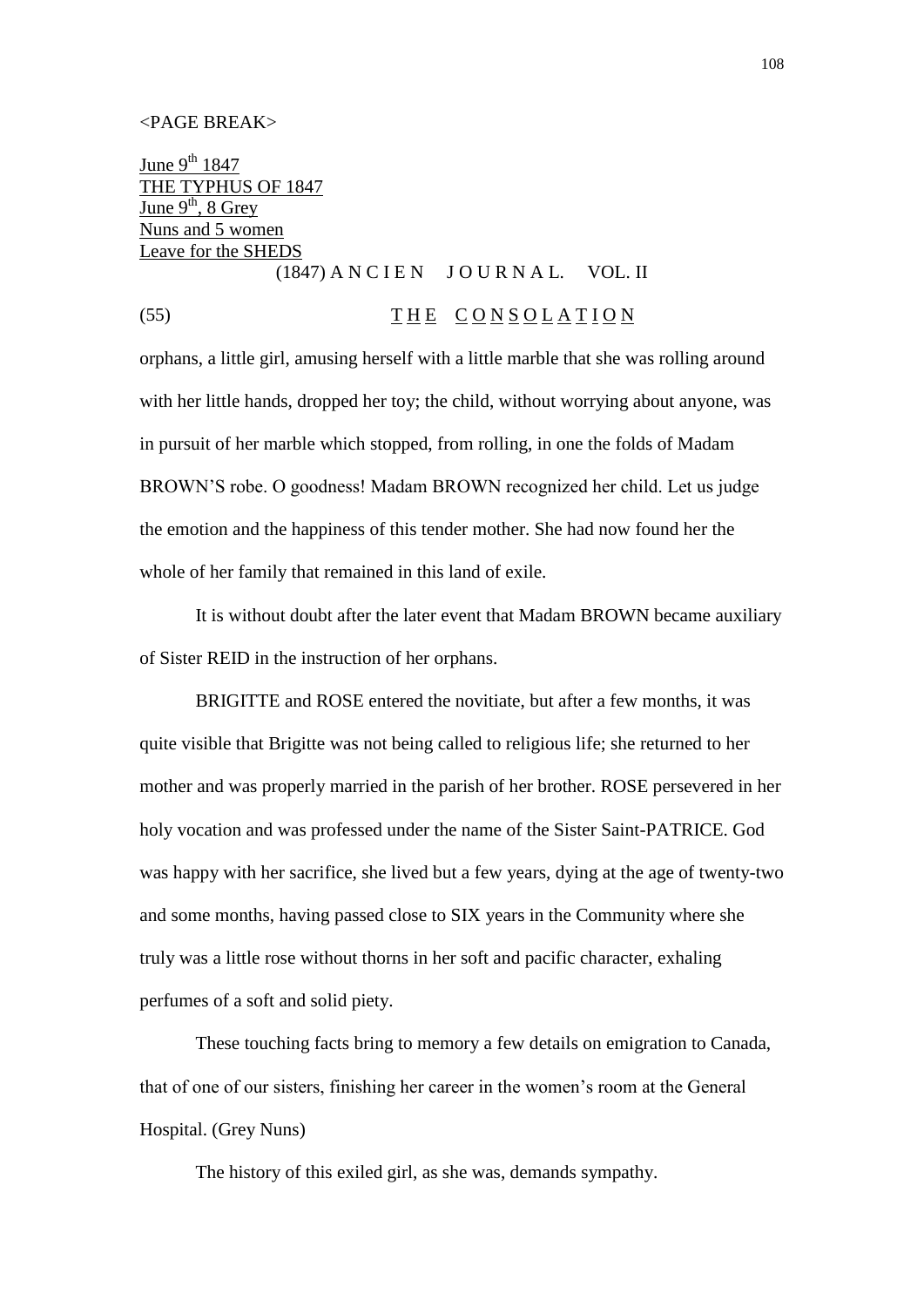When, in 1847, the English government piled

# $\epsilon$ PAGE BREAK $>$

## THE TYPHUS OF 1847

the poor of Ireland in the numerous ships sailing towards the two AMERICAS, they found themselves to be equally voluntary in their exile of searching for Heaven's better fortunes. A young man and a young woman embarked one day on one of these ships. They were brother and sister. SAMUEL and ESTHER had just torn themselves away from the arms of their dear parents who consented to this cruel separation to answer the present solicitation of a cousin in Toronto, who wished to have them inherit her fortune. They were Protestants.

Armed with certificates and valid identification, they crossed the ocean. Esther caught a fever aboard the ship. . . But Samuel her brother was so attentive to her recuperation that he saw his sister come back to life, and was confident that she would convalesce.

Once arrived in Montreal, Samuel hastened to procure tonics to continue with more assurance his route towards TORONTO. He entered a restaurant, but fearing that his sister would be interrogated as she still appeared to be suffering, said to her: "MY SISTER, SIT DOWN ON THE SILL, I WILL RETURN QUICKLY, AND IF SOMEONE ASKS YOU IF YOU ARE SICK, YOU WILL ANSWER NO." Samuel had barely entered when a vehicle rapidly approached and stopped a few feet away... A gentleman disembarked and headed straight for the young girl who had not escaped his regard (he was probably a doctor). "You are sick, said he.  $- I$  am not, answered ESTHER as she trembled. – You were sick. – Yes, but I am better. – Let me see your tongue." And in taking her pulse, he exclaimed in horror. Calling thereafter his coachman, he threw poor Esther into his vehicle,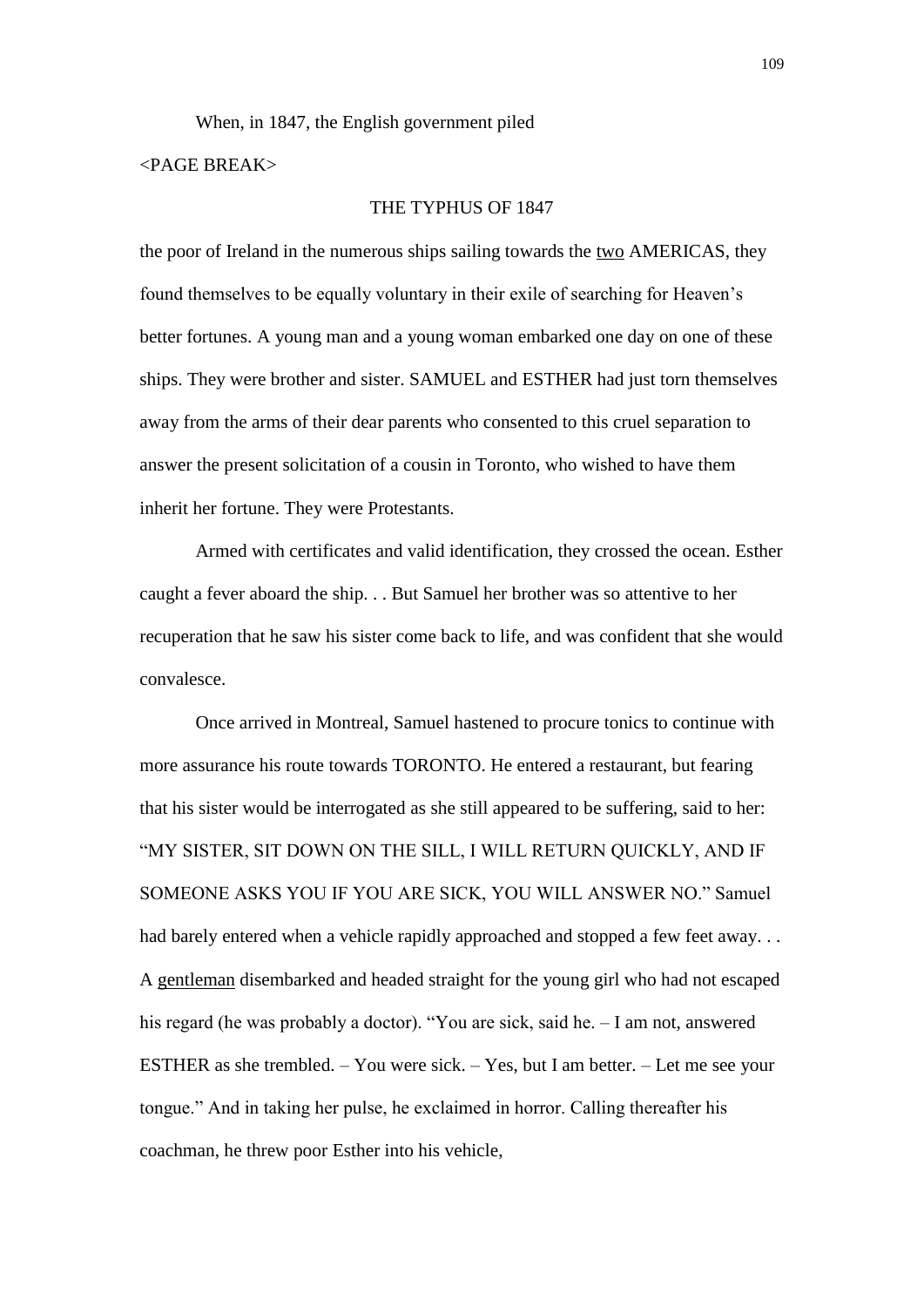### <PAGE BREAK>

June  $9^{th}$  1847 THE TYPHUS OF 1847 June  $9<sup>th</sup>$ , 8 Grey Nuns and 5 women Leave for the SHEDS  $(1847)$  A N C I E N J O U R N A L. VOL. II

# (56) THE CONSOLATION

and the horse in all haste headed towards POINT SAINT CHARLES. The poor child was crying and screaming with all her strength for her brother, who left the house terrified and began running to try and catch up to his sister. He realized that she was being brought to the SHEDS and arrived with her. They could barely exchange a few words. "Do not cry, Esther, he said, I will not leave Montreal before you have recovered. Tomorrow I will come see you." The following day, did Samuel return or did he not? Alas! Young ESTHER was already under the influence of a delirious fever which rendered her unconscious of everything.

She never saw her brother again who probably inherited the fortune of his elderly cousin. Did he search for his sister, in order to bring her with him? . . . It is possible, but the divine Providence watched over this fourteen year old girl who happily fell into the arms of the sisters of Charity.

Esther recovered from the cruel illness that is typhus, she attached herself to the sisters who had taken care of her, listening to their instruction, edified by their pity and conceived the desire to embrace the Catholic faith. She was instructed, and soon she received baptism from the hands of the good and reverend Father O'MALLY and had her first communion in the modest chapel in the SHEDS. We thought of placing her properly with one of our good Canadian families, and the respectable parents of mother COULEE welcomed her amongst them.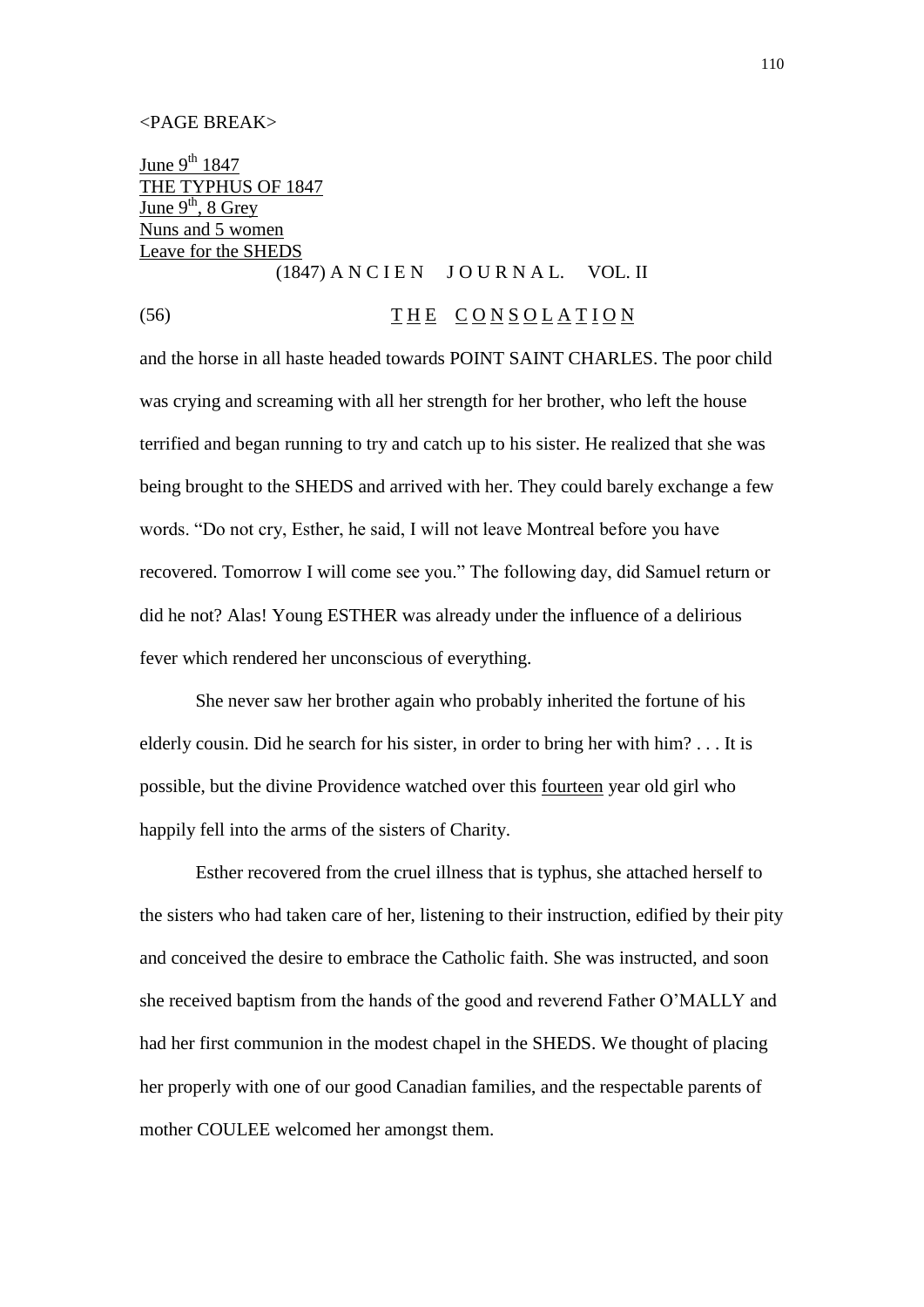Esther adopted the name of MARY in her baptism and declined that of her family, in order to remove herself from the potential search of protestant parents which she could have encountered in the country. She remained close to seven years with M. COUTLEE where she received only the best of care, but the <PAGE BREAK>

## THE TYPHUS OF 1847

poor child found exile everywhere. . . . was she so alone on this earth, so far from her parents and from her beloved brother who had directed her towards this strange country and whom she no longer heard of? . . . Mary turned to God and placed her consolation in his hands only. She remembered the Grey Nuns and particularly Sister CINQ MARS, who had been a second mother to her. Mary decided one day to share in the work of her benefactresses in caring for the poor and the sick: it was a debt of reconnaissance to be paid. She spoke to the parish priest: it was at the CEDARS that the Coutlée family lived. Yet neither the pastor nor the hospitable family which had welcomed the poor orphan consented to her departure. The poor child, nevertheless, could not distract herself from the good edification and the reconnaissance that had been born in her heart. She was finally able to, one day, properly take time away from her hosts. After having affectionately shared her gratitude, she arrived in Montreal and went to throw herself in the arms of mother DESCHAMPS, superior. It was in 1855 or 1856. Mary was admitted to the house and placed in the room of the Guardian Angel, where children were brought by wet nurses when they reached EIGHTEEN months to be cared for. In this room, the NURSERY was substituted much to the admiration of visitors. After having shared her goodwill in the room as well as in others, the poor child caught precocious infirmities. She found once again in her dear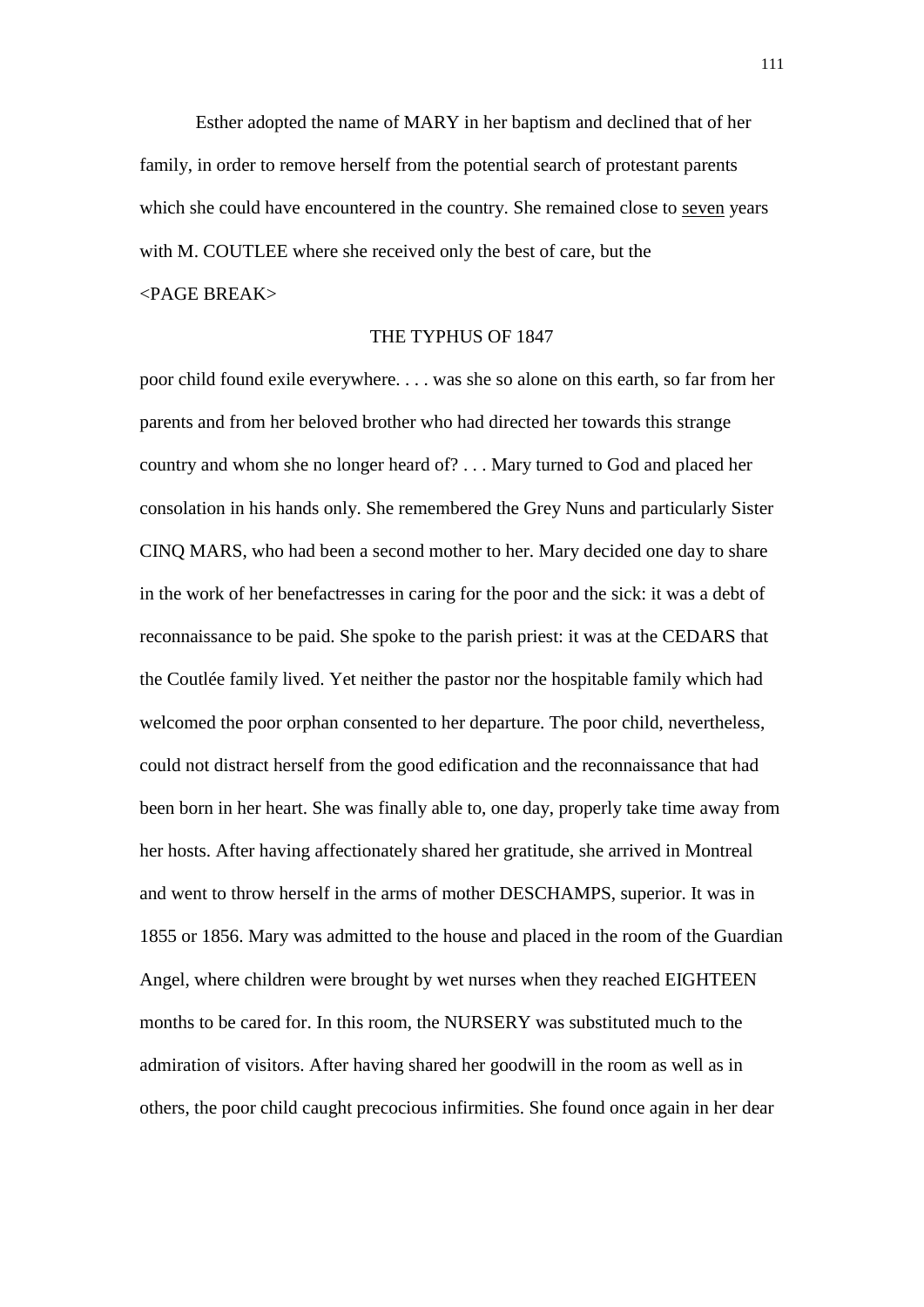Grey Nuns an unaltered charity. She had her bed and care in the women's room, where she ended her existence, purified by the sufferings of gouty arthritis.

## <PAGE BREAK>

June  $9^{th}$  1847 THE TYPHUS OF 1847 June  $9<sup>th</sup>$ , 8 Grey Nuns and 5 women Leave for the SHEDS  $(1847)$  A N C I E N J O U R N A L. VOL. II (57) THE CONSOLATION

We can easily recognize our poor Mary McKUNE, always cognizant of the divine Providence's care, and happy to have seen her little ship which was going into the darkness and fury of the storm, arrive in favour at the "STAR OF THE SEA", to a port of truth and welcome.

Truly it is costly to distance oneself in the vast field which we have run through. This place of Point SAINT-CHARLES which we have stridden is a blessed place, it is home to six thousand (6000) martyrs. The railroad that crosses in all directions before us today in Pointe SAINT-CHARLES and the one thousand and one (1001) dwellings that stand in all directions before us, let us barely see the place that in other times was a valley of epidemic.

An enormous stone erected as the first monument to the workers who built VICTORIA BRIDGE, is our only indicator of this venerable place, by its humble inscription.

But if the cooled ashes of our Irish brothers have neither marble nor cypress to shade their graves, Heaven will immortalize their glory, and our Canadian annals will register, with respect, this place of their misfortune and the admirable devotion it produced.